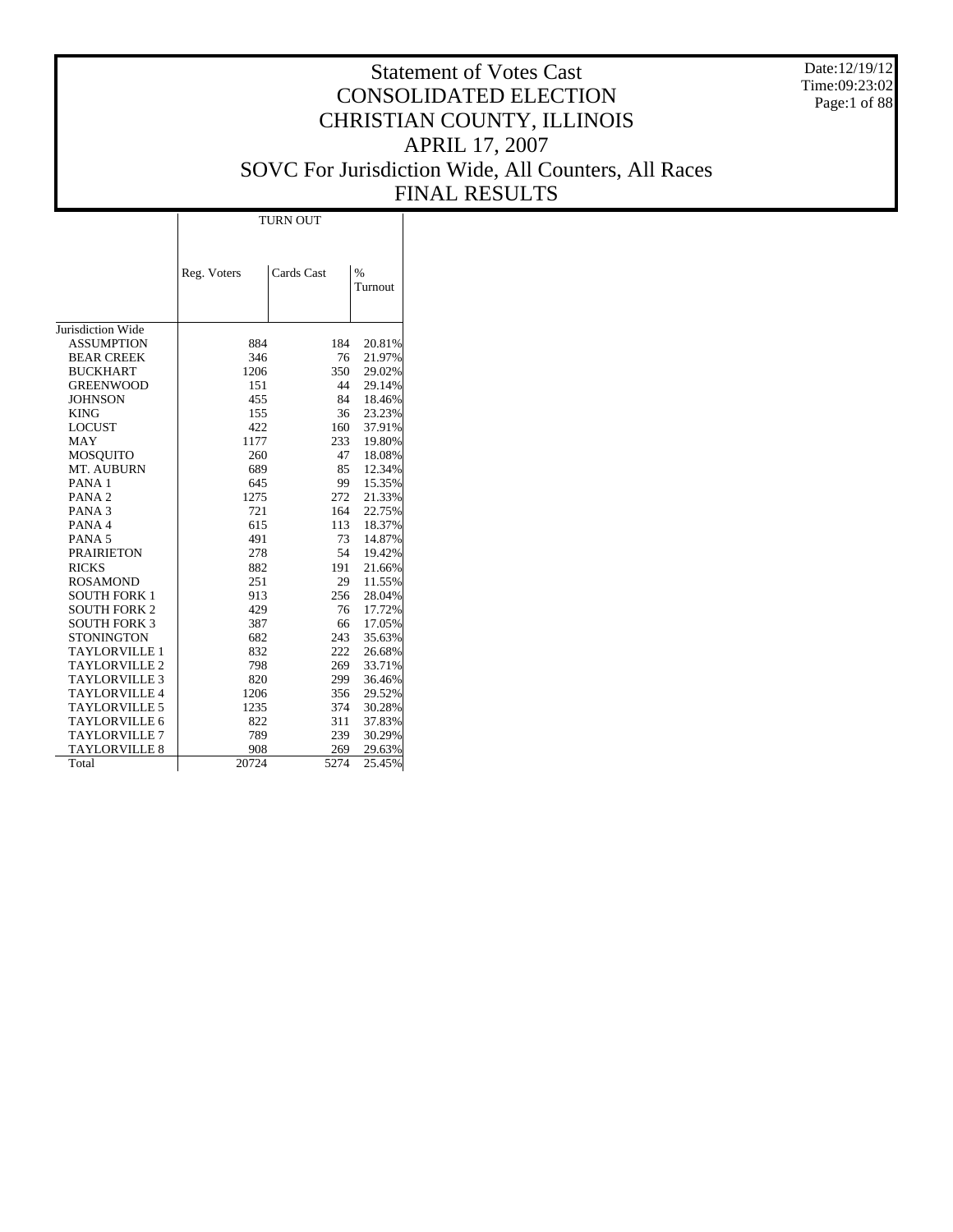Date:12/19/12 Time:09:23:02 Page:2 of 88

|                     |             | <b>BULPITT VILLAGE TRUSTEE</b> |    |                          |           |                    |        |                    |        |                     |        |  |  |
|---------------------|-------------|--------------------------------|----|--------------------------|-----------|--------------------|--------|--------------------|--------|---------------------|--------|--|--|
|                     | Reg. Voters | Times<br>Counted               |    | Total Votes   APRIL NALL |           | <b>CLARA STAIN</b> |        | <b>KRIS WARREN</b> |        | <b>JANE WORKMAN</b> |        |  |  |
| Jurisdiction Wide   |             |                                |    |                          |           |                    |        |                    |        |                     |        |  |  |
| <b>ASSUMPTION</b>   |             |                                |    |                          |           |                    |        |                    |        |                     |        |  |  |
| <b>BEAR CREEK</b>   |             |                                |    |                          |           |                    |        |                    |        |                     |        |  |  |
| <b>BUCKHART</b>     |             |                                |    |                          |           |                    |        |                    |        |                     |        |  |  |
| <b>GREENWOOD</b>    |             |                                |    |                          |           |                    |        |                    |        |                     |        |  |  |
| <b>JOHNSON</b>      |             |                                |    |                          |           |                    |        |                    |        |                     |        |  |  |
| <b>KING</b>         |             |                                |    |                          |           |                    |        |                    |        |                     |        |  |  |
| <b>LOCUST</b>       |             |                                |    |                          |           |                    |        |                    |        |                     |        |  |  |
| <b>MAY</b>          |             |                                |    |                          |           |                    |        |                    |        |                     |        |  |  |
| MOSQUITO            |             |                                |    |                          |           |                    |        |                    |        |                     |        |  |  |
| MT. AUBURN          |             |                                |    |                          |           |                    |        |                    |        |                     |        |  |  |
| PANA <sub>1</sub>   |             |                                |    |                          |           |                    |        |                    |        |                     |        |  |  |
| PANA <sub>2</sub>   |             |                                |    |                          |           |                    |        |                    |        |                     |        |  |  |
| PANA <sub>3</sub>   |             |                                |    |                          |           |                    |        |                    |        |                     |        |  |  |
| PANA 4              |             |                                |    |                          |           |                    |        |                    |        |                     |        |  |  |
| PANA <sub>5</sub>   |             |                                |    |                          |           |                    |        |                    |        |                     |        |  |  |
| <b>PRAIRIETON</b>   |             |                                |    |                          |           |                    |        |                    |        |                     |        |  |  |
| <b>RICKS</b>        |             |                                |    |                          |           |                    |        |                    |        |                     |        |  |  |
| <b>ROSAMOND</b>     |             |                                |    |                          |           |                    |        |                    |        |                     |        |  |  |
| <b>SOUTH FORK 1</b> |             |                                |    |                          |           |                    |        |                    |        |                     |        |  |  |
| <b>SOUTH FORK 2</b> |             |                                |    |                          |           |                    |        |                    |        |                     |        |  |  |
| <b>SOUTH FORK 3</b> | 134         | 29                             | 80 | 22                       | 27.50%    | 11                 | 13.75% | 20                 | 25.00% | 27                  | 33.75% |  |  |
| <b>STONINGTON</b>   |             |                                |    |                          |           |                    |        |                    |        |                     |        |  |  |
| TAYLORVILLE 1       |             |                                |    |                          |           |                    |        |                    |        |                     |        |  |  |
| TAYLORVILLE 2       |             |                                |    |                          |           |                    |        |                    |        |                     |        |  |  |
| TAYLORVILLE 3       |             |                                |    |                          |           |                    |        |                    |        |                     |        |  |  |
| TAYLORVILLE 4       |             |                                |    |                          |           |                    |        |                    |        |                     |        |  |  |
| TAYLORVILLE 5       |             |                                |    |                          |           |                    |        |                    |        |                     |        |  |  |
| TAYLORVILLE 6       |             |                                |    |                          |           |                    |        |                    |        |                     |        |  |  |
| TAYLORVILLE 7       |             |                                |    |                          |           |                    |        |                    |        |                     |        |  |  |
| TAYLORVILLE 8       |             |                                |    |                          |           |                    |        |                    |        |                     |        |  |  |
| Total               | 134         | 29                             | 80 |                          | 22 27.50% | 11                 | 13.75% | 20                 | 25.00% | $\overline{27}$     | 33.75% |  |  |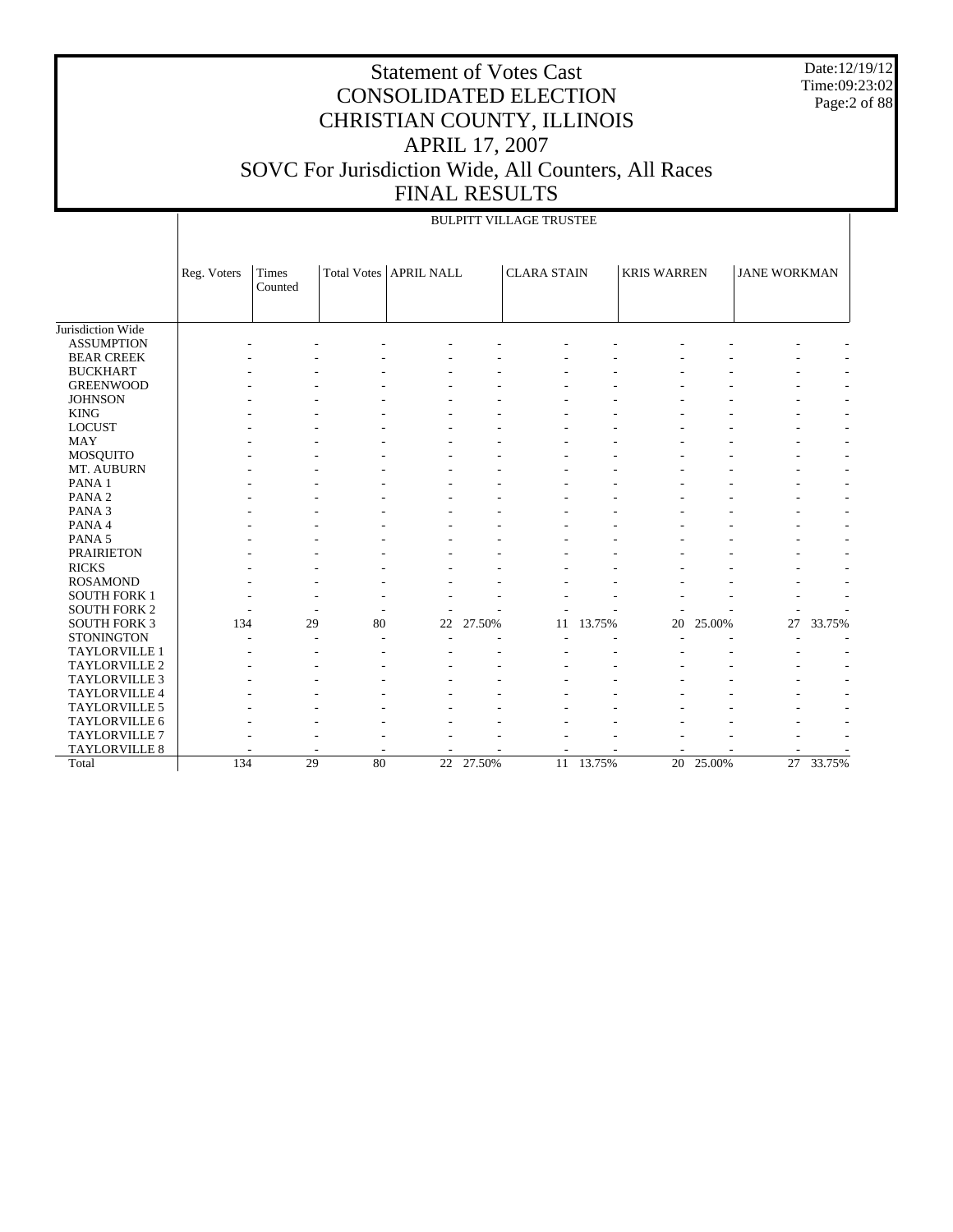Date:12/19/12 Time:09:23:02 Page:3 of 88

|                      | <b>BULPITT</b><br><b>VILLAGE</b> |       |  |
|----------------------|----------------------------------|-------|--|
|                      | <b>TRUSTEE</b>                   |       |  |
|                      | Write-In Votes                   |       |  |
|                      |                                  |       |  |
|                      |                                  |       |  |
| Jurisdiction Wide    |                                  |       |  |
| <b>ASSUMPTION</b>    |                                  |       |  |
| <b>BEAR CREEK</b>    |                                  |       |  |
| <b>BUCKHART</b>      |                                  |       |  |
| <b>GREENWOOD</b>     |                                  |       |  |
| <b>JOHNSON</b>       |                                  |       |  |
| <b>KING</b>          |                                  |       |  |
| <b>LOCUST</b>        |                                  |       |  |
| MAY                  |                                  |       |  |
| <b>MOSQUITO</b>      |                                  |       |  |
| MT. AUBURN           |                                  |       |  |
| PANA <sub>1</sub>    |                                  |       |  |
| PANA <sub>2</sub>    |                                  |       |  |
| PANA <sub>3</sub>    |                                  |       |  |
| PANA <sub>4</sub>    |                                  |       |  |
| PANA <sub>5</sub>    |                                  |       |  |
| <b>PRAIRIETON</b>    |                                  |       |  |
| <b>RICKS</b>         |                                  |       |  |
| <b>ROSAMOND</b>      |                                  |       |  |
| <b>SOUTH FORK 1</b>  |                                  |       |  |
| <b>SOUTH FORK 2</b>  |                                  |       |  |
| <b>SOUTH FORK 3</b>  | 0                                | 0.00% |  |
| <b>STONINGTON</b>    |                                  |       |  |
| <b>TAYLORVILLE 1</b> |                                  |       |  |
| <b>TAYLORVILLE 2</b> |                                  |       |  |
| <b>TAYLORVILLE 3</b> |                                  |       |  |
| <b>TAYLORVILLE 4</b> |                                  |       |  |
| <b>TAYLORVILLE 5</b> |                                  |       |  |
| <b>TAYLORVILLE 6</b> |                                  |       |  |
| <b>TAYLORVILLE 7</b> |                                  |       |  |
| <b>TAYLORVILLE 8</b> |                                  |       |  |
| Total                | $\overline{0}$                   | 0.00% |  |
|                      |                                  |       |  |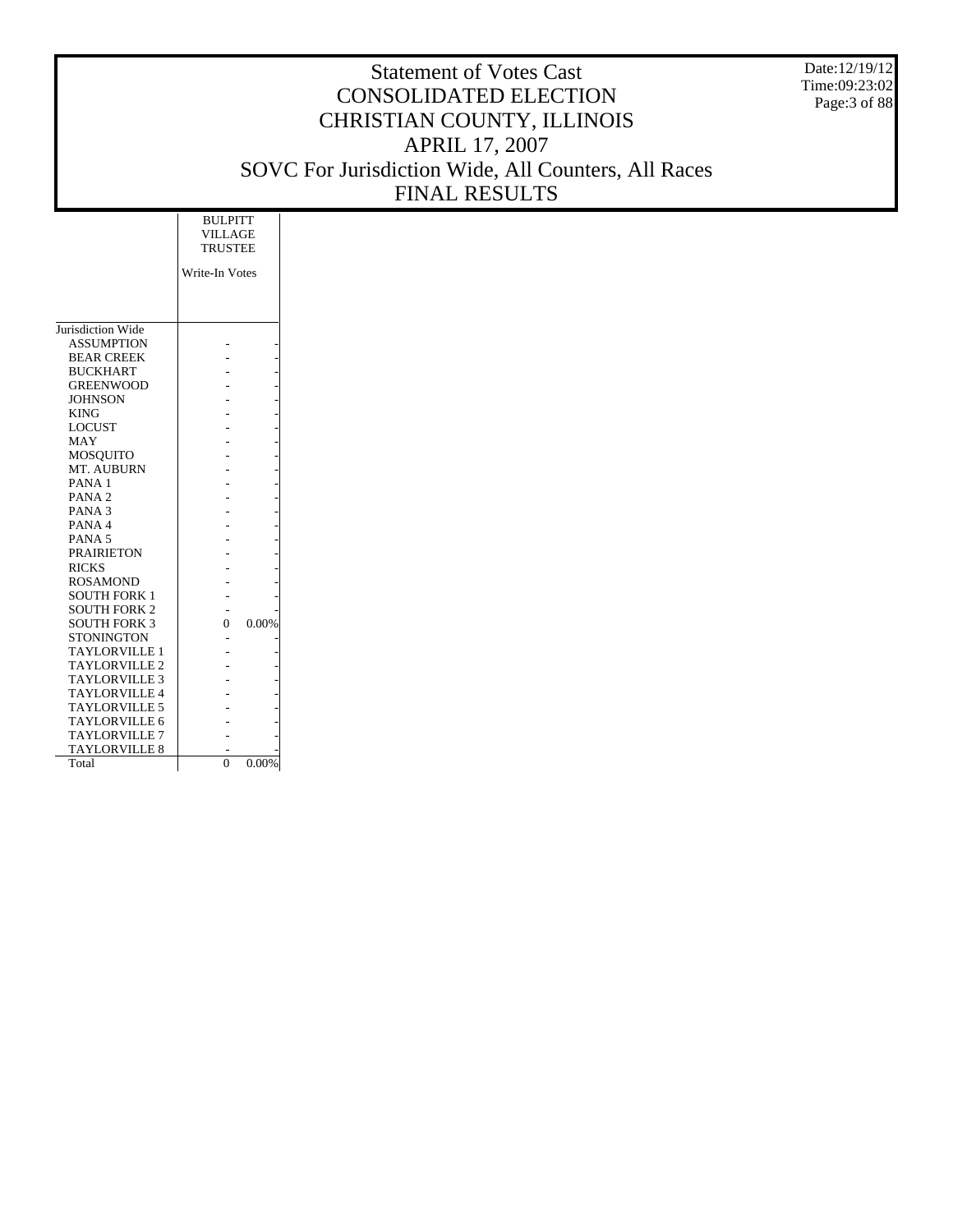Date:12/19/12 Time:09:23:02 Page:4 of 88

|                             | EDINBURG VILLAGE TRUSTEE |                  |                    |                               |            |                           |            |                            |           |                         |                                                      |  |
|-----------------------------|--------------------------|------------------|--------------------|-------------------------------|------------|---------------------------|------------|----------------------------|-----------|-------------------------|------------------------------------------------------|--|
|                             | Reg. Voters              | Times<br>Counted | <b>Total Votes</b> | <b>AARON R. BECK</b><br>(IND) |            | TREVOR L.<br>SAMPLE (IND) |            | MICHAEL R.<br>PIERCE (IND) |           | HOWARD D. KEMP<br>(IND) |                                                      |  |
| Jurisdiction Wide           |                          |                  |                    |                               |            |                           |            |                            |           |                         |                                                      |  |
| <b>ASSUMPTION</b>           |                          |                  |                    |                               |            |                           |            |                            |           |                         |                                                      |  |
| <b>BEAR CREEK</b>           |                          |                  |                    |                               |            |                           |            |                            |           |                         |                                                      |  |
| <b>BUCKHART</b>             | 669                      | 211              | 589                | 151                           | 25.64%     | 166                       | 28.18%     | 73                         | 12.39%    | 110                     | 18.68%                                               |  |
| <b>GREENWOOD</b>            |                          |                  |                    |                               |            |                           |            |                            |           |                         |                                                      |  |
| <b>JOHNSON</b>              |                          |                  |                    |                               |            |                           |            |                            |           |                         |                                                      |  |
| <b>KING</b>                 |                          |                  |                    |                               |            |                           |            |                            |           |                         |                                                      |  |
| <b>LOCUST</b>               |                          |                  |                    |                               |            |                           |            |                            |           |                         |                                                      |  |
| <b>MAY</b>                  |                          |                  |                    |                               |            |                           |            |                            |           |                         |                                                      |  |
| MOSQUITO                    |                          |                  |                    |                               |            |                           |            |                            |           |                         | $\overline{\phantom{a}}$                             |  |
| MT. AUBURN                  |                          |                  |                    |                               |            |                           |            |                            |           |                         | $\overline{\phantom{a}}$                             |  |
| PANA 1<br>PANA <sub>2</sub> |                          |                  |                    |                               |            |                           |            |                            |           |                         | $\overline{\phantom{a}}$                             |  |
| PANA <sub>3</sub>           |                          |                  |                    |                               |            |                           |            |                            |           |                         | $\overline{\phantom{a}}$<br>$\overline{\phantom{a}}$ |  |
| PANA 4                      |                          |                  |                    |                               |            |                           |            |                            |           |                         | $\overline{\phantom{a}}$                             |  |
| PANA <sub>5</sub>           |                          |                  |                    |                               |            |                           |            |                            |           |                         | $\overline{\phantom{a}}$                             |  |
| <b>PRAIRIETON</b>           |                          |                  |                    |                               |            |                           |            |                            |           |                         | $\overline{\phantom{a}}$                             |  |
| <b>RICKS</b>                |                          |                  |                    |                               |            |                           |            |                            |           |                         | $\overline{\phantom{a}}$                             |  |
| <b>ROSAMOND</b>             |                          |                  |                    |                               |            |                           |            |                            |           |                         | $\overline{\phantom{a}}$                             |  |
| <b>SOUTH FORK 1</b>         |                          |                  |                    |                               |            |                           |            |                            |           |                         | $\overline{\phantom{a}}$                             |  |
| <b>SOUTH FORK 2</b>         |                          |                  |                    |                               |            |                           |            |                            |           |                         |                                                      |  |
| <b>SOUTH FORK 3</b>         |                          |                  |                    |                               |            |                           |            |                            |           |                         |                                                      |  |
| <b>STONINGTON</b>           |                          |                  |                    |                               |            |                           |            |                            |           |                         |                                                      |  |
| <b>TAYLORVILLE 1</b>        |                          |                  |                    |                               |            |                           |            |                            |           |                         | $\overline{\phantom{a}}$                             |  |
| TAYLORVILLE 2               |                          |                  |                    |                               |            |                           |            |                            |           |                         | $\overline{\phantom{a}}$                             |  |
| TAYLORVILLE 3               |                          |                  |                    |                               |            |                           |            |                            |           |                         | $\overline{\phantom{a}}$                             |  |
| TAYLORVILLE 4               |                          |                  |                    |                               |            |                           |            |                            |           |                         | $\overline{\phantom{a}}$                             |  |
| <b>TAYLORVILLE 5</b>        |                          |                  |                    |                               |            |                           |            |                            |           |                         | $\overline{\phantom{a}}$                             |  |
| TAYLORVILLE 6               |                          |                  |                    |                               |            |                           |            |                            |           |                         |                                                      |  |
| <b>TAYLORVILLE 7</b>        |                          |                  |                    |                               |            |                           |            |                            |           |                         |                                                      |  |
| TAYLORVILLE 8               |                          |                  |                    |                               |            |                           |            |                            |           |                         |                                                      |  |
| Total                       | 669                      | 211              | 589                |                               | 151 25.64% |                           | 166 28.18% |                            | 73 12.39% |                         | 110 18.68%                                           |  |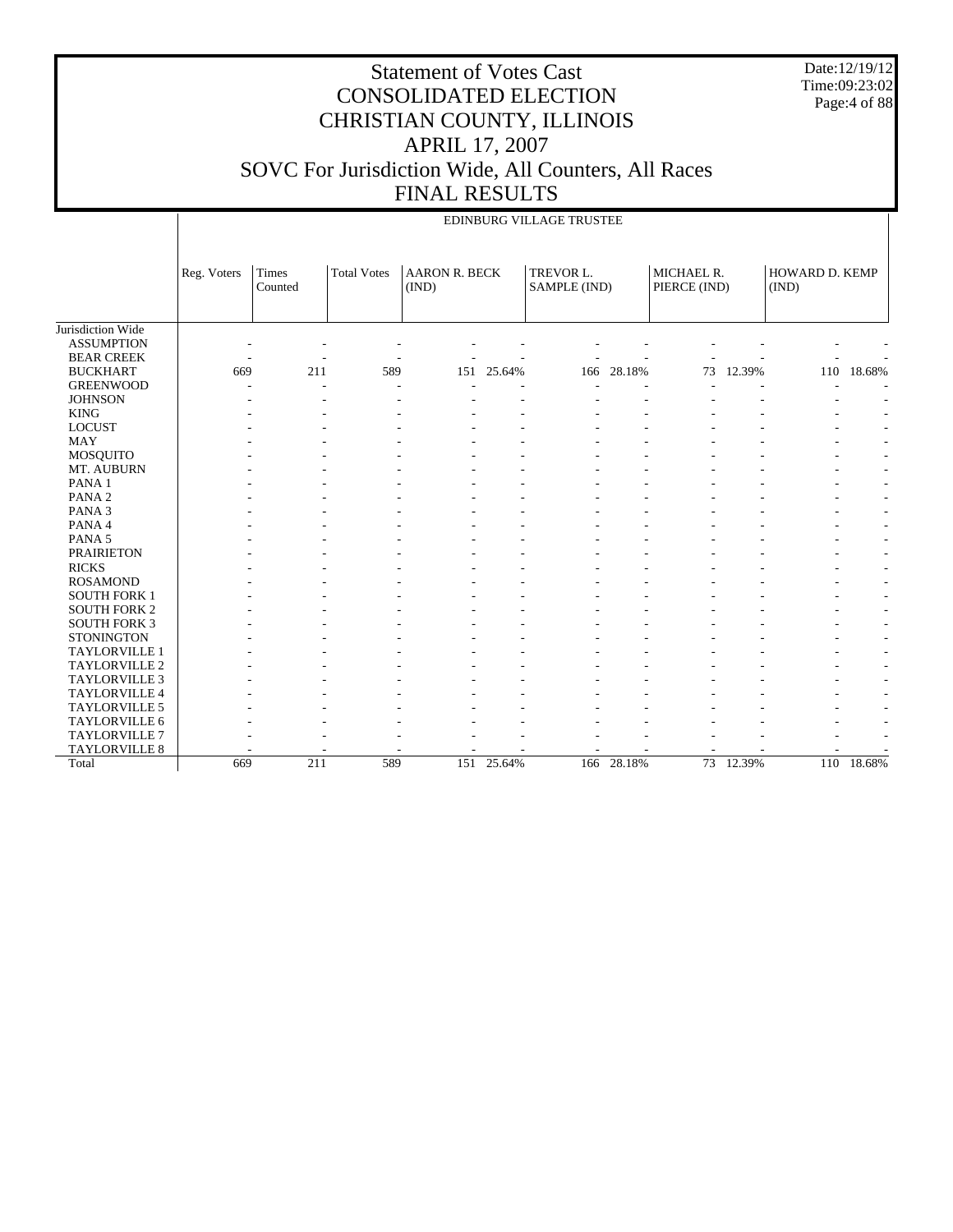Date:12/19/12 Time:09:23:02 Page:5 of 88

|                     | EDINBURG VILLAGE TRUSTEE             |        |                |       | HARVEL VILLAGE TRUSTEE |                                 |                |                              |           |                |          |
|---------------------|--------------------------------------|--------|----------------|-------|------------------------|---------------------------------|----------------|------------------------------|-----------|----------------|----------|
|                     | <b>WILLIAM LANCE</b><br>THOMAS (IND) |        | Write-In Votes |       | Reg.<br>Voters         | <b>Times</b><br>Counted   Votes | Total          | <b>BERT E. LAND</b><br>(IND) |           | Write-In Votes |          |
| Jurisdiction Wide   |                                      |        |                |       |                        |                                 |                |                              |           |                |          |
| <b>ASSUMPTION</b>   |                                      |        |                |       |                        |                                 |                |                              |           |                |          |
| <b>BEAR CREEK</b>   |                                      |        |                |       |                        |                                 |                |                              |           |                |          |
| <b>BUCKHART</b>     | 88                                   | 14.94% | 1              | 0.17% |                        |                                 |                |                              |           |                |          |
| <b>GREENWOOD</b>    |                                      |        |                |       |                        |                                 |                |                              |           |                |          |
| <b>JOHNSON</b>      |                                      |        |                |       |                        |                                 |                |                              |           |                |          |
| <b>KING</b>         |                                      |        |                |       | 32                     | 6                               | 5              |                              | 5 100.00% | $\mathbf{0}$   | 0.00%    |
| <b>LOCUST</b>       |                                      |        |                |       | L.                     |                                 |                | ÷.                           |           |                |          |
| <b>MAY</b>          |                                      |        |                |       |                        |                                 |                |                              |           |                |          |
| <b>MOSQUITO</b>     |                                      |        |                |       |                        |                                 |                |                              |           |                |          |
| MT. AUBURN          |                                      |        |                |       |                        |                                 |                |                              |           |                |          |
| PANA <sub>1</sub>   |                                      |        |                |       |                        |                                 |                |                              |           |                |          |
| PANA <sub>2</sub>   |                                      |        |                |       |                        |                                 |                |                              |           |                |          |
| PANA <sub>3</sub>   |                                      |        |                |       |                        |                                 |                |                              |           |                |          |
| PANA 4              |                                      |        |                |       |                        |                                 |                |                              |           |                |          |
| PANA 5              |                                      |        |                |       |                        |                                 |                |                              |           |                |          |
| <b>PRAIRIETON</b>   |                                      |        |                |       |                        |                                 |                |                              |           |                |          |
| <b>RICKS</b>        |                                      |        |                |       |                        |                                 |                |                              |           |                |          |
| <b>ROSAMOND</b>     |                                      |        |                |       |                        |                                 |                |                              |           |                |          |
| <b>SOUTH FORK 1</b> |                                      |        |                |       |                        |                                 |                |                              |           |                |          |
| <b>SOUTH FORK 2</b> |                                      |        |                |       |                        |                                 |                |                              |           |                |          |
| <b>SOUTH FORK 3</b> |                                      |        |                |       |                        |                                 |                |                              |           |                |          |
| <b>STONINGTON</b>   |                                      |        |                |       |                        |                                 |                |                              |           |                |          |
| TAYLORVILLE 1       |                                      |        |                |       |                        |                                 |                |                              |           |                |          |
| TAYLORVILLE 2       |                                      |        |                |       |                        |                                 |                |                              |           |                |          |
| TAYLORVILLE 3       |                                      |        |                |       |                        |                                 |                |                              |           |                |          |
| TAYLORVILLE 4       |                                      |        |                |       |                        |                                 |                |                              |           |                |          |
| TAYLORVILLE 5       |                                      |        |                |       |                        |                                 |                |                              |           |                |          |
| TAYLORVILLE 6       |                                      |        |                |       |                        |                                 |                |                              |           |                |          |
| TAYLORVILLE 7       |                                      |        |                |       |                        |                                 |                |                              |           |                |          |
| TAYLORVILLE 8       |                                      |        |                |       |                        |                                 |                |                              |           |                |          |
| Total               | 88                                   | 14.94% | $\mathbf{1}$   | 0.17% | $\overline{32}$        | 6                               | $\overline{5}$ |                              | 5 100.00% | $\Omega$       | $0.00\%$ |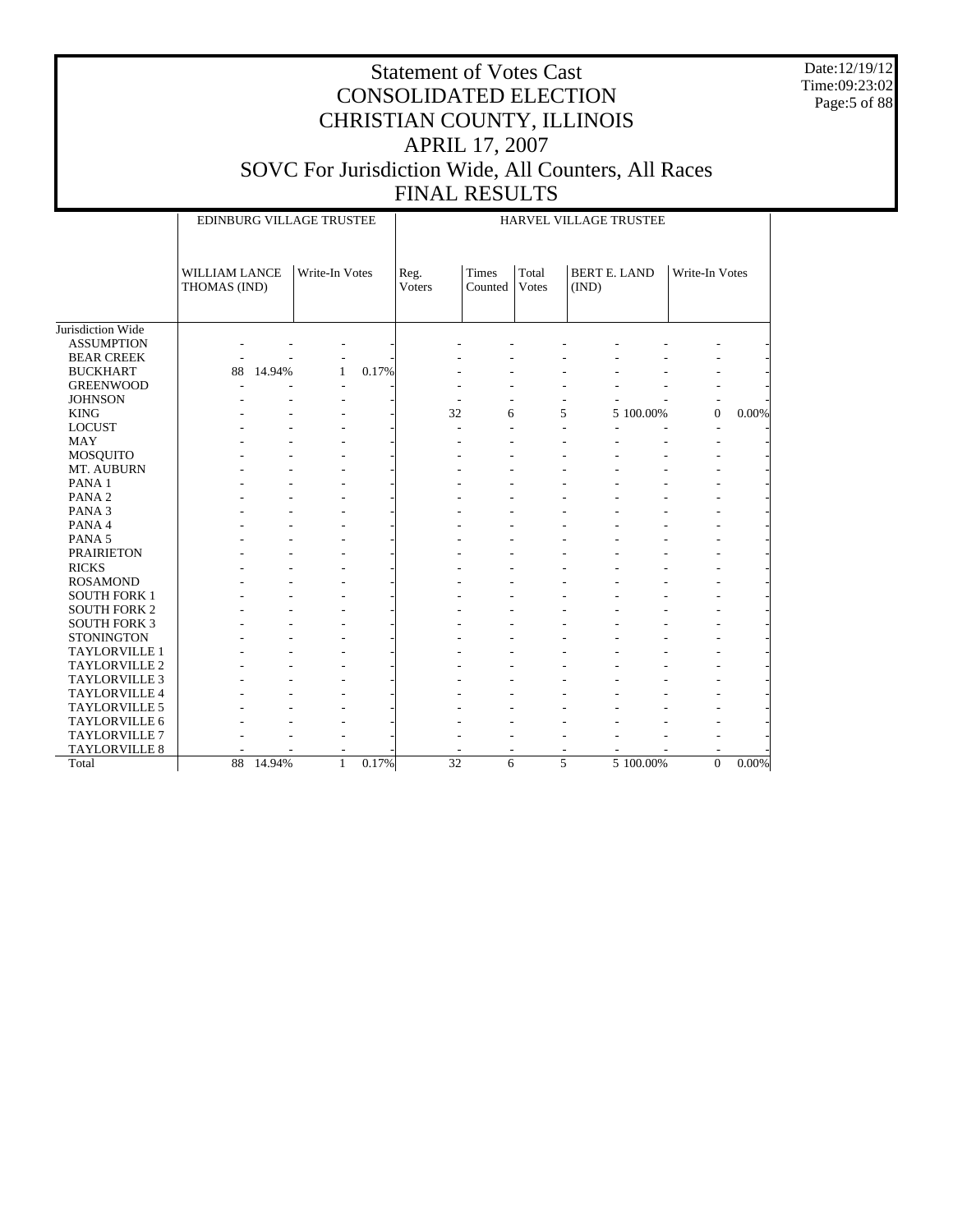Date:12/19/12 Time:09:23:02 Page:6 of 88

#### Statement of Votes Cast CONSOLIDATED ELECTION CHRISTIAN COUNTY, ILLINOIS APRIL 17, 2007 SOVC For Jurisdiction Wide, All Counters, All Races FINAL RESULTS

|                      |                | JEISYVILLE VILLAGE TRUSTEE |                    |                                 |        |                                  |        |                                        |        |                |          |  |
|----------------------|----------------|----------------------------|--------------------|---------------------------------|--------|----------------------------------|--------|----------------------------------------|--------|----------------|----------|--|
|                      | Reg.<br>Voters | <b>Times</b><br>Counted    | <b>Total Votes</b> | <b>CHERYL</b><br>DRNJEVIC (IND) |        | CRAIG D.<br><b>SUMMERS (IND)</b> |        | <b>MARILYN</b><br><b>SUMMERS (IND)</b> |        | Write-In Votes |          |  |
| Jurisdiction Wide    |                |                            |                    |                                 |        |                                  |        |                                        |        |                |          |  |
| <b>ASSUMPTION</b>    |                |                            |                    |                                 |        |                                  |        |                                        |        |                |          |  |
| <b>BEAR CREEK</b>    |                |                            |                    |                                 |        |                                  |        |                                        |        |                |          |  |
| <b>BUCKHART</b>      |                |                            |                    |                                 |        |                                  |        |                                        |        |                |          |  |
| <b>GREENWOOD</b>     |                |                            |                    |                                 |        |                                  |        |                                        |        |                |          |  |
| <b>JOHNSON</b>       |                |                            |                    |                                 |        |                                  |        |                                        |        |                |          |  |
| <b>KING</b>          |                |                            |                    |                                 |        |                                  |        |                                        |        |                |          |  |
| <b>LOCUST</b>        |                |                            |                    |                                 |        |                                  |        |                                        |        |                |          |  |
| <b>MAY</b>           |                |                            |                    |                                 |        |                                  |        |                                        |        |                |          |  |
| MOSQUITO             |                |                            |                    |                                 |        |                                  |        |                                        |        |                |          |  |
| MT. AUBURN           |                |                            |                    |                                 |        |                                  |        |                                        |        |                |          |  |
| PANA 1               |                |                            |                    |                                 |        |                                  |        |                                        |        |                |          |  |
| PANA <sub>2</sub>    |                |                            |                    |                                 |        |                                  |        |                                        |        |                |          |  |
| PANA <sub>3</sub>    |                |                            |                    |                                 |        |                                  |        |                                        |        |                |          |  |
| PANA 4               |                |                            |                    |                                 |        |                                  |        |                                        |        |                |          |  |
| PANA <sub>5</sub>    |                |                            |                    |                                 |        |                                  |        |                                        |        |                |          |  |
| <b>PRAIRIETON</b>    |                |                            |                    |                                 |        |                                  |        |                                        |        |                |          |  |
| <b>RICKS</b>         |                |                            |                    |                                 |        |                                  |        |                                        |        |                |          |  |
| <b>ROSAMOND</b>      |                |                            |                    |                                 |        |                                  |        |                                        |        |                |          |  |
| <b>SOUTH FORK 1</b>  |                |                            |                    |                                 |        |                                  |        |                                        |        |                |          |  |
| <b>SOUTH FORK 2</b>  |                |                            |                    |                                 |        |                                  |        |                                        |        | ٠              |          |  |
| <b>SOUTH FORK 3</b>  | 85             | 13                         | 39                 | 13                              | 33.33% | 13                               | 33.33% | 13                                     | 33.33% | $\Omega$       | 0.00%    |  |
| <b>STONINGTON</b>    |                |                            |                    |                                 |        |                                  |        |                                        |        |                |          |  |
| TAYLORVILLE 1        |                |                            |                    |                                 |        |                                  |        |                                        |        |                |          |  |
| <b>TAYLORVILLE 2</b> |                |                            |                    |                                 |        |                                  |        |                                        |        |                |          |  |
| <b>TAYLORVILLE 3</b> |                |                            |                    |                                 |        |                                  |        |                                        |        |                |          |  |
| TAYLORVILLE 4        |                |                            |                    |                                 |        |                                  |        |                                        |        |                |          |  |
| TAYLORVILLE 5        |                |                            |                    |                                 |        |                                  |        |                                        |        |                |          |  |
| TAYLORVILLE 6        |                |                            |                    |                                 |        |                                  |        |                                        |        |                |          |  |
| TAYLORVILLE 7        |                |                            |                    |                                 |        |                                  |        |                                        |        |                |          |  |
| TAYLORVILLE 8        |                |                            |                    |                                 |        |                                  |        |                                        |        |                |          |  |
| Total                | 85             | $\overline{13}$            | 39                 | 13                              | 33.33% | 13                               | 33.33% | 13                                     | 33.33% | $\Omega$       | $0.00\%$ |  |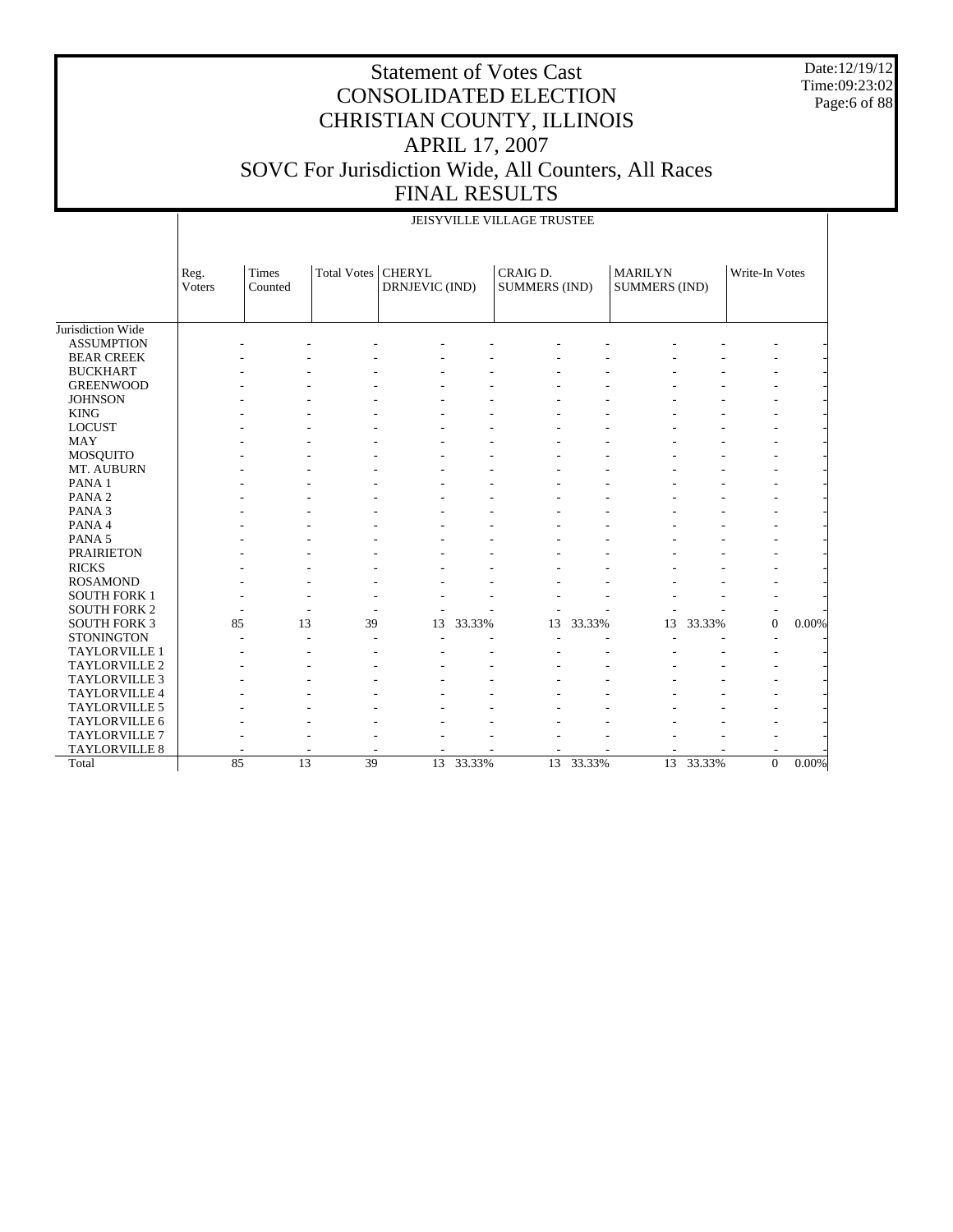Date:12/19/12 Time:09:23:02 Page:7 of 88

# Statement of Votes Cast CONSOLIDATED ELECTION CHRISTIAN COUNTY, ILLINOIS APRIL 17, 2007 SOVC For Jurisdiction Wide, All Counters, All Races FINAL RESULTS

#### JEISYVILLE TRUSTEE 2YR

|                      | Reg.<br>Voters | Times<br>Counted | <b>Total Votes</b> | <b>GENE R.</b><br><b>ANDRIGHETTI</b><br>(IND) |            | Write-In Votes           |       |
|----------------------|----------------|------------------|--------------------|-----------------------------------------------|------------|--------------------------|-------|
| Jurisdiction Wide    |                |                  |                    |                                               |            |                          |       |
| <b>ASSUMPTION</b>    |                |                  |                    |                                               |            |                          |       |
| <b>BEAR CREEK</b>    |                |                  |                    |                                               |            |                          |       |
| <b>BUCKHART</b>      |                |                  |                    |                                               |            |                          |       |
| <b>GREENWOOD</b>     |                |                  |                    |                                               |            |                          |       |
| <b>JOHNSON</b>       |                |                  |                    |                                               |            |                          |       |
| <b>KING</b>          |                |                  |                    |                                               |            |                          |       |
| <b>LOCUST</b>        |                |                  |                    |                                               |            |                          |       |
| <b>MAY</b>           |                |                  |                    |                                               |            |                          |       |
| <b>MOSQUITO</b>      |                |                  |                    |                                               |            |                          |       |
| MT. AUBURN           |                |                  |                    |                                               |            |                          |       |
| PANA <sub>1</sub>    |                |                  |                    |                                               |            |                          |       |
| PANA <sub>2</sub>    |                |                  |                    |                                               |            |                          |       |
| PANA <sub>3</sub>    |                |                  |                    |                                               |            |                          |       |
| PANA 4               |                |                  |                    |                                               |            |                          |       |
| PANA <sub>5</sub>    |                |                  |                    |                                               |            |                          |       |
| <b>PRAIRIETON</b>    |                |                  |                    |                                               |            |                          |       |
| <b>RICKS</b>         |                |                  |                    |                                               |            |                          |       |
| <b>ROSAMOND</b>      |                |                  |                    |                                               |            |                          |       |
| <b>SOUTH FORK 1</b>  |                |                  |                    |                                               |            |                          |       |
| <b>SOUTH FORK 2</b>  |                |                  |                    |                                               |            |                          |       |
| <b>SOUTH FORK 3</b>  | 85             | 13               | 13                 |                                               | 13 100.00% | $\Omega$                 | 0.00% |
| <b>STONINGTON</b>    |                |                  |                    |                                               |            | $\overline{\phantom{a}}$ |       |
| <b>TAYLORVILLE 1</b> |                |                  |                    |                                               |            |                          |       |
| <b>TAYLORVILLE 2</b> |                |                  |                    |                                               |            |                          |       |
| <b>TAYLORVILLE 3</b> |                |                  |                    |                                               |            |                          |       |
| <b>TAYLORVILLE 4</b> |                |                  |                    |                                               |            |                          |       |
| <b>TAYLORVILLE 5</b> |                |                  |                    |                                               |            |                          |       |
| <b>TAYLORVILLE 6</b> |                |                  |                    |                                               |            |                          |       |
| <b>TAYLORVILLE 7</b> |                |                  |                    |                                               |            |                          |       |
| <b>TAYLORVILLE 8</b> |                |                  |                    |                                               |            |                          |       |
| Total                | 85             | 13               | 13                 |                                               | 13 100.00% | $\Omega$                 | 0.00% |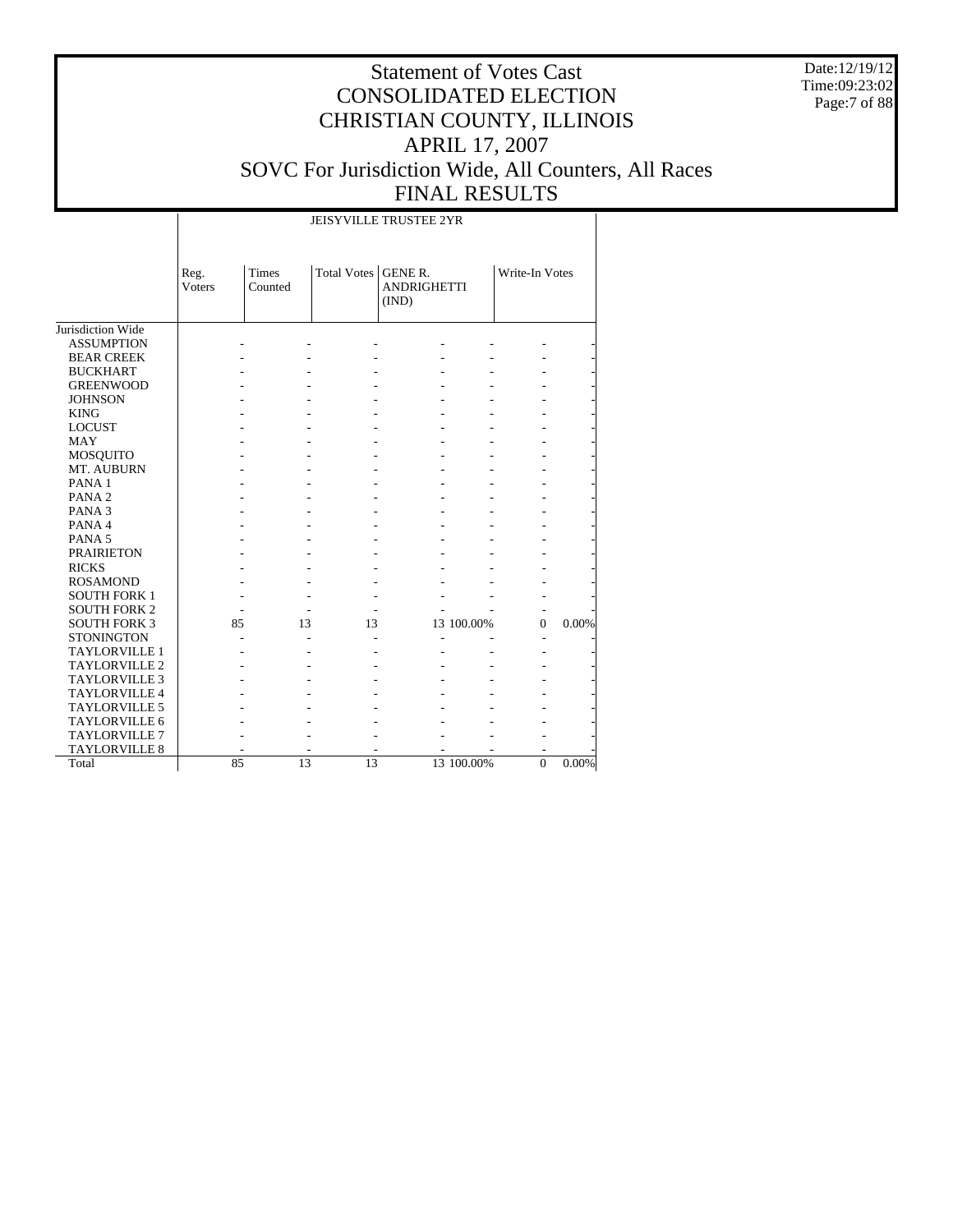Date:12/19/12 Time:09:23:02 Page:8 of 88

|                      | KINCAID VILLAGE TRUSTEE |                          |                    |                              |        |                        |       |                                  |        |                           |            |
|----------------------|-------------------------|--------------------------|--------------------|------------------------------|--------|------------------------|-------|----------------------------------|--------|---------------------------|------------|
|                      | Reg. Voters             | Times<br>Counted         | <b>Total Votes</b> | RICHARD B.<br>FREESTON (IND) |        | MARK L. SMITH<br>(IND) |       | <b>JAMES E.</b><br>CORBETT (IND) |        | ANTHONY M.<br>PEZZE (IND) |            |
| Jurisdiction Wide    |                         |                          |                    |                              |        |                        |       |                                  |        |                           |            |
| <b>ASSUMPTION</b>    |                         |                          |                    |                              |        |                        |       |                                  |        |                           |            |
| <b>BEAR CREEK</b>    |                         |                          |                    |                              |        |                        |       |                                  |        |                           |            |
| <b>BUCKHART</b>      |                         |                          |                    |                              |        |                        |       |                                  |        |                           |            |
| <b>GREENWOOD</b>     |                         |                          |                    |                              |        |                        |       |                                  |        |                           |            |
| <b>JOHNSON</b>       |                         |                          |                    |                              |        |                        |       |                                  |        |                           |            |
| <b>KING</b>          |                         |                          |                    |                              |        |                        |       |                                  |        |                           |            |
| <b>LOCUST</b>        |                         |                          |                    |                              |        |                        |       |                                  |        |                           |            |
| <b>MAY</b>           |                         |                          |                    |                              |        |                        |       |                                  |        |                           |            |
| MOSQUITO             |                         |                          |                    |                              |        |                        |       |                                  |        |                           |            |
| MT. AUBURN           |                         |                          |                    |                              |        |                        |       |                                  |        |                           |            |
| PANA <sub>1</sub>    |                         |                          |                    |                              |        |                        |       |                                  |        |                           |            |
| PANA <sub>2</sub>    |                         |                          |                    |                              |        |                        |       |                                  |        |                           |            |
| PANA <sub>3</sub>    |                         |                          |                    |                              |        |                        |       |                                  |        |                           |            |
| PANA 4               |                         |                          |                    |                              |        |                        |       |                                  |        |                           |            |
| PANA <sub>5</sub>    |                         |                          |                    |                              |        |                        |       |                                  |        |                           |            |
| <b>PRAIRIETON</b>    |                         |                          |                    |                              |        |                        |       |                                  |        |                           |            |
| <b>RICKS</b>         |                         |                          |                    |                              |        |                        |       |                                  |        |                           |            |
| <b>ROSAMOND</b>      |                         |                          |                    |                              |        |                        |       |                                  |        |                           |            |
| <b>SOUTH FORK 1</b>  | 893                     | 251                      | 696                | 34                           | 4.89%  | 54                     | 7.76% | 91                               | 13.07% | 142                       | 20.40%     |
| <b>SOUTH FORK 2</b>  |                         | $\overline{\phantom{a}}$ | ٠                  |                              |        | ÷                      |       |                                  |        |                           |            |
| <b>SOUTH FORK 3</b>  | 39                      | 6                        | 15                 | $\overline{c}$               | 13.33% | 1                      | 6.67% | 3                                | 20.00% | 3                         | 20.00%     |
| <b>STONINGTON</b>    |                         |                          |                    |                              |        |                        |       |                                  |        |                           |            |
| <b>TAYLORVILLE 1</b> |                         |                          |                    |                              |        |                        |       |                                  |        |                           |            |
| TAYLORVILLE 2        |                         |                          |                    |                              |        |                        |       |                                  |        |                           |            |
| <b>TAYLORVILLE 3</b> |                         |                          |                    |                              |        |                        |       |                                  |        |                           |            |
| TAYLORVILLE 4        |                         |                          |                    |                              |        |                        |       |                                  |        |                           |            |
| <b>TAYLORVILLE 5</b> |                         |                          |                    |                              |        |                        |       |                                  |        |                           |            |
| TAYLORVILLE 6        |                         |                          |                    |                              |        |                        |       |                                  |        |                           |            |
| <b>TAYLORVILLE 7</b> |                         |                          |                    |                              |        |                        |       |                                  |        |                           |            |
| <b>TAYLORVILLE 8</b> |                         |                          |                    |                              |        |                        |       |                                  |        |                           |            |
| Total                | 932                     | 257                      | 711                | 36                           | 5.06%  | $\overline{55}$        | 7.74% | 94                               | 13.22% |                           | 145 20.39% |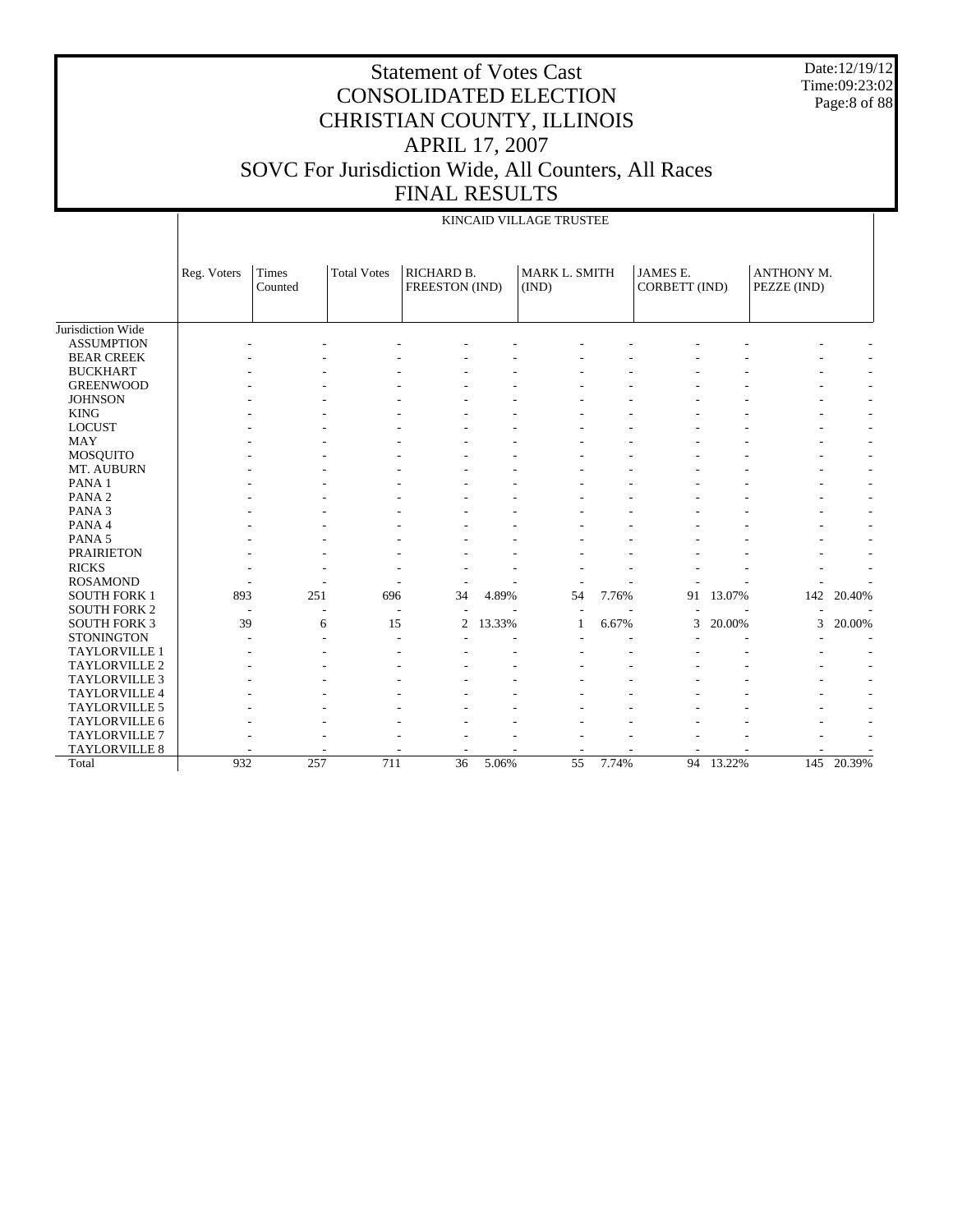Date:12/19/12 Time:09:23:02 Page:9 of 88

|                      |                            | KINCAID VILLAGE TRUSTEE |                 |        |                                 |        |                           |        |                |       |  |  |  |
|----------------------|----------------------------|-------------------------|-----------------|--------|---------------------------------|--------|---------------------------|--------|----------------|-------|--|--|--|
|                      | <b>MARK WOLFE</b><br>(IND) |                         | ERIC RIVA (IND) |        | <b>DENNIS</b><br>WILLIAMS (IND) |        | WILLIAM J.<br>HOGAN (IND) |        | Write-In Votes |       |  |  |  |
| Jurisdiction Wide    |                            |                         |                 |        |                                 |        |                           |        |                |       |  |  |  |
| <b>ASSUMPTION</b>    |                            |                         |                 |        |                                 |        |                           |        |                |       |  |  |  |
| <b>BEAR CREEK</b>    |                            |                         |                 |        |                                 |        |                           |        |                |       |  |  |  |
| <b>BUCKHART</b>      |                            |                         |                 |        |                                 |        |                           |        |                |       |  |  |  |
| <b>GREENWOOD</b>     |                            |                         |                 |        |                                 |        |                           |        |                |       |  |  |  |
| <b>JOHNSON</b>       |                            |                         |                 |        |                                 |        |                           |        |                |       |  |  |  |
| <b>KING</b>          |                            |                         |                 |        |                                 |        |                           |        |                |       |  |  |  |
| <b>LOCUST</b>        |                            |                         |                 |        |                                 |        |                           |        |                |       |  |  |  |
| <b>MAY</b>           |                            |                         |                 |        |                                 |        |                           |        |                |       |  |  |  |
| <b>MOSQUITO</b>      |                            |                         |                 |        |                                 |        |                           |        |                |       |  |  |  |
| MT. AUBURN           |                            |                         |                 |        |                                 |        |                           |        |                |       |  |  |  |
| PANA 1               |                            |                         |                 |        |                                 |        |                           |        |                |       |  |  |  |
| PANA <sub>2</sub>    |                            |                         |                 |        |                                 |        |                           |        |                |       |  |  |  |
| PANA <sub>3</sub>    |                            |                         |                 |        |                                 |        |                           |        |                |       |  |  |  |
| PANA 4               |                            |                         |                 |        |                                 |        |                           |        |                |       |  |  |  |
| PANA 5               |                            |                         |                 |        |                                 |        |                           |        |                |       |  |  |  |
| <b>PRAIRIETON</b>    |                            |                         |                 |        |                                 |        |                           |        |                |       |  |  |  |
| <b>RICKS</b>         |                            |                         |                 |        |                                 |        |                           |        |                |       |  |  |  |
| <b>ROSAMOND</b>      |                            |                         |                 |        |                                 |        |                           |        |                |       |  |  |  |
| <b>SOUTH FORK 1</b>  | 91                         | 13.07%                  | 104             | 14.94% | 97                              | 13.94% | 83                        | 11.93% | $\Omega$       | 0.00% |  |  |  |
| <b>SOUTH FORK 2</b>  |                            |                         |                 |        |                                 |        |                           |        |                |       |  |  |  |
| <b>SOUTH FORK 3</b>  | $\Omega$                   | 0.00%                   | 2               | 13.33% | 2                               | 13.33% | 2                         | 13.33% | $\mathbf{0}$   | 0.00% |  |  |  |
| <b>STONINGTON</b>    |                            |                         |                 |        |                                 |        |                           |        |                |       |  |  |  |
| <b>TAYLORVILLE 1</b> |                            |                         |                 |        |                                 |        |                           |        |                |       |  |  |  |
| TAYLORVILLE 2        |                            |                         |                 |        |                                 |        |                           |        |                |       |  |  |  |
| TAYLORVILLE 3        |                            |                         |                 |        |                                 |        |                           |        |                |       |  |  |  |
| TAYLORVILLE 4        |                            |                         |                 |        |                                 |        |                           |        |                |       |  |  |  |
| <b>TAYLORVILLE 5</b> |                            |                         |                 |        |                                 |        |                           |        |                |       |  |  |  |
| TAYLORVILLE 6        |                            |                         |                 |        |                                 |        |                           |        |                |       |  |  |  |
| TAYLORVILLE 7        |                            |                         |                 |        |                                 |        |                           |        |                |       |  |  |  |
| TAYLORVILLE 8        |                            |                         |                 |        |                                 |        |                           |        |                |       |  |  |  |
| Total                | 91                         | 12.80%                  | 106             | 14.91% | 99                              | 13.92% | 85                        | 11.95% | $\overline{0}$ | 0.00% |  |  |  |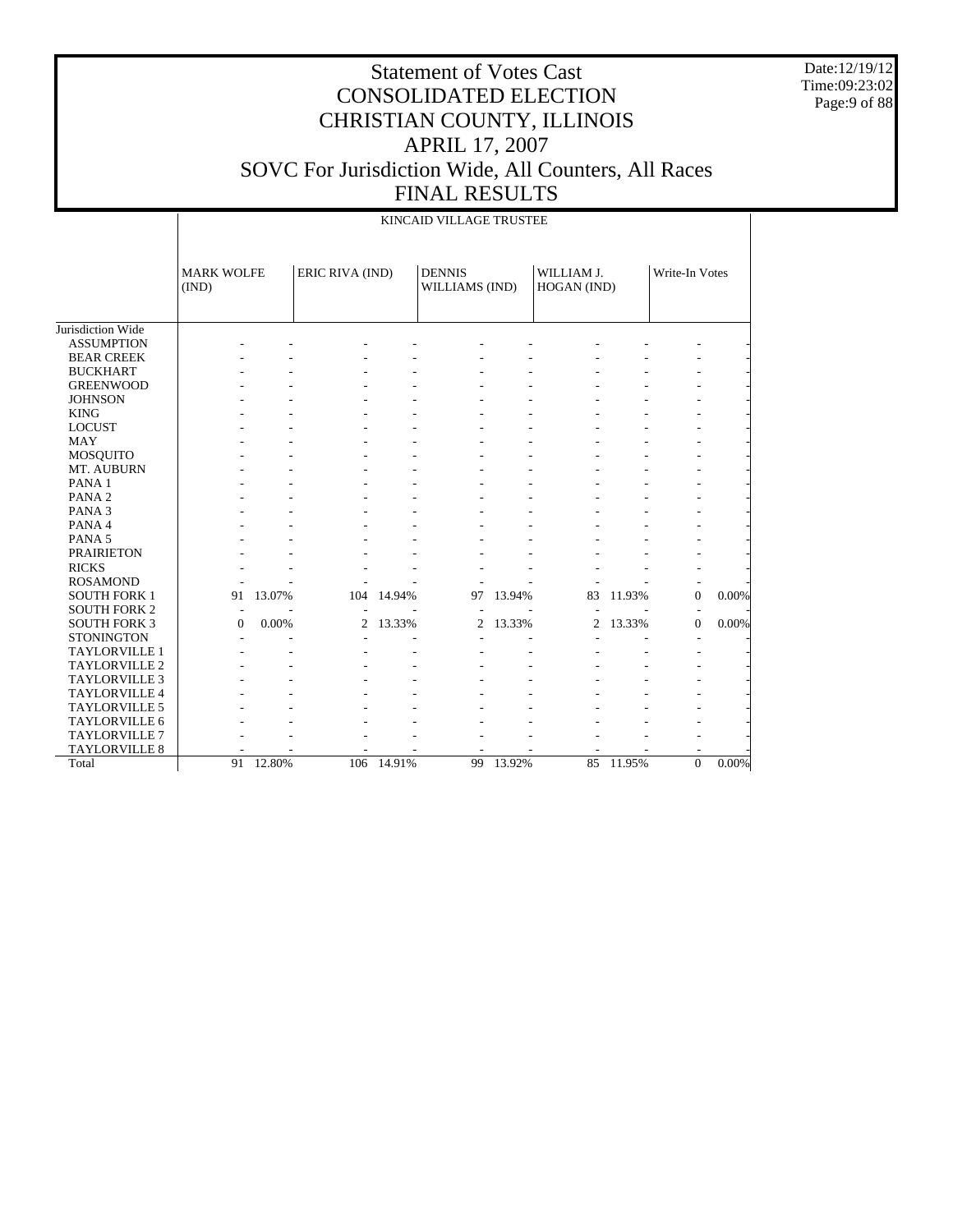Date:12/19/12 Time:09:23:02 Page:10 of 88

#### Statement of Votes Cast CONSOLIDATED ELECTION CHRISTIAN COUNTY, ILLINOIS APRIL 17, 2007 SOVC For Jurisdiction Wide, All Counters, All Races FINAL RESULTS

Jurisdiction Wide ASSUMPTION BEAR CREEK BUCKHART GREENWOOD **JOHNSON**  KING LOCUST MAY MOSQUITO MT. AUBURN PANA 1 PANA 2 PANA 3 PANA 4 PANA 5 PRAIRIETON RICKS ROSAMOND SOUTH FORK 1 SOUTH FORK 2 SOUTH FORK 3 **STONINGTON**  TAYLORVILLE 1 TAYLORVILLE 2 TAYLORVILLE 3 TAYLORVILLE 4 TAYLORVILLE 5 TAYLORVILLE 6 TAYLORVILLE 7 TAYLORVILLE 8 Total Reg. Voters | Times Counted Total Votes | JOHN (JACK) RHOADS (IND) KENNETH A. ROSENTHAL (IND) JAMES KELMEL (IND) DIANE KANE (IND) MORRISONVILLE VILLAGE TRUSTEE - - - - - - - - - - - - - - - - - - - - - - - - - - - - - - - - - - - - - - - - - - - - - - - - - - - - - - - - - - - - - - - - - - - - - - - - - - - - - - - - - - - - - - - - - - - - - - - - - - - - - - - - - - - - - - - - - - - - - - - - - - - - - - - - - - - - - - - - - - - - - - - - - - - - - - - - - - - - - - - - - - - - - - - - - - - - - - - - 745 170 464 140 30.17% 137 29.53% 95 20.47% 91 19.61% - - - - - - - - - - - - - - - - - - - - - - - - - - - - - - - - - - - - - - - - - - - - - - - - - - - - - - - - - - - - - - - - - - - - - - - - - - - - - - - - - - - - - - - - - - - - - - - - - - - - - - - - - - - - - - - - - - - - - - - - - - - - - - - - - - - - - - - - - - - - - - - 745 170 464 140 30.17% 137 29.53% 95 20.47% 91 19.61%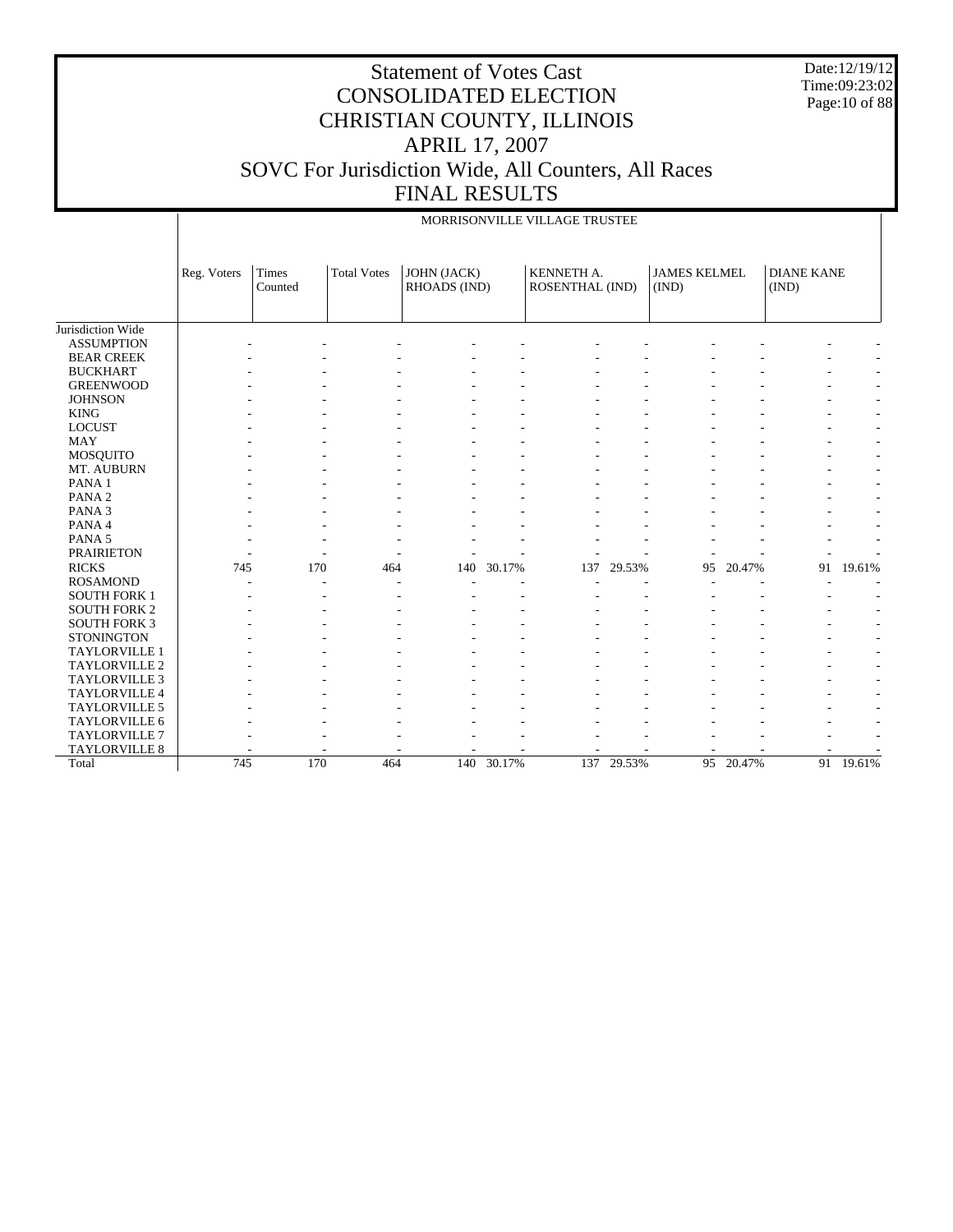Date:12/19/12 Time:09:23:02 Page:11 of 88

|                      | MORRISONVILLE<br>VILLAGE<br><b>TRUSTEE</b> |  |
|----------------------|--------------------------------------------|--|
|                      | Write-In Votes                             |  |
|                      |                                            |  |
|                      |                                            |  |
| Jurisdiction Wide    |                                            |  |
| <b>ASSUMPTION</b>    |                                            |  |
|                      |                                            |  |
| <b>BEAR CREEK</b>    |                                            |  |
| <b>BUCKHART</b>      |                                            |  |
| <b>GREENWOOD</b>     |                                            |  |
| <b>JOHNSON</b>       |                                            |  |
| <b>KING</b>          |                                            |  |
| <b>LOCUST</b>        |                                            |  |
| MAY                  |                                            |  |
| <b>MOSQUITO</b>      |                                            |  |
| MT. AUBURN           |                                            |  |
| PANA <sub>1</sub>    |                                            |  |
| PANA <sub>2</sub>    |                                            |  |
| PANA <sub>3</sub>    |                                            |  |
| PANA 4               |                                            |  |
| PANA <sub>5</sub>    |                                            |  |
| <b>PRAIRIETON</b>    |                                            |  |
| <b>RICKS</b>         | 0.22%<br>1                                 |  |
| <b>ROSAMOND</b>      |                                            |  |
| <b>SOUTH FORK 1</b>  |                                            |  |
| <b>SOUTH FORK 2</b>  |                                            |  |
| <b>SOUTH FORK 3</b>  |                                            |  |
| <b>STONINGTON</b>    |                                            |  |
| <b>TAYLORVILLE 1</b> |                                            |  |
| <b>TAYLORVILLE 2</b> |                                            |  |
| <b>TAYLORVILLE 3</b> |                                            |  |
| <b>TAYLORVILLE 4</b> |                                            |  |
| <b>TAYLORVILLE 5</b> |                                            |  |
| <b>TAYLORVILLE 6</b> |                                            |  |
| <b>TAYLORVILLE 7</b> |                                            |  |
| <b>TAYLORVILLE 8</b> |                                            |  |
| Total                | 1<br>0.22%                                 |  |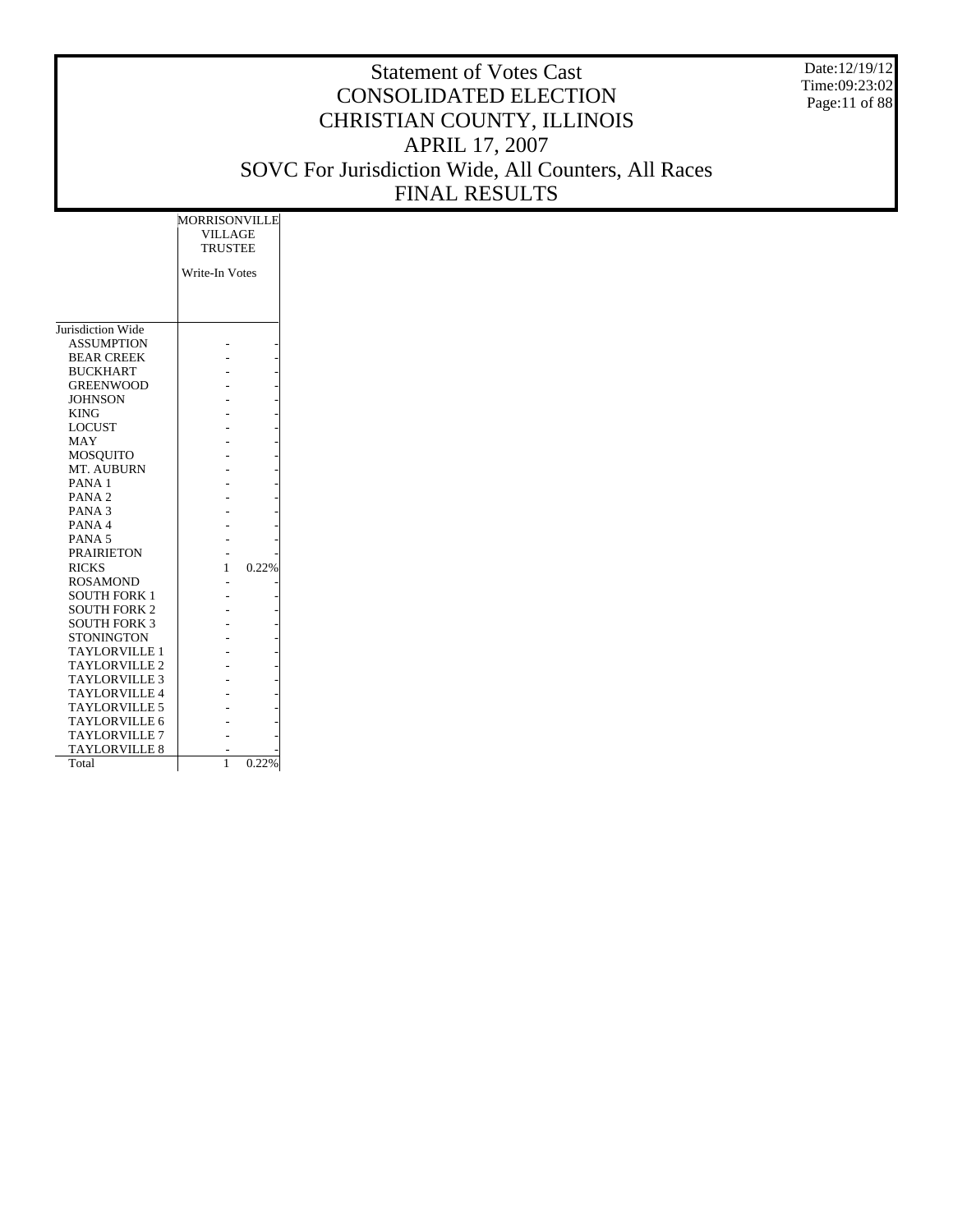Date:12/19/12 Time:09:23:02 Page:12 of 88

#### Statement of Votes Cast CONSOLIDATED ELECTION CHRISTIAN COUNTY, ILLINOIS APRIL 17, 2007 SOVC For Jurisdiction Wide, All Counters, All Races FINAL RESULTS

 $\frac{1}{2}$ 

|                      |                |                                |                |                                        |        |                               |        | MOWEAQUA VILLAGE IRUSTEE   |       |                          |          |                             |        |
|----------------------|----------------|--------------------------------|----------------|----------------------------------------|--------|-------------------------------|--------|----------------------------|-------|--------------------------|----------|-----------------------------|--------|
|                      | Reg.<br>Voters | Times<br>Counted               | Total<br>Votes | <b>MICHAEL</b><br><b>RESCHKE (IND)</b> |        | <b>LOUISE</b><br>WEAKLY (IND) |        | <b>JOHN CRAIG</b><br>(IND) |       | ANGELA M.<br>LOCKE (IND) |          | <b>MARK THOMAS</b><br>(IND) |        |
| Jurisdiction Wide    |                |                                |                |                                        |        |                               |        |                            |       |                          |          |                             |        |
| <b>ASSUMPTION</b>    |                |                                |                |                                        |        |                               |        |                            |       |                          |          |                             |        |
| <b>BEAR CREEK</b>    |                |                                |                |                                        |        |                               |        |                            |       |                          |          |                             |        |
| <b>BUCKHART</b>      |                |                                |                |                                        |        |                               |        |                            |       |                          |          |                             |        |
| <b>GREENWOOD</b>     |                |                                |                |                                        |        |                               |        |                            |       |                          |          |                             |        |
| <b>JOHNSON</b>       |                |                                |                |                                        |        |                               |        |                            |       |                          |          |                             |        |
| <b>KING</b>          |                |                                |                |                                        |        |                               |        |                            |       |                          |          |                             |        |
| <b>LOCUST</b>        |                |                                |                |                                        |        |                               |        |                            |       |                          |          |                             |        |
| <b>MAY</b>           |                |                                |                |                                        |        |                               |        |                            |       |                          |          |                             |        |
| MOSQUITO             |                |                                |                |                                        |        |                               |        |                            |       |                          |          |                             |        |
| MT. AUBURN           |                |                                |                |                                        |        |                               |        |                            |       |                          |          |                             |        |
| PANA 1               |                |                                |                |                                        |        |                               |        |                            |       |                          |          |                             |        |
| PANA <sub>2</sub>    |                |                                |                |                                        |        |                               |        |                            |       |                          |          |                             |        |
| PANA <sub>3</sub>    |                |                                |                |                                        |        |                               |        |                            |       |                          |          |                             |        |
| PANA 4               |                |                                |                |                                        |        |                               |        |                            |       |                          |          |                             |        |
| PANA <sub>5</sub>    |                |                                |                |                                        |        |                               |        |                            |       |                          |          |                             |        |
| <b>PRAIRIETON</b>    |                | 7                              |                | 3                                      | 33.33% | 1                             | 33.33% | $\mathbf{0}$               | 0.00% | $\overline{0}$           | 0.00%    | 1                           | 33.33% |
| <b>RICKS</b>         |                |                                |                |                                        |        |                               |        |                            |       |                          |          |                             |        |
| <b>ROSAMOND</b>      |                |                                |                |                                        |        |                               |        |                            |       |                          |          |                             |        |
| <b>SOUTH FORK 1</b>  |                |                                |                |                                        |        |                               |        |                            |       |                          |          |                             |        |
| <b>SOUTH FORK 2</b>  |                |                                |                |                                        |        |                               |        |                            |       |                          |          |                             |        |
| <b>SOUTH FORK 3</b>  |                |                                |                |                                        |        |                               |        |                            |       |                          |          |                             |        |
| <b>STONINGTON</b>    |                |                                |                |                                        |        |                               |        |                            |       |                          |          |                             |        |
| TAYLORVILLE 1        |                |                                |                |                                        |        |                               |        |                            |       |                          |          |                             |        |
| TAYLORVILLE 2        |                |                                |                |                                        |        |                               |        |                            |       |                          |          |                             |        |
| <b>TAYLORVILLE 3</b> |                |                                |                |                                        |        |                               |        |                            |       |                          |          |                             |        |
| TAYLORVILLE 4        |                |                                |                |                                        |        |                               |        |                            |       |                          |          |                             |        |
| <b>TAYLORVILLE 5</b> |                |                                |                |                                        |        |                               |        |                            |       |                          |          |                             |        |
| TAYLORVILLE 6        |                |                                |                |                                        |        |                               |        |                            |       |                          |          |                             |        |
| TAYLORVILLE 7        |                |                                |                |                                        |        |                               |        |                            |       |                          |          |                             |        |
| TAYLORVILLE 8        |                |                                |                |                                        |        |                               |        |                            |       |                          |          |                             |        |
| Total                |                | $\overline{7}$<br>$\mathbf{1}$ |                | $\overline{3}$<br>1                    | 33.33% | 1                             | 33.33% | $\Omega$                   | 0.00% | $\Omega$                 | $0.00\%$ | $\mathbf{1}$                | 33.33% |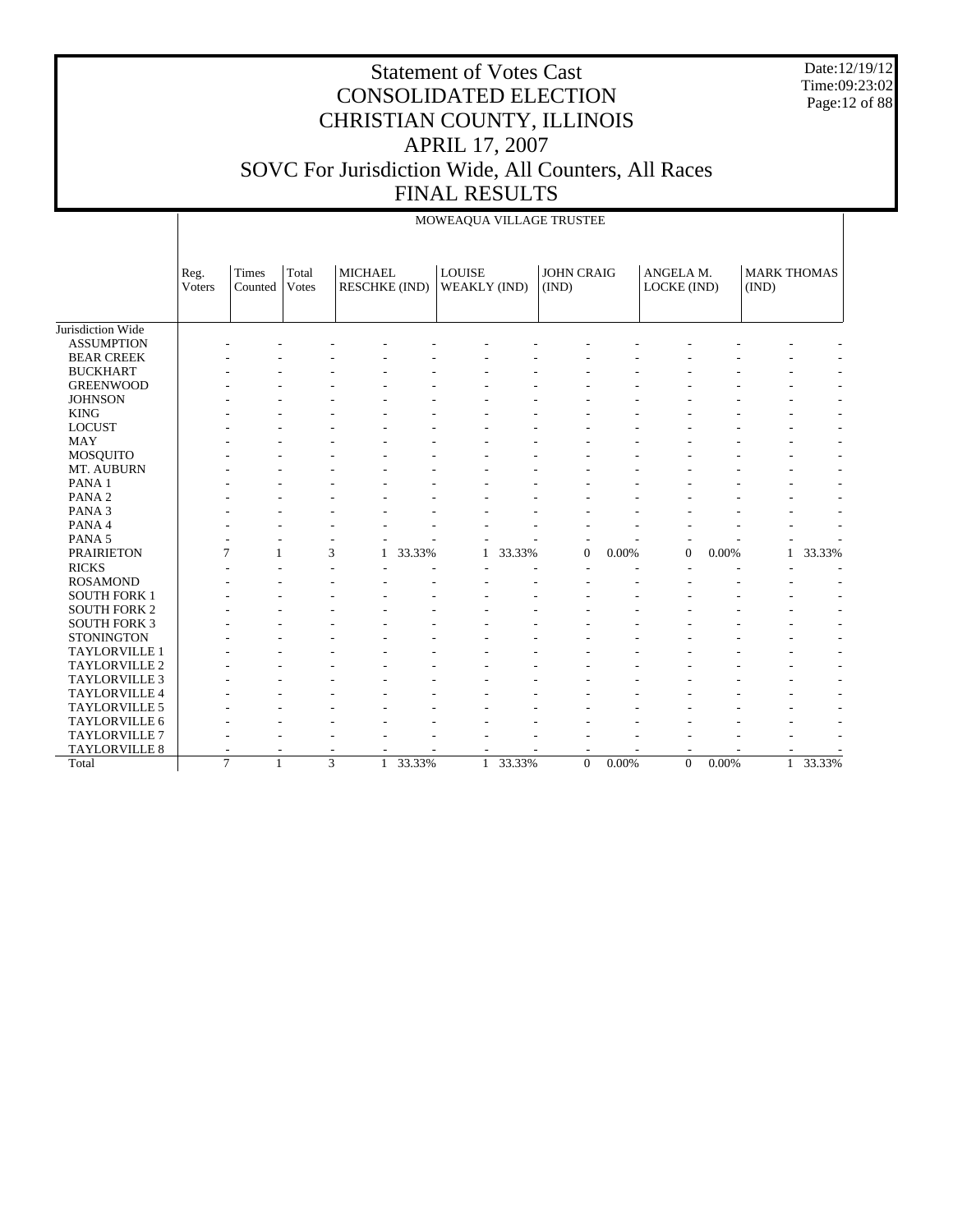Date:12/19/12 Time:09:23:02 Page:13 of 88

|                      | MOWEAQUA VILLAGE TRUSTEE     |       |                |       |  |  |  |  |
|----------------------|------------------------------|-------|----------------|-------|--|--|--|--|
|                      | <b>JAMES</b><br>MAHONE (IND) |       | Write-In Votes |       |  |  |  |  |
| Jurisdiction Wide    |                              |       |                |       |  |  |  |  |
| <b>ASSUMPTION</b>    |                              |       |                |       |  |  |  |  |
| <b>BEAR CREEK</b>    |                              |       |                |       |  |  |  |  |
| <b>BUCKHART</b>      |                              |       |                |       |  |  |  |  |
| <b>GREENWOOD</b>     |                              |       |                |       |  |  |  |  |
| <b>JOHNSON</b>       |                              |       |                |       |  |  |  |  |
| <b>KING</b>          |                              |       |                |       |  |  |  |  |
| <b>LOCUST</b>        |                              |       |                |       |  |  |  |  |
| <b>MAY</b>           |                              |       |                |       |  |  |  |  |
| <b>MOSQUITO</b>      |                              |       |                |       |  |  |  |  |
| MT. AUBURN           |                              |       |                |       |  |  |  |  |
| PANA <sub>1</sub>    |                              |       |                |       |  |  |  |  |
| PANA <sub>2</sub>    |                              |       |                |       |  |  |  |  |
| PANA <sub>3</sub>    |                              |       |                |       |  |  |  |  |
| PANA 4               |                              |       |                |       |  |  |  |  |
| PANA <sub>5</sub>    |                              |       |                |       |  |  |  |  |
| <b>PRAIRIETON</b>    | 0                            | 0.00% | 0              | 0.00% |  |  |  |  |
| <b>RICKS</b>         |                              |       |                |       |  |  |  |  |
| <b>ROSAMOND</b>      |                              |       |                |       |  |  |  |  |
| <b>SOUTH FORK 1</b>  |                              |       |                |       |  |  |  |  |
| <b>SOUTH FORK 2</b>  |                              |       |                |       |  |  |  |  |
| <b>SOUTH FORK 3</b>  |                              |       |                |       |  |  |  |  |
| <b>STONINGTON</b>    |                              |       |                |       |  |  |  |  |
| <b>TAYLORVILLE 1</b> |                              |       |                |       |  |  |  |  |
| <b>TAYLORVILLE 2</b> |                              |       |                |       |  |  |  |  |
| <b>TAYLORVILLE 3</b> |                              |       |                |       |  |  |  |  |
| <b>TAYLORVILLE 4</b> |                              |       |                |       |  |  |  |  |
| <b>TAYLORVILLE 5</b> |                              |       |                |       |  |  |  |  |
| <b>TAYLORVILLE 6</b> |                              |       |                |       |  |  |  |  |
| <b>TAYLORVILLE 7</b> |                              |       |                |       |  |  |  |  |
| <b>TAYLORVILLE 8</b> |                              |       |                |       |  |  |  |  |
| Total                | $\Omega$                     | 0.00% | $\theta$       | 0.00% |  |  |  |  |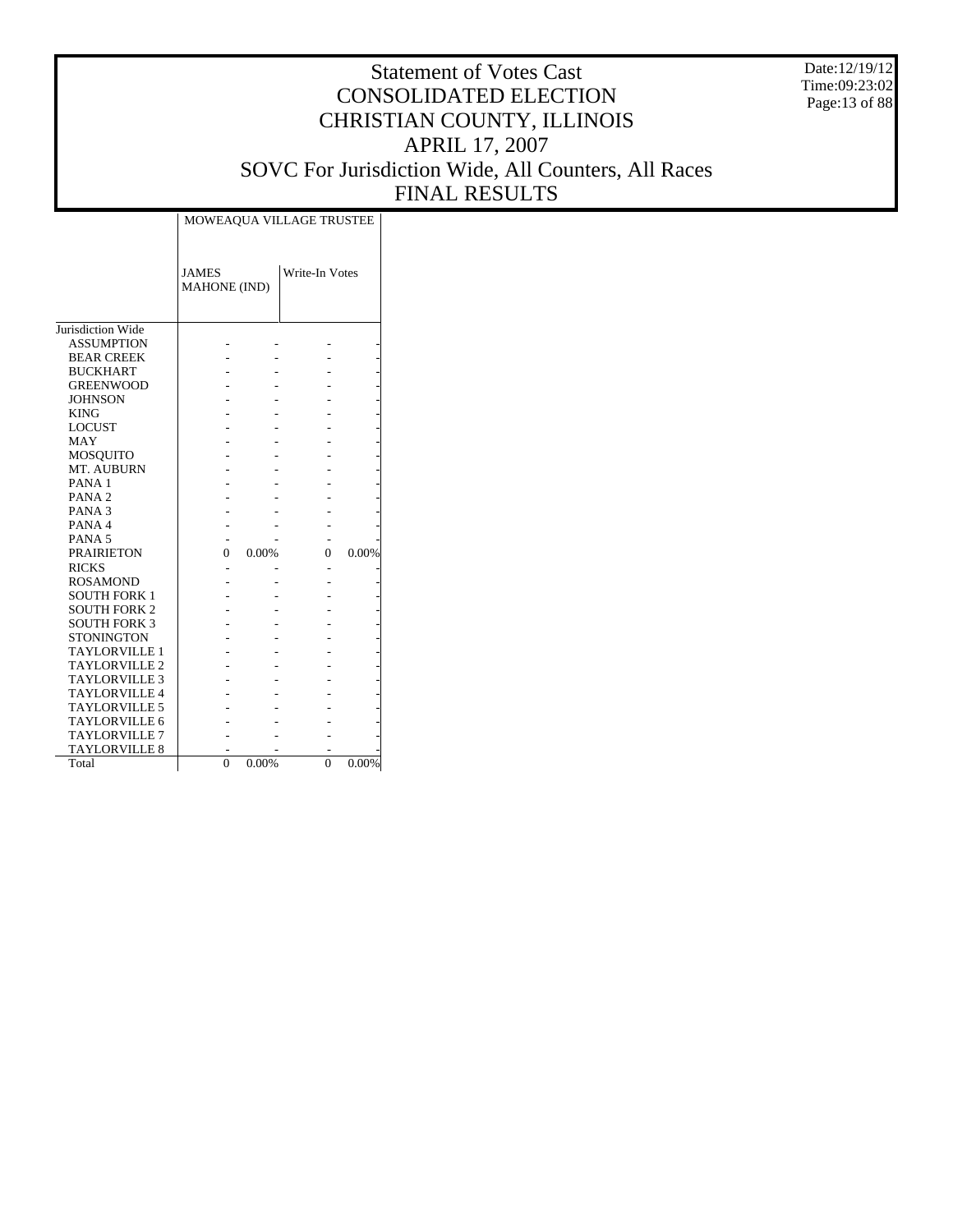Date:12/19/12 Time:09:23:02 Page:14 of 88

|                      |             | MT. AUBURN VILLAGE TRUSTEE |                    |                               |        |                              |        |                        |        |                |          |  |
|----------------------|-------------|----------------------------|--------------------|-------------------------------|--------|------------------------------|--------|------------------------|--------|----------------|----------|--|
|                      | Reg. Voters | Times<br>Counted           | <b>Total Votes</b> | <b>DON HENDERSON</b><br>(IND) |        | <b>RICK CLAYTON</b><br>(IND) |        | DEAN BOTTRELL<br>(IND) |        | Write-In Votes |          |  |
| Jurisdiction Wide    |             |                            |                    |                               |        |                              |        |                        |        |                |          |  |
| <b>ASSUMPTION</b>    |             |                            |                    |                               |        |                              |        |                        |        |                |          |  |
| <b>BEAR CREEK</b>    |             |                            |                    |                               |        |                              |        |                        |        |                |          |  |
| <b>BUCKHART</b>      |             |                            |                    |                               |        |                              |        |                        |        |                |          |  |
| <b>GREENWOOD</b>     |             |                            |                    |                               |        |                              |        |                        |        |                |          |  |
| <b>JOHNSON</b>       |             |                            |                    |                               |        |                              |        |                        |        |                |          |  |
| <b>KING</b>          |             |                            |                    |                               |        |                              |        |                        |        |                |          |  |
| <b>LOCUST</b>        |             |                            |                    |                               |        |                              |        |                        |        |                |          |  |
| MAY                  |             |                            |                    |                               |        |                              |        |                        |        |                |          |  |
| MOSQUITO             |             |                            |                    |                               |        |                              |        |                        |        |                |          |  |
| MT. AUBURN           | 315         | 43                         | 105                | 32                            | 30.48% | 35                           | 33.33% | 38                     | 36.19% | $\overline{0}$ | $0.00\%$ |  |
| PANA <sub>1</sub>    |             |                            | $\overline{a}$     |                               |        |                              |        |                        |        |                |          |  |
| PANA <sub>2</sub>    |             |                            |                    |                               |        |                              |        |                        |        |                |          |  |
| PANA <sub>3</sub>    |             |                            |                    |                               |        |                              |        |                        |        |                |          |  |
| PANA 4               |             |                            |                    |                               |        |                              |        |                        |        |                |          |  |
| PANA 5               |             |                            |                    |                               |        |                              |        |                        |        |                |          |  |
| <b>PRAIRIETON</b>    |             |                            |                    |                               |        |                              |        |                        |        |                |          |  |
| <b>RICKS</b>         |             |                            |                    |                               |        |                              |        |                        |        |                |          |  |
| <b>ROSAMOND</b>      |             |                            |                    |                               |        |                              |        |                        |        |                |          |  |
| <b>SOUTH FORK 1</b>  |             |                            |                    |                               |        |                              |        |                        |        |                |          |  |
| <b>SOUTH FORK 2</b>  |             |                            |                    |                               |        |                              |        |                        |        |                |          |  |
| <b>SOUTH FORK 3</b>  |             |                            |                    |                               |        |                              |        |                        |        |                |          |  |
| <b>STONINGTON</b>    |             |                            |                    |                               |        |                              |        |                        |        |                |          |  |
| TAYLORVILLE 1        |             |                            |                    |                               |        |                              |        |                        |        |                |          |  |
| TAYLORVILLE 2        |             |                            |                    |                               |        |                              |        |                        |        |                |          |  |
| <b>TAYLORVILLE 3</b> |             |                            |                    |                               |        |                              |        |                        |        |                |          |  |
| TAYLORVILLE 4        |             |                            |                    |                               |        |                              |        |                        |        |                |          |  |
| TAYLORVILLE 5        |             |                            |                    |                               |        |                              |        |                        |        |                |          |  |
| TAYLORVILLE 6        |             |                            |                    |                               |        |                              |        |                        |        |                |          |  |
| <b>TAYLORVILLE 7</b> |             |                            |                    |                               |        |                              |        |                        |        |                |          |  |
| TAYLORVILLE 8        |             |                            |                    |                               |        |                              |        |                        |        |                |          |  |
| Total                | 315         | 43                         | 105                | 32                            | 30.48% | 35                           | 33.33% | 38                     | 36.19% | $\Omega$       | $0.00\%$ |  |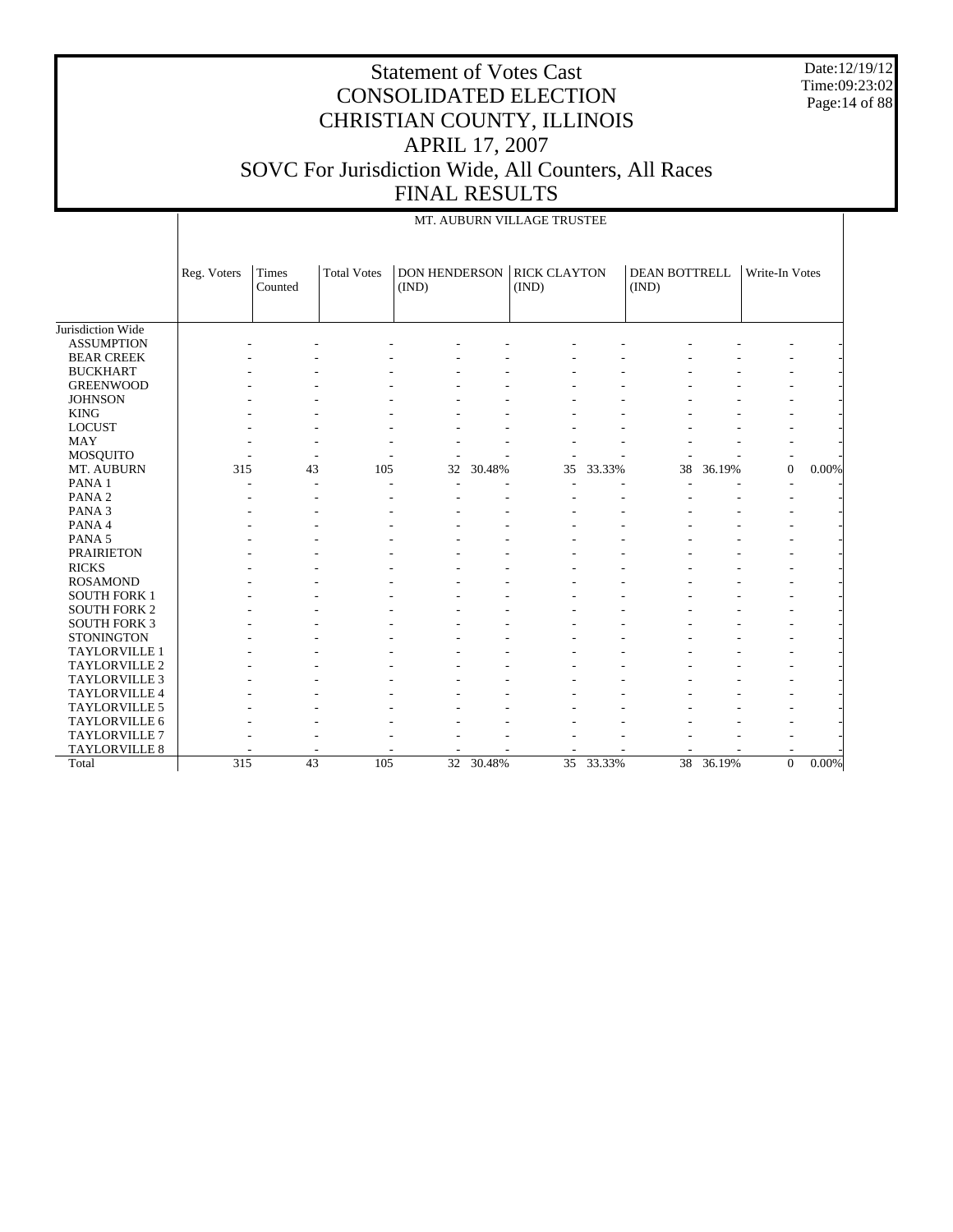Date:12/19/12 Time:09:23:02 Page:15 of 88

|                      |             |                  |                    |                              |        | <b>OWANECO VILLAGE TRUSTEE</b> |        |                                 |        |                      |        |
|----------------------|-------------|------------------|--------------------|------------------------------|--------|--------------------------------|--------|---------------------------------|--------|----------------------|--------|
|                      | Reg. Voters | Times<br>Counted | <b>Total Votes</b> | <b>LORRETTA LAW</b><br>(IND) |        | <b>JEFF YUCANEER</b><br>(IND)  |        | <b>MICHELLE</b><br>MARLEY (IND) |        | <b>MICHELLE MAYS</b> |        |
| Jurisdiction Wide    |             |                  |                    |                              |        |                                |        |                                 |        |                      |        |
| <b>ASSUMPTION</b>    |             |                  |                    |                              |        |                                |        |                                 |        |                      |        |
| <b>BEAR CREEK</b>    |             |                  |                    |                              |        |                                |        |                                 |        |                      |        |
| <b>BUCKHART</b>      |             |                  |                    |                              |        |                                |        |                                 |        |                      |        |
| <b>GREENWOOD</b>     |             |                  |                    |                              |        |                                |        |                                 |        |                      |        |
| <b>JOHNSON</b>       |             |                  |                    |                              |        |                                |        |                                 |        |                      |        |
| <b>KING</b>          |             |                  |                    |                              |        |                                |        |                                 |        |                      |        |
| <b>LOCUST</b>        | 131         | 76               | 202                | 45                           | 22.28% | 49                             | 24.26% | 59                              | 29.21% | 49                   | 24.26% |
| <b>MAY</b>           |             |                  |                    |                              |        |                                |        |                                 |        |                      |        |
| MOSQUITO             |             |                  |                    |                              |        |                                |        |                                 |        |                      |        |
| MT. AUBURN           |             |                  |                    |                              |        |                                |        |                                 |        |                      |        |
| PANA <sub>1</sub>    |             |                  |                    |                              |        |                                |        |                                 |        |                      |        |
| PANA <sub>2</sub>    |             |                  |                    |                              |        |                                |        |                                 |        |                      |        |
| PANA <sub>3</sub>    |             |                  |                    |                              |        |                                |        |                                 |        |                      |        |
| PANA 4               |             |                  |                    |                              |        |                                |        |                                 |        |                      |        |
| PANA <sub>5</sub>    |             |                  |                    |                              |        |                                |        |                                 |        |                      |        |
| <b>PRAIRIETON</b>    |             |                  |                    |                              |        |                                |        |                                 |        |                      |        |
| <b>RICKS</b>         |             |                  |                    |                              |        |                                |        |                                 |        |                      |        |
| <b>ROSAMOND</b>      |             |                  |                    |                              |        |                                |        |                                 |        |                      |        |
| <b>SOUTH FORK 1</b>  |             |                  |                    |                              |        |                                |        |                                 |        |                      |        |
| <b>SOUTH FORK 2</b>  |             |                  |                    |                              |        |                                |        |                                 |        |                      |        |
| <b>SOUTH FORK 3</b>  |             |                  |                    |                              |        |                                |        |                                 |        |                      |        |
| <b>STONINGTON</b>    |             |                  |                    |                              |        |                                |        |                                 |        |                      |        |
| TAYLORVILLE 1        |             |                  |                    |                              |        |                                |        |                                 |        |                      |        |
| TAYLORVILLE 2        |             |                  |                    |                              |        |                                |        |                                 |        |                      |        |
| TAYLORVILLE 3        |             |                  |                    |                              |        |                                |        |                                 |        |                      |        |
| TAYLORVILLE 4        |             |                  |                    |                              |        |                                |        |                                 |        |                      |        |
| <b>TAYLORVILLE 5</b> |             |                  |                    |                              |        |                                |        |                                 |        |                      |        |
| TAYLORVILLE 6        |             |                  |                    |                              |        |                                |        |                                 |        |                      |        |
| TAYLORVILLE 7        |             |                  |                    |                              |        |                                |        |                                 |        |                      |        |
| TAYLORVILLE 8        |             |                  |                    |                              |        |                                |        |                                 |        |                      |        |
| Total                | 131         | $\overline{76}$  | 202                | $\overline{45}$              | 22.28% | 49                             | 24.26% | 59                              | 29.21% | 49                   | 24.26% |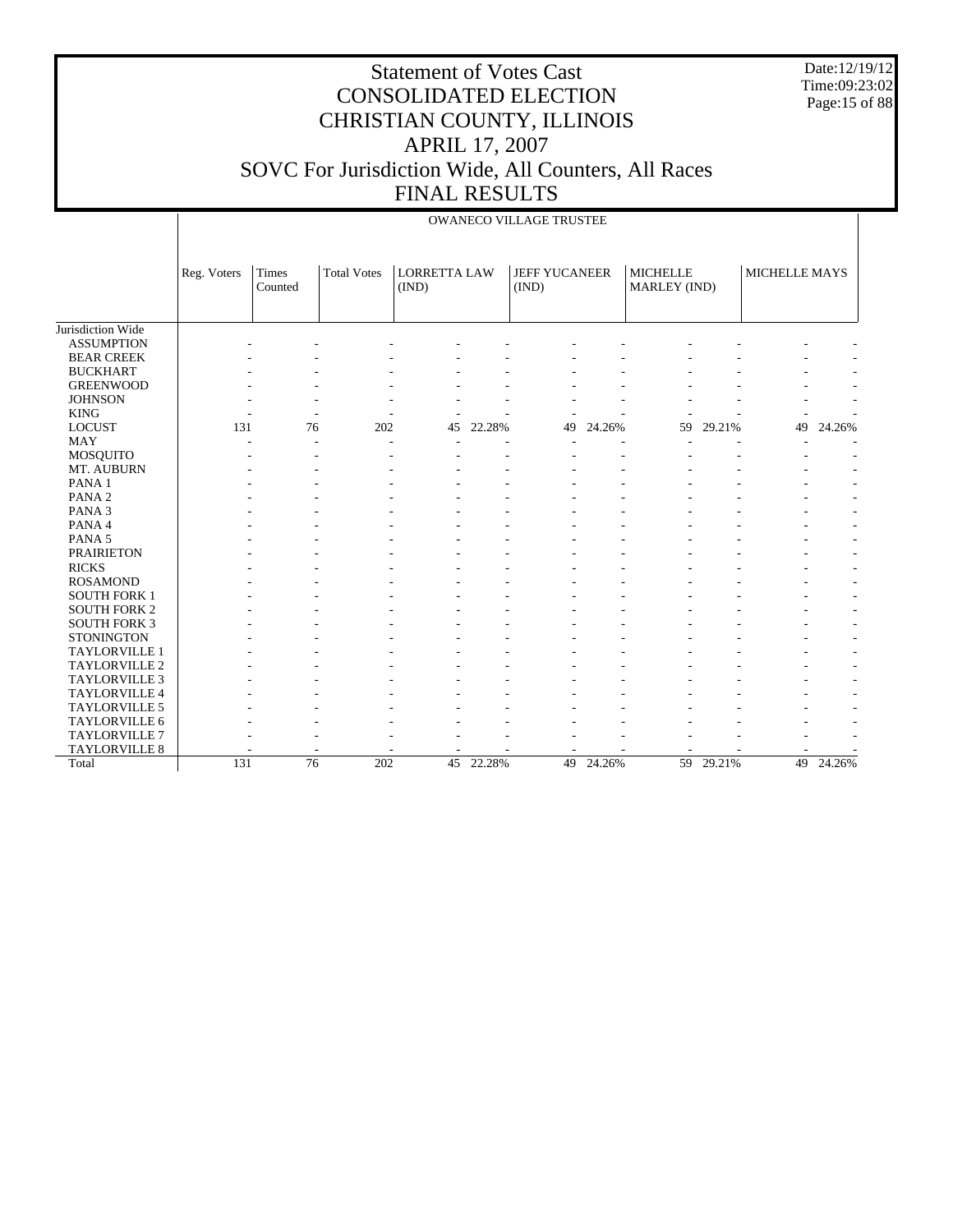Date:12/19/12 Time:09:23:02 Page:16 of 88

|                     | <b>OWANECO</b><br><b>VILLAGE</b><br><b>TRUSTEE</b> | <b>OWANECO TRUSTEE 2YR</b> |             |                         |                                     |    |           |                |       |
|---------------------|----------------------------------------------------|----------------------------|-------------|-------------------------|-------------------------------------|----|-----------|----------------|-------|
|                     | Write-In Votes                                     |                            | Reg. Voters | <b>Times</b><br>Counted | Total Votes   JOHN WILHOUR<br>(IND) |    |           | Write-In Votes |       |
|                     |                                                    |                            |             |                         |                                     |    |           |                |       |
| Jurisdiction Wide   |                                                    |                            |             |                         |                                     |    |           |                |       |
| <b>ASSUMPTION</b>   |                                                    |                            |             |                         |                                     |    |           |                |       |
| <b>BEAR CREEK</b>   |                                                    |                            |             |                         |                                     |    |           |                |       |
| <b>BUCKHART</b>     |                                                    |                            |             |                         |                                     |    |           |                |       |
| <b>GREENWOOD</b>    |                                                    |                            |             |                         |                                     |    |           |                |       |
| <b>JOHNSON</b>      |                                                    |                            |             |                         |                                     |    |           |                |       |
| <b>KING</b>         |                                                    |                            |             |                         |                                     |    |           |                |       |
| <b>LOCUST</b>       | $\theta$                                           | 0.00%                      | 131         | 76                      | 73                                  | 72 | 98.63%    | $\mathbf{1}$   | 1.37% |
| <b>MAY</b>          |                                                    |                            |             |                         |                                     |    |           |                |       |
| <b>MOSQUITO</b>     |                                                    |                            |             |                         |                                     |    |           |                |       |
| MT. AUBURN          |                                                    |                            |             |                         |                                     |    |           |                |       |
| PANA <sub>1</sub>   |                                                    |                            |             |                         |                                     |    |           |                |       |
| PANA <sub>2</sub>   |                                                    |                            |             |                         |                                     |    |           |                |       |
| PANA <sub>3</sub>   |                                                    |                            |             |                         |                                     |    |           |                |       |
| PANA 4              |                                                    |                            |             |                         |                                     |    |           |                |       |
| PANA <sub>5</sub>   |                                                    |                            |             |                         |                                     |    |           |                |       |
| <b>PRAIRIETON</b>   |                                                    |                            |             |                         |                                     |    |           |                |       |
| <b>RICKS</b>        |                                                    |                            |             |                         |                                     |    |           |                |       |
| <b>ROSAMOND</b>     |                                                    |                            |             |                         |                                     |    |           |                |       |
| <b>SOUTH FORK 1</b> |                                                    |                            |             |                         |                                     |    |           |                |       |
| <b>SOUTH FORK 2</b> |                                                    |                            |             |                         |                                     |    |           |                |       |
| <b>SOUTH FORK 3</b> |                                                    |                            |             |                         |                                     |    |           |                |       |
| <b>STONINGTON</b>   |                                                    |                            |             |                         |                                     |    |           |                |       |
| TAYLORVILLE 1       |                                                    |                            |             |                         |                                     |    |           |                |       |
| TAYLORVILLE 2       |                                                    |                            |             |                         |                                     |    |           |                |       |
| TAYLORVILLE 3       |                                                    |                            |             |                         |                                     |    |           |                |       |
| TAYLORVILLE 4       |                                                    |                            |             |                         |                                     |    |           |                |       |
| TAYLORVILLE 5       |                                                    |                            |             |                         |                                     |    |           |                |       |
| TAYLORVILLE 6       |                                                    |                            |             |                         |                                     |    |           |                |       |
| TAYLORVILLE 7       |                                                    |                            |             |                         |                                     |    |           |                |       |
| TAYLORVILLE 8       |                                                    |                            |             |                         |                                     |    |           |                |       |
| Total               | $\theta$                                           | 0.00%                      | 131         | $\overline{76}$         | $\overline{73}$                     |    | 72 98.63% | $\mathbf{1}$   | 1.37% |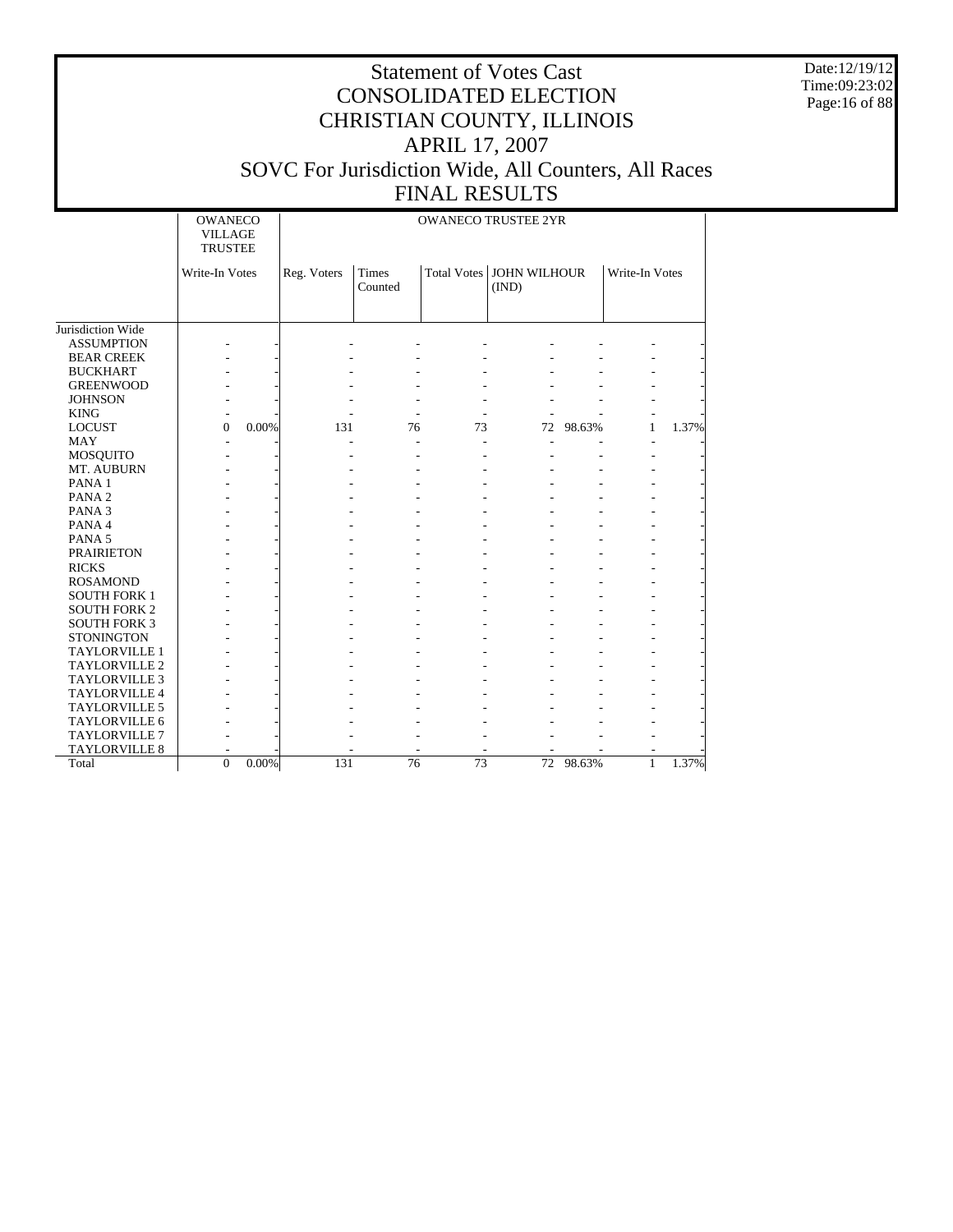Date:12/19/12 Time:09:23:02 Page:17 of 88

|                      |             |                  |                     | PALMER VILLAGE TRUSTEE |        |                    |        |                |       |
|----------------------|-------------|------------------|---------------------|------------------------|--------|--------------------|--------|----------------|-------|
|                      | Reg. Voters | Times<br>Counted | Total Votes   LEROY | <b>MARBURGER</b>       |        | <b>JIM MENOSSI</b> |        | Write-In Votes |       |
| Jurisdiction Wide    |             |                  |                     |                        |        |                    |        |                |       |
| <b>ASSUMPTION</b>    |             |                  |                     |                        |        |                    |        |                |       |
| <b>BEAR CREEK</b>    | 147         | 39               | 69                  | 31                     | 44.93% | 33                 | 47.83% | 5              | 7.25% |
| <b>BUCKHART</b>      |             |                  |                     |                        |        |                    |        |                |       |
| <b>GREENWOOD</b>     |             |                  |                     |                        |        |                    |        |                |       |
| <b>JOHNSON</b>       |             |                  |                     |                        |        |                    |        |                |       |
| <b>KING</b>          |             |                  |                     |                        |        |                    |        |                |       |
| <b>LOCUST</b>        |             |                  |                     |                        |        |                    |        |                |       |
| <b>MAY</b>           |             |                  |                     |                        |        |                    |        |                |       |
| MOSQUITO             |             |                  |                     |                        |        |                    |        |                |       |
| MT. AUBURN           |             |                  |                     |                        |        |                    |        |                |       |
| PANA <sub>1</sub>    |             |                  |                     |                        |        |                    |        |                |       |
| PANA <sub>2</sub>    |             |                  |                     |                        |        |                    |        |                |       |
| PANA <sub>3</sub>    |             |                  |                     |                        |        |                    |        |                |       |
| PANA 4               |             |                  |                     |                        |        |                    |        |                |       |
| PANA <sub>5</sub>    |             |                  |                     |                        |        |                    |        |                |       |
| <b>PRAIRIETON</b>    |             |                  |                     |                        |        |                    |        |                |       |
| <b>RICKS</b>         |             |                  |                     |                        |        |                    |        |                |       |
| <b>ROSAMOND</b>      |             |                  |                     |                        |        |                    |        |                |       |
| <b>SOUTH FORK 1</b>  |             |                  |                     |                        |        |                    |        |                |       |
| <b>SOUTH FORK 2</b>  |             |                  |                     |                        |        |                    |        |                |       |
| <b>SOUTH FORK 3</b>  |             |                  |                     |                        |        |                    |        |                |       |
| <b>STONINGTON</b>    |             |                  |                     |                        |        |                    |        |                |       |
| TAYLORVILLE 1        |             |                  |                     |                        |        |                    |        |                |       |
| TAYLORVILLE 2        |             |                  |                     |                        |        |                    |        |                |       |
| <b>TAYLORVILLE 3</b> |             |                  |                     |                        |        |                    |        |                |       |
| TAYLORVILLE 4        |             |                  |                     |                        |        |                    |        |                |       |
| TAYLORVILLE 5        |             |                  |                     |                        |        |                    |        |                |       |
| <b>TAYLORVILLE 6</b> |             |                  |                     |                        |        |                    |        |                |       |
| <b>TAYLORVILLE 7</b> |             |                  |                     |                        |        |                    |        |                |       |
| TAYLORVILLE 8        |             |                  |                     |                        |        |                    |        |                |       |
| Total                | 147         | 39               | 69                  | 31                     | 44.93% | 33                 | 47.83% | 5              | 7.25% |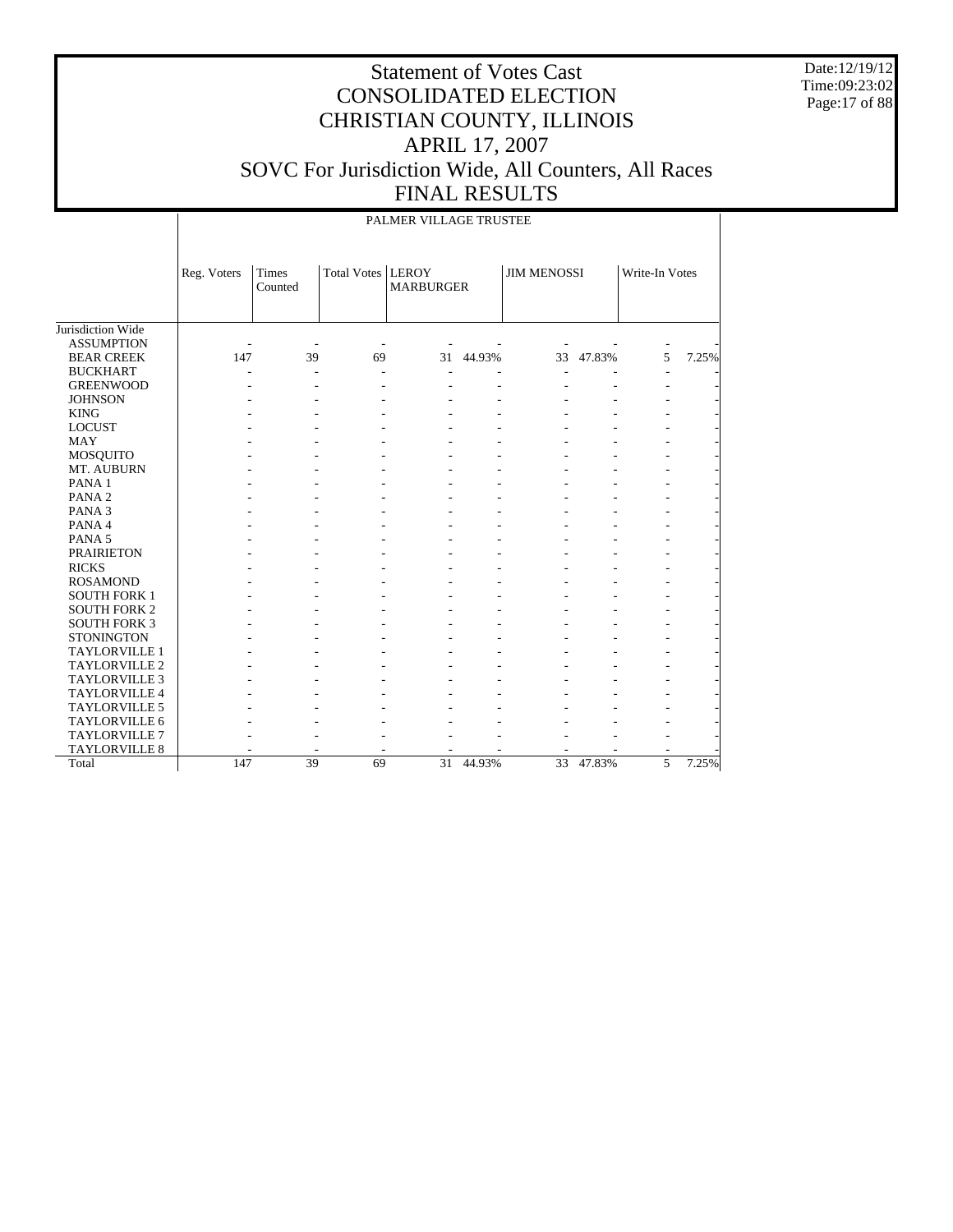Date:12/19/12 Time:09:23:02 Page:18 of 88

|                      |             |                  |                    |                 |        | STONINGTON VILLAGE TRUSTEE |        |                                   |        |                            |                          |
|----------------------|-------------|------------------|--------------------|-----------------|--------|----------------------------|--------|-----------------------------------|--------|----------------------------|--------------------------|
|                      | Reg. Voters | Times<br>Counted | <b>Total Votes</b> | EARL GOOD (IND) |        | <b>RAY LIKES (IND)</b>     |        | DAVID L.<br><b>BLAKEMAN</b> (IND) |        | <b>BRAD HAYES</b><br>(IND) |                          |
| Jurisdiction Wide    |             |                  |                    |                 |        |                            |        |                                   |        |                            |                          |
| <b>ASSUMPTION</b>    |             |                  |                    |                 |        |                            |        |                                   |        |                            |                          |
| <b>BEAR CREEK</b>    |             |                  |                    |                 |        |                            |        |                                   |        |                            |                          |
| <b>BUCKHART</b>      |             |                  |                    |                 |        |                            |        |                                   |        |                            |                          |
| <b>GREENWOOD</b>     |             |                  |                    |                 |        |                            |        |                                   |        |                            |                          |
| <b>JOHNSON</b>       |             |                  |                    |                 |        |                            |        |                                   |        |                            | ٠                        |
| <b>KING</b>          |             |                  |                    |                 |        |                            |        |                                   |        |                            | $\sim$                   |
| <b>LOCUST</b>        |             |                  |                    |                 |        |                            |        |                                   |        |                            | $\overline{\phantom{a}}$ |
| <b>MAY</b>           |             |                  |                    |                 |        |                            |        |                                   |        |                            | $\overline{\phantom{a}}$ |
| MOSQUITO             |             |                  |                    |                 |        |                            |        |                                   |        |                            | $\sim$                   |
| MT. AUBURN           |             |                  |                    |                 |        |                            |        |                                   |        |                            | $\overline{\phantom{a}}$ |
| PANA 1               |             |                  |                    |                 |        |                            |        |                                   |        |                            | $\overline{\phantom{a}}$ |
| PANA <sub>2</sub>    |             |                  |                    |                 |        |                            |        |                                   |        |                            | $\overline{\phantom{a}}$ |
| PANA <sub>3</sub>    |             |                  |                    |                 |        |                            |        |                                   |        |                            | $\overline{\phantom{a}}$ |
| PANA 4               |             |                  |                    |                 |        |                            |        |                                   |        |                            | $\overline{\phantom{a}}$ |
| PANA <sub>5</sub>    |             |                  |                    |                 |        |                            |        |                                   |        |                            | $\overline{\phantom{a}}$ |
| <b>PRAIRIETON</b>    |             |                  |                    |                 |        |                            |        |                                   |        |                            | $\overline{\phantom{a}}$ |
| <b>RICKS</b>         |             |                  |                    |                 |        |                            |        |                                   |        |                            | $\overline{\phantom{a}}$ |
| <b>ROSAMOND</b>      |             |                  |                    |                 |        |                            |        |                                   |        |                            |                          |
| <b>SOUTH FORK 1</b>  |             |                  |                    |                 |        |                            |        |                                   |        |                            |                          |
| <b>SOUTH FORK 2</b>  |             |                  |                    |                 |        |                            |        |                                   |        |                            |                          |
| <b>SOUTH FORK 3</b>  |             |                  |                    |                 |        |                            |        |                                   |        |                            |                          |
| <b>STONINGTON</b>    | 559         |                  | 211<br>528         | 140             | 26.52% | 139                        | 26.33% | 148                               | 28.03% | 99                         | 18.75%                   |
| TAYLORVILLE 1        |             |                  |                    |                 |        |                            |        |                                   |        |                            |                          |
| <b>TAYLORVILLE 2</b> |             |                  |                    |                 |        |                            |        |                                   |        |                            |                          |
| <b>TAYLORVILLE 3</b> |             |                  |                    |                 |        |                            |        |                                   |        |                            | $\overline{\phantom{a}}$ |
| TAYLORVILLE 4        |             |                  |                    |                 |        |                            |        |                                   |        |                            | ۰                        |
| TAYLORVILLE 5        |             |                  |                    |                 |        |                            |        |                                   |        |                            |                          |
| TAYLORVILLE 6        |             |                  |                    |                 |        |                            |        |                                   |        |                            |                          |
| <b>TAYLORVILLE 7</b> |             |                  |                    |                 |        |                            |        |                                   |        |                            |                          |
| <b>TAYLORVILLE 8</b> |             |                  |                    |                 |        |                            |        |                                   |        |                            |                          |
| Total                | 559         |                  | 211<br>528         | 140             | 26.52% | 139                        | 26.33% | 148                               | 28.03% | 99                         | 18.75%                   |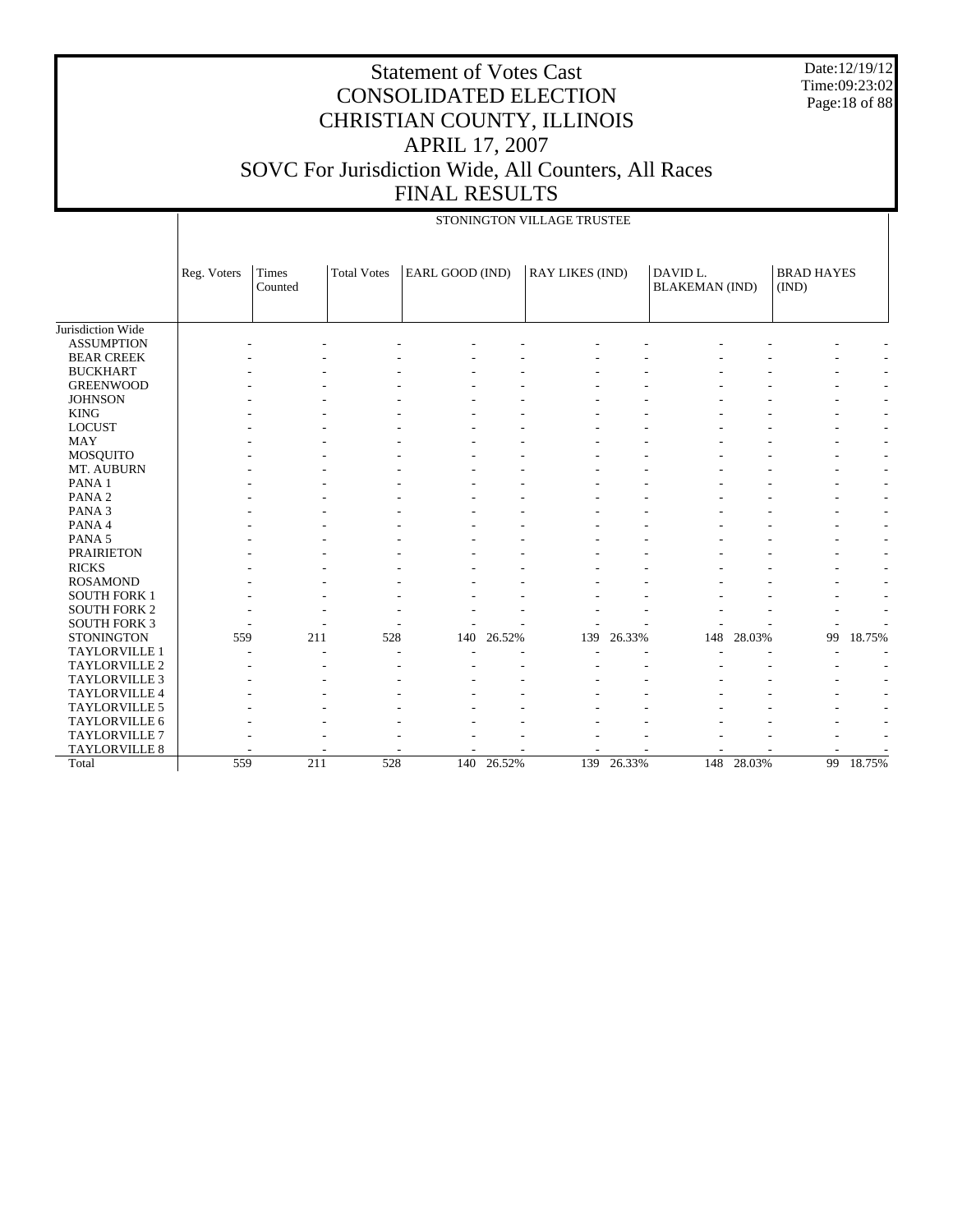Date:12/19/12 Time:09:23:02 Page:19 of 88

|                      | <b>STONINGTON</b><br><b>VILLAGE</b><br><b>TRUSTEE</b> |  |
|----------------------|-------------------------------------------------------|--|
|                      | Write-In Votes                                        |  |
|                      |                                                       |  |
|                      |                                                       |  |
|                      |                                                       |  |
| Jurisdiction Wide    |                                                       |  |
| <b>ASSUMPTION</b>    |                                                       |  |
| <b>BEAR CREEK</b>    |                                                       |  |
| <b>BUCKHART</b>      |                                                       |  |
| <b>GREENWOOD</b>     |                                                       |  |
| <b>JOHNSON</b>       |                                                       |  |
| <b>KING</b>          |                                                       |  |
| <b>LOCUST</b>        |                                                       |  |
| MAY                  |                                                       |  |
| MOSQUITO             |                                                       |  |
| MT. AUBURN           |                                                       |  |
| PANA <sub>1</sub>    |                                                       |  |
| PANA <sub>2</sub>    |                                                       |  |
| PANA <sub>3</sub>    |                                                       |  |
| PANA <sub>4</sub>    |                                                       |  |
| PANA <sub>5</sub>    |                                                       |  |
| <b>PRAIRIETON</b>    |                                                       |  |
| <b>RICKS</b>         |                                                       |  |
| <b>ROSAMOND</b>      |                                                       |  |
| <b>SOUTH FORK 1</b>  |                                                       |  |
| <b>SOUTH FORK 2</b>  |                                                       |  |
| <b>SOUTH FORK 3</b>  |                                                       |  |
| STONINGTON           | $\overline{\mathcal{L}}$<br>0.38%                     |  |
| <b>TAYLORVILLE 1</b> |                                                       |  |
| <b>TAYLORVILLE 2</b> |                                                       |  |
| <b>TAYLORVILLE 3</b> |                                                       |  |
| <b>TAYLORVILLE 4</b> |                                                       |  |
| <b>TAYLORVILLE 5</b> |                                                       |  |
| <b>TAYLORVILLE 6</b> |                                                       |  |
| <b>TAYLORVILLE 7</b> |                                                       |  |
| TAYLORVILLE 8        |                                                       |  |
| Total                | $\mathcal{D}_{\mathcal{A}}$<br>0.38%                  |  |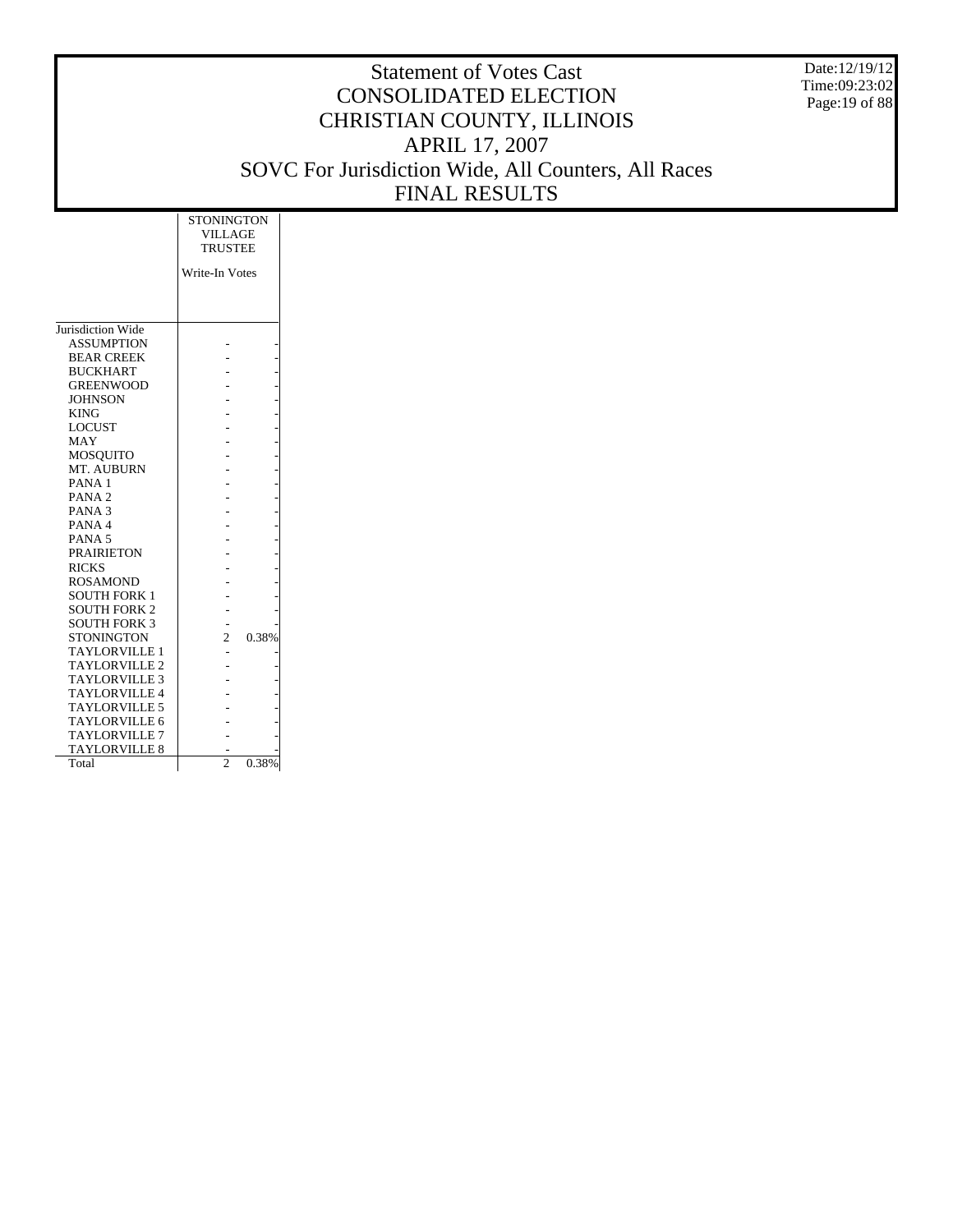Date:12/19/12 Time:09:23:02 Page:20 of 88

|                      |             | TOVEY VILLAGE TRUSTEE   |                    |                     |        |                      |        |                                  |        |                |          |  |  |
|----------------------|-------------|-------------------------|--------------------|---------------------|--------|----------------------|--------|----------------------------------|--------|----------------|----------|--|--|
|                      | Reg. Voters | <b>Times</b><br>Counted | <b>Total Votes</b> | <b>JOANN HOWARD</b> |        | <b>ROBERT WILSON</b> |        | <b>D. DWAYNE</b><br><b>ALLEN</b> |        | Write-In Votes |          |  |  |
| Jurisdiction Wide    |             |                         |                    |                     |        |                      |        |                                  |        |                |          |  |  |
| <b>ASSUMPTION</b>    |             |                         |                    |                     |        |                      |        |                                  |        |                |          |  |  |
| <b>BEAR CREEK</b>    |             |                         |                    |                     |        |                      |        |                                  |        |                |          |  |  |
| <b>BUCKHART</b>      |             |                         |                    |                     |        |                      |        |                                  |        |                |          |  |  |
| <b>GREENWOOD</b>     |             |                         |                    |                     |        |                      |        |                                  |        |                |          |  |  |
| <b>JOHNSON</b>       |             |                         |                    |                     |        |                      |        |                                  |        |                |          |  |  |
| <b>KING</b>          |             |                         |                    |                     |        |                      |        |                                  |        |                |          |  |  |
| <b>LOCUST</b>        |             |                         |                    |                     |        |                      |        |                                  |        |                |          |  |  |
| <b>MAY</b>           |             |                         |                    |                     |        |                      |        |                                  |        |                |          |  |  |
| <b>MOSQUITO</b>      |             |                         |                    |                     |        |                      |        |                                  |        |                |          |  |  |
| MT. AUBURN           |             |                         |                    |                     |        |                      |        |                                  |        |                |          |  |  |
| PANA <sub>1</sub>    |             |                         |                    |                     |        |                      |        |                                  |        |                |          |  |  |
| PANA <sub>2</sub>    |             |                         |                    |                     |        |                      |        |                                  |        |                |          |  |  |
| PANA <sub>3</sub>    |             |                         |                    |                     |        |                      |        |                                  |        |                |          |  |  |
| PANA 4               |             |                         |                    |                     |        |                      |        |                                  |        |                |          |  |  |
| PANA 5               |             |                         |                    |                     |        |                      |        |                                  |        |                |          |  |  |
| <b>PRAIRIETON</b>    |             |                         |                    |                     |        |                      |        |                                  |        |                |          |  |  |
| <b>RICKS</b>         |             |                         |                    |                     |        |                      |        |                                  |        |                |          |  |  |
| <b>ROSAMOND</b>      |             |                         |                    |                     |        |                      |        |                                  |        |                |          |  |  |
| <b>SOUTH FORK 1</b>  |             |                         |                    |                     |        |                      |        |                                  |        |                |          |  |  |
| <b>SOUTH FORK 2</b>  | 313         | 50                      | 123                | 41                  | 33.33% | 39                   | 31.71% | 43                               | 34.96% | $\Omega$       | 0.00%    |  |  |
| <b>SOUTH FORK 3</b>  |             |                         |                    |                     |        |                      |        |                                  |        |                |          |  |  |
| <b>STONINGTON</b>    |             |                         |                    |                     |        |                      |        |                                  |        |                |          |  |  |
| <b>TAYLORVILLE 1</b> |             |                         |                    |                     |        |                      |        |                                  |        |                |          |  |  |
| TAYLORVILLE 2        |             |                         |                    |                     |        |                      |        |                                  |        |                |          |  |  |
| <b>TAYLORVILLE 3</b> |             |                         |                    |                     |        |                      |        |                                  |        |                |          |  |  |
| TAYLORVILLE 4        |             |                         |                    |                     |        |                      |        |                                  |        |                |          |  |  |
| TAYLORVILLE 5        |             |                         |                    |                     |        |                      |        |                                  |        |                |          |  |  |
| TAYLORVILLE 6        |             |                         |                    |                     |        |                      |        |                                  |        |                |          |  |  |
| <b>TAYLORVILLE 7</b> |             |                         |                    |                     |        |                      |        |                                  |        |                |          |  |  |
| TAYLORVILLE 8        |             |                         |                    |                     |        |                      |        |                                  |        |                |          |  |  |
| Total                | 313         | $\overline{50}$         | 123                | 41                  | 33.33% | 39                   | 31.71% | $\overline{43}$                  | 34.96% | $\Omega$       | $0.00\%$ |  |  |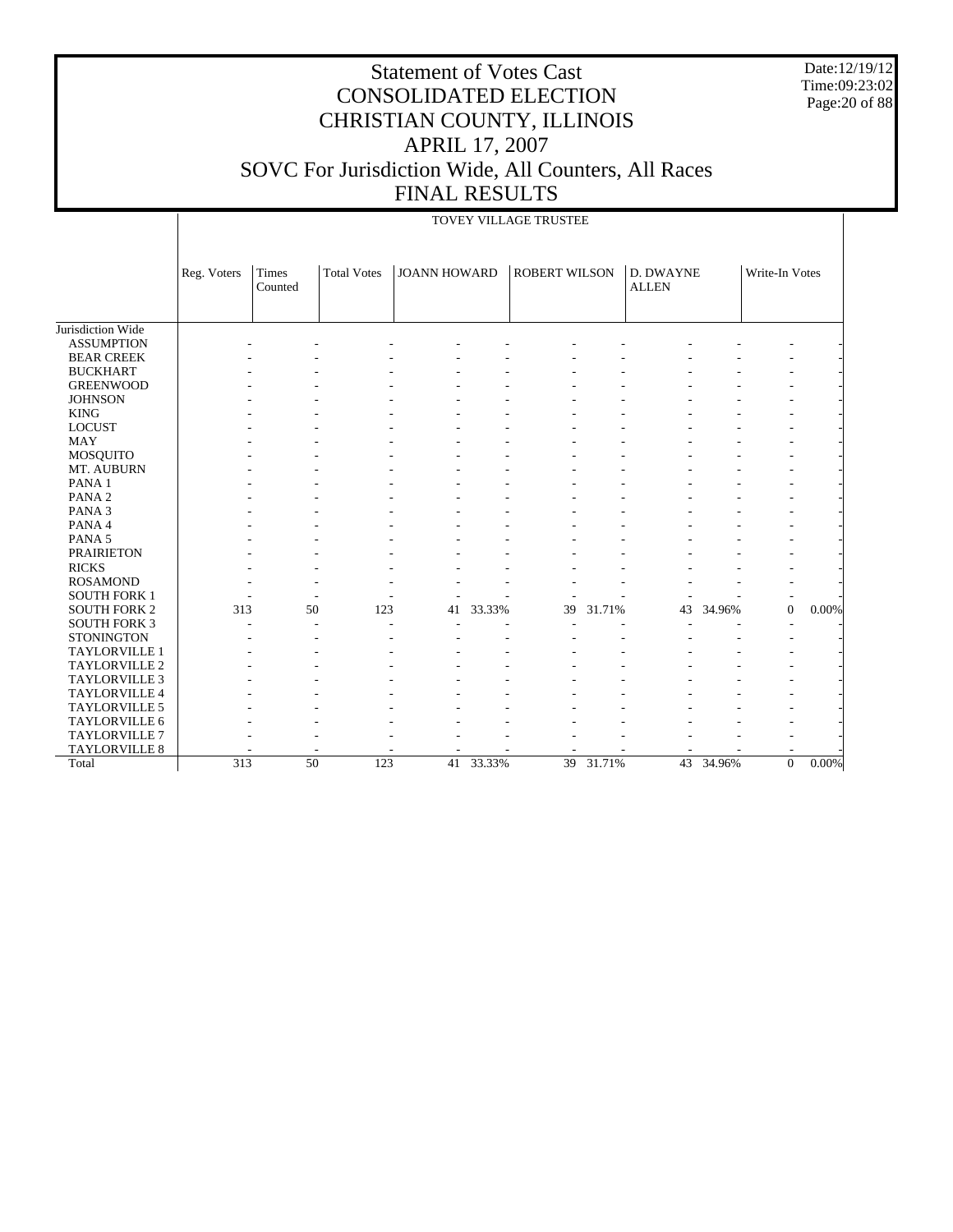Date:12/19/12 Time:09:23:02 Page:21 of 88

# Statement of Votes Cast CONSOLIDATED ELECTION CHRISTIAN COUNTY, ILLINOIS APRIL 17, 2007 SOVC For Jurisdiction Wide, All Counters, All Races FINAL RESULTS

ASSUMPTION ALDERMAN WARD 1

|                      | Reg. Voters | Times<br>Counted |    | Total Votes   ROGER D. COX<br>(IND) |            | Write-In Votes |       |
|----------------------|-------------|------------------|----|-------------------------------------|------------|----------------|-------|
|                      |             |                  |    |                                     |            |                |       |
|                      |             |                  |    |                                     |            |                |       |
| Jurisdiction Wide    |             |                  |    |                                     |            |                |       |
| <b>ASSUMPTION</b>    | 223         | 43               | 36 |                                     | 36 100.00% | $\Omega$       | 0.00% |
| <b>BEAR CREEK</b>    |             |                  |    |                                     |            |                |       |
| <b>BUCKHART</b>      |             |                  |    |                                     |            |                |       |
| <b>GREENWOOD</b>     |             |                  |    |                                     |            |                |       |
| <b>JOHNSON</b>       |             |                  |    |                                     |            |                |       |
| <b>KING</b>          |             |                  |    |                                     |            |                |       |
| <b>LOCUST</b>        |             |                  |    |                                     |            |                |       |
| <b>MAY</b>           |             |                  |    |                                     |            |                |       |
| <b>MOSQUITO</b>      |             |                  |    |                                     |            |                |       |
| MT. AUBURN           |             |                  |    |                                     |            |                |       |
| PANA <sub>1</sub>    |             |                  |    |                                     |            |                |       |
| PANA <sub>2</sub>    |             |                  |    |                                     |            |                |       |
| PANA <sub>3</sub>    |             |                  |    |                                     |            |                |       |
| PANA 4               |             |                  |    |                                     |            |                |       |
| PANA <sub>5</sub>    |             |                  |    |                                     |            |                |       |
| <b>PRAIRIETON</b>    |             |                  |    |                                     |            |                |       |
| <b>RICKS</b>         |             |                  |    |                                     |            |                |       |
| <b>ROSAMOND</b>      |             |                  |    |                                     |            |                |       |
| <b>SOUTH FORK 1</b>  |             |                  |    |                                     |            |                |       |
| <b>SOUTH FORK 2</b>  |             |                  |    |                                     |            |                |       |
| <b>SOUTH FORK 3</b>  |             |                  |    |                                     |            |                |       |
| <b>STONINGTON</b>    |             |                  |    |                                     |            |                |       |
| <b>TAYLORVILLE 1</b> |             |                  |    |                                     |            |                |       |
| <b>TAYLORVILLE 2</b> |             |                  |    |                                     |            |                |       |
| <b>TAYLORVILLE 3</b> |             |                  |    |                                     |            |                |       |
| <b>TAYLORVILLE 4</b> |             |                  |    |                                     |            |                |       |
| <b>TAYLORVILLE 5</b> |             |                  |    |                                     |            |                |       |
| TAYLORVILLE 6        |             |                  |    |                                     |            |                |       |
| <b>TAYLORVILLE 7</b> |             |                  |    |                                     |            |                |       |
| <b>TAYLORVILLE 8</b> |             |                  |    |                                     |            |                |       |
| Total                | 223         | 43               | 36 |                                     | 36 100.00% | $\mathbf{0}$   | 0.00% |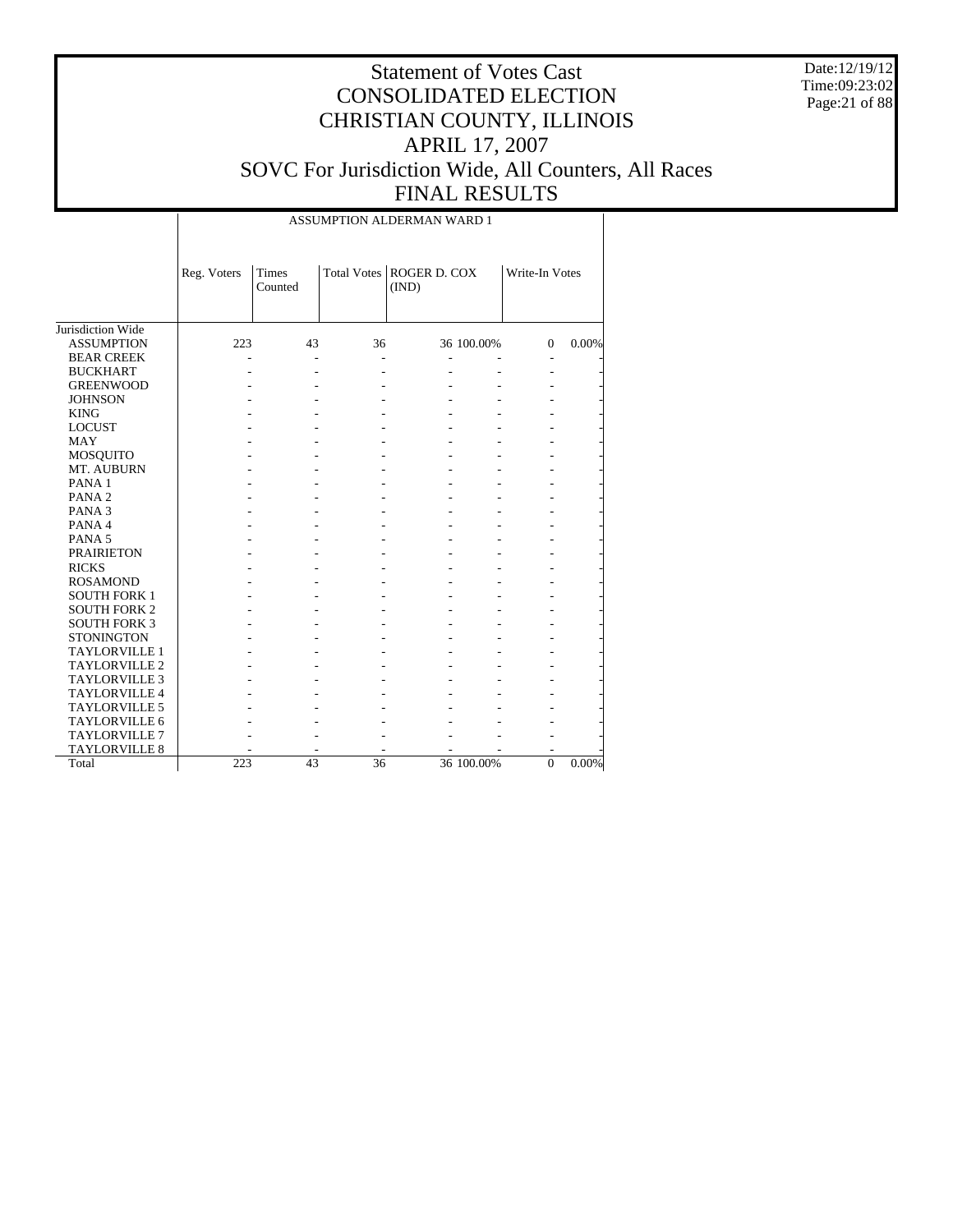Date:12/19/12 Time:09:23:02 Page:22 of 88

|                      |             |                  |    | ASSUMPTION ALDERMAN WARD 2              |           |                                         |           |                |       |
|----------------------|-------------|------------------|----|-----------------------------------------|-----------|-----------------------------------------|-----------|----------------|-------|
|                      | Reg. Voters | Times<br>Counted |    | Total Votes   BARBARA<br>COUGHLIN (IND) |           | JAMES A.<br><b>ROWCLIFF JR</b><br>(IND) |           | Write-In Votes |       |
| Jurisdiction Wide    |             |                  |    |                                         |           |                                         |           |                |       |
| <b>ASSUMPTION</b>    | 270         | 79               | 79 |                                         | 58 73.42% |                                         | 21 26.58% | $\Omega$       | 0.00% |
| <b>BEAR CREEK</b>    |             |                  |    |                                         |           |                                         |           |                |       |
| <b>BUCKHART</b>      |             |                  |    |                                         |           |                                         |           | $\overline{a}$ |       |
| <b>GREENWOOD</b>     |             |                  |    |                                         |           |                                         |           |                |       |
| <b>JOHNSON</b>       |             |                  |    |                                         |           |                                         |           |                |       |
| <b>KING</b>          |             |                  |    |                                         |           |                                         |           |                |       |
| <b>LOCUST</b>        |             |                  |    |                                         |           |                                         |           |                |       |
| <b>MAY</b>           |             |                  |    |                                         |           |                                         |           |                |       |
| MOSQUITO             |             |                  |    |                                         |           |                                         |           |                |       |
| MT. AUBURN           |             |                  |    |                                         |           |                                         |           |                |       |
| PANA 1               |             |                  |    |                                         |           |                                         |           |                |       |
| PANA <sub>2</sub>    |             |                  |    |                                         |           |                                         |           |                |       |
| PANA <sub>3</sub>    |             |                  |    |                                         |           |                                         |           |                |       |
| PANA 4               |             |                  |    |                                         |           |                                         |           |                |       |
| PANA 5               |             |                  |    |                                         |           |                                         |           |                |       |
| <b>PRAIRIETON</b>    |             |                  |    |                                         |           |                                         |           |                |       |
| <b>RICKS</b>         |             |                  |    |                                         |           |                                         |           |                |       |
| <b>ROSAMOND</b>      |             |                  |    |                                         |           |                                         |           |                |       |
| <b>SOUTH FORK 1</b>  |             |                  |    |                                         |           |                                         |           |                |       |
| <b>SOUTH FORK 2</b>  |             |                  |    |                                         |           |                                         |           |                |       |
| <b>SOUTH FORK 3</b>  |             |                  |    |                                         |           |                                         |           |                |       |
| <b>STONINGTON</b>    |             |                  |    |                                         |           |                                         |           |                |       |
| <b>TAYLORVILLE 1</b> |             |                  |    |                                         |           |                                         |           |                |       |
| <b>TAYLORVILLE 2</b> |             |                  |    |                                         |           |                                         |           |                |       |
| <b>TAYLORVILLE 3</b> |             |                  |    |                                         |           |                                         |           |                |       |
| TAYLORVILLE 4        |             |                  |    |                                         |           |                                         |           |                |       |
| TAYLORVILLE 5        |             |                  |    |                                         |           |                                         |           |                |       |
| <b>TAYLORVILLE 6</b> |             |                  |    |                                         |           |                                         |           |                |       |
| <b>TAYLORVILLE 7</b> |             |                  |    |                                         |           |                                         |           |                |       |
| TAYLORVILLE 8        |             |                  |    |                                         |           |                                         |           |                |       |
| Total                | 270         | 79               | 79 | 58                                      | 73.42%    | 21                                      | 26.58%    | $\overline{0}$ | 0.00% |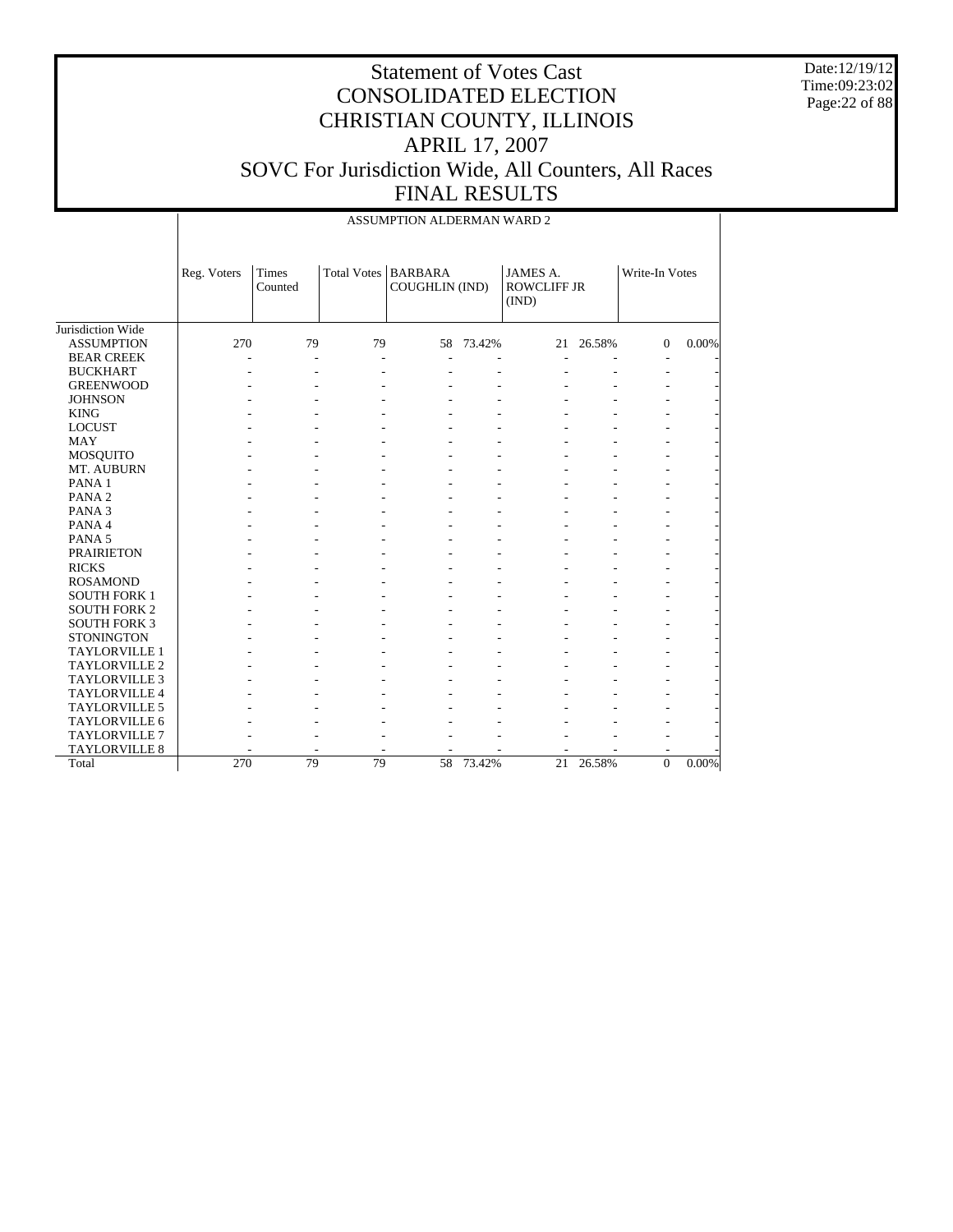Date:12/19/12 Time:09:23:02 Page:23 of 88

| ASSUMPTION ALDERMAN WARD 3 |
|----------------------------|
|----------------------------|

|                      | Reg. Voters | <b>Times</b><br>Counted |    | Total Votes   BETTY PARK<br>(IND) |           | Write-In Votes |       |
|----------------------|-------------|-------------------------|----|-----------------------------------|-----------|----------------|-------|
| Jurisdiction Wide    |             |                         |    |                                   |           |                |       |
| <b>ASSUMPTION</b>    | 258         | 43                      | 38 |                                   | 35 92.11% | 3              | 7.89% |
| <b>BEAR CREEK</b>    |             | $\overline{a}$          |    | ä,                                |           |                |       |
| <b>BUCKHART</b>      |             |                         |    |                                   |           |                |       |
| <b>GREENWOOD</b>     |             |                         |    |                                   |           |                |       |
| <b>JOHNSON</b>       |             |                         |    |                                   |           |                |       |
| <b>KING</b>          |             |                         |    |                                   |           |                |       |
| <b>LOCUST</b>        |             |                         |    |                                   |           |                |       |
| <b>MAY</b>           |             |                         |    |                                   |           |                |       |
| <b>MOSQUITO</b>      |             |                         |    |                                   |           |                |       |
| MT. AUBURN           |             |                         |    |                                   |           |                |       |
| PANA <sub>1</sub>    |             |                         |    |                                   |           |                |       |
| PANA <sub>2</sub>    |             |                         |    |                                   |           |                |       |
| PANA <sub>3</sub>    |             |                         |    |                                   |           |                |       |
| PANA 4               |             |                         |    |                                   |           |                |       |
| PANA <sub>5</sub>    |             |                         |    |                                   |           |                |       |
| <b>PRAIRIETON</b>    |             |                         |    |                                   |           |                |       |
| <b>RICKS</b>         |             |                         |    |                                   |           |                |       |
| <b>ROSAMOND</b>      |             |                         |    |                                   |           |                |       |
| <b>SOUTH FORK 1</b>  |             |                         |    |                                   |           |                |       |
| <b>SOUTH FORK 2</b>  |             |                         |    |                                   |           |                |       |
| <b>SOUTH FORK 3</b>  |             |                         |    |                                   |           |                |       |
| <b>STONINGTON</b>    |             |                         |    |                                   |           |                |       |
| <b>TAYLORVILLE 1</b> |             |                         |    |                                   |           |                |       |
| <b>TAYLORVILLE 2</b> |             |                         |    |                                   |           |                |       |
| <b>TAYLORVILLE 3</b> |             |                         |    |                                   |           |                |       |
| TAYLORVILLE 4        |             |                         |    |                                   |           |                |       |
| <b>TAYLORVILLE 5</b> |             |                         |    |                                   |           |                |       |
| <b>TAYLORVILLE 6</b> |             |                         |    |                                   |           |                |       |
| <b>TAYLORVILLE 7</b> |             |                         |    |                                   |           |                |       |
| <b>TAYLORVILLE 8</b> |             |                         |    |                                   |           |                |       |
| Total                | 258         | 43                      | 38 | 35                                | 92.11%    | 3              | 7.89% |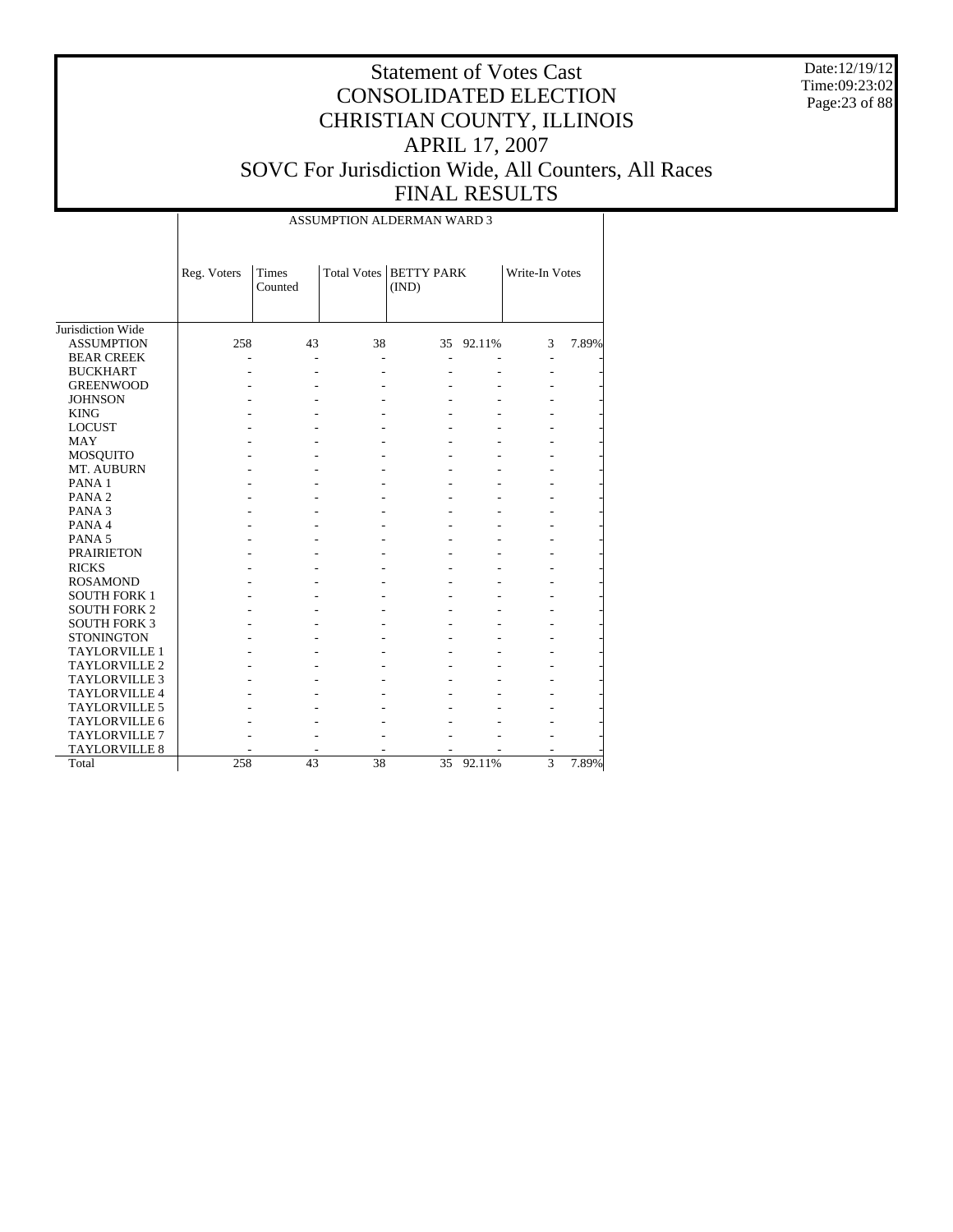Date:12/19/12 Time:09:23:02 Page:24 of 88

# Statement of Votes Cast CONSOLIDATED ELECTION CHRISTIAN COUNTY, ILLINOIS APRIL 17, 2007 SOVC For Jurisdiction Wide, All Counters, All Races FINAL RESULTS

PANA ALDERMAN WARD 1

|                      | Reg. Voters | Times<br>Counted | <b>Total Votes</b> | <b>BILL WRIGHT</b> |            | Write-In Votes |       |
|----------------------|-------------|------------------|--------------------|--------------------|------------|----------------|-------|
|                      |             |                  |                    |                    |            |                |       |
| Jurisdiction Wide    |             |                  |                    |                    |            |                |       |
| <b>ASSUMPTION</b>    |             |                  |                    |                    |            |                |       |
| <b>BEAR CREEK</b>    |             |                  |                    |                    |            |                |       |
| <b>BUCKHART</b>      |             |                  |                    |                    |            |                |       |
| <b>GREENWOOD</b>     |             |                  |                    |                    |            |                |       |
| <b>JOHNSON</b>       |             |                  |                    |                    |            |                |       |
| <b>KING</b>          |             |                  |                    |                    |            |                |       |
| <b>LOCUST</b>        |             |                  |                    |                    |            |                |       |
| <b>MAY</b>           |             |                  |                    |                    |            |                |       |
| <b>MOSQUITO</b>      |             |                  |                    |                    |            |                |       |
| MT. AUBURN           |             |                  |                    |                    |            |                |       |
| PANA <sub>1</sub>    | 611         | 96               | 87                 | 86                 | 98.85%     | 1              | 1.15% |
| PANA <sub>2</sub>    | 282         | 62               | 51                 |                    | 51 100.00% | $\mathbf{0}$   | 0.00% |
| PANA <sub>3</sub>    |             |                  |                    |                    |            | ٠              |       |
| PANA 4               |             |                  |                    |                    |            |                |       |
| PANA <sub>5</sub>    |             |                  |                    |                    |            |                |       |
| <b>PRAIRIETON</b>    |             |                  |                    |                    |            |                |       |
| <b>RICKS</b>         |             |                  |                    |                    |            |                |       |
| <b>ROSAMOND</b>      |             |                  |                    |                    |            |                |       |
| <b>SOUTH FORK 1</b>  |             |                  |                    |                    |            |                |       |
| <b>SOUTH FORK 2</b>  |             |                  |                    |                    |            |                |       |
| <b>SOUTH FORK 3</b>  |             |                  |                    |                    |            |                |       |
| <b>STONINGTON</b>    |             |                  |                    |                    |            |                |       |
| <b>TAYLORVILLE 1</b> |             |                  |                    |                    |            |                |       |
| <b>TAYLORVILLE 2</b> |             |                  |                    |                    |            |                |       |
| <b>TAYLORVILLE 3</b> |             |                  |                    |                    |            |                |       |
| <b>TAYLORVILLE 4</b> |             |                  |                    |                    |            |                |       |
| <b>TAYLORVILLE 5</b> |             |                  |                    |                    |            |                |       |
| TAYLORVILLE 6        |             |                  |                    |                    |            |                |       |
| <b>TAYLORVILLE 7</b> |             |                  |                    |                    |            |                |       |
| <b>TAYLORVILLE 8</b> |             |                  |                    |                    |            |                |       |
| Total                | 893         | 158              | 138                | 137                | 99.28%     | $\mathbf{1}$   | 0.72% |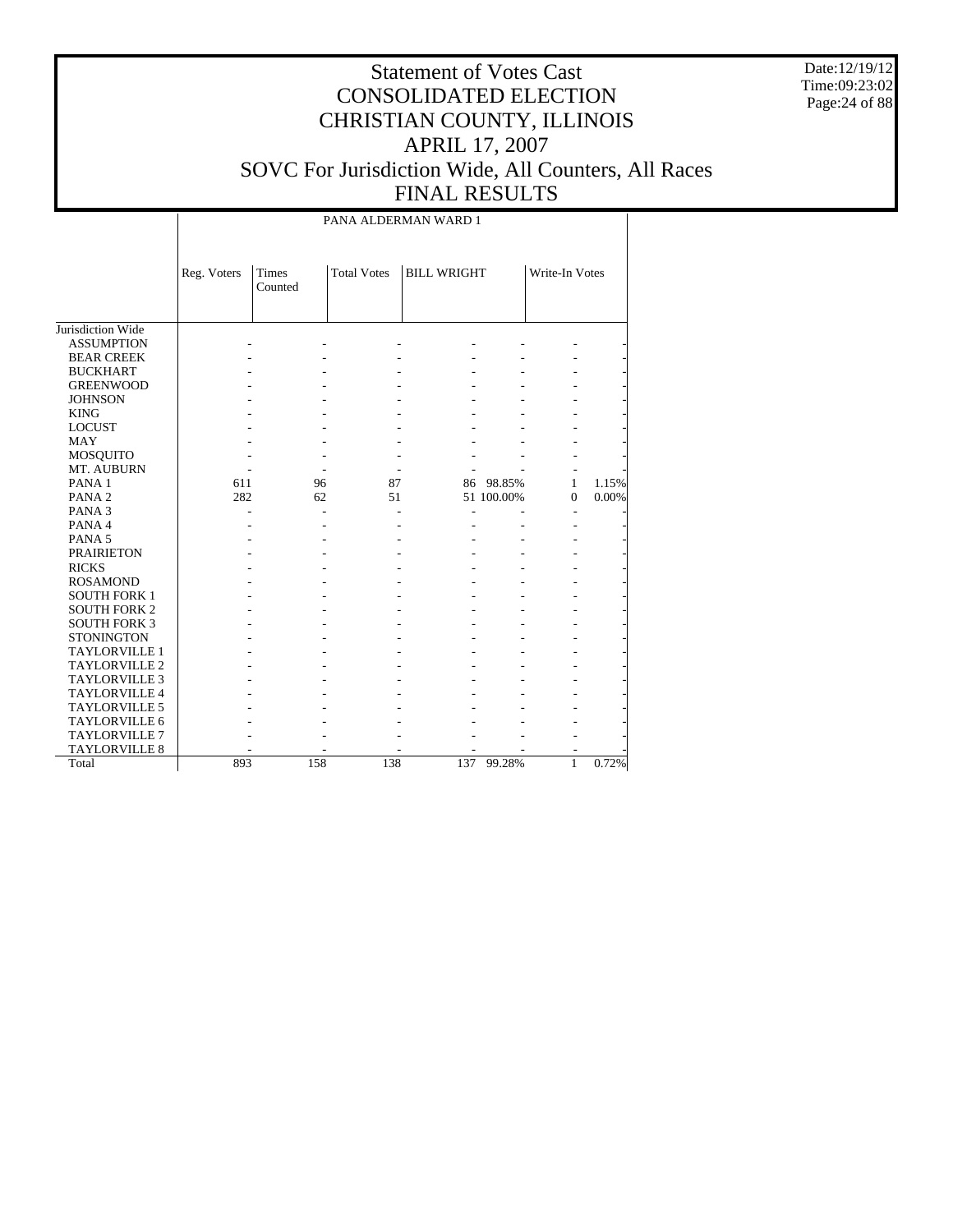Date:12/19/12 Time:09:23:03 Page:25 of 88

|                      |             |                         |                    | PANA ALDERMAN WARD 2             |        |                                     |        |                  |          |
|----------------------|-------------|-------------------------|--------------------|----------------------------------|--------|-------------------------------------|--------|------------------|----------|
|                      | Reg. Voters | <b>Times</b><br>Counted | <b>Total Votes</b> | <b>GLENN</b><br><b>SCHNEIDER</b> |        | <b>TRACY BRAYE</b><br><b>STRAWN</b> |        | Write-In Votes   |          |
| Jurisdiction Wide    |             |                         |                    |                                  |        |                                     |        |                  |          |
| <b>ASSUMPTION</b>    |             |                         |                    |                                  |        |                                     |        |                  |          |
| <b>BEAR CREEK</b>    |             |                         |                    |                                  |        |                                     |        |                  |          |
| <b>BUCKHART</b>      |             |                         |                    |                                  |        |                                     |        |                  |          |
| <b>GREENWOOD</b>     |             |                         |                    |                                  |        |                                     |        |                  |          |
| <b>JOHNSON</b>       |             |                         |                    |                                  |        |                                     |        |                  |          |
| <b>KING</b>          |             |                         |                    |                                  |        |                                     |        |                  |          |
| <b>LOCUST</b>        |             |                         |                    |                                  |        |                                     |        |                  |          |
| <b>MAY</b>           |             |                         |                    |                                  |        |                                     |        |                  |          |
| <b>MOSQUITO</b>      |             |                         |                    |                                  |        |                                     |        |                  |          |
| MT. AUBURN           |             |                         |                    |                                  |        |                                     |        |                  |          |
| PANA <sub>1</sub>    |             |                         |                    |                                  |        |                                     |        |                  |          |
| PANA <sub>2</sub>    | 668         | 192                     | 191                | 93                               | 48.69% | 98                                  | 51.31% | $\boldsymbol{0}$ | 0.00%    |
| PANA <sub>3</sub>    |             | ٠                       |                    |                                  |        |                                     |        |                  |          |
| PANA 4               |             |                         |                    |                                  |        |                                     |        |                  |          |
| PANA <sub>5</sub>    |             |                         |                    |                                  |        |                                     |        |                  |          |
| <b>PRAIRIETON</b>    |             |                         |                    |                                  |        |                                     |        |                  |          |
| <b>RICKS</b>         |             |                         |                    |                                  |        |                                     |        |                  |          |
| <b>ROSAMOND</b>      |             |                         |                    |                                  |        |                                     |        |                  |          |
| <b>SOUTH FORK 1</b>  |             |                         |                    |                                  |        |                                     |        |                  |          |
| <b>SOUTH FORK 2</b>  |             |                         |                    |                                  |        |                                     |        |                  |          |
| <b>SOUTH FORK 3</b>  |             |                         |                    |                                  |        |                                     |        |                  |          |
| <b>STONINGTON</b>    |             |                         |                    |                                  |        |                                     |        |                  |          |
| <b>TAYLORVILLE 1</b> |             |                         |                    |                                  |        |                                     |        |                  |          |
| <b>TAYLORVILLE 2</b> |             |                         |                    |                                  |        |                                     |        |                  |          |
| <b>TAYLORVILLE 3</b> |             |                         |                    |                                  |        |                                     |        |                  |          |
| TAYLORVILLE 4        |             |                         |                    |                                  |        |                                     |        |                  |          |
| TAYLORVILLE 5        |             |                         |                    |                                  |        |                                     |        |                  |          |
| TAYLORVILLE 6        |             |                         |                    |                                  |        |                                     |        |                  |          |
| TAYLORVILLE 7        |             |                         |                    |                                  |        |                                     |        |                  |          |
| <b>TAYLORVILLE 8</b> |             |                         |                    |                                  |        |                                     |        |                  |          |
| Total                | 668         | 192                     | 191                | 93                               | 48.69% | 98                                  | 51.31% | $\boldsymbol{0}$ | $0.00\%$ |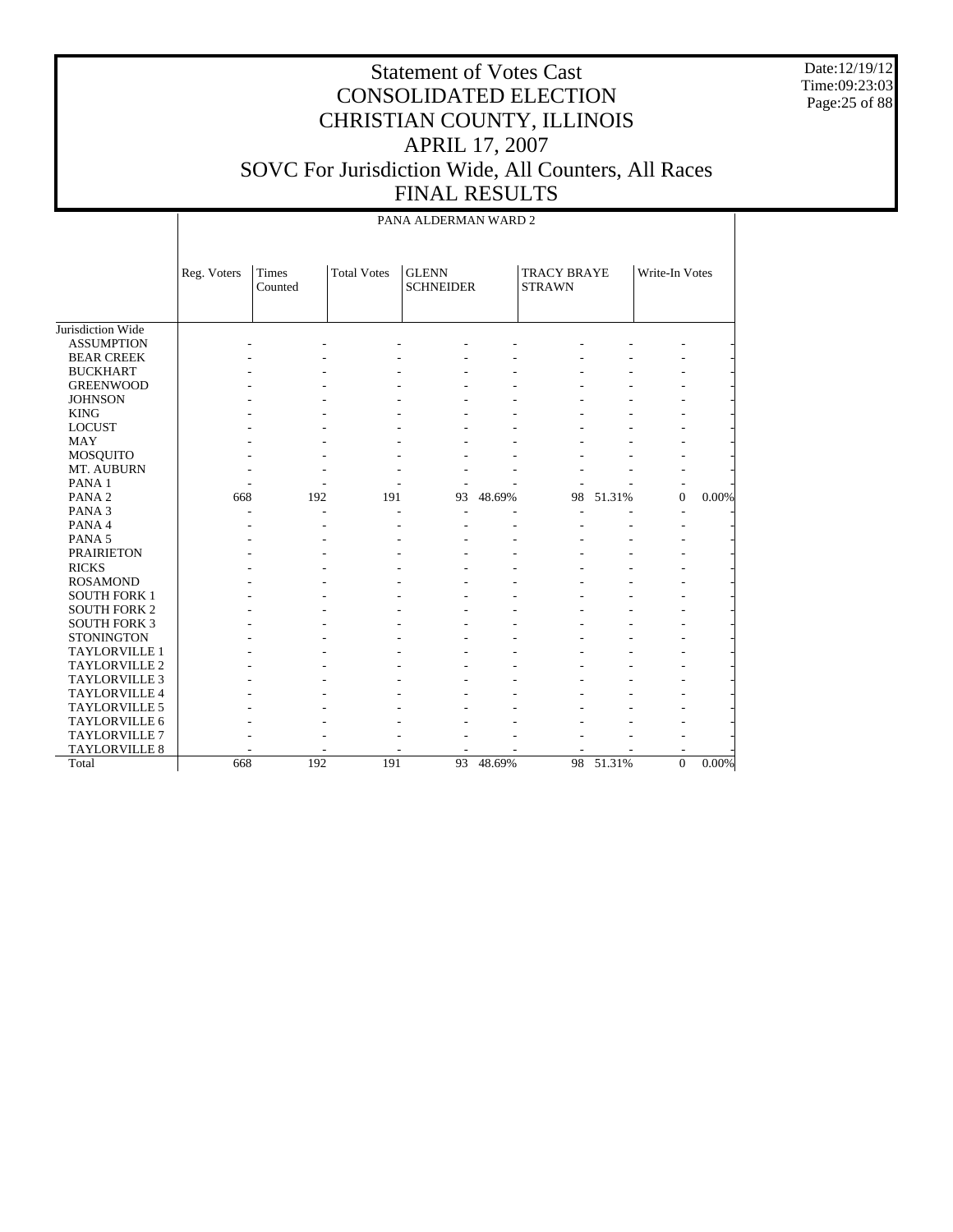Date:12/19/12 Time:09:23:03 Page:26 of 88

#### Statement of Votes Cast CONSOLIDATED ELECTION CHRISTIAN COUNTY, ILLINOIS APRIL 17, 2007 SOVC For Jurisdiction Wide, All Counters, All Races FINAL RESULTS

Jurisdiction Wide ASSUMPTION BEAR CREEK BUCKHART GREENWOOD **JOHNSON**  KING LOCUST MAY MOSQUITO MT. AUBURN PANA 1 PANA 2 PANA 3 PANA 4 PANA 5 PRAIRIETON RICKS ROSAMOND SOUTH FORK 1 SOUTH FORK 2 SOUTH FORK 3 **STONINGTON**  TAYLORVILLE 1 TAYLORVILLE 2 TAYLORVILLE 3 TAYLORVILLE 4 TAYLORVILLE 5 TAYLORVILLE 6 TAYLORVILLE 7 TAYLORVILLE 8 Total Reg. Voters Times Counted Total Votes | ROGER E. LEBON | VIVI RADFORD | Write-In Votes PANA ALDERMAN WARD 3 - - - - - - - - - - - - - - - - - - - - - - - - - - - - - - - - - - - - - - - - - - - - - - - - - - - - - - - - - - - - - - - - - - - - - - - - - - - - - - - - - - - - - - - - - - - - - - - - - - - - - - - - - - - - 577 150 149 78 52.35% 70 46.98% 1 0.67% 34 89.47% - - - - - - - - - - - - - - - - - - - - - - - - - - - - - - - - - - - - - - - - - - - - - - - - - - - - - - - - - - - - - - - - - - - - - - - - - - - - - - - - - - - - - - - - - - - - - - - - - - - - - - - - - - - - - - - - - - - - - - - - - - - - - - - - - - - - - - - - - - - - - - - - 687 188 187 112 59.89% 74 39.57% 1 0.53%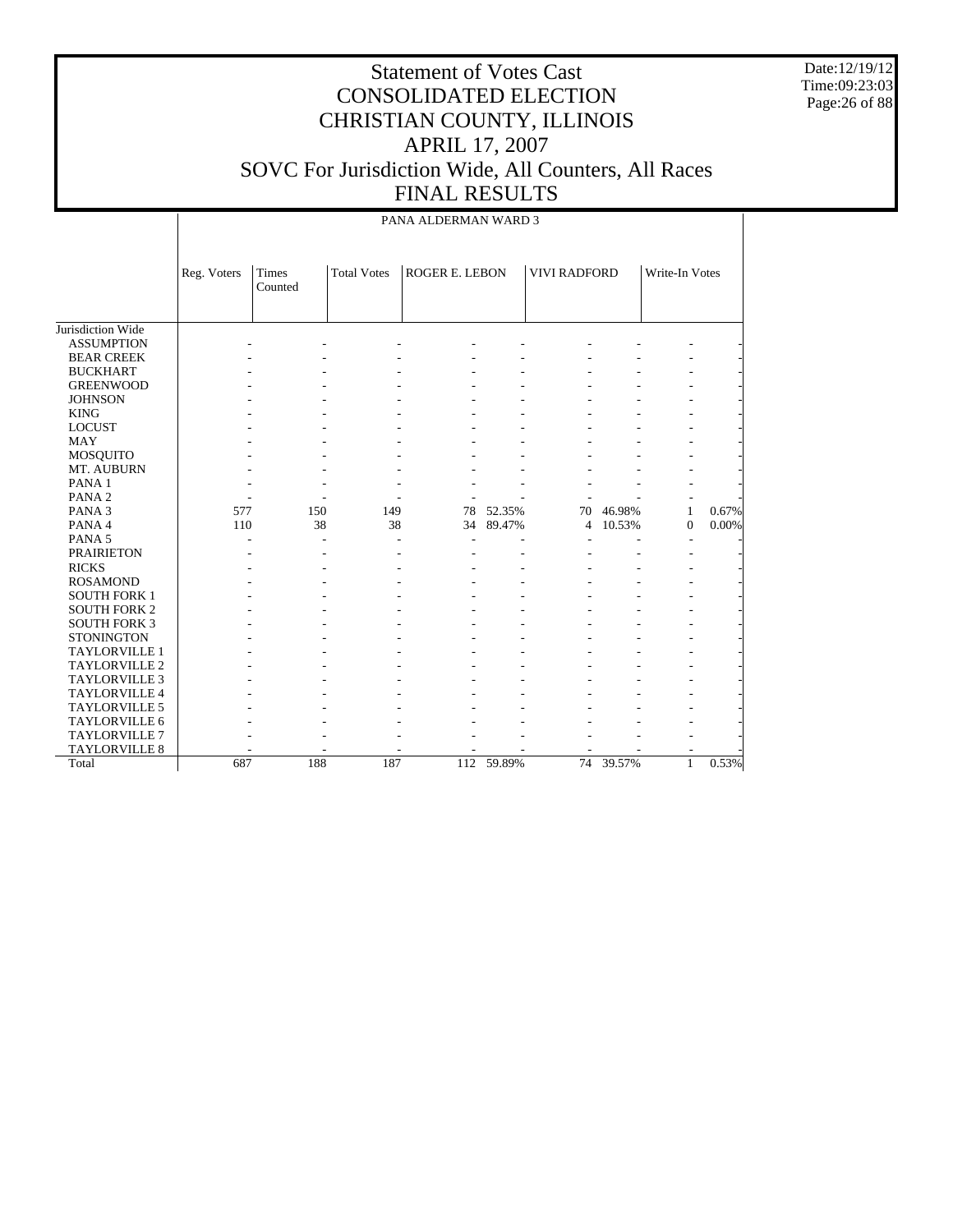Date:12/19/12 Time:09:23:03 Page:27 of 88

|                      |             |                  |                    | PANA ALDERMAN WARD 4 |        |                             |        |                |       |
|----------------------|-------------|------------------|--------------------|----------------------|--------|-----------------------------|--------|----------------|-------|
|                      | Reg. Voters | Times<br>Counted | <b>Total Votes</b> | <b>WALT HAVRILKA</b> |        | PHILIP<br><b>WADDINGTON</b> |        | Write-In Votes |       |
| Jurisdiction Wide    |             |                  |                    |                      |        |                             |        |                |       |
| <b>ASSUMPTION</b>    |             |                  |                    |                      |        |                             |        |                |       |
| <b>BEAR CREEK</b>    |             |                  |                    |                      |        |                             |        |                |       |
| <b>BUCKHART</b>      |             |                  |                    |                      |        |                             |        |                |       |
| <b>GREENWOOD</b>     |             |                  |                    |                      |        |                             |        |                |       |
| <b>JOHNSON</b>       |             |                  |                    |                      |        |                             |        |                |       |
| <b>KING</b>          |             |                  |                    |                      |        |                             |        |                |       |
| <b>LOCUST</b>        |             |                  |                    |                      |        |                             |        |                |       |
| MAY                  |             |                  |                    |                      |        |                             |        |                |       |
| MOSQUITO             |             |                  |                    |                      |        |                             |        |                |       |
| MT. AUBURN           |             |                  |                    |                      |        |                             |        |                |       |
| PANA <sub>1</sub>    |             |                  |                    |                      |        |                             |        |                |       |
| PANA <sub>2</sub>    |             |                  |                    |                      |        |                             |        |                |       |
| PANA <sub>3</sub>    |             |                  |                    |                      |        |                             |        |                |       |
| PANA 4               | 329         | 62               | 61                 | 28                   | 45.90% | 33                          | 54.10% | $\mathbf{0}$   | 0.00% |
| PANA <sub>5</sub>    | 367         | 57               | 53                 | 26                   | 49.06% | 27                          | 50.94% | $\mathbf{0}$   | 0.00% |
| <b>PRAIRIETON</b>    |             |                  |                    |                      |        |                             |        |                |       |
| <b>RICKS</b>         |             |                  | ٠                  |                      |        |                             |        |                |       |
| <b>ROSAMOND</b>      |             |                  |                    |                      |        |                             |        |                |       |
| <b>SOUTH FORK 1</b>  |             |                  |                    |                      |        |                             |        |                |       |
| <b>SOUTH FORK 2</b>  |             |                  |                    |                      |        |                             |        |                |       |
| <b>SOUTH FORK 3</b>  |             |                  |                    |                      |        |                             |        |                |       |
| <b>STONINGTON</b>    |             |                  |                    |                      |        |                             |        |                |       |
| TAYLORVILLE 1        |             |                  |                    |                      |        |                             |        |                |       |
| TAYLORVILLE 2        |             |                  |                    |                      |        |                             |        |                |       |
| <b>TAYLORVILLE 3</b> |             |                  |                    |                      |        |                             |        |                |       |
| <b>TAYLORVILLE 4</b> |             |                  |                    |                      |        |                             |        |                |       |
| <b>TAYLORVILLE 5</b> |             |                  |                    |                      |        |                             |        |                |       |
| <b>TAYLORVILLE 6</b> |             |                  |                    |                      |        |                             |        |                |       |
| <b>TAYLORVILLE 7</b> |             |                  |                    |                      |        |                             |        |                |       |
| TAYLORVILLE 8        |             |                  |                    |                      |        |                             |        |                |       |
| Total                | 696         | 119              | 114                | 54                   | 47.37% | 60                          | 52.63% | $\overline{0}$ | 0.00% |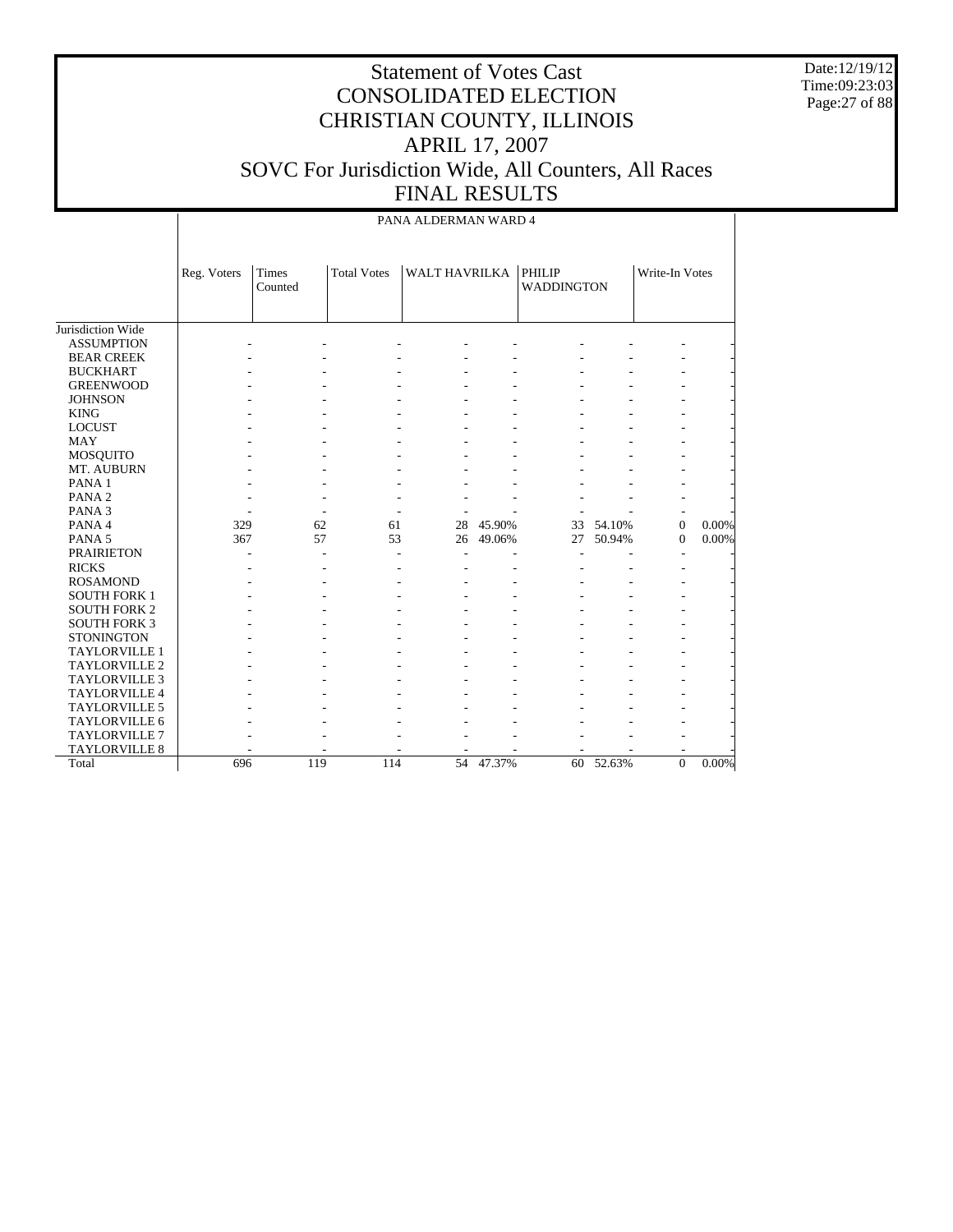Date:12/19/12 Time:09:23:03 Page:28 of 88

|                      |             |                  |                    |                                   |           | TAYLORVILLE ALDERMAN WARD 1 |       |                                               |        |                |          |
|----------------------|-------------|------------------|--------------------|-----------------------------------|-----------|-----------------------------|-------|-----------------------------------------------|--------|----------------|----------|
|                      | Reg. Voters | Times<br>Counted | <b>Total Votes</b> | <b>JAMES D.</b><br>HAFLIGER (IND) |           | <b>JEFF RICHEY</b><br>(IND) |       | <b>VERNARD KINSEL</b> Write-In Votes<br>(IND) |        |                |          |
| Jurisdiction Wide    |             |                  |                    |                                   |           |                             |       |                                               |        |                |          |
| <b>ASSUMPTION</b>    |             |                  |                    |                                   |           |                             |       |                                               |        |                |          |
| <b>BEAR CREEK</b>    |             |                  |                    |                                   |           |                             |       |                                               |        |                |          |
| <b>BUCKHART</b>      |             |                  |                    |                                   |           |                             |       |                                               |        |                |          |
| <b>GREENWOOD</b>     |             |                  |                    |                                   |           |                             |       |                                               |        |                |          |
| <b>JOHNSON</b>       |             |                  |                    |                                   |           |                             |       |                                               |        |                |          |
| <b>KING</b>          |             |                  |                    |                                   |           |                             |       |                                               |        | $\overline{a}$ |          |
| <b>LOCUST</b>        |             |                  |                    |                                   |           |                             |       |                                               |        |                |          |
| <b>MAY</b>           |             | $\overline{c}$   |                    |                                   | 1 100.00% | $\mathbf{0}$                | 0.00% | $\overline{0}$                                | 0.00%  | $\overline{0}$ | $0.00\%$ |
| <b>MOSQUITO</b>      |             |                  |                    |                                   |           |                             |       |                                               |        |                |          |
| MT. AUBURN           |             |                  |                    |                                   |           |                             |       |                                               |        |                |          |
| PANA <sub>1</sub>    |             |                  |                    |                                   |           |                             |       |                                               |        |                |          |
| PANA <sub>2</sub>    |             |                  |                    |                                   |           |                             |       |                                               |        |                |          |
| PANA <sub>3</sub>    |             |                  |                    |                                   |           |                             |       |                                               |        |                |          |
| PANA 4               |             |                  |                    |                                   |           |                             |       |                                               |        |                |          |
| PANA <sub>5</sub>    |             |                  |                    |                                   |           |                             |       |                                               |        |                |          |
| <b>PRAIRIETON</b>    |             |                  |                    |                                   |           |                             |       |                                               |        |                |          |
| <b>RICKS</b>         |             |                  |                    |                                   |           |                             |       |                                               |        |                |          |
| <b>ROSAMOND</b>      |             |                  |                    |                                   |           |                             |       |                                               |        |                |          |
| <b>SOUTH FORK 1</b>  |             |                  |                    |                                   |           |                             |       |                                               |        |                |          |
| <b>SOUTH FORK 2</b>  |             |                  |                    |                                   |           |                             |       |                                               |        |                |          |
| <b>SOUTH FORK 3</b>  |             |                  |                    |                                   |           |                             |       |                                               |        |                |          |
| <b>STONINGTON</b>    |             |                  |                    |                                   |           |                             |       |                                               |        |                |          |
| <b>TAYLORVILLE 1</b> | 802         | 219              | 217                | 179                               | 82.49%    | 12                          | 5.53% | 26                                            | 11.98% | $\overline{0}$ | $0.00\%$ |
| TAYLORVILLE 2        | 777         | 265              | 255                | 218                               | 85.49%    | 23                          | 9.02% | 13                                            | 5.10%  | 1              | 0.39%    |
| <b>TAYLORVILLE 3</b> |             |                  |                    |                                   |           |                             |       |                                               |        |                |          |
| TAYLORVILLE 4        |             |                  |                    |                                   |           |                             |       |                                               |        |                |          |
| TAYLORVILLE 5        |             |                  |                    |                                   |           |                             |       |                                               |        |                |          |
| TAYLORVILLE 6        |             |                  |                    |                                   |           |                             |       |                                               |        |                |          |
| TAYLORVILLE 7        |             |                  |                    |                                   |           |                             |       |                                               |        |                |          |
| <b>TAYLORVILLE 8</b> |             |                  |                    |                                   |           |                             |       |                                               |        |                |          |
| Total                | 1581        | 485              | 473                | 398                               | 84.14%    | $\overline{35}$             | 7.40% | 39                                            | 8.25%  | $\mathbf{1}$   | 0.21%    |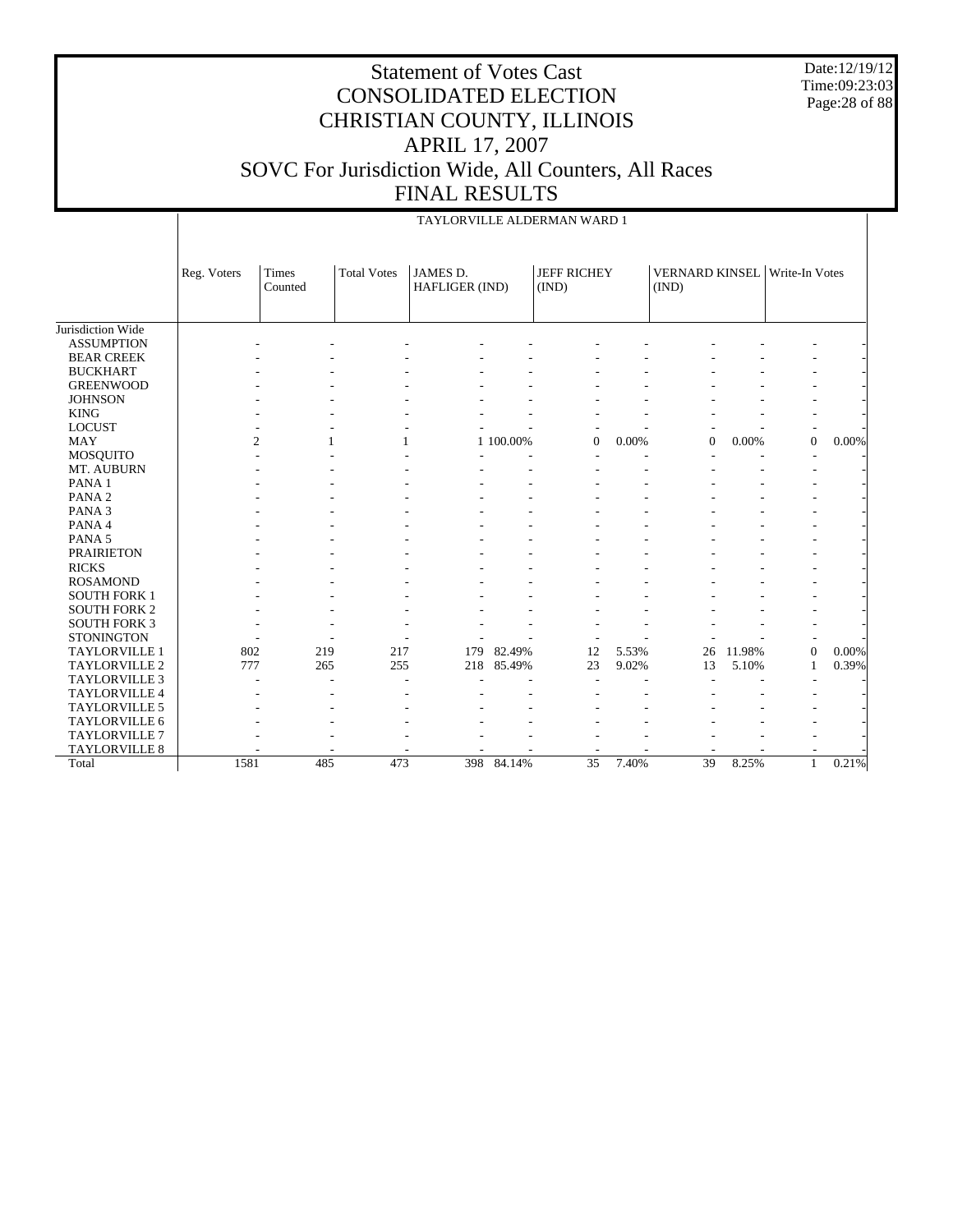Date:12/19/12 Time:09:23:03 Page:29 of 88

#### Statement of Votes Cast CONSOLIDATED ELECTION CHRISTIAN COUNTY, ILLINOIS APRIL 17, 2007 SOVC For Jurisdiction Wide, All Counters, All Races FINAL RESULTS

|                      |             | TAYLORVILLE ALDERMAN WARD 2 |                    |                             |        |                                  |            |                |       |
|----------------------|-------------|-----------------------------|--------------------|-----------------------------|--------|----------------------------------|------------|----------------|-------|
|                      | Reg. Voters | Times<br>Counted            | <b>Total Votes</b> | DONALD F.<br>WILLIAMS (IND) |        | <b>MARTIN JOHN</b><br>VOTA (IND) |            | Write-In Votes |       |
| Jurisdiction Wide    |             |                             |                    |                             |        |                                  |            |                |       |
| <b>ASSUMPTION</b>    |             |                             |                    |                             |        |                                  |            |                |       |
| <b>BEAR CREEK</b>    |             |                             |                    |                             |        |                                  |            |                |       |
| <b>BUCKHART</b>      |             |                             |                    |                             |        |                                  |            |                |       |
| <b>GREENWOOD</b>     |             |                             |                    |                             |        |                                  |            |                |       |
| <b>JOHNSON</b>       |             |                             |                    |                             |        |                                  |            |                |       |
| <b>KING</b>          |             |                             |                    |                             |        |                                  |            |                |       |
| <b>LOCUST</b>        |             |                             |                    |                             |        |                                  |            |                |       |
| <b>MAY</b>           |             |                             |                    |                             |        |                                  |            |                |       |
| MOSQUITO             |             |                             |                    |                             |        |                                  |            |                |       |
| MT. AUBURN           |             |                             |                    |                             |        |                                  |            |                |       |
| PANA <sub>1</sub>    |             |                             |                    |                             |        |                                  |            |                |       |
| PANA <sub>2</sub>    |             |                             |                    |                             |        |                                  |            |                |       |
| PANA <sub>3</sub>    |             |                             |                    |                             |        |                                  |            |                |       |
| PANA 4               |             |                             |                    |                             |        |                                  |            |                |       |
| PANA 5               |             |                             |                    |                             |        |                                  |            |                |       |
| <b>PRAIRIETON</b>    |             |                             |                    |                             |        |                                  |            |                |       |
| <b>RICKS</b>         |             |                             |                    |                             |        |                                  |            |                |       |
| <b>ROSAMOND</b>      |             |                             |                    |                             |        |                                  |            |                |       |
| <b>SOUTH FORK 1</b>  |             |                             |                    |                             |        |                                  |            |                |       |
| <b>SOUTH FORK 2</b>  |             |                             |                    |                             |        |                                  |            |                |       |
| <b>SOUTH FORK 3</b>  |             |                             |                    |                             |        |                                  |            |                |       |
| <b>STONINGTON</b>    |             |                             |                    |                             |        |                                  |            |                |       |
| <b>TAYLORVILLE 1</b> |             |                             |                    |                             |        |                                  |            |                |       |
| TAYLORVILLE 2        |             |                             |                    |                             |        |                                  |            |                |       |
| <b>TAYLORVILLE 3</b> | 811         | 295                         | 289                | 139                         | 48.10% |                                  | 148 51.21% | $\overline{c}$ | 0.69% |
| <b>TAYLORVILLE 4</b> | 738         | 229                         | 222                | 104                         | 46.85% | 118                              | 53.15%     | $\mathbf{0}$   | 0.00% |
| TAYLORVILLE 5        |             |                             |                    |                             |        |                                  |            |                |       |
| TAYLORVILLE 6        |             |                             |                    |                             |        |                                  |            |                |       |
| <b>TAYLORVILLE 7</b> |             |                             |                    |                             |        |                                  |            |                |       |
| <b>TAYLORVILLE 8</b> |             |                             |                    |                             |        |                                  |            |                |       |
| Total                | 1549        | 524                         | 511                | 243                         | 47.55% |                                  | 266 52.05% | $\overline{c}$ | 0.39% |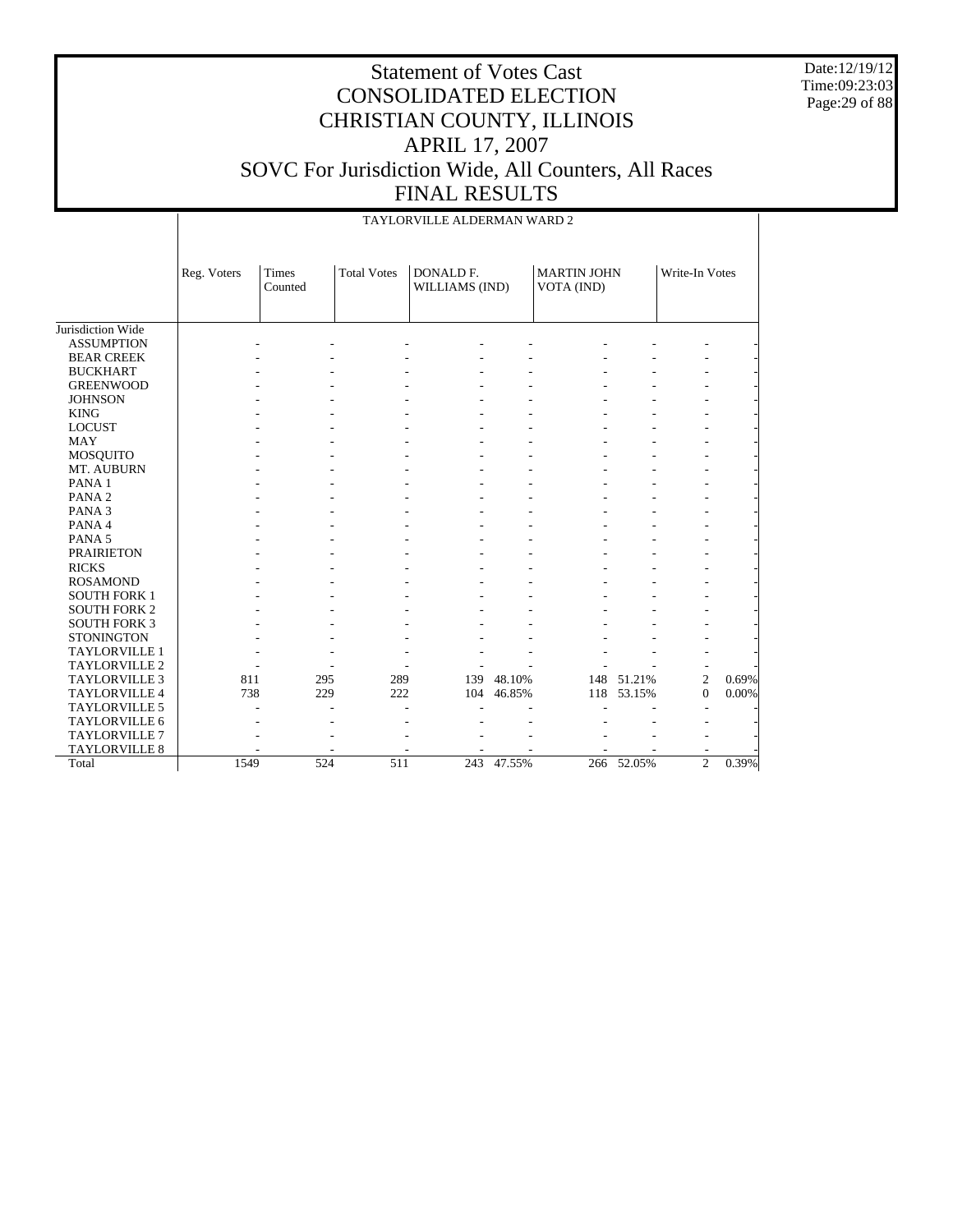Date:12/19/12 Time:09:23:03 Page:30 of 88

#### Statement of Votes Cast CONSOLIDATED ELECTION CHRISTIAN COUNTY, ILLINOIS APRIL 17, 2007 SOVC For Jurisdiction Wide, All Counters, All Races FINAL RESULTS

|                      |             | TAYLORVILLE ALDERMAN WARD 3 |                    |                                |            |                  |            |                  |       |  |
|----------------------|-------------|-----------------------------|--------------------|--------------------------------|------------|------------------|------------|------------------|-------|--|
|                      | Reg. Voters | Times<br>Counted            | <b>Total Votes</b> | <b>BRUCE E. JONES</b><br>(IND) |            | JIM NUELLE (IND) |            | Write-In Votes   |       |  |
|                      |             |                             |                    |                                |            |                  |            |                  |       |  |
| Jurisdiction Wide    |             |                             |                    |                                |            |                  |            |                  |       |  |
| <b>ASSUMPTION</b>    |             |                             |                    |                                |            |                  |            |                  |       |  |
| <b>BEAR CREEK</b>    |             |                             |                    |                                |            |                  |            |                  |       |  |
| <b>BUCKHART</b>      |             |                             |                    |                                |            |                  |            |                  |       |  |
| <b>GREENWOOD</b>     |             |                             |                    |                                |            |                  |            |                  |       |  |
| <b>JOHNSON</b>       |             |                             |                    |                                |            |                  |            |                  |       |  |
| <b>KING</b>          |             |                             |                    |                                |            |                  |            |                  |       |  |
| <b>LOCUST</b>        |             |                             |                    |                                |            |                  |            |                  |       |  |
| <b>MAY</b>           |             |                             |                    |                                |            |                  |            |                  |       |  |
| <b>MOSQUITO</b>      |             |                             |                    |                                |            |                  |            |                  |       |  |
| MT. AUBURN           |             |                             |                    |                                |            |                  |            |                  |       |  |
| PANA <sub>1</sub>    |             |                             |                    |                                |            |                  |            |                  |       |  |
| PANA <sub>2</sub>    |             |                             |                    |                                |            |                  |            |                  |       |  |
| PANA <sub>3</sub>    |             |                             |                    |                                |            |                  |            |                  |       |  |
| PANA 4               |             |                             |                    |                                |            |                  |            |                  |       |  |
| PANA 5               |             |                             |                    |                                |            |                  |            |                  |       |  |
| <b>PRAIRIETON</b>    |             |                             |                    |                                |            |                  |            |                  |       |  |
| <b>RICKS</b>         |             |                             |                    |                                |            |                  |            |                  |       |  |
| <b>ROSAMOND</b>      |             |                             |                    |                                |            |                  |            |                  |       |  |
| <b>SOUTH FORK 1</b>  |             |                             |                    |                                |            |                  |            |                  |       |  |
| <b>SOUTH FORK 2</b>  |             |                             |                    |                                |            |                  |            |                  |       |  |
| <b>SOUTH FORK 3</b>  |             |                             |                    |                                |            |                  |            |                  |       |  |
| <b>STONINGTON</b>    |             |                             |                    |                                |            |                  |            |                  |       |  |
| TAYLORVILLE 1        |             |                             |                    |                                |            |                  |            |                  |       |  |
| TAYLORVILLE 2        |             |                             |                    |                                |            |                  |            |                  |       |  |
| <b>TAYLORVILLE 3</b> |             |                             |                    |                                |            |                  |            |                  |       |  |
| <b>TAYLORVILLE 4</b> |             |                             |                    |                                |            |                  |            |                  |       |  |
| <b>TAYLORVILLE 5</b> | 946         | 322                         | 313                | 151                            | 48.24%     | 162              | 51.76%     | $\boldsymbol{0}$ | 0.00% |  |
| TAYLORVILLE 6        | 822         | 311                         | 308                | 168                            | 54.55%     | 140              | 45.45%     | $\mathbf{0}$     | 0.00% |  |
| <b>TAYLORVILLE 7</b> |             |                             |                    |                                |            |                  |            |                  |       |  |
| TAYLORVILLE 8        |             |                             |                    |                                |            |                  |            |                  |       |  |
| Total                | 1768        | 633                         | 621                |                                | 319 51.37% |                  | 302 48.63% | $\mathbf{0}$     | 0.00% |  |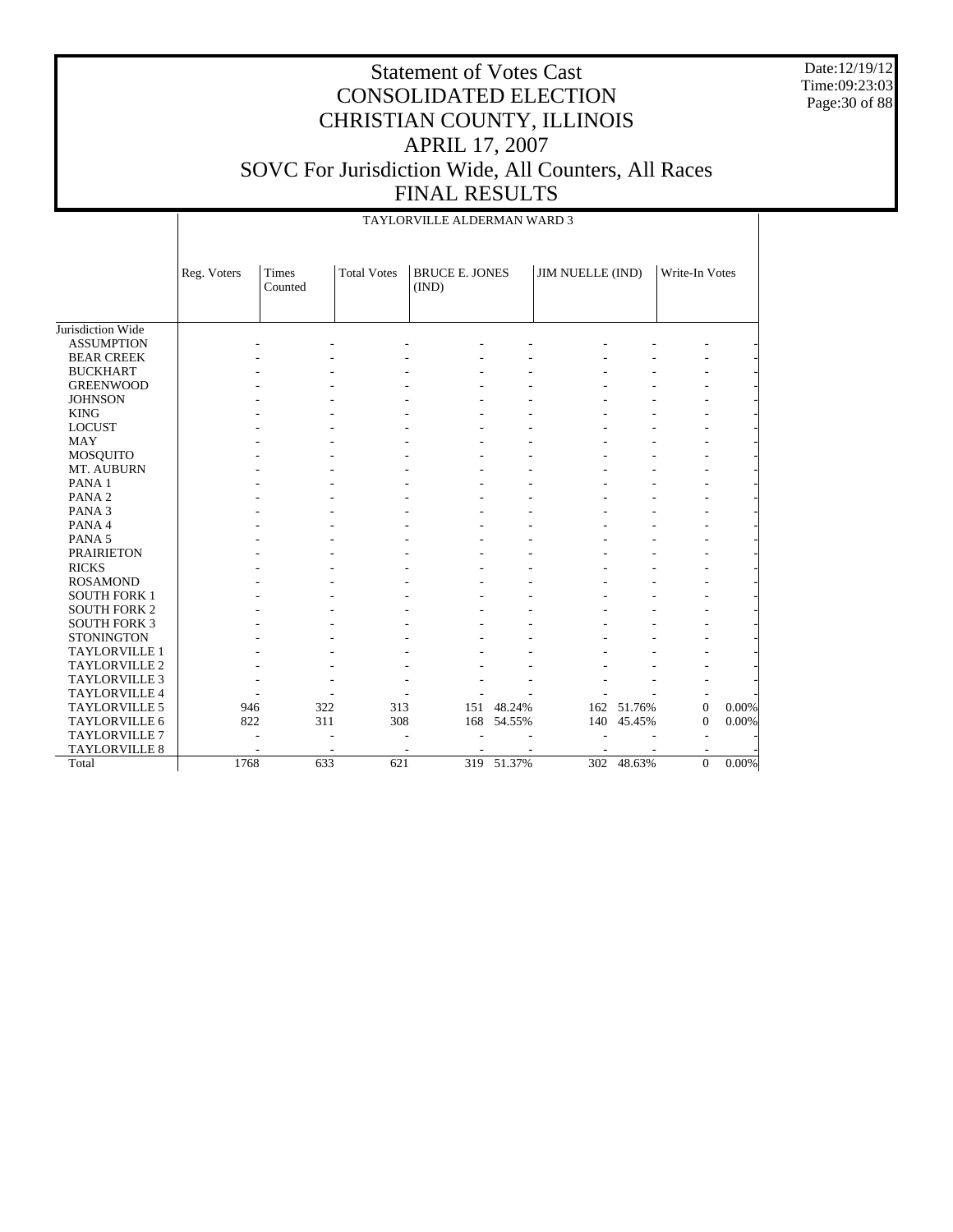Date:12/19/12 Time:09:23:03 Page:31 of 88

#### Statement of Votes Cast CONSOLIDATED ELECTION CHRISTIAN COUNTY, ILLINOIS APRIL 17, 2007 SOVC For Jurisdiction Wide, All Counters, All Races FINAL RESULTS

|                      |             |                  |                    | TAYLORVILLE ALDERMAN WARD 4     |        |                          |        |                  |       |
|----------------------|-------------|------------------|--------------------|---------------------------------|--------|--------------------------|--------|------------------|-------|
|                      | Reg. Voters | Times<br>Counted | <b>Total Votes</b> | <b>EARL A. WALTERS</b><br>(IND) |        | TERRY L. WRIGHT<br>(IND) |        | Write-In Votes   |       |
| Jurisdiction Wide    |             |                  |                    |                                 |        |                          |        |                  |       |
| <b>ASSUMPTION</b>    |             |                  |                    |                                 |        |                          |        |                  |       |
| <b>BEAR CREEK</b>    |             |                  |                    |                                 |        |                          |        |                  |       |
| <b>BUCKHART</b>      |             |                  |                    |                                 |        |                          |        |                  |       |
| <b>GREENWOOD</b>     |             |                  |                    |                                 |        |                          |        |                  |       |
| <b>JOHNSON</b>       | 14          | 4                | 4                  | 3                               | 75.00% | 1                        | 25.00% | $\overline{0}$   | 0.00% |
| <b>KING</b>          |             |                  |                    |                                 |        |                          |        |                  |       |
| <b>LOCUST</b>        | 81          | 44               | 43                 | 35                              | 81.40% | 8                        | 18.60% | $\boldsymbol{0}$ | 0.00% |
| <b>MAY</b>           | 134         | 41               | 41                 | 29                              | 70.73% | 11                       | 26.83% | 1                | 2.44% |
| <b>MOSQUITO</b>      |             |                  |                    |                                 |        |                          |        |                  |       |
| MT. AUBURN           |             |                  |                    |                                 |        |                          |        |                  |       |
| PANA <sub>1</sub>    |             |                  |                    |                                 |        |                          |        |                  |       |
| PANA <sub>2</sub>    |             |                  |                    |                                 |        |                          |        |                  |       |
| PANA <sub>3</sub>    |             |                  |                    |                                 |        |                          |        |                  |       |
| PANA 4               |             |                  |                    |                                 |        |                          |        |                  |       |
| PANA <sub>5</sub>    |             |                  |                    |                                 |        |                          |        |                  |       |
| <b>PRAIRIETON</b>    |             |                  |                    |                                 |        |                          |        |                  |       |
| <b>RICKS</b>         |             |                  |                    |                                 |        |                          |        |                  |       |
| <b>ROSAMOND</b>      |             |                  |                    |                                 |        |                          |        |                  |       |
| <b>SOUTH FORK 1</b>  |             |                  |                    |                                 |        |                          |        |                  |       |
| <b>SOUTH FORK 2</b>  |             |                  |                    |                                 |        |                          |        |                  |       |
| <b>SOUTH FORK 3</b>  |             |                  |                    |                                 |        |                          |        |                  |       |
| <b>STONINGTON</b>    |             |                  |                    |                                 |        |                          |        |                  |       |
| <b>TAYLORVILLE 1</b> |             |                  |                    |                                 |        |                          |        |                  |       |
| TAYLORVILLE 2        |             |                  |                    |                                 |        |                          |        |                  |       |
| <b>TAYLORVILLE 3</b> |             |                  |                    |                                 |        |                          |        |                  |       |
| TAYLORVILLE 4        |             |                  |                    |                                 |        |                          |        |                  |       |
| TAYLORVILLE 5        |             |                  |                    |                                 |        |                          |        |                  |       |
| <b>TAYLORVILLE 6</b> |             |                  |                    |                                 |        |                          |        |                  |       |
| <b>TAYLORVILLE 7</b> | 736         | 228              | 220                | 130                             | 59.09% | 90                       | 40.91% | $\overline{0}$   | 0.00% |
| <b>TAYLORVILLE 8</b> | 814         | 243              | 234                | 137                             | 58.55% | 96                       | 41.03% | 1                | 0.43% |
| Total                | 1779        | 560              | 542                | 334                             | 61.62% | 206                      | 38.01% | $\overline{2}$   | 0.37% |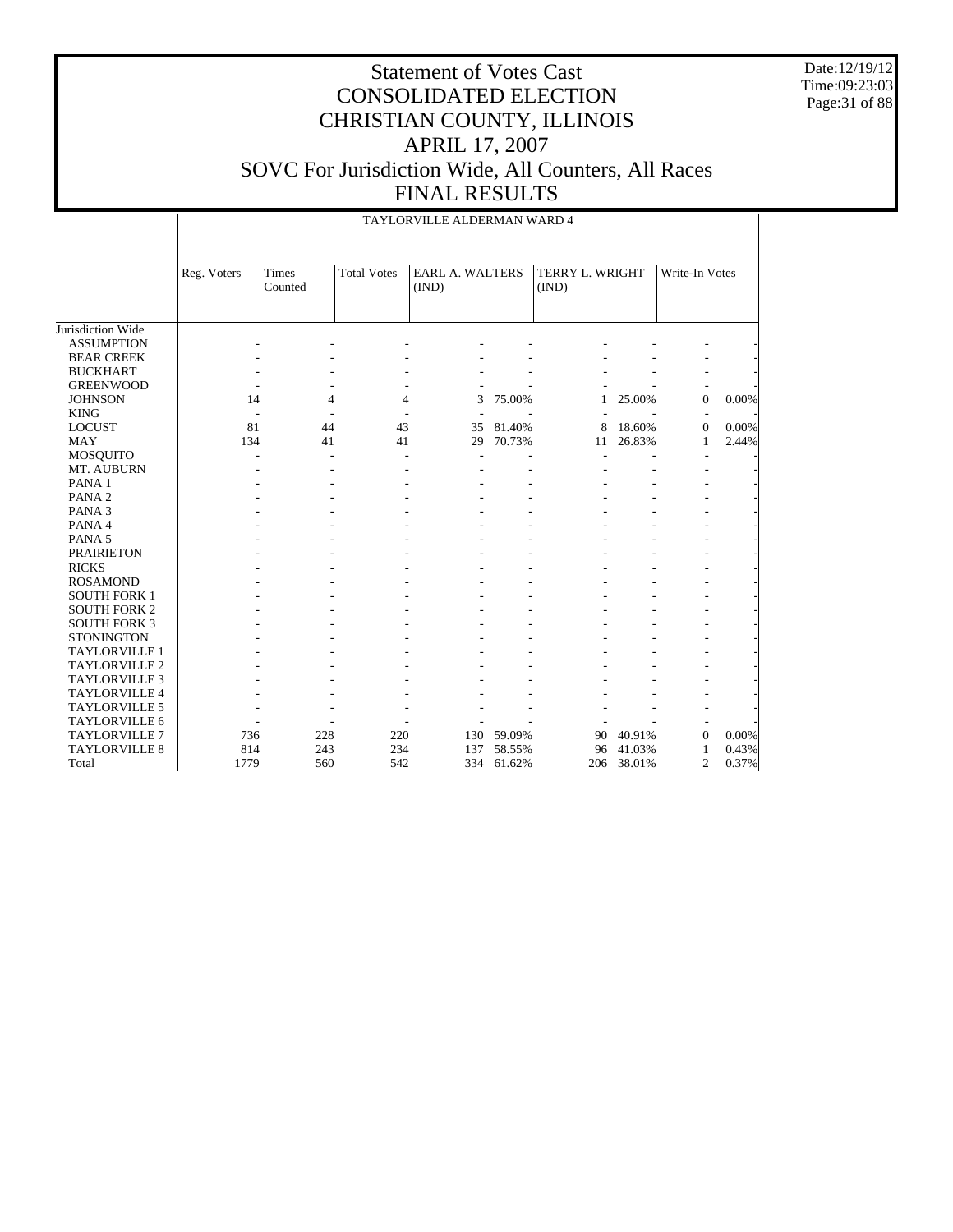Date:12/19/12 Time:09:23:03 Page:32 of 88

# Statement of Votes Cast CONSOLIDATED ELECTION CHRISTIAN COUNTY, ILLINOIS APRIL 17, 2007 SOVC For Jurisdiction Wide, All Counters, All Races FINAL RESULTS

#### PRAIRIETON PARK COMM 6YR

|                      | Reg. Voters | Times<br>Counted |    | <b>Total Votes LARRY HUGHES</b> |        | Write-In Votes |        |
|----------------------|-------------|------------------|----|---------------------------------|--------|----------------|--------|
| Jurisdiction Wide    |             |                  |    |                                 |        |                |        |
| <b>ASSUMPTION</b>    |             |                  |    |                                 |        |                |        |
| <b>BEAR CREEK</b>    |             |                  |    |                                 |        |                |        |
| <b>BUCKHART</b>      |             |                  |    |                                 |        |                |        |
| <b>GREENWOOD</b>     |             |                  |    |                                 |        |                |        |
| <b>JOHNSON</b>       |             |                  |    |                                 |        |                |        |
| <b>KING</b>          |             |                  |    |                                 |        |                |        |
| <b>LOCUST</b>        |             |                  |    |                                 |        |                |        |
| <b>MAY</b>           |             |                  |    |                                 |        |                |        |
| <b>MOSQUITO</b>      |             |                  |    |                                 |        |                |        |
| MT. AUBURN           |             |                  |    |                                 |        |                |        |
| PANA <sub>1</sub>    |             |                  |    |                                 |        |                |        |
| PANA <sub>2</sub>    |             |                  |    |                                 |        |                |        |
| PANA <sub>3</sub>    |             |                  |    |                                 |        |                |        |
| PANA 4               |             |                  |    |                                 |        |                |        |
| PANA <sub>5</sub>    |             |                  |    |                                 |        |                |        |
| <b>PRAIRIETON</b>    | 278         | 54               | 16 | 11                              | 68.75% | 5              | 31.25% |
| <b>RICKS</b>         |             |                  |    |                                 |        |                |        |
| <b>ROSAMOND</b>      |             |                  |    |                                 |        |                |        |
| <b>SOUTH FORK 1</b>  |             |                  |    |                                 |        |                |        |
| <b>SOUTH FORK 2</b>  |             |                  |    |                                 |        |                |        |
| <b>SOUTH FORK 3</b>  |             |                  |    |                                 |        |                |        |
| <b>STONINGTON</b>    |             |                  |    |                                 |        |                |        |
| <b>TAYLORVILLE 1</b> |             |                  |    |                                 |        |                |        |
| <b>TAYLORVILLE 2</b> |             |                  |    |                                 |        |                |        |
| <b>TAYLORVILLE 3</b> |             |                  |    |                                 |        |                |        |
| <b>TAYLORVILLE 4</b> |             |                  |    |                                 |        |                |        |
| <b>TAYLORVILLE 5</b> |             |                  |    |                                 |        |                |        |
| <b>TAYLORVILLE 6</b> |             |                  |    |                                 |        |                |        |
| <b>TAYLORVILLE 7</b> |             |                  |    |                                 |        |                |        |
| <b>TAYLORVILLE 8</b> |             |                  |    |                                 |        |                |        |
| Total                | 278         | 54               | 16 | 11                              | 68.75% | 5              | 31.25% |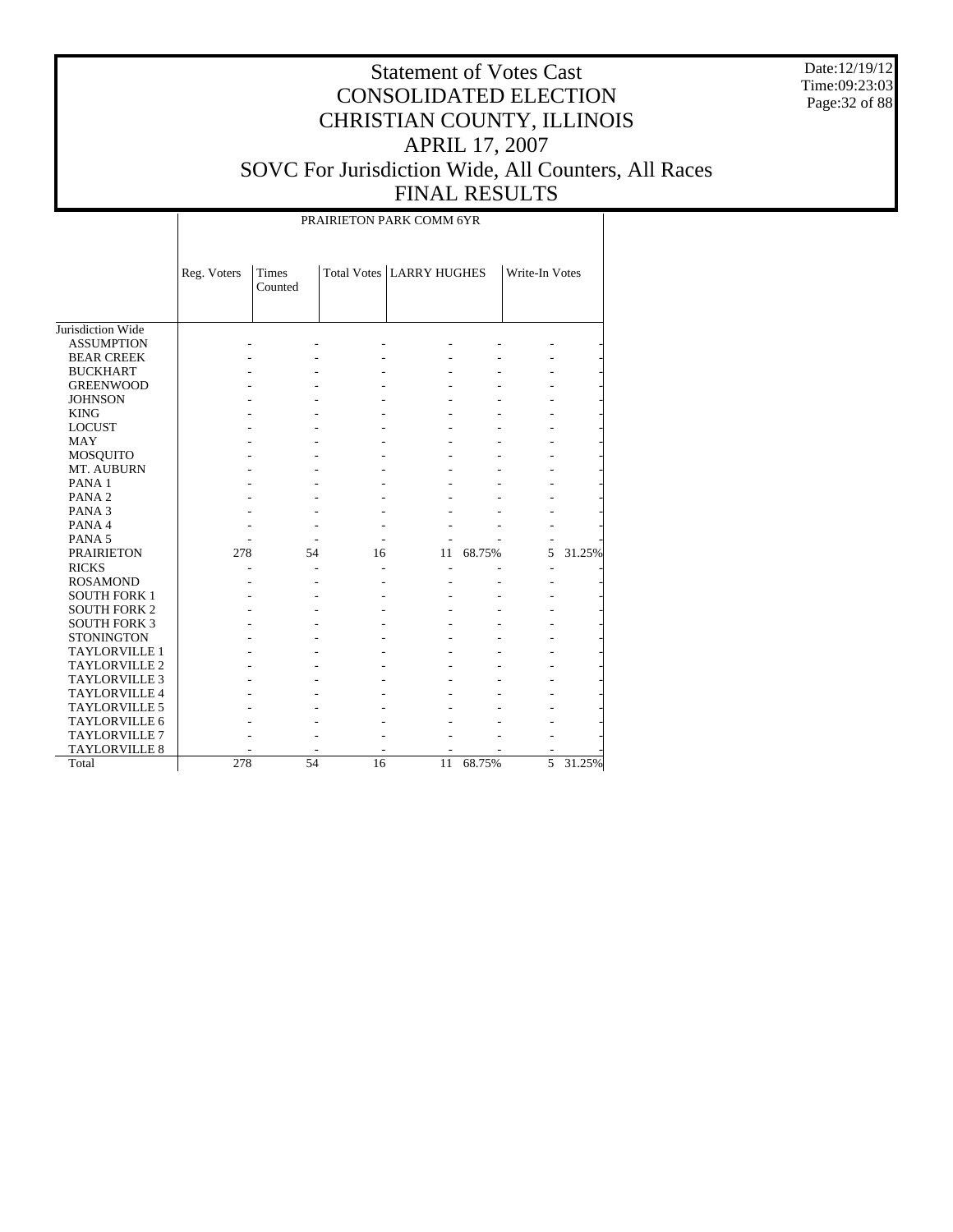Date:12/19/12 Time:09:23:03 Page:33 of 88

|                      |             | PRAIRIETON PARK COMM 4YR |    | PRAIRIETON PARK COMM 2YR     |             |                  |                       |                |  |
|----------------------|-------------|--------------------------|----|------------------------------|-------------|------------------|-----------------------|----------------|--|
|                      | Reg. Voters | Times<br>Counted         |    | Total Votes   Write-In Votes | Reg. Voters | Times<br>Counted | Total<br><b>Votes</b> | Write-In Votes |  |
| Jurisdiction Wide    |             |                          |    |                              |             |                  |                       |                |  |
| <b>ASSUMPTION</b>    |             |                          |    |                              |             |                  |                       |                |  |
| <b>BEAR CREEK</b>    |             |                          |    |                              |             |                  |                       |                |  |
| <b>BUCKHART</b>      |             |                          |    |                              |             |                  |                       |                |  |
| <b>GREENWOOD</b>     |             |                          |    |                              |             |                  |                       |                |  |
| <b>JOHNSON</b>       |             |                          |    |                              |             |                  |                       |                |  |
| <b>KING</b>          |             |                          |    |                              |             |                  |                       |                |  |
| <b>LOCUST</b>        |             |                          |    |                              |             |                  |                       |                |  |
| <b>MAY</b>           |             |                          |    |                              |             |                  |                       |                |  |
| MOSQUITO             |             |                          |    |                              |             |                  |                       |                |  |
| MT. AUBURN           |             |                          |    |                              |             |                  |                       |                |  |
| PANA <sub>1</sub>    |             |                          |    |                              |             |                  |                       |                |  |
| PANA <sub>2</sub>    |             |                          |    |                              |             |                  |                       |                |  |
| PANA <sub>3</sub>    |             |                          |    |                              |             |                  |                       |                |  |
| PANA 4               |             |                          |    |                              |             |                  |                       |                |  |
| PANA <sub>5</sub>    |             |                          |    |                              |             |                  |                       |                |  |
| <b>PRAIRIETON</b>    | 278         | 54                       | 10 | 10 100.00%                   | 278         | 54               |                       | 5 100.00%<br>5 |  |
| <b>RICKS</b>         |             |                          |    |                              |             |                  |                       |                |  |
| <b>ROSAMOND</b>      |             |                          |    |                              |             |                  |                       |                |  |
| <b>SOUTH FORK 1</b>  |             |                          |    |                              |             |                  |                       |                |  |
| <b>SOUTH FORK 2</b>  |             |                          |    |                              |             |                  |                       |                |  |
| <b>SOUTH FORK 3</b>  |             |                          |    |                              |             |                  |                       |                |  |
| <b>STONINGTON</b>    |             |                          |    |                              |             |                  |                       |                |  |
| TAYLORVILLE 1        |             |                          |    |                              |             |                  |                       |                |  |
| TAYLORVILLE 2        |             |                          |    |                              |             |                  |                       |                |  |
| <b>TAYLORVILLE 3</b> |             |                          |    |                              |             |                  |                       |                |  |
| TAYLORVILLE 4        |             |                          |    |                              |             |                  |                       |                |  |
| TAYLORVILLE 5        |             |                          |    |                              |             |                  |                       |                |  |
| TAYLORVILLE 6        |             |                          |    |                              |             |                  |                       |                |  |
| <b>TAYLORVILLE 7</b> |             |                          |    |                              |             |                  |                       |                |  |
| TAYLORVILLE 8        |             |                          |    |                              |             |                  |                       |                |  |
| Total                | 278         | 54                       | 10 | 10 100.00%                   | 278         | 54               |                       | 5 100.00%<br>5 |  |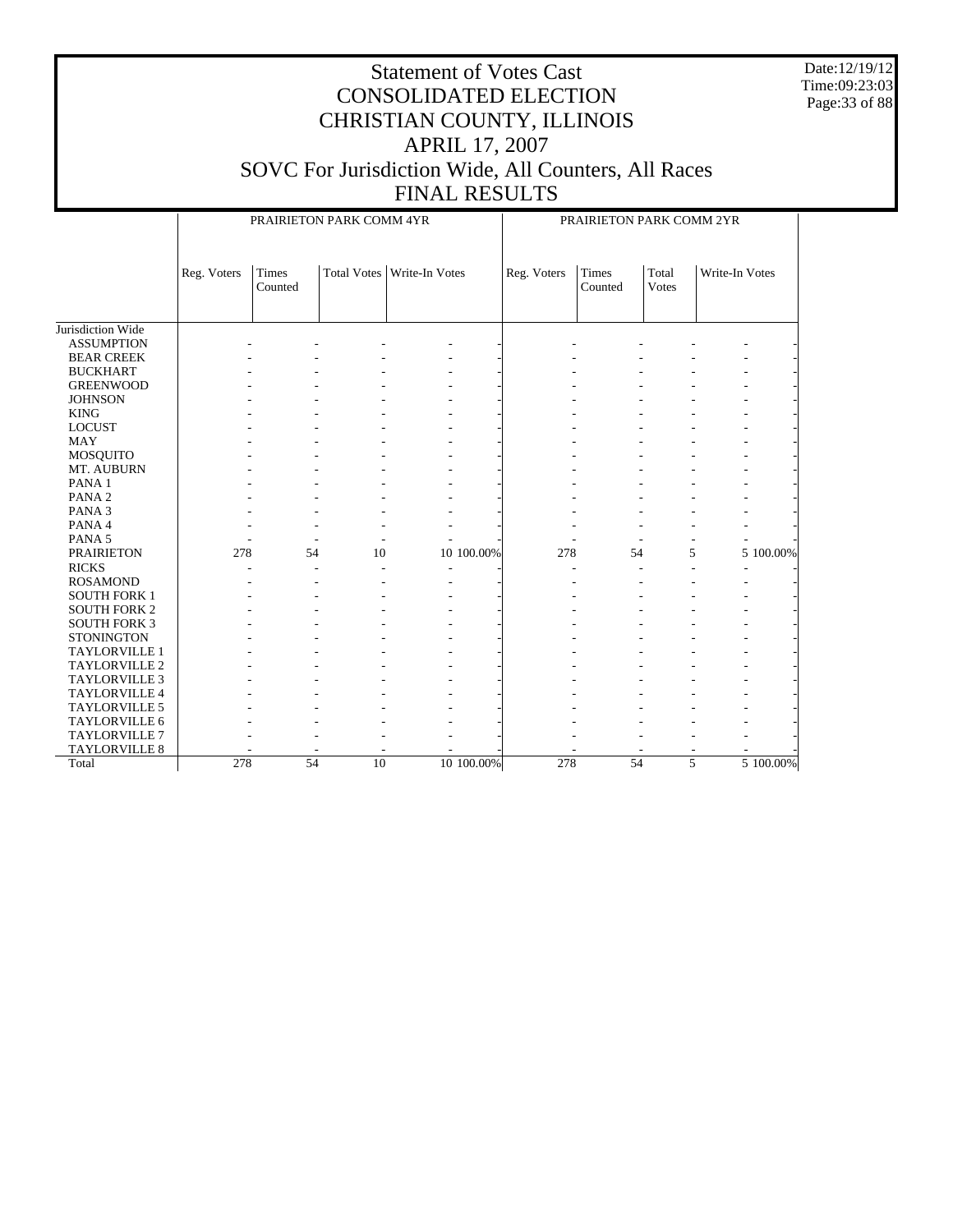Date:12/19/12 Time:09:23:03 Page: 34 of 88

|                      |             | STONINGTON PARK COMMISSIONER |                    |                             |        |                |       |  |  |
|----------------------|-------------|------------------------------|--------------------|-----------------------------|--------|----------------|-------|--|--|
|                      | Reg. Voters | Times<br>Counted             | <b>Total Votes</b> | MARY E.<br><b>McCHRISTY</b> |        | Write-In Votes |       |  |  |
| Jurisdiction Wide    |             |                              |                    |                             |        |                |       |  |  |
| <b>ASSUMPTION</b>    |             |                              |                    |                             |        |                |       |  |  |
| <b>BEAR CREEK</b>    |             |                              |                    |                             |        |                |       |  |  |
| <b>BUCKHART</b>      |             |                              |                    |                             |        |                |       |  |  |
| <b>GREENWOOD</b>     |             |                              |                    |                             |        |                |       |  |  |
| <b>JOHNSON</b>       |             |                              |                    |                             |        |                |       |  |  |
| <b>KING</b>          |             |                              |                    |                             |        |                |       |  |  |
| <b>LOCUST</b>        |             |                              |                    |                             |        |                |       |  |  |
| <b>MAY</b>           |             |                              |                    |                             |        |                |       |  |  |
| MOSQUITO             |             |                              |                    |                             |        |                |       |  |  |
| MT. AUBURN           |             |                              |                    |                             |        |                |       |  |  |
| PANA <sub>1</sub>    |             |                              |                    |                             |        |                |       |  |  |
| PANA <sub>2</sub>    |             |                              |                    |                             |        |                |       |  |  |
| PANA <sub>3</sub>    |             |                              |                    |                             |        |                |       |  |  |
| PANA 4               |             |                              |                    |                             |        |                |       |  |  |
| PANA <sub>5</sub>    |             |                              |                    |                             |        |                |       |  |  |
| <b>PRAIRIETON</b>    |             |                              |                    |                             |        |                |       |  |  |
| <b>RICKS</b>         |             |                              |                    |                             |        |                |       |  |  |
| <b>ROSAMOND</b>      |             |                              |                    |                             |        |                |       |  |  |
| <b>SOUTH FORK 1</b>  |             |                              |                    |                             |        |                |       |  |  |
| <b>SOUTH FORK 2</b>  |             |                              |                    |                             |        |                |       |  |  |
| <b>SOUTH FORK 3</b>  |             |                              |                    |                             |        |                |       |  |  |
| <b>STONINGTON</b>    | 675         | 242                          | 225                | 224                         | 99.56% | 1              | 0.44% |  |  |
| <b>TAYLORVILLE 1</b> |             |                              |                    |                             |        |                |       |  |  |
| <b>TAYLORVILLE 2</b> |             |                              |                    |                             |        |                |       |  |  |
| <b>TAYLORVILLE 3</b> |             |                              |                    |                             |        |                |       |  |  |
| <b>TAYLORVILLE 4</b> |             |                              |                    |                             |        |                |       |  |  |
| TAYLORVILLE 5        |             |                              |                    |                             |        |                |       |  |  |
| TAYLORVILLE 6        |             |                              |                    |                             |        |                |       |  |  |
| TAYLORVILLE 7        |             |                              |                    |                             |        |                |       |  |  |
| TAYLORVILLE 8        |             |                              |                    |                             |        |                |       |  |  |
| Total                | 675         | 242                          | 225                | 224                         | 99.56% | $\mathbf{1}$   | 0.44% |  |  |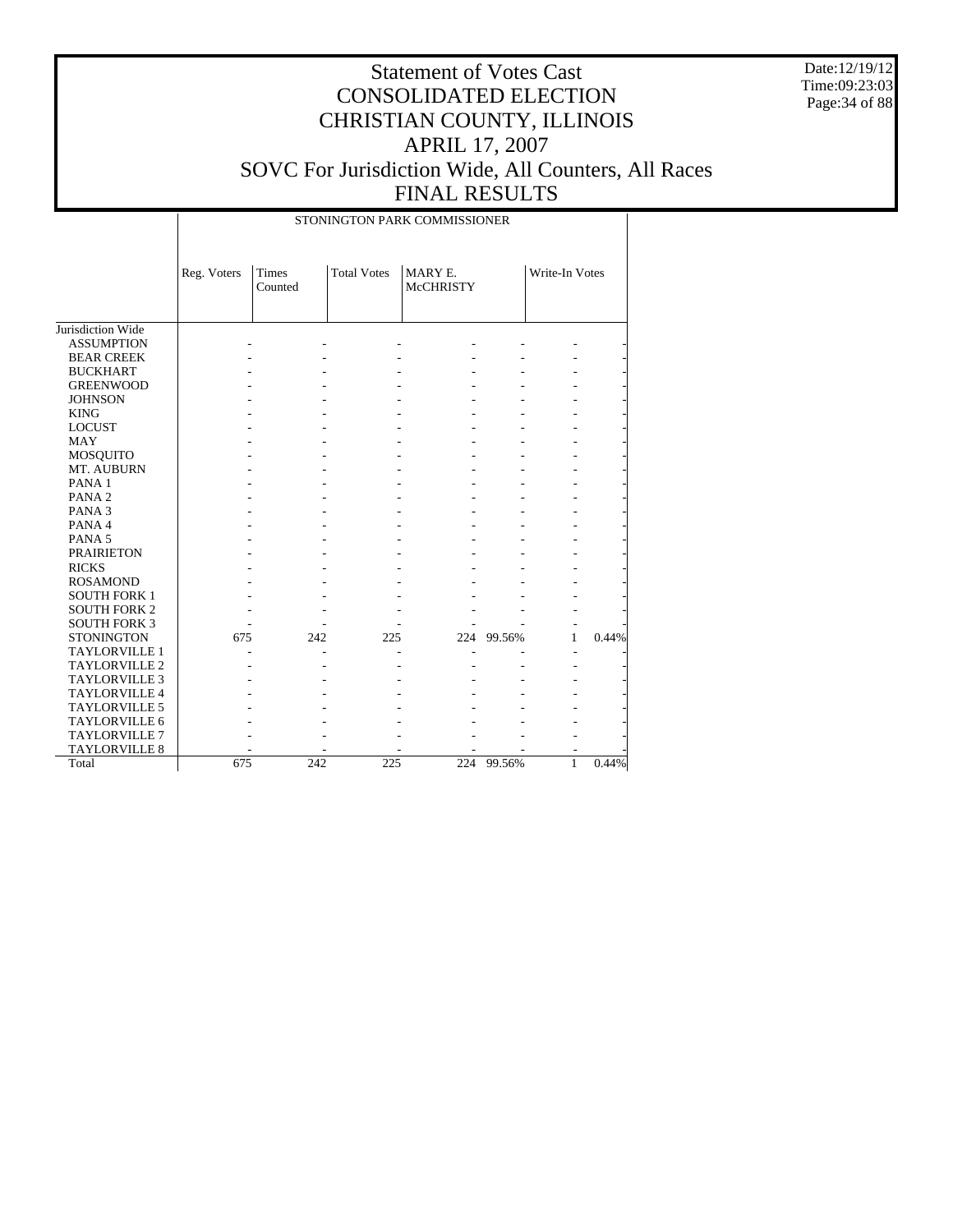Date:12/19/12 Time:09:23:03 Page: 35 of 88

#### Statement of Votes Cast CONSOLIDATED ELECTION CHRISTIAN COUNTY, ILLINOIS APRIL 17, 2007 SOVC For Jurisdiction Wide, All Counters, All Races FINAL RESULTS

|                      |             | TAYLORVILLE PARK PRESIDENT |                          |                    |        |                       |        |                     |           |
|----------------------|-------------|----------------------------|--------------------------|--------------------|--------|-----------------------|--------|---------------------|-----------|
|                      |             |                            |                          |                    |        |                       |        |                     |           |
|                      | Reg. Voters | Times<br>Counted           | <b>Total Votes</b>       | <b>MARK DURHAM</b> |        | <b>MARLANE MILLER</b> |        | <b>CLARK PEARCE</b> |           |
|                      |             |                            |                          |                    |        |                       |        |                     |           |
| Jurisdiction Wide    |             |                            |                          |                    |        |                       |        |                     |           |
| <b>ASSUMPTION</b>    |             |                            |                          |                    |        |                       |        |                     |           |
| <b>BEAR CREEK</b>    | 67          | 13                         | 13                       | 7                  | 53.85% | $\mathfrak{2}$        | 15.38% | $\overline{4}$      | 30.77%    |
| <b>BUCKHART</b>      | 66          | 15                         | 15                       | 3                  | 20.00% | 10                    | 66.67% | $\overline{c}$      | 13.33%    |
| <b>GREENWOOD</b>     |             | ٠                          | $\overline{\phantom{a}}$ |                    |        |                       |        |                     |           |
| <b>JOHNSON</b>       | 455         | 84                         | 82                       | 26                 | 31.71% | 38                    | 46.34% | 18                  | 21.95%    |
| <b>KING</b>          |             |                            | $\overline{\phantom{a}}$ |                    |        |                       |        |                     |           |
| <b>LOCUST</b>        | 218         | 77                         | 74                       | 25                 | 33.78% | 32                    | 43.24% | 17                  | 22.97%    |
| <b>MAY</b>           | 1101        | 224                        | 212                      | 75                 | 35.38% | 75                    | 35.38% | 60                  | 28.30%    |
| <b>MOSQUITO</b>      |             |                            |                          | ÷,                 |        |                       |        |                     |           |
| MT. AUBURN           |             |                            |                          |                    |        |                       |        |                     |           |
| PANA <sub>1</sub>    |             |                            |                          |                    |        |                       |        |                     |           |
| PANA <sub>2</sub>    |             |                            |                          |                    |        |                       |        |                     |           |
| PANA <sub>3</sub>    |             |                            |                          |                    |        |                       |        |                     |           |
| PANA 4               |             |                            |                          |                    |        |                       |        |                     |           |
| PANA <sub>5</sub>    |             |                            |                          |                    |        |                       |        |                     |           |
| <b>PRAIRIETON</b>    |             |                            |                          |                    |        |                       |        |                     |           |
| <b>RICKS</b>         |             |                            |                          |                    |        |                       |        |                     |           |
| <b>ROSAMOND</b>      |             |                            |                          |                    |        |                       |        |                     |           |
| <b>SOUTH FORK 1</b>  |             |                            |                          |                    |        |                       |        |                     |           |
| <b>SOUTH FORK 2</b>  |             |                            |                          |                    |        |                       |        |                     |           |
| <b>SOUTH FORK 3</b>  |             |                            |                          |                    |        |                       |        |                     |           |
| <b>STONINGTON</b>    | 7           | 1                          | 1                        | $\Omega$           | 0.00%  | $\mathbf{0}$          | 0.00%  |                     | 1 100.00% |
| <b>TAYLORVILLE 1</b> | 832         | 222                        | 206                      | 52                 | 25.24% | 106                   | 51.46% | 48                  | 23.30%    |
| <b>TAYLORVILLE 2</b> | 798         | 269                        | 250                      | 81                 | 32.40% | 100                   | 40.00% | 69                  | 27.60%    |
| <b>TAYLORVILLE 3</b> | 820         | 299                        | 289                      | 78                 | 26.99% | 144                   | 49.83% | 67                  | 23.18%    |
| <b>TAYLORVILLE 4</b> | 1169        | 344                        | 328                      | 103                | 31.40% | 154                   | 46.95% | 70                  | 21.34%    |
| <b>TAYLORVILLE 5</b> | 1235        | 374                        | 357                      | 101                | 28.29% | 168                   | 47.06% | 86                  | 24.09%    |
| <b>TAYLORVILLE 6</b> | 822         | 311                        | 295                      | 98                 | 33.22% | 109                   | 36.95% | 86                  | 29.15%    |
| <b>TAYLORVILLE 7</b> | 789         | 239                        | 230                      | 65                 | 28.26% | 115                   | 50.00% | 50                  | 21.74%    |
| TAYLORVILLE 8        | 908         | 269                        | 258                      | 80                 | 31.01% | 101                   | 39.15% | 75                  | 29.07%    |
| Total                | 9287        | 2741                       | 2610                     | 794                | 30.42% | 1154                  | 44.21% | 653                 | 25.02%    |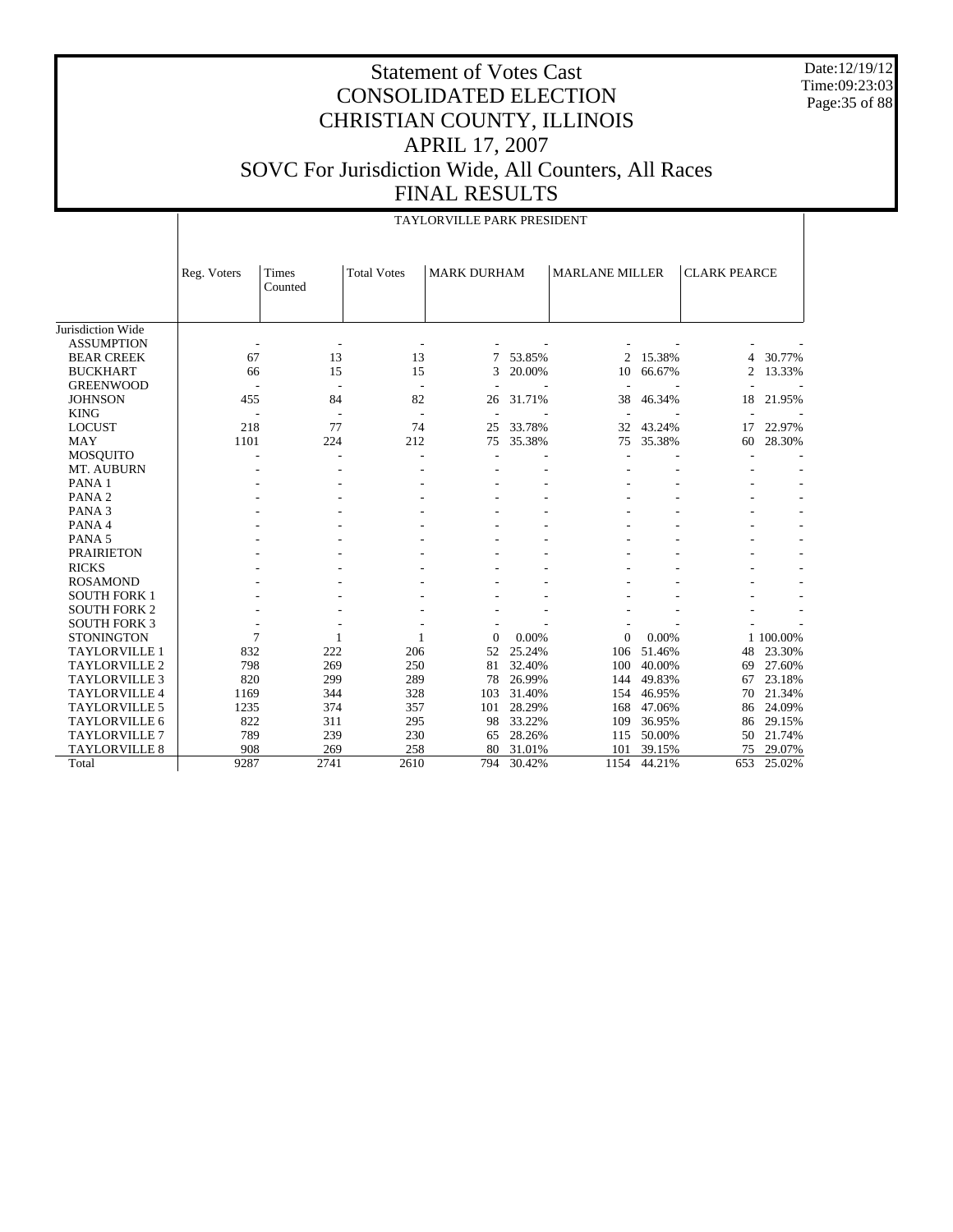Date:12/19/12 Time:09:23:03 Page:36 of 88

|                          | <b>TAYLORVILLE</b> |          |  |  |  |  |  |
|--------------------------|--------------------|----------|--|--|--|--|--|
|                          | PARK               |          |  |  |  |  |  |
|                          | <b>PRESIDENT</b>   |          |  |  |  |  |  |
|                          | Write-In Votes     |          |  |  |  |  |  |
|                          |                    |          |  |  |  |  |  |
|                          |                    |          |  |  |  |  |  |
| Jurisdiction Wide        |                    |          |  |  |  |  |  |
| <b>ASSUMPTION</b>        |                    |          |  |  |  |  |  |
|                          | $\theta$           |          |  |  |  |  |  |
| <b>BEAR CREEK</b>        |                    | 0.00%    |  |  |  |  |  |
| <b>BUCKHART</b>          | $\theta$           | 0.00%    |  |  |  |  |  |
| <b>GREENWOOD</b>         |                    |          |  |  |  |  |  |
| <b>JOHNSON</b>           | $\theta$           | 0.00%    |  |  |  |  |  |
| <b>KING</b>              |                    |          |  |  |  |  |  |
| <b>LOCUST</b>            | $\theta$           | 0.00%    |  |  |  |  |  |
| MAY                      | $\overline{c}$     | 0.94%    |  |  |  |  |  |
| <b>MOSQUITO</b>          |                    |          |  |  |  |  |  |
| MT. AUBURN               |                    |          |  |  |  |  |  |
| PANA <sub>1</sub>        |                    |          |  |  |  |  |  |
| PANA <sub>2</sub>        |                    |          |  |  |  |  |  |
| PANA <sub>3</sub>        |                    |          |  |  |  |  |  |
| PANA <sub>4</sub>        |                    |          |  |  |  |  |  |
| PANA <sub>5</sub>        |                    |          |  |  |  |  |  |
| <b>PRAIRIETON</b>        |                    |          |  |  |  |  |  |
| <b>RICKS</b>             |                    |          |  |  |  |  |  |
| <b>ROSAMOND</b>          |                    |          |  |  |  |  |  |
| <b>SOUTH FORK 1</b>      |                    |          |  |  |  |  |  |
| <b>SOUTH FORK 2</b>      |                    |          |  |  |  |  |  |
| <b>SOUTH FORK 3</b>      |                    |          |  |  |  |  |  |
| <b>STONINGTON</b>        | $\Omega$           | 0.00%    |  |  |  |  |  |
| <b>TAYLORVILLE 1</b>     | $\theta$           | 0.00%    |  |  |  |  |  |
| TAYLORVILLE <sub>2</sub> | $\theta$           | $0.00\%$ |  |  |  |  |  |
| <b>TAYLORVILLE 3</b>     | $\theta$           | 0.00%    |  |  |  |  |  |
| <b>TAYLORVILLE 4</b>     | 1                  | 0.30%    |  |  |  |  |  |
| <b>TAYLORVILLE 5</b>     | $\mathfrak{2}$     | 0.56%    |  |  |  |  |  |
| <b>TAYLORVILLE 6</b>     | $\overline{c}$     | 0.68%    |  |  |  |  |  |
| <b>TAYLORVILLE 7</b>     | $\theta$           | 0.00%    |  |  |  |  |  |
| <b>TAYLORVILLE 8</b>     | $\overline{c}$     | 0.78%    |  |  |  |  |  |
| Total                    | 9                  | 0.34%    |  |  |  |  |  |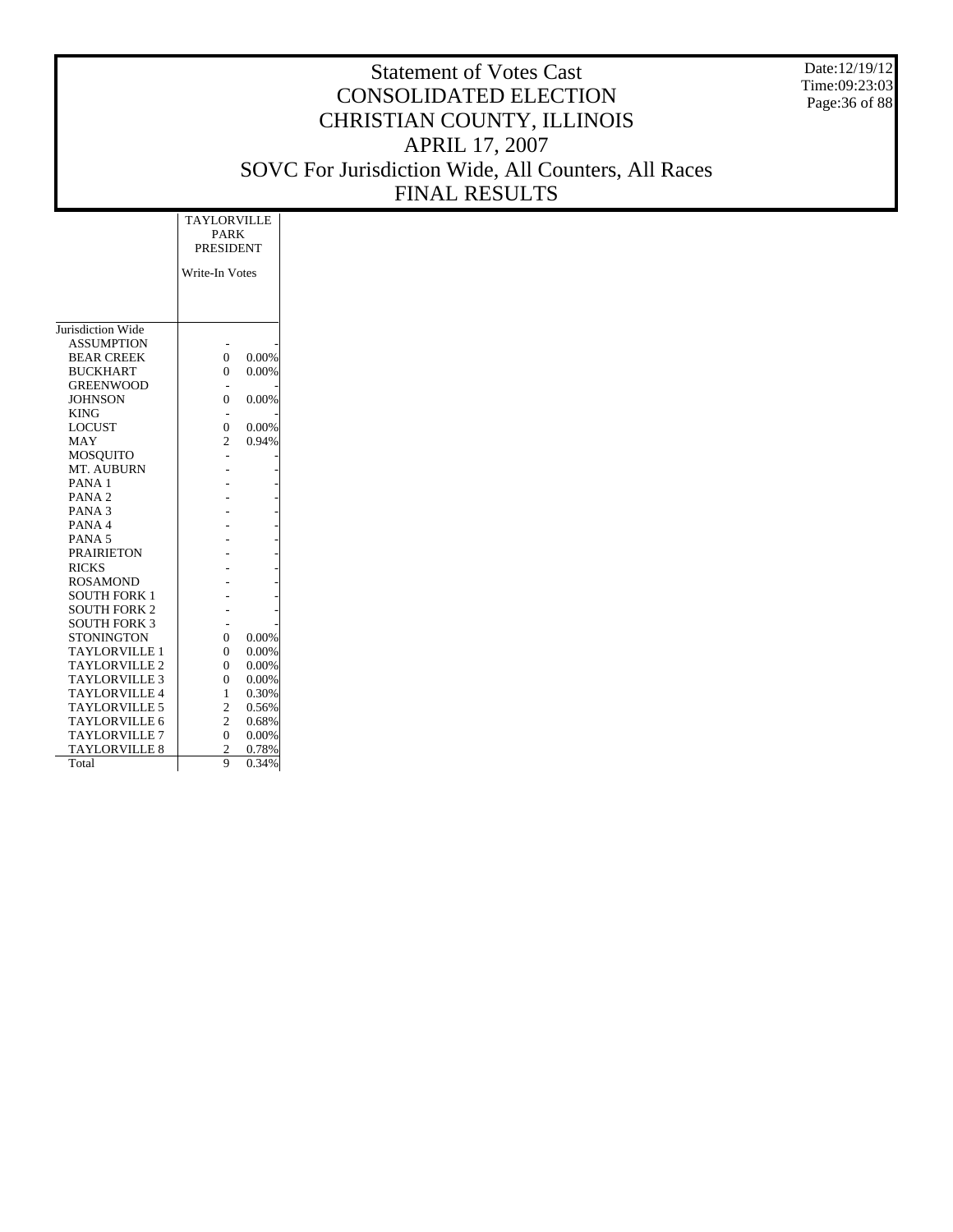Date:12/19/12 Time:09:23:03 Page:37 of 88

|                      |             | <b>TAYLORVILLE PARK TRUSTEE</b> |                    |                       |        |                      |        |                          |       |  |  |  |  |
|----------------------|-------------|---------------------------------|--------------------|-----------------------|--------|----------------------|--------|--------------------------|-------|--|--|--|--|
|                      | Reg. Voters | Times<br>Counted                | <b>Total Votes</b> | <b>ROGER SPRESSER</b> |        | <b>CATHY BUTCHER</b> |        | <b>MIKE GARTSHORE</b>    |       |  |  |  |  |
| Jurisdiction Wide    |             |                                 |                    |                       |        |                      |        |                          |       |  |  |  |  |
| <b>ASSUMPTION</b>    | ÷,          |                                 |                    |                       |        |                      |        |                          |       |  |  |  |  |
| <b>BEAR CREEK</b>    | 67          | 13                              | 39                 | 6                     | 15.38% | 6                    | 15.38% | 3                        | 7.69% |  |  |  |  |
| <b>BUCKHART</b>      | 66          | 15                              | 40                 | $\overline{2}$        | 5.00%  | 7                    | 17.50% | $\mathfrak{2}$           | 5.00% |  |  |  |  |
| <b>GREENWOOD</b>     |             |                                 |                    | ÷.                    |        |                      |        | $\overline{\phantom{a}}$ |       |  |  |  |  |
| <b>JOHNSON</b>       | 455         | 84                              | 237                | 17                    | 7.17%  | 35                   | 14.77% | 14                       | 5.91% |  |  |  |  |
| <b>KING</b>          |             |                                 |                    | ÷,                    |        | ÷,                   |        | $\overline{\phantom{a}}$ |       |  |  |  |  |
| <b>LOCUST</b>        | 218         | 77                              | 213                | 8                     | 3.76%  | 30                   | 14.08% | 14                       | 6.57% |  |  |  |  |
| <b>MAY</b>           | 1101        | 224                             | 600                | 46                    | 7.67%  | 91                   | 15.17% | 39                       | 6.50% |  |  |  |  |
| <b>MOSQUITO</b>      |             |                                 | $\overline{a}$     |                       |        |                      |        |                          |       |  |  |  |  |
| MT. AUBURN           |             |                                 |                    |                       |        |                      |        |                          |       |  |  |  |  |
| PANA <sub>1</sub>    |             |                                 |                    |                       |        |                      |        |                          |       |  |  |  |  |
| PANA <sub>2</sub>    |             |                                 |                    |                       |        |                      |        |                          |       |  |  |  |  |
| PANA <sub>3</sub>    |             |                                 |                    |                       |        |                      |        |                          |       |  |  |  |  |
| PANA 4               |             |                                 |                    |                       |        |                      |        |                          |       |  |  |  |  |
| PANA <sub>5</sub>    |             |                                 |                    |                       |        |                      |        |                          |       |  |  |  |  |
| <b>PRAIRIETON</b>    |             |                                 |                    |                       |        |                      |        |                          |       |  |  |  |  |
| <b>RICKS</b>         |             |                                 |                    |                       |        |                      |        |                          |       |  |  |  |  |
| <b>ROSAMOND</b>      |             |                                 |                    |                       |        |                      |        |                          |       |  |  |  |  |
| <b>SOUTH FORK 1</b>  |             |                                 |                    |                       |        |                      |        |                          |       |  |  |  |  |
| <b>SOUTH FORK 2</b>  |             |                                 |                    |                       |        |                      |        |                          |       |  |  |  |  |
| <b>SOUTH FORK 3</b>  |             |                                 |                    |                       |        |                      |        |                          |       |  |  |  |  |
| <b>STONINGTON</b>    | 7           | $\mathbf{1}$                    | 3                  | $\mathbf{0}$          | 0.00%  | $\overline{0}$       | 0.00%  | $\mathbf{0}$             | 0.00% |  |  |  |  |
| <b>TAYLORVILLE 1</b> | 832         | 222                             | 612                | 31                    | 5.07%  | 57                   | 9.31%  | 34                       | 5.56% |  |  |  |  |
| <b>TAYLORVILLE 2</b> | 798         | 269                             | 738                | 45                    | 6.10%  | 74                   | 10.03% | 28                       | 3.79% |  |  |  |  |
| <b>TAYLORVILLE 3</b> | 820         | 299                             | 836                | 52                    | 6.22%  | 87                   | 10.41% | 42                       | 5.02% |  |  |  |  |
| <b>TAYLORVILLE 4</b> | 1169        | 344                             | 950                | 60                    | 6.32%  | 106                  | 11.16% | 38                       | 4.00% |  |  |  |  |
| <b>TAYLORVILLE 5</b> | 1235        | 374                             | 1020               | 44                    | 4.31%  | 111                  | 10.88% | 49                       | 4.80% |  |  |  |  |
| TAYLORVILLE 6        | 822         | 311                             | 854                | 61                    | 7.14%  | 119                  | 13.93% | 33                       | 3.86% |  |  |  |  |
| <b>TAYLORVILLE 7</b> | 789         | 239                             | 668                | 32                    | 4.79%  | 85                   | 12.72% | 29                       | 4.34% |  |  |  |  |
| TAYLORVILLE 8        | 908         | 269                             | 752                | 49                    | 6.52%  | 87                   | 11.57% | 40                       | 5.32% |  |  |  |  |
| Total                | 9287        | 2741                            | 7562               | 453                   | 5.99%  | 895                  | 11.84% | 365                      | 4.83% |  |  |  |  |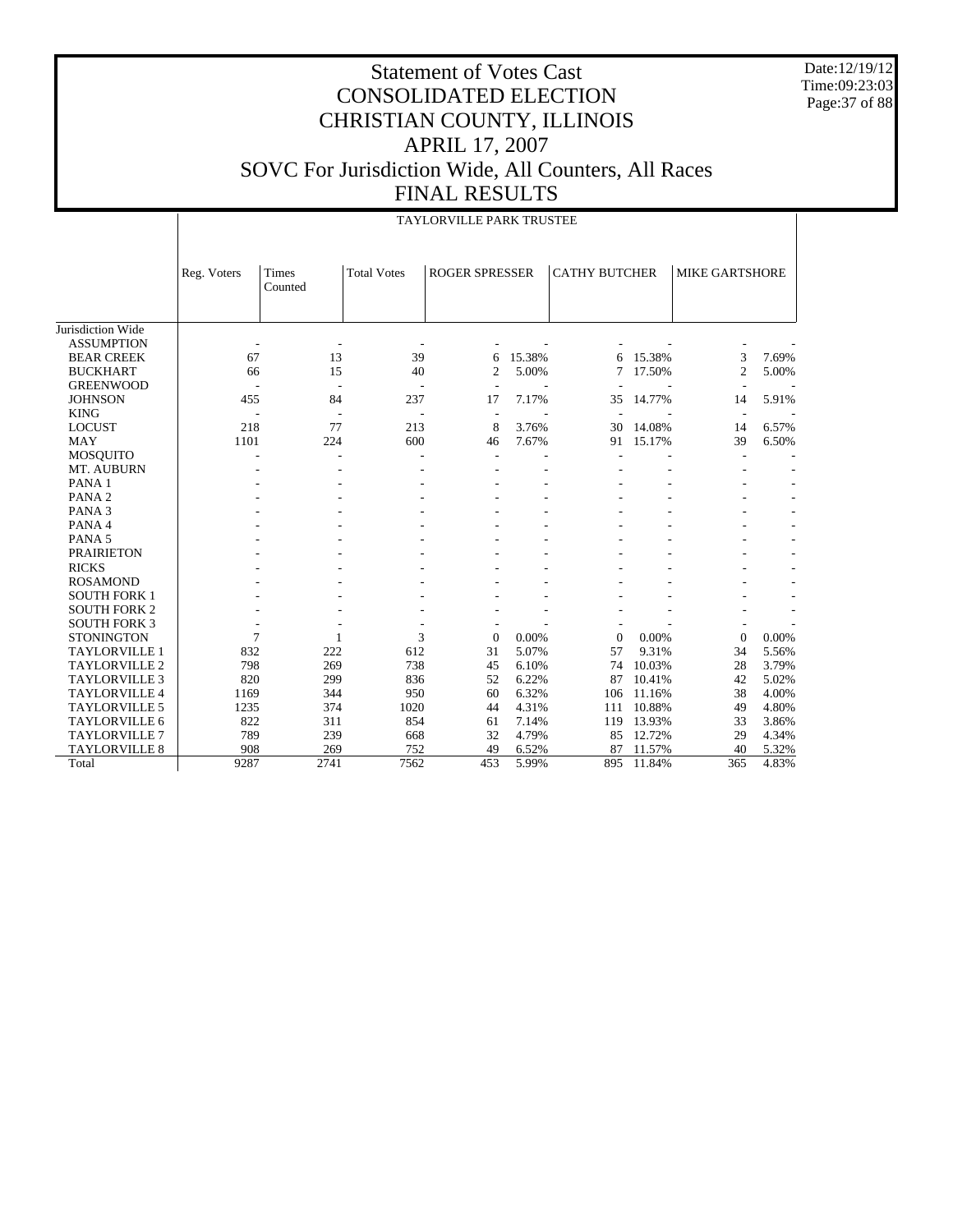Date:12/19/12 Time:09:23:03 Page:38 of 88

# Statement of Votes Cast CONSOLIDATED ELECTION CHRISTIAN COUNTY, ILLINOIS APRIL 17, 2007 SOVC For Jurisdiction Wide, All Counters, All Races FINAL RESULTS

TAYLORVILLE PARK TRUSTEE

|                      |                     | IAYLORVILLE PARK IRUSIEE |                |        |                          |       |                     |        |                          |        |
|----------------------|---------------------|--------------------------|----------------|--------|--------------------------|-------|---------------------|--------|--------------------------|--------|
|                      | <b>SUE PHILLIPS</b> |                          | DOUG SCHNELL   |        | <b>BILLY ORATOR</b>      |       | <b>KAY CHAMPLEY</b> |        | <b>DONNIE STEPHENS</b>   |        |
|                      |                     |                          |                |        |                          |       |                     |        |                          |        |
| Jurisdiction Wide    |                     |                          |                |        |                          |       |                     |        |                          |        |
| <b>ASSUMPTION</b>    |                     |                          |                |        |                          |       |                     |        |                          |        |
| <b>BEAR CREEK</b>    | 6                   | 15.38%                   | $\overline{2}$ | 5.13%  | $\mathbf{0}$             | 0.00% | 6                   | 15.38% | 2                        | 5.13%  |
| <b>BUCKHART</b>      | 5                   | 12.50%                   | $\overline{c}$ | 5.00%  | $\Omega$                 | 0.00% | 7                   | 17.50% | 3                        | 7.50%  |
| <b>GREENWOOD</b>     | ٠                   |                          |                |        | $\overline{\phantom{a}}$ |       |                     |        | ٠                        |        |
| <b>JOHNSON</b>       | 26                  | 10.97%                   | 14             | 5.91%  | 13                       | 5.49% | 38                  | 16.03% | 16                       | 6.75%  |
| <b>KING</b>          | $\overline{a}$      |                          | $\overline{a}$ |        | $\overline{\phantom{a}}$ |       |                     |        | $\overline{\phantom{a}}$ |        |
| <b>LOCUST</b>        | 21                  | 9.86%                    | 14             | 6.57%  | 11                       | 5.16% | 27                  | 12.68% | 15                       | 7.04%  |
| <b>MAY</b>           | 57                  | 9.50%                    | 24             | 4.00%  | 23                       | 3.83% | 90                  | 15.00% | 46                       | 7.67%  |
| <b>MOSQUITO</b>      |                     |                          |                |        | ٠                        |       |                     |        |                          |        |
| MT. AUBURN           |                     |                          |                |        |                          |       |                     |        |                          |        |
| PANA <sub>1</sub>    |                     |                          |                |        |                          |       |                     |        |                          |        |
| PANA <sub>2</sub>    |                     |                          |                |        |                          |       |                     |        |                          |        |
| PANA <sub>3</sub>    |                     |                          |                |        |                          |       |                     |        |                          |        |
| PANA4                |                     |                          |                |        |                          |       |                     |        |                          |        |
| PANA <sub>5</sub>    |                     |                          |                |        |                          |       |                     |        |                          |        |
| <b>PRAIRIETON</b>    |                     |                          |                |        |                          |       |                     |        |                          |        |
| <b>RICKS</b>         |                     |                          |                |        |                          |       |                     |        |                          |        |
| <b>ROSAMOND</b>      |                     |                          |                |        |                          |       |                     |        |                          |        |
| <b>SOUTH FORK 1</b>  |                     |                          |                |        |                          |       |                     |        |                          |        |
| <b>SOUTH FORK 2</b>  |                     |                          |                |        |                          |       |                     |        |                          |        |
| <b>SOUTH FORK 3</b>  |                     |                          |                |        |                          |       |                     |        |                          |        |
| <b>STONINGTON</b>    | $\overline{0}$      | 0.00%                    | 1              | 33.33% | $\mathbf{0}$             | 0.00% | 0                   | 0.00%  | $\mathbf{1}$             | 33.33% |
| <b>TAYLORVILLE 1</b> | 83                  | 13.56%                   | 27             | 4.41%  | 28                       | 4.58% | 102                 | 16.67% | 45                       | 7.35%  |
| <b>TAYLORVILLE 2</b> | 95                  | 12.87%                   | 50             | 6.78%  | 27                       | 3.66% | 124                 | 16.80% | 41                       | 5.56%  |
| <b>TAYLORVILLE 3</b> | 117                 | 14.00%                   | 27             | 3.23%  | 33                       | 3.95% | 150                 | 17.94% | 54                       | 6.46%  |
| <b>TAYLORVILLE 4</b> | 105                 | 11.05%                   | 53             | 5.58%  | 37                       | 3.89% | 169                 | 17.79% | 73                       | 7.68%  |
| TAYLORVILLE 5        | 150                 | 14.71%                   | 57             | 5.59%  | 41                       | 4.02% | 204                 | 20.00% | 66                       | 6.47%  |
| <b>TAYLORVILLE 6</b> | 93                  | 10.89%                   | 67             | 7.85%  | 37                       | 4.33% | 136                 | 15.93% | 59                       | 6.91%  |
| <b>TAYLORVILLE 7</b> | 91                  | 13.62%                   | 43             | 6.44%  | 44                       | 6.59% | 104                 | 15.57% | 41                       | 6.14%  |
| <b>TAYLORVILLE 8</b> | 82                  | 10.90%                   | 45             | 5.98%  | 25                       | 3.32% | 128                 | 17.02% | 70                       | 9.31%  |
| Total                | 931                 | 12.31%                   | 426            | 5.63%  | 319                      | 4.22% | 1285                | 16.99% | 532                      | 7.04%  |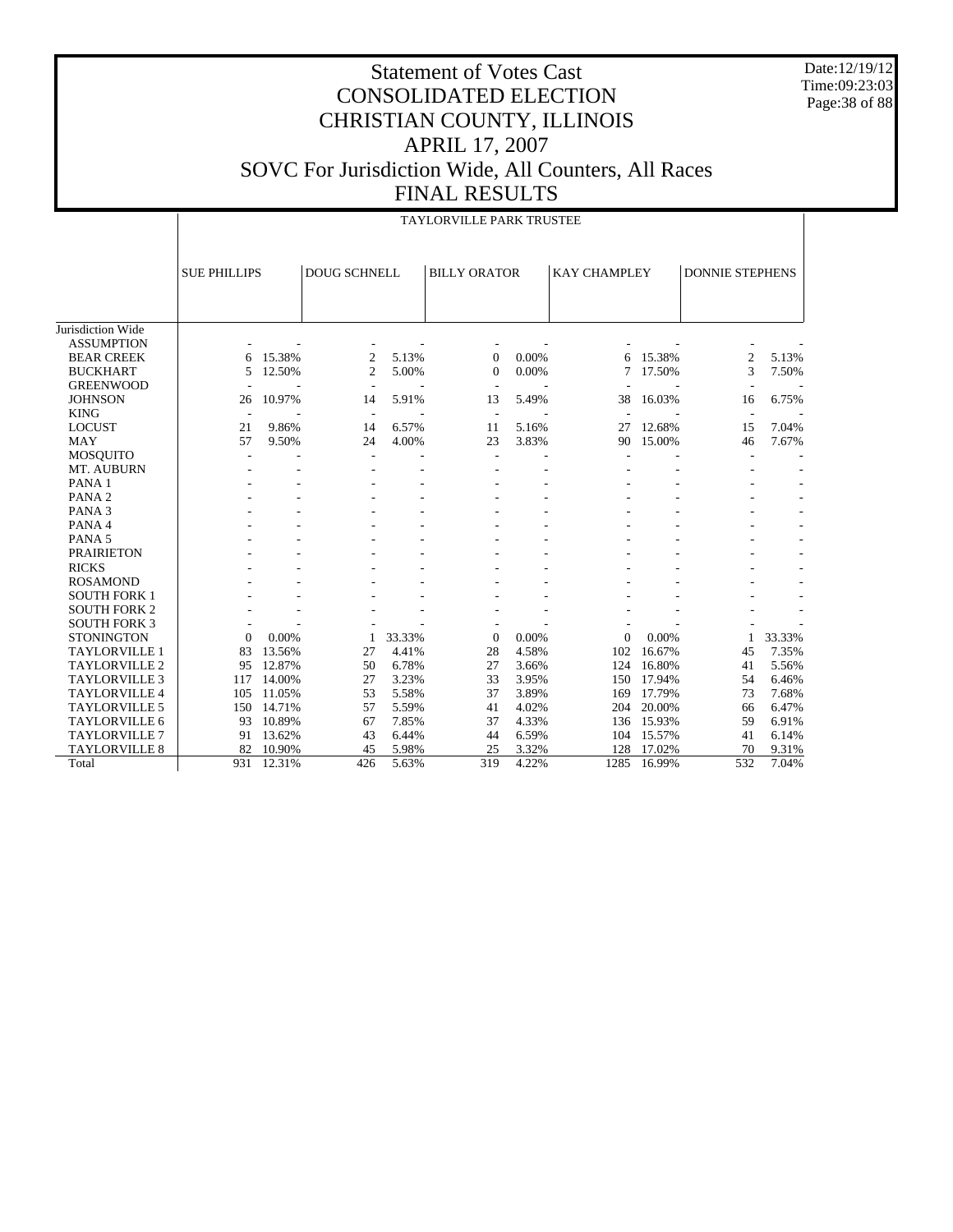Date:12/19/12 Time:09:23:03 Page:39 of 88

## Statement of Votes Cast CONSOLIDATED ELECTION CHRISTIAN COUNTY, ILLINOIS APRIL 17, 2007 SOVC For Jurisdiction Wide, All Counters, All Races FINAL RESULTS

TAYLORVILLE PARK TRUSTEE

|                               | <b>TERRY HUFFINES</b>          |        | <b>DON BRAGG</b> |        | <b>MARLIN BRUNE</b>  |        | Write-In Votes                   |       |
|-------------------------------|--------------------------------|--------|------------------|--------|----------------------|--------|----------------------------------|-------|
|                               |                                |        |                  |        |                      |        |                                  |       |
|                               |                                |        |                  |        |                      |        |                                  |       |
| Jurisdiction Wide             |                                |        |                  |        |                      |        |                                  |       |
| <b>ASSUMPTION</b>             |                                |        |                  |        |                      |        |                                  |       |
| <b>BEAR CREEK</b>             | 2                              | 5.13%  | 5                | 12.82% | 1                    | 2.56%  | $\mathbf{0}$                     | 0.00% |
| <b>BUCKHART</b>               | $\overline{4}$                 | 10.00% | 4                | 10.00% | $\overline{4}$       | 10.00% | $\mathbf{0}$                     | 0.00% |
| <b>GREENWOOD</b>              |                                |        |                  |        |                      |        |                                  |       |
| <b>JOHNSON</b>                | $\overline{\phantom{a}}$<br>12 | 5.06%  | 40               | 16.88% | $\overline{a}$<br>12 | 5.06%  | $\mathbf{0}$                     | 0.00% |
| <b>KING</b>                   | $\sim$                         |        |                  |        |                      |        |                                  |       |
| <b>LOCUST</b>                 | 14                             | 6.57%  | 39               | 18.31% | $\sim$<br>20         | 9.39%  | $\overline{\phantom{a}}$         | 0.00% |
| <b>MAY</b>                    | 42                             | 7.00%  | 106              | 17.67% | 34                   | 5.67%  | $\overline{0}$<br>$\overline{2}$ | 0.33% |
|                               |                                |        |                  |        |                      |        |                                  |       |
| <b>MOSQUITO</b><br>MT. AUBURN | $\overline{\phantom{a}}$       |        |                  |        | $\overline{a}$       |        |                                  |       |
| PANA <sub>1</sub>             |                                |        |                  |        |                      |        |                                  |       |
|                               |                                |        |                  |        |                      |        |                                  |       |
| PANA <sub>2</sub>             |                                |        |                  |        |                      |        |                                  |       |
| PANA <sub>3</sub>             |                                |        |                  |        |                      |        |                                  |       |
| PANA 4                        |                                |        |                  |        |                      |        |                                  |       |
| PANA <sub>5</sub>             |                                |        |                  |        |                      |        |                                  |       |
| <b>PRAIRIETON</b>             |                                |        |                  |        |                      |        |                                  |       |
| <b>RICKS</b>                  |                                |        |                  |        |                      |        |                                  |       |
| <b>ROSAMOND</b>               |                                |        |                  |        |                      |        |                                  |       |
| <b>SOUTH FORK 1</b>           |                                |        |                  |        |                      |        |                                  |       |
| <b>SOUTH FORK 2</b>           |                                |        |                  |        |                      |        |                                  |       |
| <b>SOUTH FORK 3</b>           |                                |        |                  |        |                      |        |                                  |       |
| <b>STONINGTON</b>             | $\Omega$                       | 0.00%  | 1                | 33.33% | $\Omega$             | 0.00%  | $\Omega$                         | 0.00% |
| <b>TAYLORVILLE 1</b>          | 47                             | 7.68%  | 121              | 19.77% | 37                   | 6.05%  | $\mathbf{0}$                     | 0.00% |
| <b>TAYLORVILLE 2</b>          | 63                             | 8.54%  | 144              | 19.51% | 47                   | 6.37%  | $\mathbf{0}$                     | 0.00% |
| TAYLORVILLE 3                 | 63                             | 7.54%  | 163              | 19.50% | 48                   | 5.74%  | $\Omega$                         | 0.00% |
| <b>TAYLORVILLE 4</b>          | 73                             | 7.68%  | 185              | 19.47% | 51                   | 5.37%  | $\mathbf{0}$                     | 0.00% |
| <b>TAYLORVILLE 5</b>          | 66                             | 6.47%  | 177              | 17.35% | 52                   | 5.10%  | 3                                | 0.29% |
| TAYLORVILLE 6                 | 62                             | 7.26%  | 138              | 16.16% | 49                   | 5.74%  | $\Omega$                         | 0.00% |
| <b>TAYLORVILLE 7</b>          | 49                             | 7.34%  | 111              | 16.62% | 39                   | 5.84%  | $\overline{0}$                   | 0.00% |
| <b>TAYLORVILLE 8</b>          | 56                             | 7.45%  | 141              | 18.75% | 27                   | 3.59%  | $\overline{c}$                   | 0.27% |
| Total                         | 553                            | 7.31%  | 1375             | 18.18% | 421                  | 5.57%  | 7                                | 0.09% |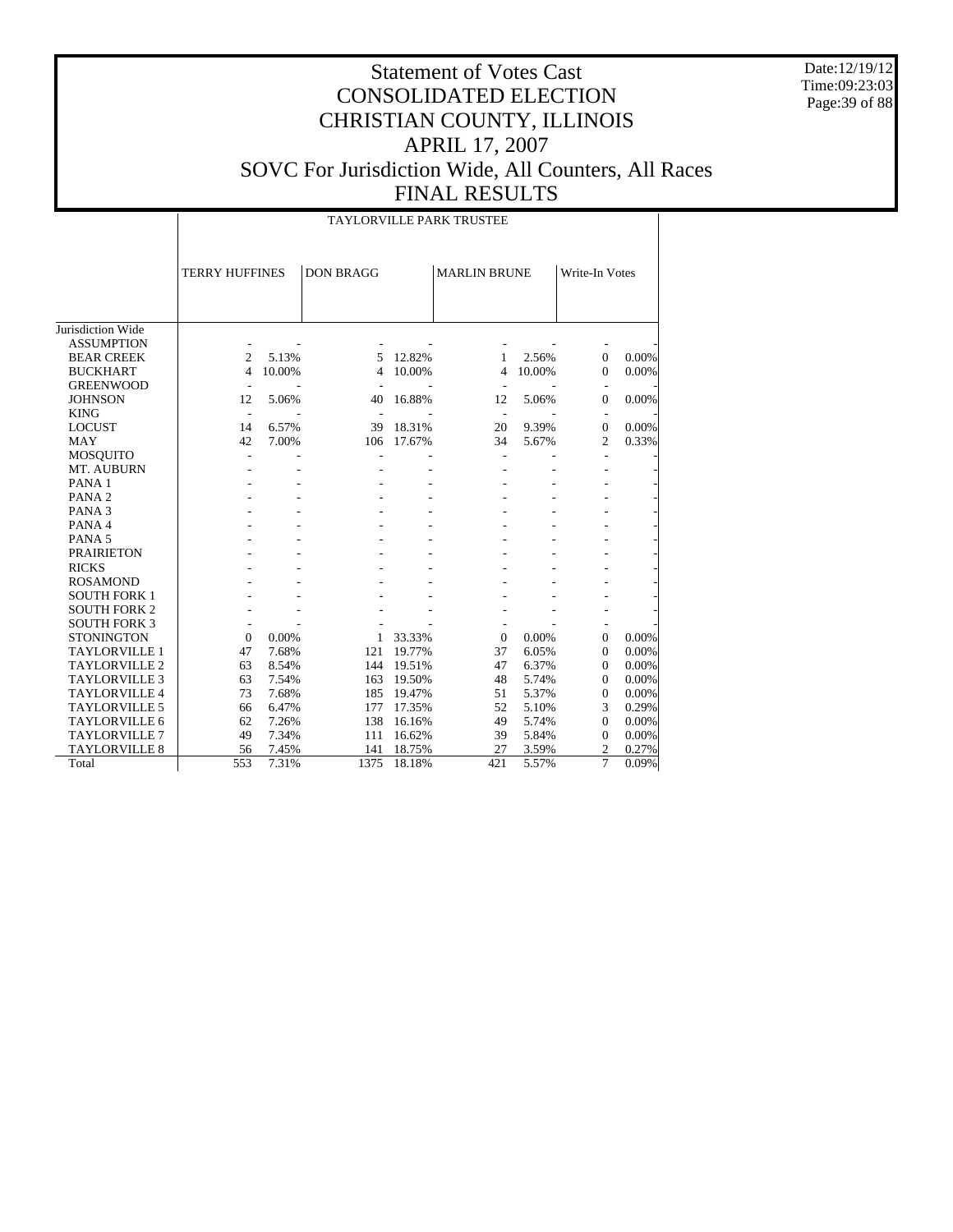Date:12/19/12 Time:09:23:03 Page:40 of 88

|                      |             |                  |                    |                            |            | KITCHELL LIBRARY TRUSTEE             |            |                       |            |                |       |
|----------------------|-------------|------------------|--------------------|----------------------------|------------|--------------------------------------|------------|-----------------------|------------|----------------|-------|
|                      | Reg. Voters | Times<br>Counted | <b>Total Votes</b> | DALE W.<br><b>BROCKAMP</b> |            | <b>CATHERINE</b><br><b>O'CONNELL</b> |            | <b>BETTY PETERSEN</b> |            | Write-In Votes |       |
| Jurisdiction Wide    |             |                  |                    |                            |            |                                      |            |                       |            |                |       |
| <b>ASSUMPTION</b>    |             |                  |                    |                            |            |                                      |            |                       |            |                |       |
| <b>BEAR CREEK</b>    |             |                  |                    |                            |            |                                      |            |                       |            |                |       |
| <b>BUCKHART</b>      |             |                  |                    |                            |            |                                      |            |                       |            |                |       |
| <b>GREENWOOD</b>     |             |                  |                    |                            |            |                                      |            |                       |            |                |       |
| <b>JOHNSON</b>       |             |                  |                    |                            |            |                                      |            |                       |            |                |       |
| <b>KING</b>          |             |                  |                    |                            |            |                                      |            |                       |            |                |       |
| <b>LOCUST</b>        |             |                  |                    |                            |            |                                      |            |                       |            |                |       |
| <b>MAY</b>           |             |                  |                    |                            |            |                                      |            |                       |            |                |       |
| <b>MOSQUITO</b>      |             |                  |                    |                            |            |                                      |            |                       |            |                |       |
| MT. AUBURN           |             |                  |                    |                            |            |                                      |            |                       |            |                |       |
| PANA 1               |             |                  |                    |                            |            |                                      |            |                       |            |                |       |
| PANA <sub>2</sub>    |             |                  |                    |                            |            |                                      |            |                       |            |                |       |
| PANA <sub>3</sub>    |             |                  |                    |                            |            |                                      |            |                       |            |                |       |
| PANA 4               |             |                  |                    |                            |            |                                      |            |                       |            |                |       |
| PANA 5               |             |                  |                    |                            |            |                                      |            |                       |            |                |       |
| <b>PRAIRIETON</b>    |             |                  |                    |                            |            |                                      |            |                       |            | ٠              |       |
| <b>RICKS</b>         | 882         | 191              | 499                | 173                        | 34.67%     | 168                                  | 33.67%     | 158                   | 31.66%     | $\mathbf{0}$   | 0.00% |
| <b>ROSAMOND</b>      |             |                  |                    |                            |            |                                      |            |                       |            |                |       |
| <b>SOUTH FORK 1</b>  |             |                  |                    |                            |            |                                      |            |                       |            |                |       |
| <b>SOUTH FORK 2</b>  |             |                  |                    |                            |            |                                      |            |                       |            |                |       |
| <b>SOUTH FORK 3</b>  |             |                  |                    |                            |            |                                      |            |                       |            |                |       |
| <b>STONINGTON</b>    |             |                  |                    |                            |            |                                      |            |                       |            |                |       |
| TAYLORVILLE 1        |             |                  |                    |                            |            |                                      |            |                       |            |                |       |
| <b>TAYLORVILLE 2</b> |             |                  |                    |                            |            |                                      |            |                       |            |                |       |
| <b>TAYLORVILLE 3</b> |             |                  |                    |                            |            |                                      |            |                       |            |                |       |
| TAYLORVILLE 4        |             |                  |                    |                            |            |                                      |            |                       |            |                |       |
| TAYLORVILLE 5        |             |                  |                    |                            |            |                                      |            |                       |            |                |       |
| TAYLORVILLE 6        |             |                  |                    |                            |            |                                      |            |                       |            |                |       |
| TAYLORVILLE 7        |             |                  |                    |                            |            |                                      |            |                       |            |                |       |
| TAYLORVILLE 8        |             |                  |                    |                            |            |                                      |            |                       |            |                |       |
| Total                | 882         | 191              | 499                |                            | 173 34.67% |                                      | 168 33.67% |                       | 158 31.66% | $\overline{0}$ | 0.00% |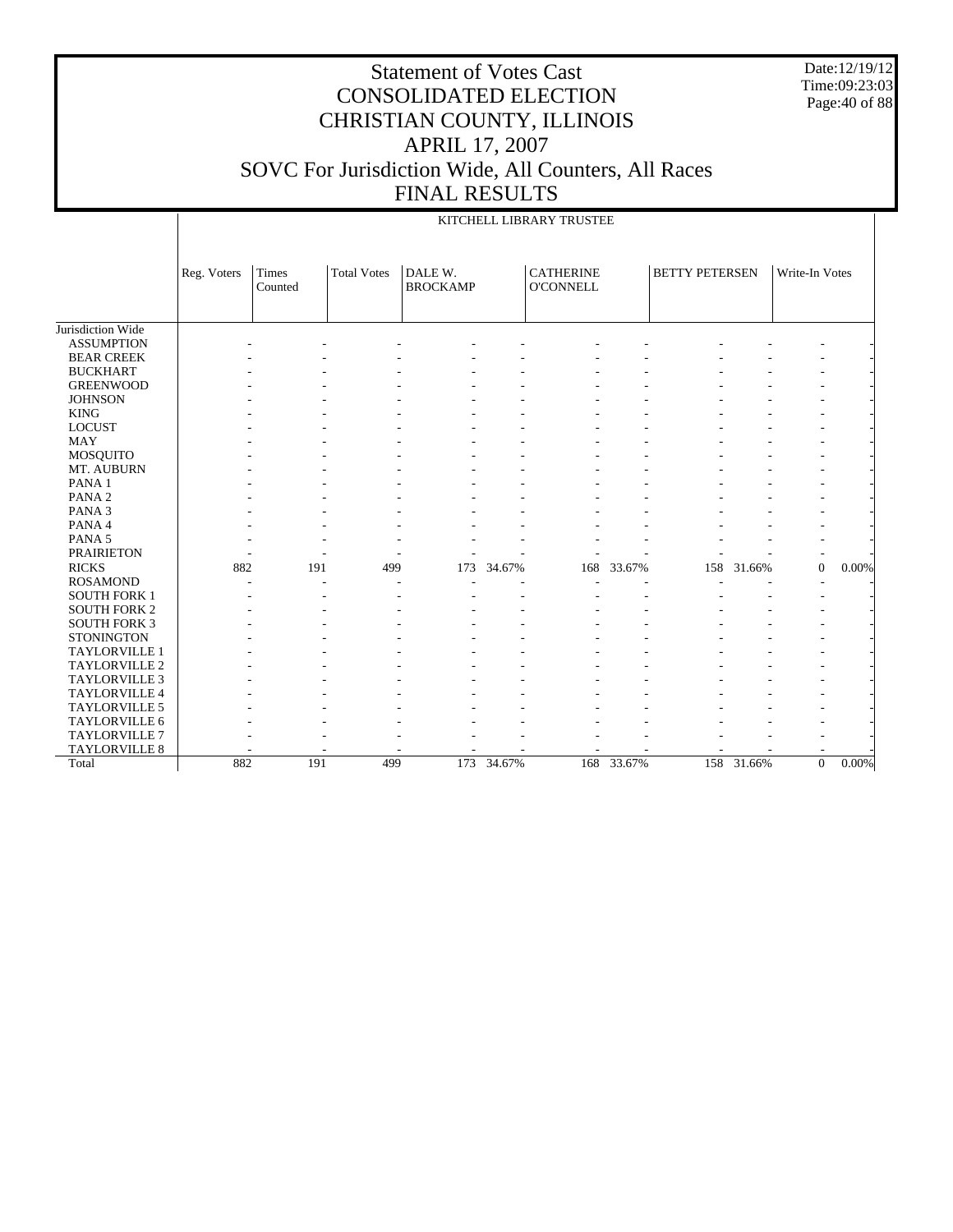Date:12/19/12 Time:09:23:03 Page:41 of 88

|                      | STONINGTON LIBRARY TRUSTEE |                  |                    |                                   |        |                                   |        |                    |        |                |       |
|----------------------|----------------------------|------------------|--------------------|-----------------------------------|--------|-----------------------------------|--------|--------------------|--------|----------------|-------|
|                      | Reg. Voters                | Times<br>Counted | <b>Total Votes</b> | <b>PATRICIA</b><br><b>EUBANKS</b> |        | <b>PATRICIA</b><br><b>GARWOOD</b> |        | <b>MARY DETTRO</b> |        | Write-In Votes |       |
| Jurisdiction Wide    |                            |                  |                    |                                   |        |                                   |        |                    |        |                |       |
| <b>ASSUMPTION</b>    |                            |                  |                    |                                   |        |                                   |        |                    |        |                |       |
| <b>BEAR CREEK</b>    |                            |                  |                    |                                   |        |                                   |        |                    |        |                |       |
| <b>BUCKHART</b>      |                            |                  |                    |                                   |        |                                   |        |                    |        |                |       |
| <b>GREENWOOD</b>     |                            |                  |                    |                                   |        |                                   |        |                    |        |                |       |
| <b>JOHNSON</b>       |                            |                  |                    |                                   |        |                                   |        |                    |        |                |       |
| <b>KING</b>          |                            |                  |                    |                                   |        |                                   |        |                    |        |                |       |
| <b>LOCUST</b>        |                            |                  |                    |                                   |        |                                   |        |                    |        |                |       |
| <b>MAY</b>           |                            |                  |                    |                                   |        |                                   |        |                    |        |                |       |
| <b>MOSQUITO</b>      |                            |                  |                    |                                   |        |                                   |        |                    |        |                |       |
| MT. AUBURN           |                            |                  |                    |                                   |        |                                   |        |                    |        |                |       |
| PANA <sub>1</sub>    |                            |                  |                    |                                   |        |                                   |        |                    |        |                |       |
| PANA <sub>2</sub>    |                            |                  |                    |                                   |        |                                   |        |                    |        |                |       |
| PANA <sub>3</sub>    |                            |                  |                    |                                   |        |                                   |        |                    |        |                |       |
| PANA 4               |                            |                  |                    |                                   |        |                                   |        |                    |        |                |       |
| PANA <sub>5</sub>    |                            |                  |                    |                                   |        |                                   |        |                    |        |                |       |
| <b>PRAIRIETON</b>    |                            |                  |                    |                                   |        |                                   |        |                    |        |                |       |
| <b>RICKS</b>         |                            |                  |                    |                                   |        |                                   |        |                    |        |                |       |
| <b>ROSAMOND</b>      |                            |                  |                    |                                   |        |                                   |        |                    |        |                |       |
| <b>SOUTH FORK 1</b>  |                            |                  |                    |                                   |        |                                   |        |                    |        |                |       |
| <b>SOUTH FORK 2</b>  |                            |                  |                    |                                   |        |                                   |        |                    |        |                |       |
| <b>SOUTH FORK 3</b>  |                            |                  |                    |                                   |        |                                   |        |                    |        |                |       |
| <b>STONINGTON</b>    | 682                        | 243              | 123                | 40                                | 32.52% | 40                                | 32.52% | 40                 | 32.52% | 3              | 2.44% |
| TAYLORVILLE 1        |                            |                  |                    |                                   |        |                                   |        |                    |        |                |       |
| <b>TAYLORVILLE 2</b> |                            |                  |                    |                                   |        |                                   |        |                    |        |                |       |
| TAYLORVILLE 3        |                            |                  |                    |                                   |        |                                   |        |                    |        |                |       |
| TAYLORVILLE 4        |                            |                  |                    |                                   |        |                                   |        |                    |        |                |       |
| TAYLORVILLE 5        |                            |                  |                    |                                   |        |                                   |        |                    |        |                |       |
| TAYLORVILLE 6        |                            |                  |                    |                                   |        |                                   |        |                    |        |                |       |
| TAYLORVILLE 7        |                            |                  |                    |                                   |        |                                   |        |                    |        |                |       |
| TAYLORVILLE 8        |                            |                  |                    |                                   |        |                                   |        |                    |        |                |       |
| Total                | 682                        | 243              | 123                | 40 <sup>7</sup>                   | 32.52% | 40                                | 32.52% | 40                 | 32.52% | $\overline{3}$ | 2.44% |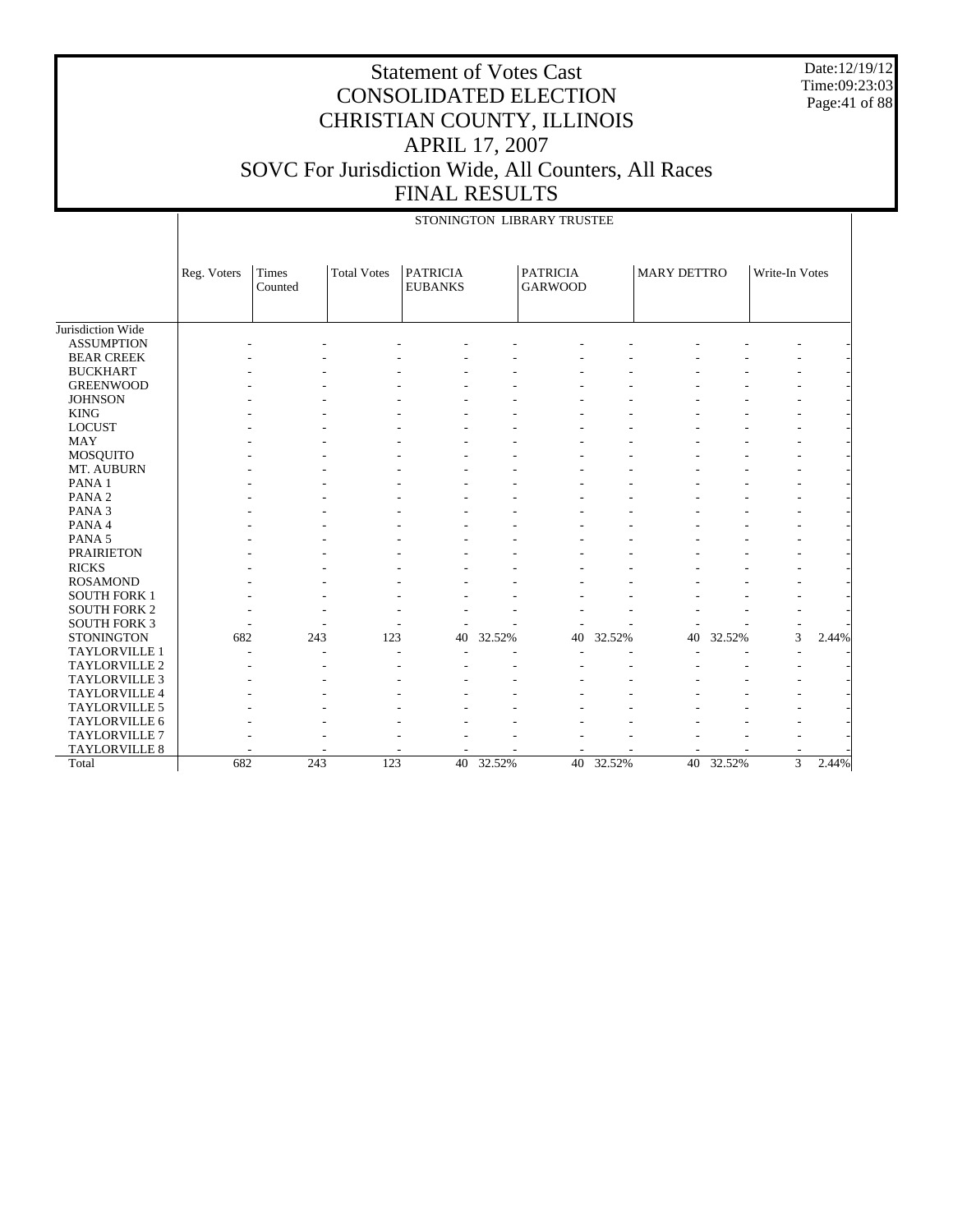Date:12/19/12 Time:09:23:03 Page:42 of 88

|                      |                  |                         |                    | ASSUMPTION LIBRARY TRUSTEE |            |                       |        |                  |       |
|----------------------|------------------|-------------------------|--------------------|----------------------------|------------|-----------------------|--------|------------------|-------|
|                      | Reg. Voters      | <b>Times</b><br>Counted | <b>Total Votes</b> | <b>BRENDA KEHL</b>         |            | <b>DIANE K. DAVIS</b> |        | Write-In Votes   |       |
| Jurisdiction Wide    |                  |                         |                    |                            |            |                       |        |                  |       |
| <b>ASSUMPTION</b>    | 884              | 184                     | 308                |                            | 149 48.38% | 157                   | 50.97% | 2                | 0.65% |
| <b>BEAR CREEK</b>    |                  | ÷,                      | ä,                 |                            |            |                       |        |                  |       |
| <b>BUCKHART</b>      |                  |                         |                    |                            |            |                       |        |                  |       |
| <b>GREENWOOD</b>     |                  |                         |                    |                            |            |                       |        |                  |       |
| <b>JOHNSON</b>       |                  |                         |                    |                            |            |                       |        |                  |       |
| <b>KING</b>          |                  |                         |                    |                            |            |                       |        |                  |       |
| <b>LOCUST</b>        | 15               | $\mathbf{0}$            | $\overline{0}$     | $\mathbf{0}$               |            | $\mathbf{0}$          |        | $\mathbf{0}$     |       |
| <b>MAY</b>           | 10               | $\theta$                | $\theta$           | $\theta$                   |            | $\Omega$              |        | $\mathbf{0}$     |       |
| MOSQUITO             |                  |                         |                    |                            |            |                       |        |                  |       |
| MT. AUBURN           |                  |                         |                    |                            |            |                       |        |                  |       |
| PANA <sub>1</sub>    |                  |                         |                    |                            |            |                       |        |                  |       |
| PANA <sub>2</sub>    |                  |                         |                    |                            |            |                       |        |                  |       |
| PANA <sub>3</sub>    |                  |                         |                    |                            |            |                       |        |                  |       |
| PANA 4               | $\boldsymbol{0}$ | $\mathbf{0}$            | $\overline{0}$     | $\mathbf{0}$               |            | $\Omega$              |        | $\boldsymbol{0}$ |       |
| PANA <sub>5</sub>    | 9                | $\overline{c}$          | 4                  | $\mathfrak{D}$             | 50.00%     | $\overline{2}$        | 50.00% | $\mathbf{0}$     | 0.00% |
| <b>PRAIRIETON</b>    | 9                | 1                       | $\overline{c}$     | 1                          | 50.00%     | $\mathbf{1}$          | 50.00% | $\mathbf{0}$     | 0.00% |
| <b>RICKS</b>         |                  |                         |                    |                            |            |                       |        |                  |       |
| <b>ROSAMOND</b>      |                  |                         |                    |                            |            |                       |        |                  |       |
| <b>SOUTH FORK 1</b>  |                  |                         |                    |                            |            |                       |        |                  |       |
| <b>SOUTH FORK 2</b>  |                  |                         |                    |                            |            |                       |        |                  |       |
| <b>SOUTH FORK 3</b>  |                  |                         |                    |                            |            |                       |        |                  |       |
| <b>STONINGTON</b>    |                  |                         |                    |                            |            |                       |        |                  |       |
| <b>TAYLORVILLE 1</b> |                  |                         |                    |                            |            |                       |        |                  |       |
| TAYLORVILLE 2        |                  |                         |                    |                            |            |                       |        |                  |       |
| <b>TAYLORVILLE 3</b> |                  |                         |                    |                            |            |                       |        |                  |       |
| TAYLORVILLE 4        |                  |                         |                    |                            |            |                       |        |                  |       |
| <b>TAYLORVILLE 5</b> |                  |                         |                    |                            |            |                       |        |                  |       |
| TAYLORVILLE 6        |                  |                         |                    |                            |            |                       |        |                  |       |
| TAYLORVILLE 7        |                  |                         |                    |                            |            |                       |        |                  |       |
| TAYLORVILLE 8        |                  |                         |                    |                            |            |                       |        |                  |       |
| Total                | 927              | 187                     | 314                | 152                        | 48.41%     | 160                   | 50.96% | $\overline{2}$   | 0.64% |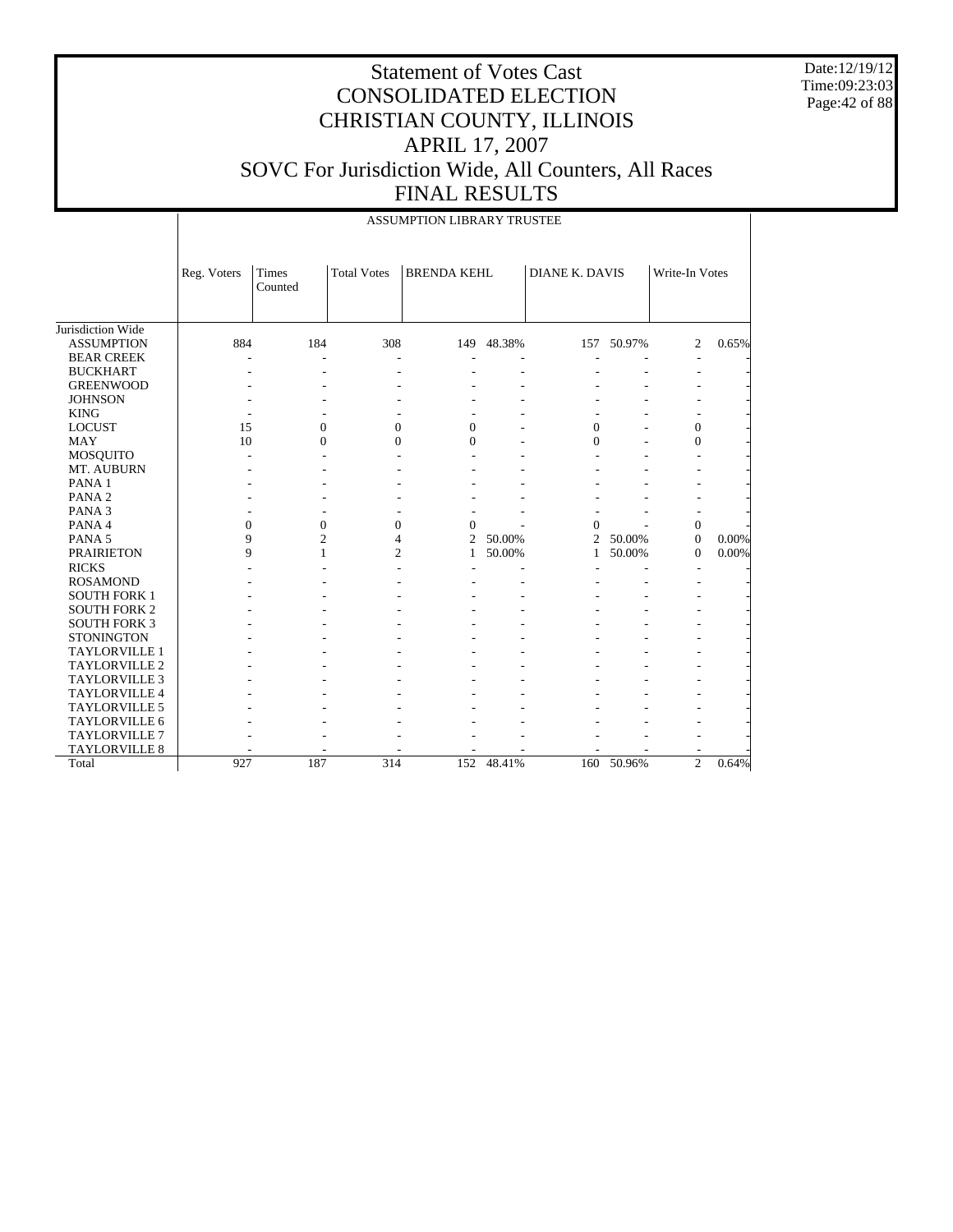Date:12/19/12 Time:09:23:03 Page: 43 of 88

|                        |                 |                  |          |                              |           | <b>BLUE MOUND LIBRARY TRUSTEE</b> |           |                               |        |                |       |
|------------------------|-----------------|------------------|----------|------------------------------|-----------|-----------------------------------|-----------|-------------------------------|--------|----------------|-------|
|                        |                 |                  |          |                              |           |                                   |           |                               |        |                |       |
|                        | Reg.<br>Voters  | Times<br>Counted |          | Total Votes   DEBRA J. KRAFT |           | <b>DANIEL MEADOR</b>              |           | ELLEN B.<br><b>RECHENBACH</b> |        | Write-In Votes |       |
|                        |                 |                  |          |                              |           |                                   |           |                               |        |                |       |
| Jurisdiction Wide      |                 |                  |          |                              |           |                                   |           |                               |        |                |       |
| <b>ASSUMPTION</b>      |                 |                  |          |                              |           |                                   |           |                               |        |                |       |
| <b>BEAR CREEK</b>      |                 |                  |          |                              |           |                                   |           |                               |        |                |       |
| <b>BUCKHART</b>        |                 |                  |          |                              |           |                                   |           |                               |        |                |       |
| <b>GREENWOOD</b>       |                 |                  |          |                              |           |                                   |           |                               |        |                |       |
| <b>JOHNSON</b>         |                 |                  |          |                              |           |                                   |           |                               |        |                |       |
| <b>KING</b>            |                 |                  |          |                              |           |                                   |           |                               |        |                |       |
| <b>LOCUST</b>          |                 |                  |          |                              |           |                                   |           |                               |        |                |       |
| <b>MAY</b>             | 69              | 15               |          |                              |           |                                   |           |                               |        | $\overline{c}$ |       |
| MOSQUITO<br>MT. AUBURN |                 |                  | 42       | 13                           | 30.95%    | 14                                | 33.33%    | 13                            | 30.95% |                | 4.76% |
| PANA 1                 |                 |                  |          |                              |           |                                   |           |                               |        |                |       |
| PANA <sub>2</sub>      |                 |                  |          |                              |           |                                   |           |                               |        |                |       |
| PANA <sub>3</sub>      |                 |                  |          |                              |           |                                   |           |                               |        |                |       |
| PANA 4                 |                 |                  |          |                              |           |                                   |           |                               |        |                |       |
| PANA <sub>5</sub>      |                 |                  |          |                              |           |                                   |           |                               |        |                |       |
| <b>PRAIRIETON</b>      | $\overline{c}$  | $\mathbf{0}$     | $\Omega$ | $\theta$                     |           | $\Omega$                          |           | $\mathbf{0}$                  |        | $\mathbf{0}$   |       |
| <b>RICKS</b>           |                 |                  |          |                              |           |                                   |           |                               |        |                |       |
| <b>ROSAMOND</b>        |                 |                  |          |                              |           |                                   |           |                               |        |                |       |
| <b>SOUTH FORK 1</b>    |                 |                  |          |                              |           |                                   |           |                               |        |                |       |
| <b>SOUTH FORK 2</b>    |                 |                  |          |                              |           |                                   |           |                               |        |                |       |
| <b>SOUTH FORK 3</b>    |                 |                  |          |                              |           |                                   |           |                               |        |                |       |
| <b>STONINGTON</b>      |                 |                  |          |                              |           |                                   |           |                               |        |                |       |
| TAYLORVILLE 1          |                 |                  |          |                              |           |                                   |           |                               |        |                |       |
| <b>TAYLORVILLE 2</b>   |                 |                  |          |                              |           |                                   |           |                               |        |                |       |
| TAYLORVILLE 3          |                 |                  |          |                              |           |                                   |           |                               |        |                |       |
| TAYLORVILLE 4          |                 |                  |          |                              |           |                                   |           |                               |        |                |       |
| <b>TAYLORVILLE 5</b>   |                 |                  |          |                              |           |                                   |           |                               |        |                |       |
| TAYLORVILLE 6          |                 |                  |          |                              |           |                                   |           |                               |        |                |       |
| <b>TAYLORVILLE 7</b>   |                 |                  |          |                              |           |                                   |           |                               |        |                |       |
| <b>TAYLORVILLE 8</b>   |                 |                  |          |                              |           |                                   |           |                               |        |                |       |
| Total                  | $\overline{71}$ | $\overline{15}$  | 42       |                              | 13 30.95% |                                   | 14 33.33% | 13                            | 30.95% | $\overline{c}$ | 4.76% |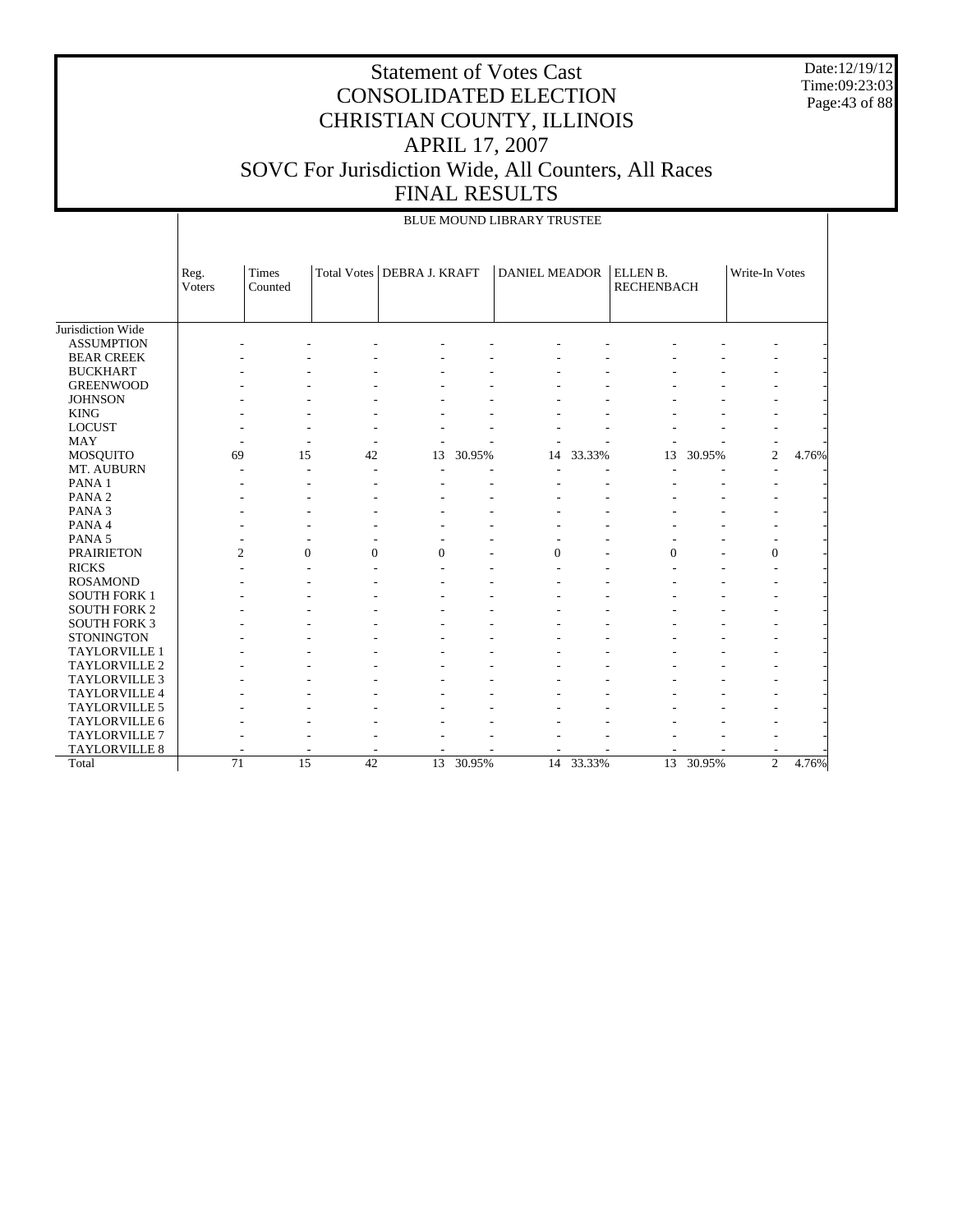Date:12/19/12 Time:09:23:03 Page:44 of 88

|                      |                 |                  |                          |               |        | DOYLE LIBRARY TRUSTEE        |        |                               |        |                |          |
|----------------------|-----------------|------------------|--------------------------|---------------|--------|------------------------------|--------|-------------------------------|--------|----------------|----------|
|                      |                 |                  |                          |               |        |                              |        |                               |        |                |          |
|                      | Reg.<br>Voters  | Times<br>Counted | Total Votes   RICHARD A. | <b>STEELE</b> |        | FRANCES M.<br><b>BENNING</b> |        | <b>MARLA</b><br><b>HERMAN</b> |        | Write-In Votes |          |
|                      |                 |                  |                          |               |        |                              |        |                               |        |                |          |
|                      |                 |                  |                          |               |        |                              |        |                               |        |                |          |
| Jurisdiction Wide    |                 |                  |                          |               |        |                              |        |                               |        |                |          |
| <b>ASSUMPTION</b>    |                 |                  |                          |               |        |                              |        |                               |        |                |          |
| <b>BEAR CREEK</b>    |                 |                  |                          |               |        |                              |        |                               |        |                |          |
| <b>BUCKHART</b>      |                 |                  |                          |               |        |                              |        |                               |        |                |          |
| <b>GREENWOOD</b>     |                 |                  |                          |               |        |                              |        |                               |        |                |          |
| <b>JOHNSON</b>       | ٠               |                  |                          |               |        |                              |        |                               |        |                |          |
| <b>KING</b>          | 32              | 6                | 18                       | 6             | 33.33% | 6                            | 33.33% | 6                             | 33.33% | $\Omega$       | 0.00%    |
| <b>LOCUST</b>        |                 |                  | J.                       |               |        |                              |        |                               |        |                |          |
| <b>MAY</b>           |                 |                  |                          |               |        |                              |        |                               |        |                |          |
| MOSQUITO             |                 |                  |                          |               |        |                              |        |                               |        |                |          |
| MT. AUBURN           |                 |                  |                          |               |        |                              |        |                               |        |                |          |
| PANA <sub>1</sub>    |                 |                  |                          |               |        |                              |        |                               |        |                |          |
| PANA <sub>2</sub>    |                 |                  |                          |               |        |                              |        |                               |        |                |          |
| PANA <sub>3</sub>    |                 |                  |                          |               |        |                              |        |                               |        |                |          |
| PANA 4               |                 |                  |                          |               |        |                              |        |                               |        |                |          |
| PANA <sub>5</sub>    |                 |                  |                          |               |        |                              |        |                               |        |                |          |
| <b>PRAIRIETON</b>    |                 |                  |                          |               |        |                              |        |                               |        |                |          |
| <b>RICKS</b>         |                 |                  |                          |               |        |                              |        |                               |        |                |          |
| <b>ROSAMOND</b>      |                 |                  |                          |               |        |                              |        |                               |        |                |          |
| <b>SOUTH FORK 1</b>  |                 |                  |                          |               |        |                              |        |                               |        |                |          |
| <b>SOUTH FORK 2</b>  |                 |                  |                          |               |        |                              |        |                               |        |                |          |
| <b>SOUTH FORK 3</b>  |                 |                  |                          |               |        |                              |        |                               |        |                |          |
| <b>STONINGTON</b>    |                 |                  |                          |               |        |                              |        |                               |        |                |          |
| TAYLORVILLE 1        |                 |                  |                          |               |        |                              |        |                               |        |                |          |
| <b>TAYLORVILLE 2</b> |                 |                  |                          |               |        |                              |        |                               |        |                |          |
| <b>TAYLORVILLE 3</b> |                 |                  |                          |               |        |                              |        |                               |        |                |          |
| TAYLORVILLE 4        |                 |                  |                          |               |        |                              |        |                               |        |                |          |
| TAYLORVILLE 5        |                 |                  |                          |               |        |                              |        |                               |        |                |          |
| TAYLORVILLE 6        |                 |                  |                          |               |        |                              |        |                               |        |                |          |
| <b>TAYLORVILLE 7</b> |                 |                  |                          |               |        |                              |        |                               |        |                |          |
| <b>TAYLORVILLE 8</b> |                 |                  |                          |               |        |                              |        |                               |        |                |          |
| Total                | $\overline{32}$ | 6                | 18                       | 6             | 33.33% | 6                            | 33.33% | 6                             | 33.33% | $\Omega$       | $0.00\%$ |
|                      |                 |                  |                          |               |        |                              |        |                               |        |                |          |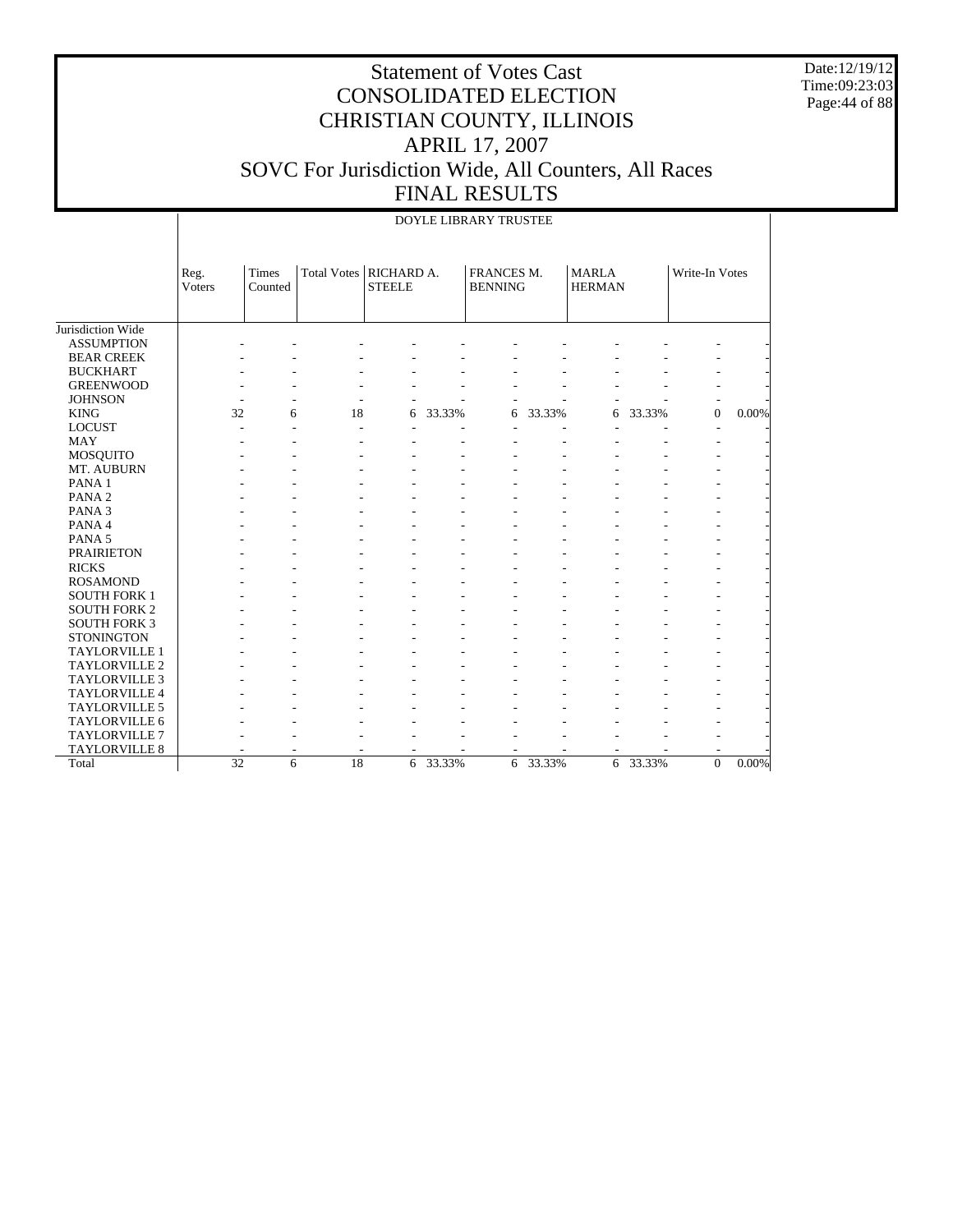Date:12/19/12 Time:09:23:03 Page:45 of 88

|                      |             |                  |                 | MOWEAQUA LIBRARY TRUSTEE   |        |                                |        |                |       |
|----------------------|-------------|------------------|-----------------|----------------------------|--------|--------------------------------|--------|----------------|-------|
|                      | Reg. Voters | Times<br>Counted |                 | Total Votes   DIANE WRIGHT |        | <b>KATHLEEN</b><br><b>DOWD</b> |        | Write-In Votes |       |
| Jurisdiction Wide    |             |                  |                 |                            |        |                                |        |                |       |
| <b>ASSUMPTION</b>    |             |                  |                 |                            |        |                                |        |                |       |
| <b>BEAR CREEK</b>    |             |                  |                 |                            |        |                                |        |                |       |
| <b>BUCKHART</b>      |             |                  |                 |                            |        |                                |        |                |       |
| <b>GREENWOOD</b>     |             |                  |                 |                            |        |                                |        |                |       |
| <b>JOHNSON</b>       |             |                  |                 |                            |        |                                |        |                |       |
| <b>KING</b>          |             |                  |                 |                            |        |                                |        |                |       |
| <b>LOCUST</b>        |             |                  |                 |                            |        |                                |        |                |       |
| <b>MAY</b>           |             |                  |                 |                            |        |                                |        |                |       |
| MOSQUITO             |             |                  |                 |                            |        |                                |        |                |       |
| MT. AUBURN           |             |                  |                 |                            |        |                                |        |                |       |
| PANA <sub>1</sub>    |             |                  |                 |                            |        |                                |        |                |       |
| PANA <sub>2</sub>    |             |                  |                 |                            |        |                                |        |                |       |
| PANA <sub>3</sub>    |             |                  |                 |                            |        |                                |        |                |       |
| PANA 4               |             |                  |                 |                            |        |                                |        |                |       |
| PANA <sub>5</sub>    |             |                  |                 |                            |        |                                |        |                |       |
| <b>PRAIRIETON</b>    | 228         | 50               | 74              | 31                         | 41.89% | 43                             | 58.11% | $\overline{0}$ | 0.00% |
| <b>RICKS</b>         |             |                  |                 |                            |        |                                |        |                |       |
| <b>ROSAMOND</b>      |             |                  |                 |                            |        |                                |        |                |       |
| <b>SOUTH FORK 1</b>  |             |                  |                 |                            |        |                                |        |                |       |
| <b>SOUTH FORK 2</b>  |             |                  |                 |                            |        |                                |        |                |       |
| <b>SOUTH FORK 3</b>  |             |                  |                 |                            |        |                                |        |                |       |
| <b>STONINGTON</b>    |             |                  |                 |                            |        |                                |        |                |       |
| <b>TAYLORVILLE 1</b> |             |                  |                 |                            |        |                                |        |                |       |
| <b>TAYLORVILLE 2</b> |             |                  |                 |                            |        |                                |        |                |       |
| <b>TAYLORVILLE 3</b> |             |                  |                 |                            |        |                                |        |                |       |
| TAYLORVILLE 4        |             |                  |                 |                            |        |                                |        |                |       |
| TAYLORVILLE 5        |             |                  |                 |                            |        |                                |        |                |       |
| TAYLORVILLE 6        |             |                  |                 |                            |        |                                |        |                |       |
| <b>TAYLORVILLE 7</b> |             |                  |                 |                            |        |                                |        |                |       |
| TAYLORVILLE 8        |             |                  |                 |                            |        |                                |        |                |       |
| Total                | 228         | 50               | $\overline{74}$ | $\overline{31}$            | 41.89% | 43                             | 58.11% | $\overline{0}$ | 0.00% |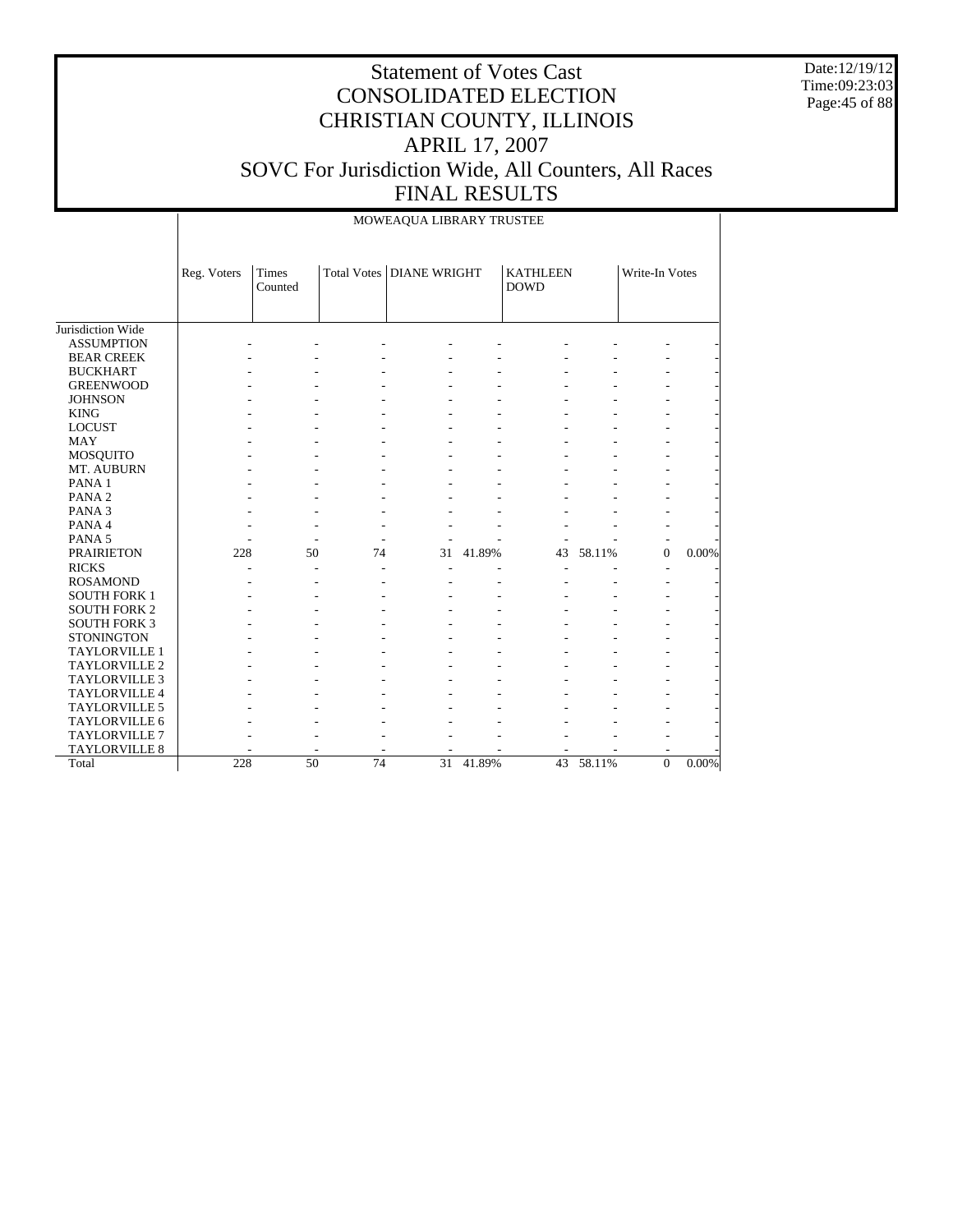Date:12/19/12 Time:09:23:03 Page:46 of 88

# Statement of Votes Cast CONSOLIDATED ELECTION CHRISTIAN COUNTY, ILLINOIS APRIL 17, 2007 SOVC For Jurisdiction Wide, All Counters, All Races FINAL RESULTS

#### MOWEAQUA LIB TRSTEE 2YR

|                      | Reg. Voters | <b>Times</b><br>Counted |    | Total Votes DEBRA MOORE |        | Write-In Votes |       |
|----------------------|-------------|-------------------------|----|-------------------------|--------|----------------|-------|
| Jurisdiction Wide    |             |                         |    |                         |        |                |       |
| <b>ASSUMPTION</b>    |             |                         |    |                         |        |                |       |
| <b>BEAR CREEK</b>    |             |                         |    |                         |        |                |       |
| <b>BUCKHART</b>      |             |                         |    |                         |        |                |       |
| <b>GREENWOOD</b>     |             |                         |    |                         |        |                |       |
| <b>JOHNSON</b>       |             |                         |    |                         |        |                |       |
| <b>KING</b>          |             |                         |    |                         |        |                |       |
| <b>LOCUST</b>        |             |                         |    |                         |        |                |       |
| <b>MAY</b>           |             |                         |    |                         |        |                |       |
| <b>MOSQUITO</b>      |             |                         |    |                         |        |                |       |
| MT. AUBURN           |             |                         |    |                         |        |                |       |
| PANA <sub>1</sub>    |             |                         |    |                         |        |                |       |
| PANA <sub>2</sub>    |             |                         |    |                         |        |                |       |
| PANA <sub>3</sub>    |             |                         |    |                         |        |                |       |
| PANA 4               |             |                         |    |                         |        |                |       |
| PANA <sub>5</sub>    |             |                         |    |                         |        |                |       |
| <b>PRAIRIETON</b>    | 228         | 50                      | 41 | 40                      | 97.56% | 1              | 2.44% |
| <b>RICKS</b>         |             |                         |    |                         |        | ٠              |       |
| <b>ROSAMOND</b>      |             |                         |    |                         |        |                |       |
| <b>SOUTH FORK 1</b>  |             |                         |    |                         |        |                |       |
| <b>SOUTH FORK 2</b>  |             |                         |    |                         |        |                |       |
| <b>SOUTH FORK 3</b>  |             |                         |    |                         |        |                |       |
| <b>STONINGTON</b>    |             |                         |    |                         |        |                |       |
| <b>TAYLORVILLE 1</b> |             |                         |    |                         |        |                |       |
| <b>TAYLORVILLE 2</b> |             |                         |    |                         |        |                |       |
| <b>TAYLORVILLE 3</b> |             |                         |    |                         |        |                |       |
| <b>TAYLORVILLE 4</b> |             |                         |    |                         |        |                |       |
| <b>TAYLORVILLE 5</b> |             |                         |    |                         |        |                |       |
| <b>TAYLORVILLE 6</b> |             |                         |    |                         |        |                |       |
| <b>TAYLORVILLE 7</b> |             |                         |    |                         |        |                |       |
| <b>TAYLORVILLE 8</b> |             |                         |    |                         |        |                |       |
| Total                | 228         | 50                      | 41 | 40                      | 97.56% | 1              | 2.44% |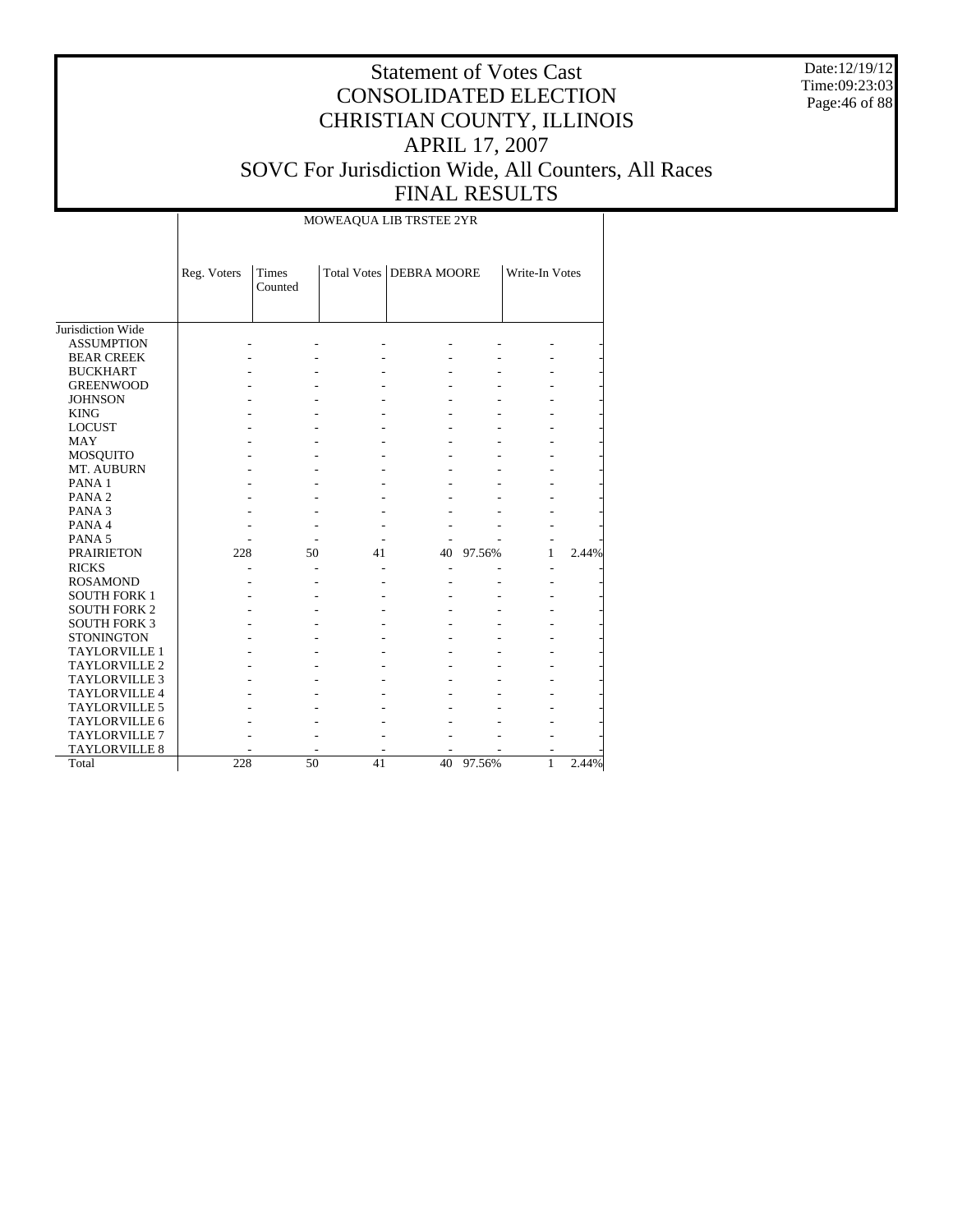Date:12/19/12 Time:09:23:03 Page:47 of 88

|                      | ROCHESTER LIBRARY TRUSTEE |                  |             |                                      |        |                          |        |                |          |  |  |
|----------------------|---------------------------|------------------|-------------|--------------------------------------|--------|--------------------------|--------|----------------|----------|--|--|
|                      | Reg. Voters               | Times<br>Counted | Total Votes | <b>GERALD Y.</b><br><b>ROBERTSON</b> |        | TIM L.<br><b>OLMSTED</b> |        | Write-In Votes |          |  |  |
| Jurisdiction Wide    |                           |                  |             |                                      |        |                          |        |                |          |  |  |
| <b>ASSUMPTION</b>    |                           |                  |             |                                      |        |                          |        |                |          |  |  |
| <b>BEAR CREEK</b>    |                           |                  |             |                                      |        |                          |        |                |          |  |  |
| <b>BUCKHART</b>      | $\overline{c}$            | $\theta$         | $\theta$    | $\theta$                             |        | $\overline{0}$           |        | $\theta$       |          |  |  |
| <b>GREENWOOD</b>     |                           |                  |             |                                      |        |                          |        |                |          |  |  |
| <b>JOHNSON</b>       |                           |                  |             |                                      |        |                          |        |                |          |  |  |
| <b>KING</b>          |                           |                  |             |                                      |        |                          |        |                |          |  |  |
| <b>LOCUST</b>        |                           |                  |             |                                      |        |                          |        |                |          |  |  |
| <b>MAY</b>           |                           |                  |             |                                      |        |                          |        | ٠              |          |  |  |
| <b>MOSQUITO</b>      |                           |                  |             |                                      |        |                          |        |                |          |  |  |
| MT. AUBURN           | 107                       | 5                | 10          | 5                                    | 50.00% | 5                        | 50.00% | $\overline{0}$ | 0.00%    |  |  |
| PANA 1               |                           |                  |             |                                      |        |                          |        | $\overline{a}$ |          |  |  |
| PANA <sub>2</sub>    |                           |                  |             |                                      |        |                          |        | $\overline{a}$ |          |  |  |
| PANA <sub>3</sub>    |                           |                  |             |                                      |        |                          |        |                |          |  |  |
| PANA 4               |                           |                  |             |                                      |        |                          |        |                |          |  |  |
| PANA <sub>5</sub>    |                           |                  |             |                                      |        |                          |        |                |          |  |  |
| <b>PRAIRIETON</b>    |                           |                  |             |                                      |        |                          |        |                |          |  |  |
| <b>RICKS</b>         |                           |                  |             |                                      |        |                          |        |                |          |  |  |
| <b>ROSAMOND</b>      |                           |                  |             |                                      |        |                          |        |                |          |  |  |
| <b>SOUTH FORK 1</b>  |                           |                  |             |                                      |        |                          |        |                |          |  |  |
| <b>SOUTH FORK 2</b>  |                           |                  |             |                                      |        |                          |        |                |          |  |  |
| <b>SOUTH FORK 3</b>  |                           |                  |             |                                      |        |                          |        |                |          |  |  |
| <b>STONINGTON</b>    |                           |                  |             |                                      |        |                          |        |                |          |  |  |
| TAYLORVILLE 1        |                           |                  |             |                                      |        |                          |        |                |          |  |  |
| TAYLORVILLE 2        |                           |                  |             |                                      |        |                          |        |                |          |  |  |
| TAYLORVILLE 3        |                           |                  |             |                                      |        |                          |        |                |          |  |  |
| <b>TAYLORVILLE 4</b> |                           |                  |             |                                      |        |                          |        |                |          |  |  |
| <b>TAYLORVILLE 5</b> |                           |                  |             |                                      |        |                          |        |                |          |  |  |
| TAYLORVILLE 6        |                           |                  |             |                                      |        |                          |        |                |          |  |  |
| <b>TAYLORVILLE 7</b> |                           |                  |             |                                      |        |                          |        |                |          |  |  |
| <b>TAYLORVILLE 8</b> |                           |                  |             |                                      |        |                          |        |                |          |  |  |
| Total                | 109                       | 5                | 10          | 5                                    | 50.00% | 5                        | 50.00% | $\overline{0}$ | $0.00\%$ |  |  |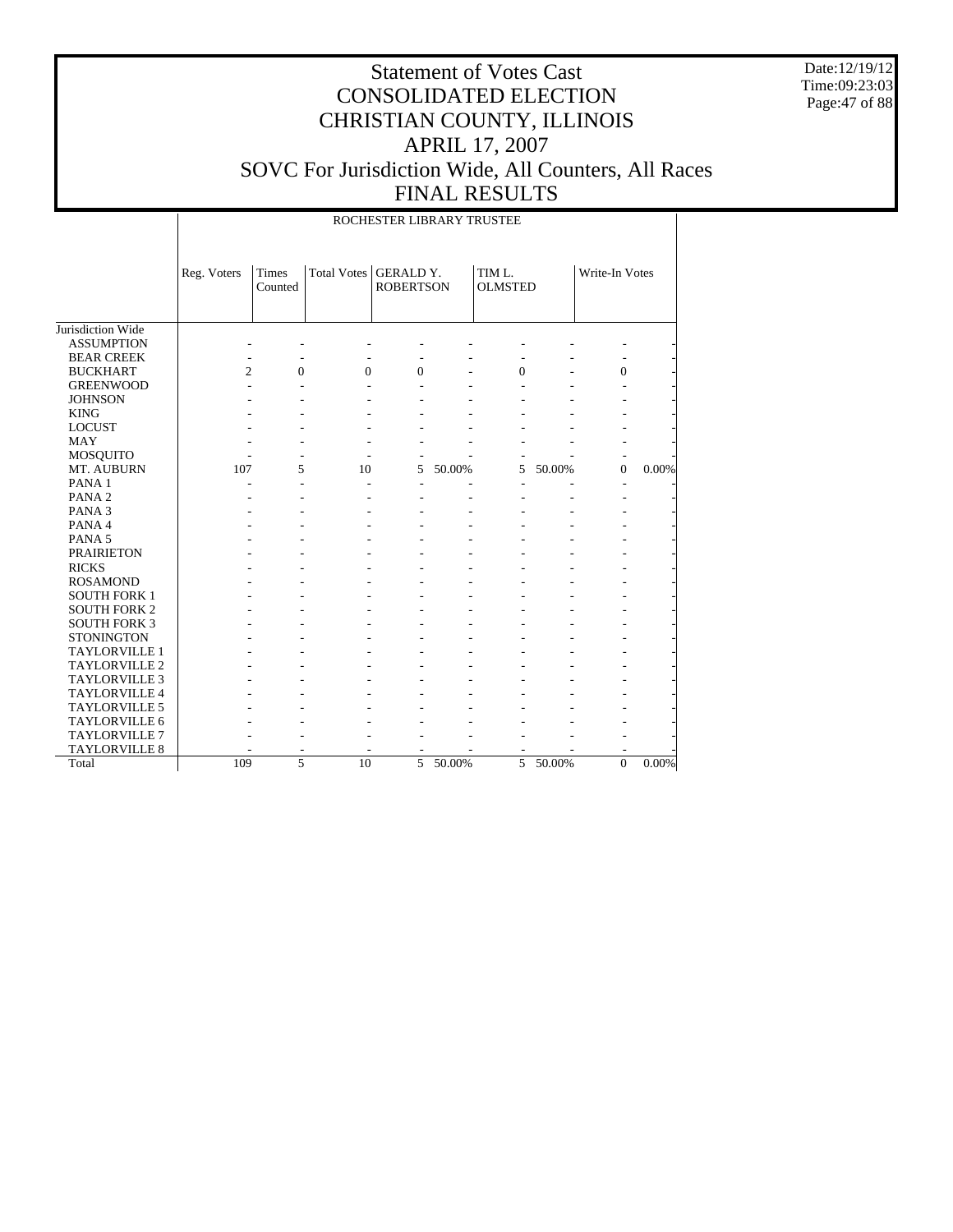Date:12/19/12 Time:09:23:03 Page:48 of 88

|                      |                | ESR (CHRISTIAN) REGIONAL BOARD |                    |                         |             |                                 |  |                  |       |  |  |  |
|----------------------|----------------|--------------------------------|--------------------|-------------------------|-------------|---------------------------------|--|------------------|-------|--|--|--|
|                      | Reg. Voters    | Times<br>Counted               | <b>Total Votes</b> | <b>DAVID L. SPINNER</b> |             | <b>BARBARA</b><br><b>DUNCAN</b> |  | Write-In Votes   |       |  |  |  |
| Jurisdiction Wide    |                |                                |                    |                         |             |                                 |  |                  |       |  |  |  |
| <b>ASSUMPTION</b>    | $\overline{0}$ | $\mathbf{0}$                   | $\boldsymbol{0}$   | $\boldsymbol{0}$        |             | $\boldsymbol{0}$                |  | $\boldsymbol{0}$ |       |  |  |  |
| <b>BEAR CREEK</b>    | 346            | 76                             | 65                 | 62                      | 95.38%      | 0.00%<br>$\overline{0}$         |  | 3                | 4.62% |  |  |  |
| <b>BUCKHART</b>      | 1204           | 350                            | 254                | 242                     | 95.28%      | $\overline{0}$<br>0.00%         |  | 12               | 4.72% |  |  |  |
| <b>GREENWOOD</b>     | 151            | 44                             | 36                 | 35                      | 97.22%      | 0.00%<br>$\theta$               |  | $\mathbf{1}$     | 2.78% |  |  |  |
| <b>JOHNSON</b>       | 455            | 84                             | 68                 | 62                      | 91.18%      | 0.00%<br>$\theta$               |  | 6                | 8.82% |  |  |  |
| <b>KING</b>          | 155            | 36                             | 30                 | 28                      | 93.33%      | 0.00%<br>$\theta$               |  | $\mathbf{2}$     | 6.67% |  |  |  |
| <b>LOCUST</b>        | 407            | 160                            | 120                | 117                     | 97.50%      | 0.00%<br>$\theta$               |  | 3                | 2.50% |  |  |  |
| <b>MAY</b>           | 1167           | 233                            | 172                | 171                     | 99.42%      | 0.00%<br>$\theta$               |  | 1                | 0.58% |  |  |  |
| <b>MOSQUITO</b>      | 141            | 21                             | 17                 |                         | 17 100.00%  | 0.00%<br>$\overline{0}$         |  | $\Omega$         | 0.00% |  |  |  |
| MT. AUBURN           | 582            | 80                             | 61                 | 59                      | 96.72%      | 1.64%<br>1                      |  | $\mathbf{1}$     | 1.64% |  |  |  |
| PANA 1               | 645            | 99                             | 67                 |                         | 67 100.00%  | 0.00%<br>$\overline{0}$         |  | $\mathbf{0}$     | 0.00% |  |  |  |
| PANA <sub>2</sub>    | 1275           | 272                            | 172                | 171                     | 99.42%      | 0.00%<br>$\theta$               |  | 1                | 0.58% |  |  |  |
| PANA <sub>3</sub>    | 721            | 164                            | 115                | 111                     | 96.52%      | 0.00%<br>$\theta$               |  | $\overline{4}$   | 3.48% |  |  |  |
| PANA 4               | 603            | 112                            | 79                 |                         | 79 100.00%  | 0.00%<br>$\overline{0}$         |  | $\mathbf{0}$     | 0.00% |  |  |  |
|                      | 482            | 71                             |                    |                         |             | 0.00%                           |  | 1                |       |  |  |  |
| PANA <sub>5</sub>    |                | 3                              | 41                 | 40                      | 97.56%      | $\overline{0}$                  |  |                  | 2.44% |  |  |  |
| <b>PRAIRIETON</b>    | 39             |                                | 3                  |                         | 3 100.00%   | 0.00%<br>$\theta$               |  | $\boldsymbol{0}$ | 0.00% |  |  |  |
| <b>RICKS</b>         | 882            | 191                            | 147                |                         | 146 99.32%  | 0.00%<br>$\theta$               |  | 1                | 0.68% |  |  |  |
| <b>ROSAMOND</b>      | 251            | 29                             | 22                 |                         | 22 100.00%  | 0.00%<br>$\Omega$               |  | $\Omega$         | 0.00% |  |  |  |
| <b>SOUTH FORK 1</b>  | 913            | 256                            | 187                |                         | 187 100.00% | $\Omega$<br>0.00%               |  | $\Omega$         | 0.00% |  |  |  |
| <b>SOUTH FORK 2</b>  | 382            | 61                             | 46                 |                         | 46 100.00%  | 0.00%<br>$\Omega$               |  | $\Omega$         | 0.00% |  |  |  |
| <b>SOUTH FORK 3</b>  | 387            | 66                             | 40                 |                         | 40 100.00%  | 0.00%<br>$\theta$               |  | $\mathbf{0}$     | 0.00% |  |  |  |
| <b>STONINGTON</b>    | 681            | 243                            | 180                | 175                     | 97.22%      | $\mathbf{0}$<br>0.00%           |  | 5                | 2.78% |  |  |  |
| <b>TAYLORVILLE 1</b> | 832            | 222                            | 161                | 159                     | 98.76%      | $\overline{0}$<br>0.00%         |  | $\mathfrak{2}$   | 1.24% |  |  |  |
| TAYLORVILLE 2        | 798            | 269                            | 183                | 174                     | 95.08%      | 0.00%<br>$\theta$               |  | 9                | 4.92% |  |  |  |
| <b>TAYLORVILLE 3</b> | 820            | 299                            | 212                | 204                     | 96.23%      | 0.00%<br>$\theta$               |  | 8                | 3.77% |  |  |  |
| <b>TAYLORVILLE 4</b> | 1206           | 356                            | 245                | 239                     | 97.55%      | 0.00%<br>$\theta$               |  | 6                | 2.45% |  |  |  |
| <b>TAYLORVILLE 5</b> | 1235           | 374                            | 258                | 252                     | 97.67%      | 0.00%<br>$\overline{0}$         |  | 6                | 2.33% |  |  |  |
| TAYLORVILLE 6        | 822            | 311                            | 210                | 202                     | 96.19%      | $\overline{0}$<br>0.00%         |  | 8                | 3.81% |  |  |  |
| <b>TAYLORVILLE 7</b> | 789            | 239                            | 191                | 183                     | 95.81%      | $\overline{0}$<br>0.00%         |  | 8                | 4.19% |  |  |  |
| <b>TAYLORVILLE 8</b> | 908            | 269                            | 196                | 195                     | 99.49%      | $\mathbf{0}$<br>0.00%           |  |                  | 0.51% |  |  |  |
| Total                | 19279          | 4990                           | 3578               | 3488                    | 97.48%      | $\mathbf{1}$<br>0.03%           |  | 89               | 2.49% |  |  |  |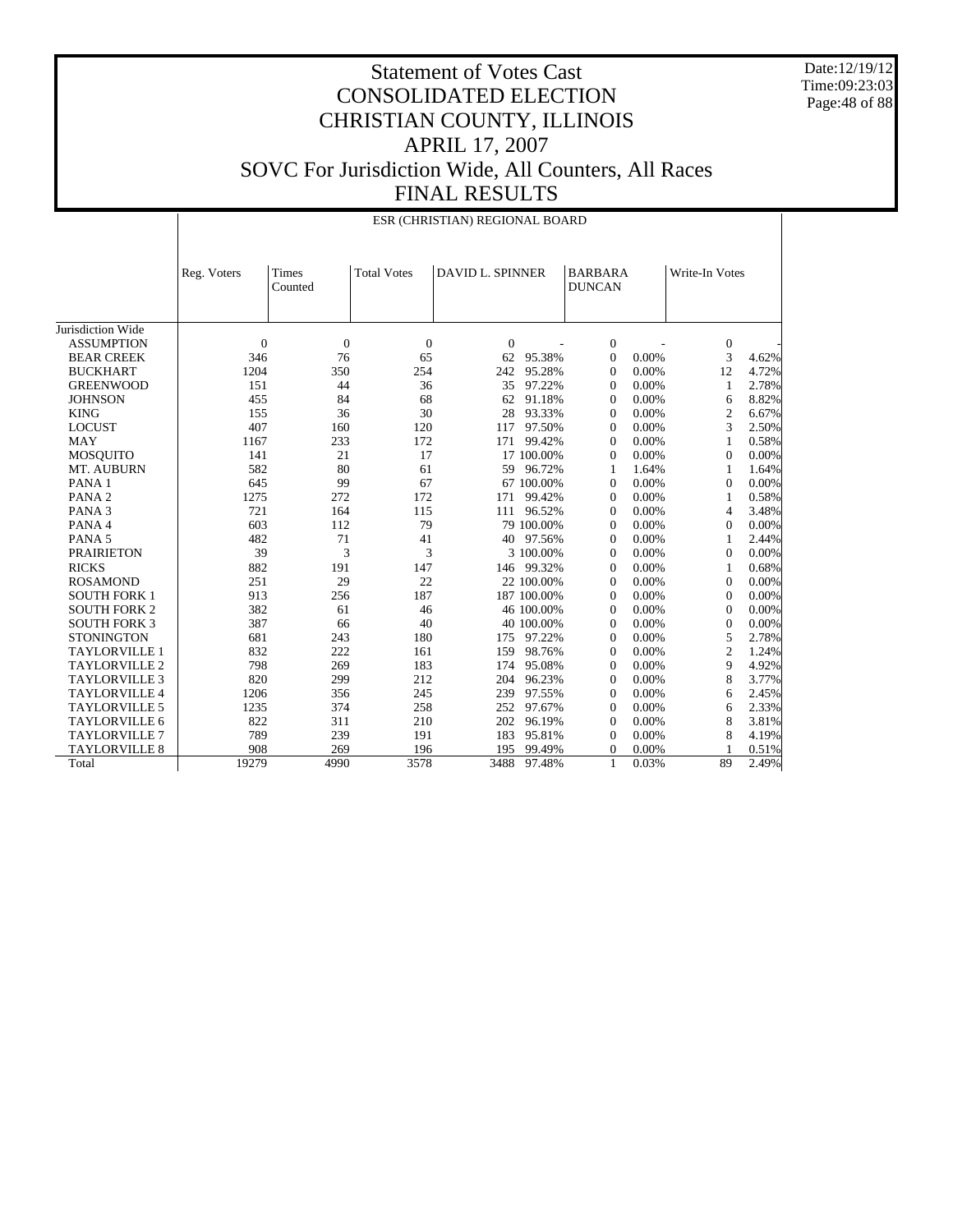Date:12/19/12 Time:09:23:03 Page:49 of 88

|                      |             |                  |                    |                                    |            | ESR (SHELBY) REGIONAL BOARD        |        |                  |        |                  |       |
|----------------------|-------------|------------------|--------------------|------------------------------------|------------|------------------------------------|--------|------------------|--------|------------------|-------|
|                      | Reg. Voters | Times<br>Counted | <b>Total Votes</b> | <b>EVELYN</b><br><b>AUGENSTEIN</b> |            | <b>ELIZABETH</b><br><b>HUBBERT</b> |        | <b>MAX JONES</b> |        | Write-In Votes   |       |
| Jurisdiction Wide    |             |                  |                    |                                    |            |                                    |        |                  |        |                  |       |
| <b>ASSUMPTION</b>    | 884         | 184              | 308                |                                    | 106 34.42% | 104                                | 33.77% | 98               | 31.82% | $\mathbf{0}$     | 0.00% |
| <b>BEAR CREEK</b>    |             |                  |                    |                                    |            |                                    |        |                  |        |                  |       |
| <b>BUCKHART</b>      |             |                  |                    |                                    |            |                                    |        |                  |        |                  |       |
| <b>GREENWOOD</b>     |             |                  |                    |                                    |            |                                    |        |                  |        |                  |       |
| <b>JOHNSON</b>       |             |                  |                    |                                    |            |                                    |        |                  |        |                  |       |
| <b>KING</b>          |             |                  |                    |                                    |            |                                    |        |                  |        |                  |       |
| <b>LOCUST</b>        | 15          | $\overline{0}$   | $\mathbf{0}$       | $\mathbf{0}$                       |            | $\overline{0}$                     |        | $\mathbf{0}$     |        | $\boldsymbol{0}$ |       |
| <b>MAY</b>           | 10          | $\Omega$         | $\Omega$           | $\Omega$                           |            | $\theta$                           |        | $\Omega$         |        | $\mathbf{0}$     |       |
| <b>MOSQUITO</b>      |             |                  |                    |                                    |            |                                    |        |                  |        |                  |       |
| MT. AUBURN           |             |                  |                    |                                    |            |                                    |        |                  |        |                  |       |
| PANA <sub>1</sub>    |             |                  |                    |                                    |            |                                    |        |                  |        |                  |       |
| PANA <sub>2</sub>    |             |                  |                    |                                    |            |                                    |        |                  |        |                  |       |
| PANA <sub>3</sub>    |             |                  |                    |                                    |            |                                    |        |                  |        |                  |       |
| PANA 4               | 12          |                  | 3                  | 1                                  | 33.33%     | 1                                  | 33.33% | 1                | 33.33% | $\boldsymbol{0}$ | 0.00% |
| PANA <sub>5</sub>    | 9           | $\overline{c}$   | $\Omega$           | $\Omega$                           |            | $\theta$                           |        | $\theta$         |        | $\mathbf{0}$     |       |
| <b>PRAIRIETON</b>    | 237         | 51               | 90                 | 35                                 | 38.89%     | 27                                 | 30.00% | 28               | 31.11% | $\overline{0}$   | 0.00% |
| <b>RICKS</b>         |             |                  |                    |                                    |            |                                    |        |                  |        |                  |       |
| <b>ROSAMOND</b>      |             |                  |                    |                                    |            |                                    |        |                  |        |                  |       |
| <b>SOUTH FORK 1</b>  |             |                  |                    |                                    |            |                                    |        |                  |        |                  |       |
| <b>SOUTH FORK 2</b>  |             |                  |                    |                                    |            |                                    |        |                  |        |                  |       |
| <b>SOUTH FORK 3</b>  |             |                  |                    |                                    |            |                                    |        |                  |        |                  |       |
| <b>STONINGTON</b>    |             |                  |                    |                                    |            |                                    |        |                  |        |                  |       |
| <b>TAYLORVILLE 1</b> |             |                  |                    |                                    |            |                                    |        |                  |        |                  |       |
| TAYLORVILLE 2        |             |                  |                    |                                    |            |                                    |        |                  |        |                  |       |
| <b>TAYLORVILLE 3</b> |             |                  |                    |                                    |            |                                    |        |                  |        |                  |       |
| TAYLORVILLE 4        |             |                  |                    |                                    |            |                                    |        |                  |        |                  |       |
| <b>TAYLORVILLE 5</b> |             |                  |                    |                                    |            |                                    |        |                  |        |                  |       |
| TAYLORVILLE 6        |             |                  |                    |                                    |            |                                    |        |                  |        |                  |       |
| <b>TAYLORVILLE 7</b> |             |                  |                    |                                    |            |                                    |        |                  |        |                  |       |
| TAYLORVILLE 8        |             |                  |                    |                                    |            |                                    |        |                  |        |                  |       |
| Total                | 1167        | 238              | 401                | 142                                | 35.41%     | 132                                | 32.92% | 127              | 31.67% | $\mathbf{0}$     | 0.00% |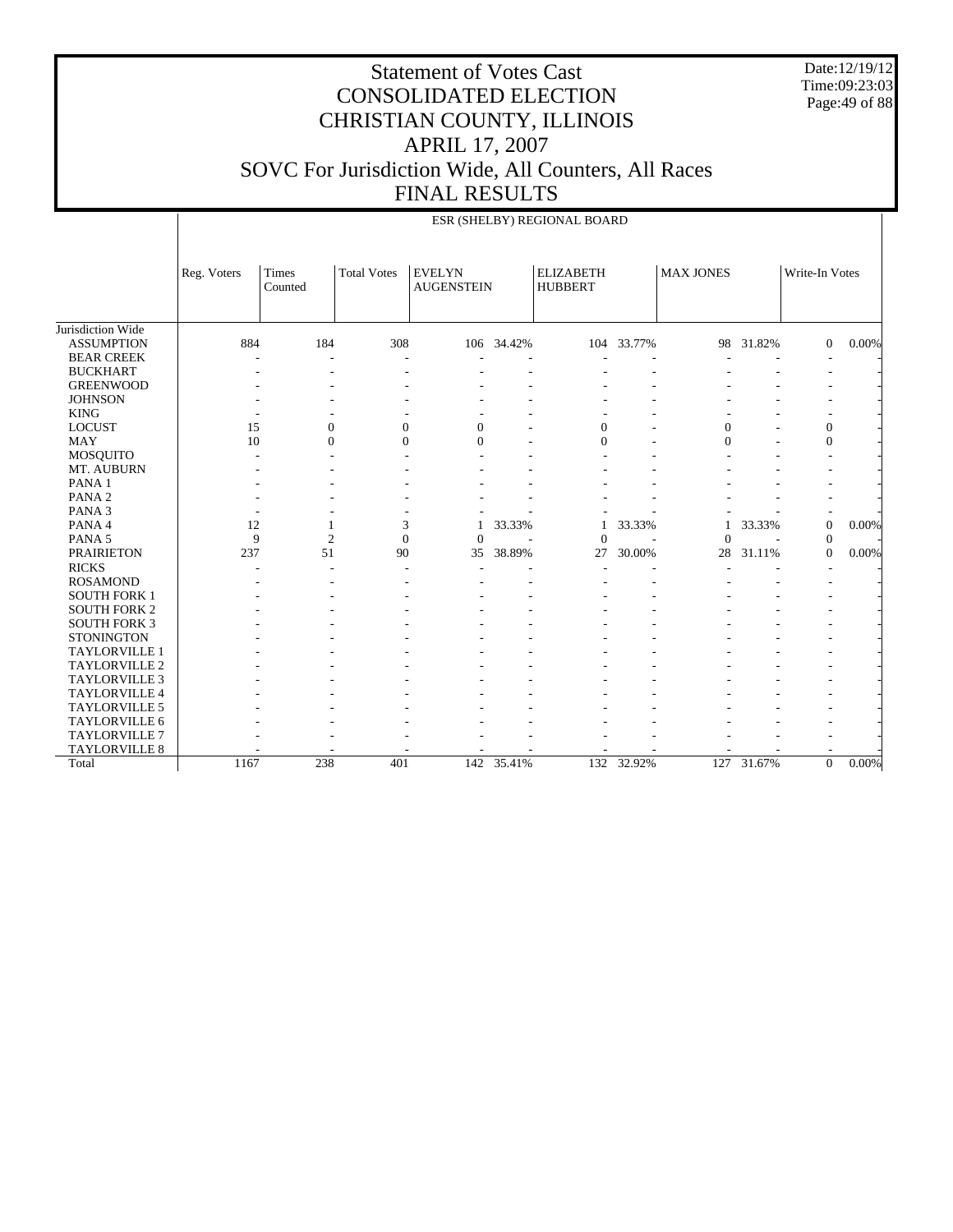Date:12/19/12 Time:09:23:03 Page:50 of 88

|                      |                |                  |                | ESR (MACON) REGIONAL BOARD              |           |                              |        |                  |       |
|----------------------|----------------|------------------|----------------|-----------------------------------------|-----------|------------------------------|--------|------------------|-------|
|                      | Reg. Voters    | Times<br>Counted |                | Total Votes   JOSEPH N.<br><b>BROWN</b> |           | WILLIAM E.<br><b>DIELMAN</b> |        | Write-In Votes   |       |
| Jurisdiction Wide    |                |                  |                |                                         |           |                              |        |                  |       |
| <b>ASSUMPTION</b>    |                |                  |                |                                         |           |                              |        |                  |       |
| <b>BEAR CREEK</b>    |                |                  |                |                                         |           |                              |        |                  |       |
| <b>BUCKHART</b>      |                |                  |                |                                         |           |                              |        |                  |       |
| <b>GREENWOOD</b>     |                |                  |                |                                         |           |                              |        |                  |       |
| <b>JOHNSON</b>       |                |                  |                |                                         |           |                              |        |                  |       |
| <b>KING</b>          |                |                  |                |                                         |           |                              |        |                  |       |
| <b>LOCUST</b>        |                |                  |                |                                         |           |                              |        |                  |       |
| <b>MAY</b>           |                | $\overline{a}$   |                |                                         |           |                              |        |                  |       |
| MOSQUITO             | 119            | 26               | 40             | 22                                      | 55.00%    | 18                           | 45.00% | $\mathbf{0}$     | 0.00% |
| MT. AUBURN           |                |                  |                |                                         |           |                              |        |                  |       |
| PANA 1               |                |                  |                |                                         |           |                              |        |                  |       |
| PANA <sub>2</sub>    |                |                  |                |                                         |           |                              |        |                  |       |
| PANA <sub>3</sub>    |                |                  |                |                                         |           |                              |        |                  |       |
| PANA 4               |                |                  |                |                                         |           |                              |        |                  |       |
| PANA <sub>5</sub>    |                |                  |                |                                         |           |                              |        |                  |       |
| <b>PRAIRIETON</b>    | $\overline{c}$ | $\overline{0}$   | 0              | $\mathbf{0}$                            |           | $\overline{0}$               |        | $\boldsymbol{0}$ |       |
| <b>RICKS</b>         |                |                  |                |                                         |           |                              |        |                  |       |
| <b>ROSAMOND</b>      |                |                  |                |                                         |           |                              |        |                  |       |
| <b>SOUTH FORK 1</b>  |                |                  |                |                                         |           |                              |        |                  |       |
| <b>SOUTH FORK 2</b>  |                |                  |                |                                         |           |                              |        |                  |       |
| <b>SOUTH FORK 3</b>  |                |                  |                |                                         |           |                              |        |                  |       |
| <b>STONINGTON</b>    | 1              | $\Omega$         | $\overline{0}$ | $\mathbf{0}$                            |           | $\overline{0}$               |        | $\overline{0}$   |       |
| <b>TAYLORVILLE 1</b> |                |                  |                |                                         |           |                              |        |                  |       |
| TAYLORVILLE 2        |                |                  |                |                                         |           |                              |        |                  |       |
| TAYLORVILLE 3        |                |                  |                |                                         |           |                              |        |                  |       |
| TAYLORVILLE 4        |                |                  |                |                                         |           |                              |        |                  |       |
| <b>TAYLORVILLE 5</b> |                |                  |                |                                         |           |                              |        |                  |       |
| TAYLORVILLE 6        |                |                  |                |                                         |           |                              |        |                  |       |
| TAYLORVILLE 7        |                |                  |                |                                         |           |                              |        |                  |       |
| <b>TAYLORVILLE 8</b> |                |                  |                |                                         |           |                              |        |                  |       |
| Total                | 122            | 26               | 40             |                                         | 22 55.00% | 18                           | 45.00% | $\overline{0}$   | 0.00% |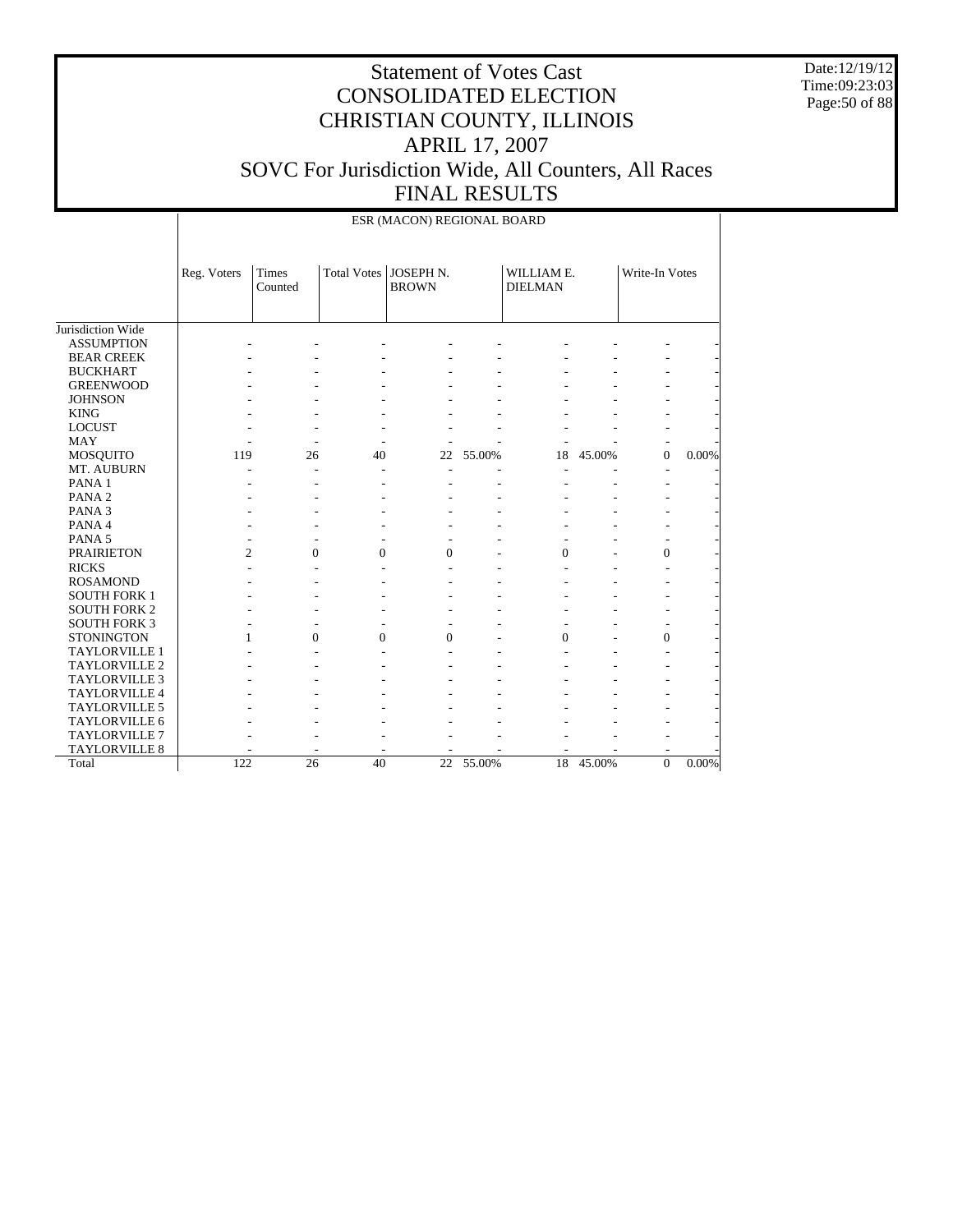Date:12/19/12 Time:09:23:03 Page:51 of 88

## Statement of Votes Cast CONSOLIDATED ELECTION CHRISTIAN COUNTY, ILLINOIS APRIL 17, 2007 SOVC For Jurisdiction Wide, All Counters, All Races FINAL RESULTS

|                      |                |                         |                    |                               |        | ESR (SANGAMON) REGIONAL BOARD |           |                |           |                |          |
|----------------------|----------------|-------------------------|--------------------|-------------------------------|--------|-------------------------------|-----------|----------------|-----------|----------------|----------|
|                      | Reg. Voters    | <b>Times</b><br>Counted | <b>Total Votes</b> | RICHARD M.<br><b>HADFIELD</b> |        | <b>ROBERT PLUNK</b>           |           | RALPH L. MOORE |           | Write-In Votes |          |
| Jurisdiction Wide    |                |                         |                    |                               |        |                               |           |                |           |                |          |
| <b>ASSUMPTION</b>    |                |                         |                    |                               |        |                               |           |                |           |                |          |
| <b>BEAR CREEK</b>    |                |                         |                    |                               |        |                               |           |                |           |                |          |
| <b>BUCKHART</b>      | $\overline{c}$ | $\overline{0}$          | $\overline{0}$     | $\mathbf{0}$                  |        | $\overline{0}$                |           | $\overline{0}$ |           | $\mathbf{0}$   |          |
| <b>GREENWOOD</b>     |                |                         |                    |                               |        |                               |           |                |           |                |          |
| <b>JOHNSON</b>       |                |                         |                    |                               |        |                               |           |                |           |                |          |
| <b>KING</b>          | $\Omega$       | $\Omega$                | $\theta$           | $\Omega$                      |        | $\Omega$                      |           | $\Omega$       |           | $\Omega$       |          |
| <b>LOCUST</b>        |                |                         |                    |                               |        |                               |           |                |           |                |          |
| <b>MAY</b>           |                |                         |                    |                               |        |                               |           |                |           |                |          |
| <b>MOSQUITO</b>      |                |                         |                    |                               |        |                               |           |                |           |                |          |
| MT. AUBURN           | 107            | 5                       | 15                 | 5                             | 33.33% | 5                             | 33.33%    | 5              | 33.33%    | $\mathbf{0}$   | 0.00%    |
| PANA <sub>1</sub>    |                |                         |                    |                               |        |                               |           |                |           |                |          |
| PANA <sub>2</sub>    |                |                         |                    |                               |        |                               |           |                |           |                |          |
| PANA <sub>3</sub>    |                |                         |                    |                               |        |                               |           |                |           |                |          |
| PANA 4               |                |                         |                    |                               |        |                               |           |                |           |                |          |
| PANA <sub>5</sub>    |                |                         |                    |                               |        |                               |           |                |           |                |          |
| <b>PRAIRIETON</b>    |                |                         |                    |                               |        |                               |           |                |           |                |          |
| <b>RICKS</b>         |                |                         |                    |                               |        |                               |           |                |           |                |          |
| <b>ROSAMOND</b>      |                |                         |                    |                               |        |                               |           |                |           |                |          |
| <b>SOUTH FORK 1</b>  |                |                         |                    |                               |        |                               |           |                |           |                |          |
| <b>SOUTH FORK 2</b>  | 47             | 15                      | 33                 | 11                            | 33.33% | 11                            | 33.33%    | 11             | 33.33%    | $\mathbf{0}$   | 0.00%    |
| <b>SOUTH FORK 3</b>  |                |                         |                    |                               |        |                               |           |                |           |                |          |
| <b>STONINGTON</b>    |                |                         |                    |                               |        |                               |           |                |           |                |          |
| TAYLORVILLE 1        |                |                         |                    |                               |        |                               |           |                |           |                |          |
| TAYLORVILLE 2        |                |                         |                    |                               |        |                               |           |                |           |                |          |
| <b>TAYLORVILLE 3</b> |                |                         |                    |                               |        |                               |           |                |           |                |          |
| TAYLORVILLE 4        |                |                         |                    |                               |        |                               |           |                |           |                |          |
| <b>TAYLORVILLE 5</b> |                |                         |                    |                               |        |                               |           |                |           |                |          |
| TAYLORVILLE 6        |                |                         |                    |                               |        |                               |           |                |           |                |          |
| <b>TAYLORVILLE 7</b> |                |                         |                    |                               |        |                               |           |                |           |                |          |
| TAYLORVILLE 8        |                |                         |                    |                               |        |                               |           |                |           |                |          |
| Total                | 156            | 20                      | 48                 | 16                            | 33.33% |                               | 16 33.33% |                | 16 33.33% | $\Omega$       | $0.00\%$ |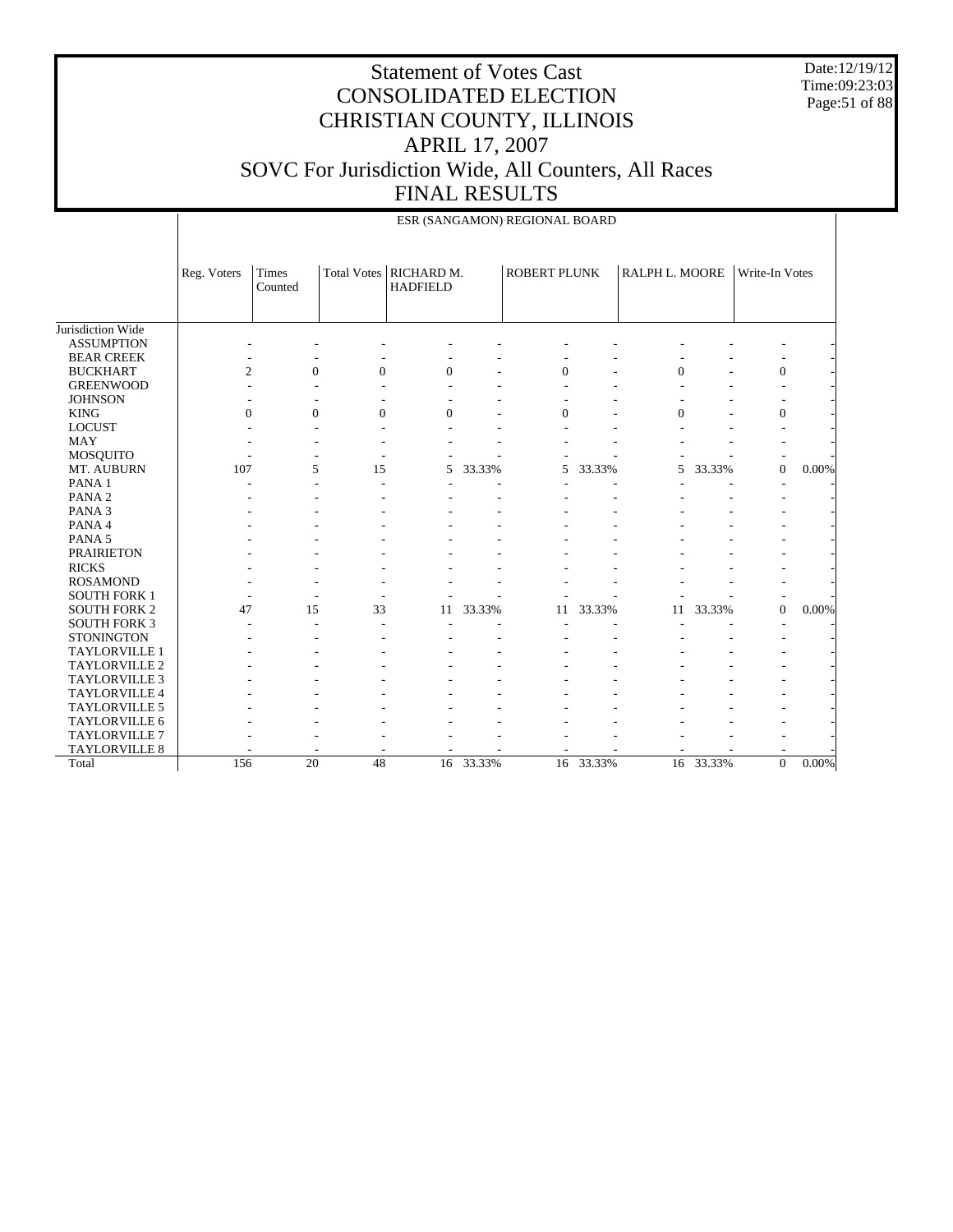Date:12/19/12 Time:09:23:04 Page:52 of 88

# Statement of Votes Cast CONSOLIDATED ELECTION CHRISTIAN COUNTY, ILLINOIS APRIL 17, 2007 SOVC For Jurisdiction Wide, All Counters, All Races FINAL RESULTS

MORRISONVILLE BOARD 2YR

|                      | Reg. Voters | Times<br>Counted | <b>Total Votes</b> | <b>DEBRA K. FORBES</b> |             | Write-In Votes |       |
|----------------------|-------------|------------------|--------------------|------------------------|-------------|----------------|-------|
|                      |             |                  |                    |                        |             |                |       |
| Jurisdiction Wide    |             |                  |                    |                        |             |                |       |
| <b>ASSUMPTION</b>    |             |                  |                    |                        |             |                |       |
| <b>BEAR CREEK</b>    | 294         | 68               | 55                 |                        | 55 100.00%  |                | 0.00% |
|                      |             |                  |                    |                        |             | $\theta$       |       |
| <b>BUCKHART</b>      |             |                  |                    |                        |             |                |       |
| <b>GREENWOOD</b>     | 21          | 3                | 3                  |                        | 3 100.00%   | $\mathbf{0}$   | 0.00% |
| <b>JOHNSON</b>       |             |                  |                    |                        |             |                |       |
| <b>KING</b>          | 110         | 24               | 20                 |                        | 20 100.00%  | $\theta$       | 0.00% |
| <b>LOCUST</b>        |             |                  |                    |                        |             |                |       |
| <b>MAY</b>           |             |                  |                    |                        |             |                |       |
| <b>MOSQUITO</b>      |             |                  |                    |                        |             |                |       |
| MT. AUBURN           |             |                  |                    |                        |             |                |       |
| PANA <sub>1</sub>    |             |                  |                    |                        |             |                |       |
| PANA <sub>2</sub>    |             |                  |                    |                        |             |                |       |
| PANA <sub>3</sub>    |             |                  |                    |                        |             |                |       |
| PANA 4               |             |                  |                    |                        |             |                |       |
| PANA <sub>5</sub>    |             |                  |                    |                        |             |                |       |
| <b>PRAIRIETON</b>    |             |                  |                    |                        |             |                |       |
| <b>RICKS</b>         | 876         | 190              | 166                |                        | 166 100.00% | $\overline{0}$ | 0.00% |
| <b>ROSAMOND</b>      |             |                  |                    |                        |             |                |       |
| <b>SOUTH FORK 1</b>  |             |                  |                    |                        |             |                |       |
| <b>SOUTH FORK 2</b>  |             |                  |                    |                        |             |                |       |
| <b>SOUTH FORK 3</b>  | 12          | 3                | 2                  |                        | 2 100.00%   | $\theta$       | 0.00% |
| <b>STONINGTON</b>    |             |                  |                    |                        |             |                |       |
| TAYLORVILLE 1        |             |                  |                    |                        |             |                |       |
| <b>TAYLORVILLE 2</b> |             |                  |                    |                        |             |                |       |
| <b>TAYLORVILLE 3</b> |             |                  |                    |                        |             |                |       |
| <b>TAYLORVILLE 4</b> |             |                  |                    |                        |             |                |       |
| <b>TAYLORVILLE 5</b> |             |                  |                    |                        |             |                |       |
| TAYLORVILLE 6        |             |                  |                    |                        |             |                |       |
| <b>TAYLORVILLE 7</b> |             |                  |                    |                        |             |                |       |
| <b>TAYLORVILLE 8</b> |             |                  |                    |                        |             |                |       |
| Total                | 1313        | 288              | 246                |                        | 246 100.00% | $\mathbf{0}$   | 0.00% |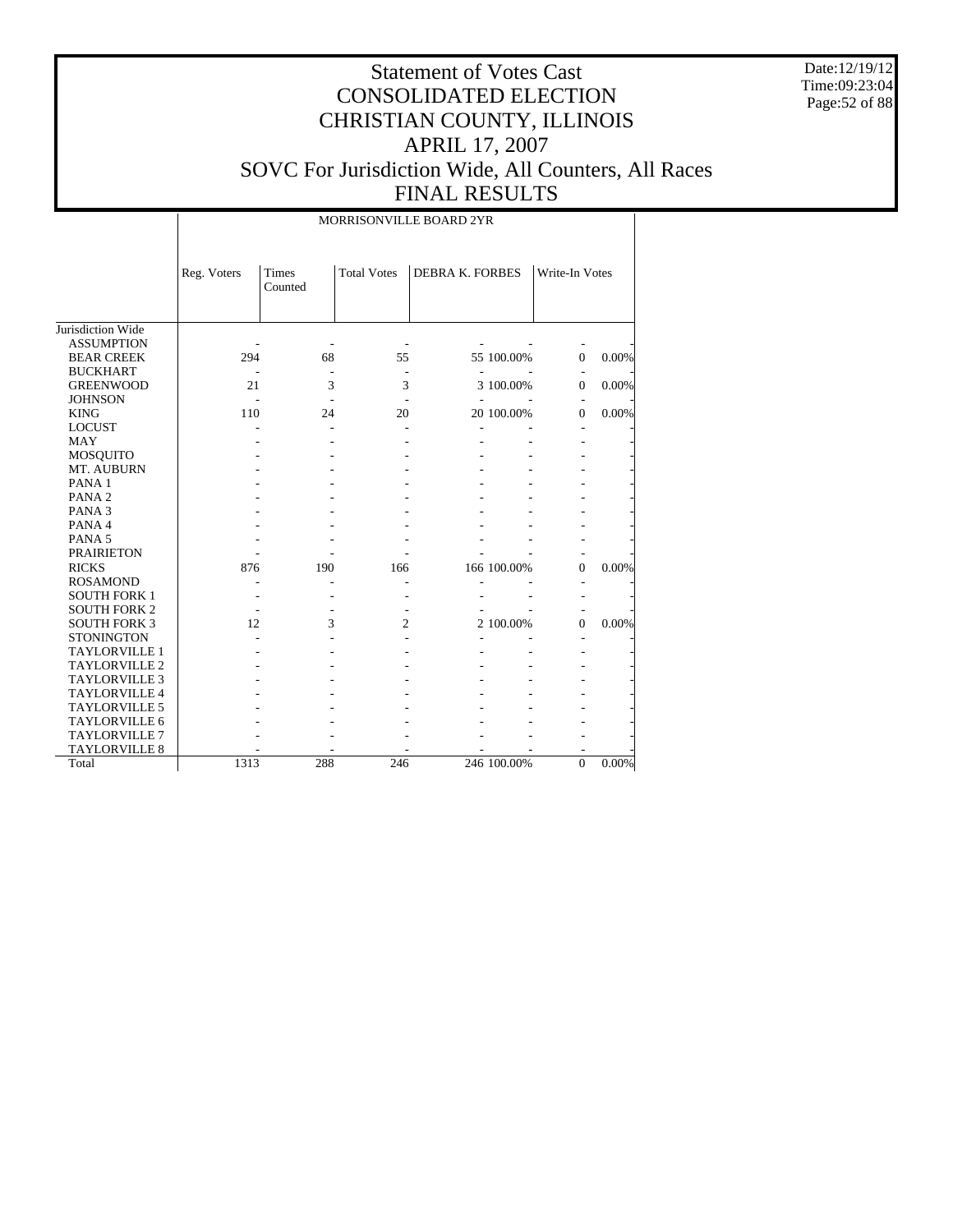Date:12/19/12 Time:09:23:04 Page:53 of 88

|                                              |             |                  |                          | MORRISONVILLE CUSD 1 BOARD OF EDUCATION |        |                                     |        |                            |        |
|----------------------------------------------|-------------|------------------|--------------------------|-----------------------------------------|--------|-------------------------------------|--------|----------------------------|--------|
|                                              | Reg. Voters | Times<br>Counted | <b>Total Votes</b>       | <b>BILL HARMON</b>                      |        | <b>RICHARD WAYNE</b><br><b>REED</b> |        | STEPHEN P.<br><b>BROWN</b> |        |
| Jurisdiction Wide                            |             |                  |                          |                                         |        |                                     |        |                            |        |
| <b>ASSUMPTION</b>                            |             |                  |                          |                                         |        |                                     |        |                            |        |
| <b>BEAR CREEK</b>                            | 294         | 68               | 211                      | 56                                      | 26.54% | 26                                  | 12.32% | 48                         | 22.75% |
| <b>BUCKHART</b>                              |             | ۰                | $\sim$                   |                                         |        |                                     |        |                            |        |
| <b>GREENWOOD</b>                             | 21          | 3                | 11                       | 3                                       | 27.27% | $\overline{2}$                      | 18.18% | 2                          | 18.18% |
| <b>JOHNSON</b>                               |             |                  | $\overline{\phantom{a}}$ |                                         |        | ÷,                                  |        |                            |        |
| <b>KING</b>                                  | 110         | 24               | 77                       | 24                                      | 31.17% | 3                                   | 3.90%  | 18                         | 23.38% |
| <b>LOCUST</b>                                |             |                  |                          |                                         |        |                                     |        |                            |        |
| <b>MAY</b>                                   |             |                  |                          |                                         |        |                                     |        |                            |        |
| MOSQUITO                                     |             |                  |                          |                                         |        |                                     |        |                            |        |
| MT. AUBURN                                   |             |                  |                          |                                         |        |                                     |        |                            |        |
| PANA <sub>1</sub>                            |             |                  |                          |                                         |        |                                     |        |                            |        |
| PANA <sub>2</sub>                            |             |                  |                          |                                         |        |                                     |        |                            |        |
| PANA <sub>3</sub>                            |             |                  |                          |                                         |        |                                     |        |                            |        |
| PANA 4                                       |             |                  |                          |                                         |        |                                     |        |                            |        |
| PANA <sub>5</sub>                            |             |                  |                          |                                         |        |                                     |        |                            |        |
| <b>PRAIRIETON</b>                            |             |                  |                          |                                         |        |                                     |        |                            |        |
| <b>RICKS</b>                                 | 876         | 190              | 652                      | 172                                     | 26.38% | 65                                  | 9.97%  | 158                        | 24.23% |
| <b>ROSAMOND</b>                              |             |                  |                          |                                         |        |                                     |        |                            |        |
| <b>SOUTH FORK 1</b>                          |             |                  |                          |                                         |        |                                     |        |                            |        |
| <b>SOUTH FORK 2</b>                          |             |                  | ۰.                       |                                         |        |                                     |        |                            |        |
| <b>SOUTH FORK 3</b>                          | 12          | 3                | 10                       | $\overline{c}$                          | 20.00% | 3                                   | 30.00% | 2                          | 20.00% |
| <b>STONINGTON</b>                            |             |                  |                          |                                         |        |                                     |        |                            |        |
| TAYLORVILLE 1                                |             |                  |                          |                                         |        |                                     |        |                            |        |
| <b>TAYLORVILLE 2</b>                         |             |                  |                          |                                         |        |                                     |        |                            |        |
| TAYLORVILLE 3                                |             |                  |                          |                                         |        |                                     |        |                            |        |
| TAYLORVILLE 4                                |             |                  |                          |                                         |        |                                     |        |                            |        |
| <b>TAYLORVILLE 5</b>                         |             |                  |                          |                                         |        |                                     |        |                            |        |
| <b>TAYLORVILLE 6</b><br><b>TAYLORVILLE 7</b> |             |                  |                          |                                         |        |                                     |        |                            |        |
| <b>TAYLORVILLE 8</b>                         |             |                  |                          |                                         |        |                                     |        |                            |        |
| Total                                        | 1313        | 288              | 961                      | 257                                     | 26.74% | 99                                  | 10.30% | 228                        | 23.73% |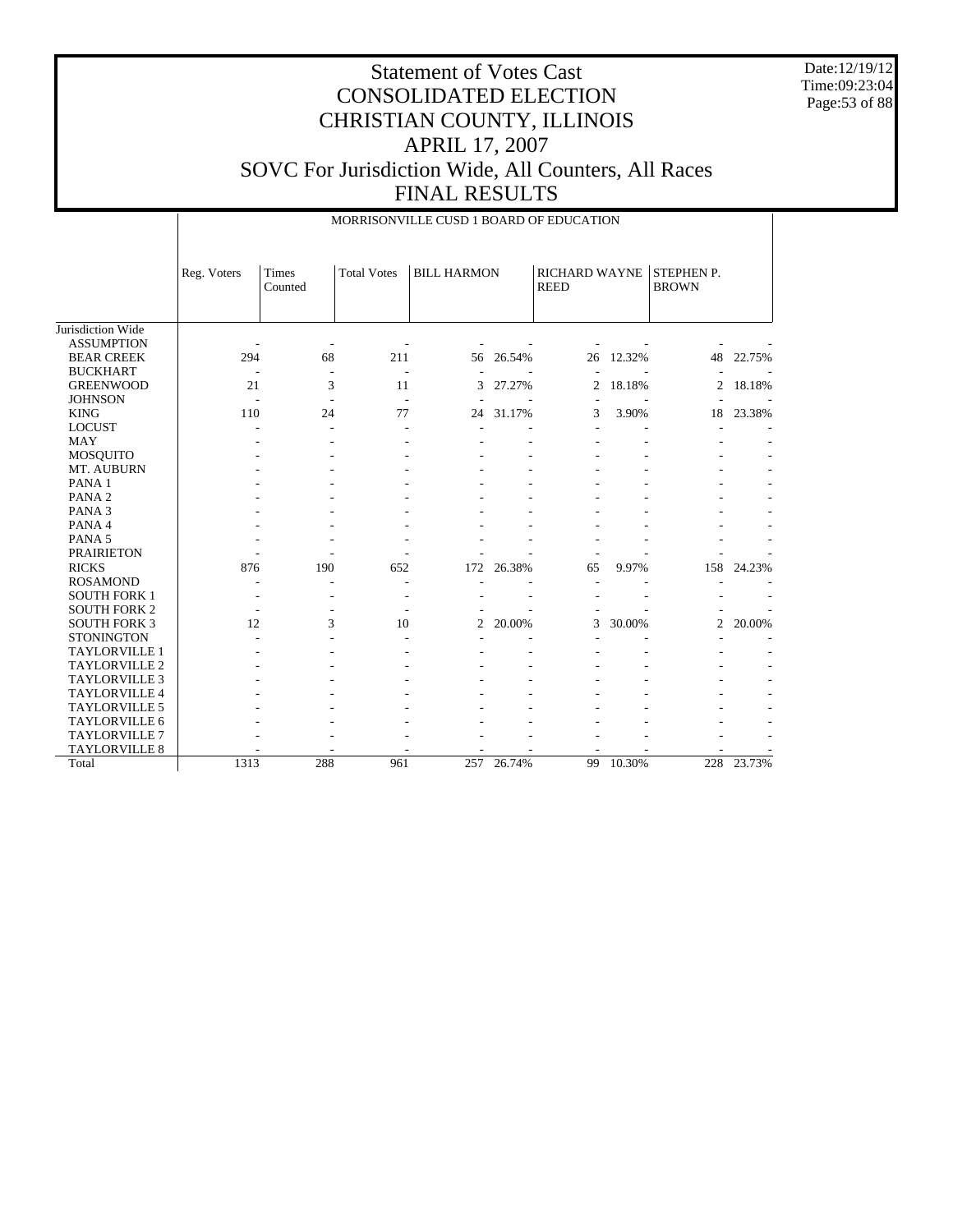Date:12/19/12 Time:09:23:04 Page:54 of 88

# Statement of Votes Cast CONSOLIDATED ELECTION CHRISTIAN COUNTY, ILLINOIS APRIL 17, 2007 SOVC For Jurisdiction Wide, All Counters, All Races FINAL RESULTS

 $\overline{\phantom{a}}$ 

|                                        | <b>KEDRA</b><br><b>SCHMEDEKE</b> |        | <b>MARY J. BEARD</b> |        | Write-In Votes |       |
|----------------------------------------|----------------------------------|--------|----------------------|--------|----------------|-------|
| Jurisdiction Wide<br><b>ASSUMPTION</b> |                                  |        |                      |        |                |       |
| <b>BEAR CREEK</b>                      | 40                               | 18.96% | 41                   | 19.43% | $\Omega$       | 0.00% |
| <b>BUCKHART</b>                        |                                  |        |                      |        |                |       |
| <b>GREENWOOD</b>                       | 3                                | 27.27% | 1                    | 9.09%  | 0              | 0.00% |
| <b>JOHNSON</b>                         |                                  |        |                      |        |                |       |
| <b>KING</b>                            | 16                               | 20.78% | 16                   | 20.78% | 0              | 0.00% |
| <b>LOCUST</b>                          |                                  |        |                      |        |                |       |
| <b>MAY</b>                             |                                  |        |                      |        |                |       |
| <b>MOSQUITO</b>                        |                                  |        |                      |        |                |       |
| MT. AUBURN                             |                                  |        |                      |        |                |       |
| PANA <sub>1</sub>                      |                                  |        |                      |        |                |       |
| PANA <sub>2</sub>                      |                                  |        |                      |        |                |       |
| PANA <sub>3</sub>                      |                                  |        |                      |        |                |       |
| PANA 4                                 |                                  |        |                      |        |                |       |
| PANA <sub>5</sub>                      |                                  |        |                      |        |                |       |
| <b>PRAIRIETON</b>                      |                                  |        |                      |        |                |       |
| <b>RICKS</b>                           | 143                              | 21.93% | 114                  | 17.48% | $\Omega$       | 0.00% |
| <b>ROSAMOND</b>                        |                                  |        |                      |        |                |       |
| <b>SOUTH FORK 1</b>                    |                                  |        |                      |        |                |       |
| <b>SOUTH FORK 2</b>                    |                                  |        |                      |        |                |       |
| <b>SOUTH FORK 3</b>                    | $\Omega$                         | 0.00%  | 3                    | 30.00% | 0              | 0.00% |
| <b>STONINGTON</b>                      |                                  |        |                      |        |                |       |
| <b>TAYLORVILLE 1</b>                   |                                  |        |                      |        |                |       |
| <b>TAYLORVILLE 2</b>                   |                                  |        |                      |        |                |       |
| <b>TAYLORVILLE 3</b>                   |                                  |        |                      |        |                |       |
| <b>TAYLORVILLE 4</b>                   |                                  |        |                      |        |                |       |
| <b>TAYLORVILLE 5</b>                   |                                  |        |                      |        |                |       |
| <b>TAYLORVILLE 6</b>                   |                                  |        |                      |        |                |       |
| <b>TAYLORVILLE 7</b>                   |                                  |        |                      |        |                |       |
| <b>TAYLORVILLE 8</b>                   |                                  |        |                      |        |                |       |
| Total                                  | 202                              | 21.02% | 175                  | 18.21% | $\Omega$       | 0.00% |

MORRISONVILLE CUSD 1 BOARD OF EDUCATION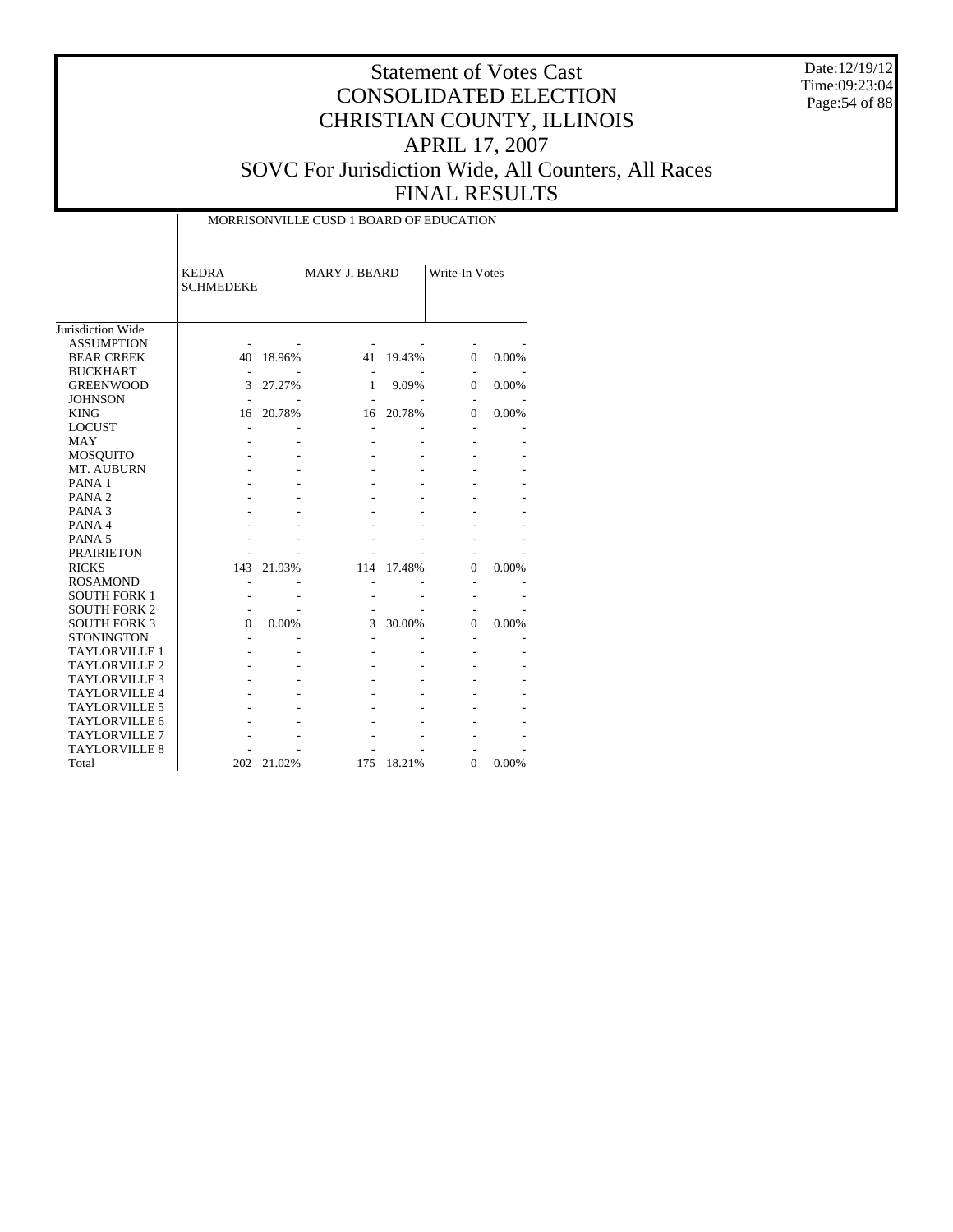Date:12/19/12 Time:09:23:04 Page:55 of 88

|                      |                       |                  |                        | PANHANDLE BOARD 2YR      |        |                |        |
|----------------------|-----------------------|------------------|------------------------|--------------------------|--------|----------------|--------|
|                      | Reg.<br><b>Voters</b> | Times<br>Counted | Total<br><b>V</b> otes | JAMES M.<br><b>ALLEN</b> |        | Write-In Votes |        |
| Jurisdiction Wide    |                       |                  |                        |                          |        |                |        |
| <b>ASSUMPTION</b>    |                       |                  |                        |                          |        |                |        |
| <b>BEAR CREEK</b>    |                       |                  |                        |                          |        |                |        |
| <b>BUCKHART</b>      |                       |                  |                        |                          |        |                |        |
| <b>GREENWOOD</b>     |                       |                  |                        |                          |        |                |        |
| <b>JOHNSON</b>       |                       |                  |                        |                          |        |                |        |
| <b>KING</b>          | 45                    | 12               | 6                      | 5                        | 83.33% | 1              | 16.67% |
| <b>LOCUST</b>        |                       |                  |                        |                          |        |                |        |
| <b>MAY</b>           |                       |                  |                        |                          |        |                |        |
| <b>MOSQUITO</b>      |                       |                  |                        |                          |        |                |        |
| MT. AUBURN           |                       |                  |                        |                          |        |                |        |
| PANA <sub>1</sub>    |                       |                  |                        |                          |        |                |        |
| PANA <sub>2</sub>    |                       |                  |                        |                          |        |                |        |
| PANA <sub>3</sub>    |                       |                  |                        |                          |        |                |        |
| PANA 4               |                       |                  |                        |                          |        |                |        |
| PANA <sub>5</sub>    |                       |                  |                        |                          |        |                |        |
| <b>PRAIRIETON</b>    |                       |                  |                        |                          |        |                |        |
| <b>RICKS</b>         |                       |                  |                        |                          |        |                |        |
| <b>ROSAMOND</b>      |                       |                  |                        |                          |        |                |        |
| <b>SOUTH FORK 1</b>  |                       |                  |                        |                          |        |                |        |
| <b>SOUTH FORK 2</b>  |                       |                  |                        |                          |        |                |        |
| <b>SOUTH FORK 3</b>  |                       |                  |                        |                          |        |                |        |
| <b>STONINGTON</b>    |                       |                  |                        |                          |        |                |        |
| <b>TAYLORVILLE 1</b> |                       |                  |                        |                          |        |                |        |
| <b>TAYLORVILLE 2</b> |                       |                  |                        |                          |        |                |        |
| TAYLORVILLE 3        |                       |                  |                        |                          |        |                |        |
| <b>TAYLORVILLE 4</b> |                       |                  |                        |                          |        |                |        |
| <b>TAYLORVILLE 5</b> |                       |                  |                        |                          |        |                |        |
| TAYLORVILLE 6        |                       |                  |                        |                          |        |                |        |
| TAYLORVILLE 7        |                       |                  |                        |                          |        |                |        |
| <b>TAYLORVILLE 8</b> |                       |                  |                        |                          |        |                |        |
| Total                | 45                    | 12               | 6                      | 5                        | 83.33% | 1              | 16.67% |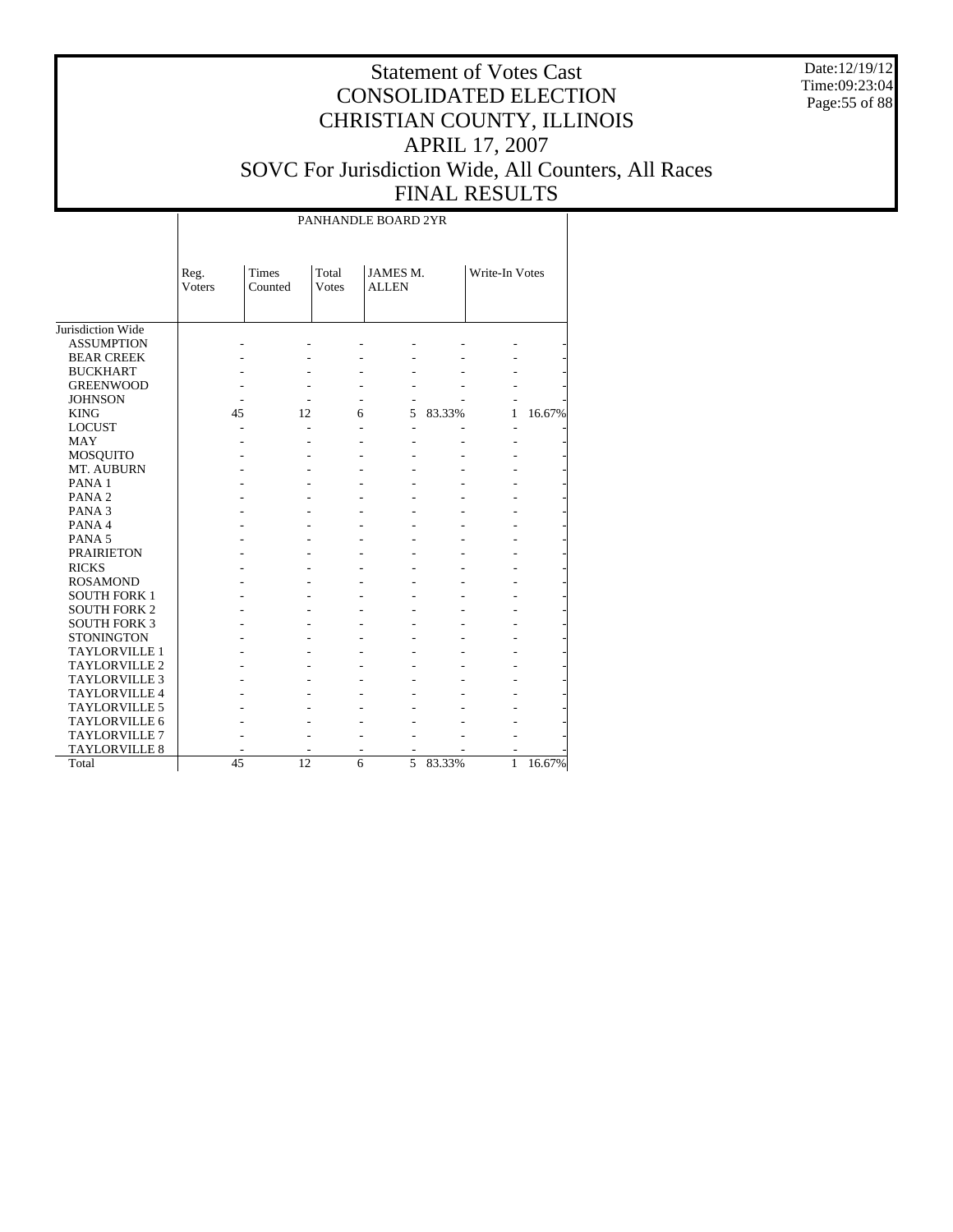Date:12/19/12 Time:09:23:04 Page:56 of 88

## Statement of Votes Cast CONSOLIDATED ELECTION CHRISTIAN COUNTY, ILLINOIS APRIL 17, 2007 SOVC For Jurisdiction Wide, All Counters, All Races FINAL RESULTS

|                      |                |                  |                    |                                   |        | PANHANDLE CUSD 2 BOARD OF EDUCATION |        |                                    |       |                              |           |
|----------------------|----------------|------------------|--------------------|-----------------------------------|--------|-------------------------------------|--------|------------------------------------|-------|------------------------------|-----------|
|                      | Reg.<br>Voters | Times<br>Counted | <b>Total Votes</b> | S.A.<br><b>MARTIN-SANDE PAYNE</b> |        | TERESA M.                           |        | <b>CLARENCE L.</b><br><b>SMITH</b> |       | MICHAEL V.<br><b>MEISNER</b> |           |
| Jurisdiction Wide    |                |                  |                    |                                   |        |                                     |        |                                    |       |                              |           |
| <b>ASSUMPTION</b>    |                |                  |                    |                                   |        |                                     |        |                                    |       |                              |           |
| <b>BEAR CREEK</b>    |                |                  |                    |                                   |        |                                     |        |                                    |       |                              |           |
| <b>BUCKHART</b>      |                |                  |                    |                                   |        |                                     |        |                                    |       |                              |           |
| <b>GREENWOOD</b>     |                |                  |                    |                                   |        |                                     |        |                                    |       |                              |           |
| <b>JOHNSON</b>       | ۰.             |                  |                    |                                   |        |                                     |        |                                    |       |                              |           |
| <b>KING</b>          | 45             | 12               | 35                 | 9                                 | 25.71% | 5                                   | 14.29% | $\overline{c}$                     | 5.71% | 10                           | 28.57%    |
| <b>LOCUST</b>        |                |                  | ٠                  |                                   |        |                                     |        |                                    |       |                              |           |
| <b>MAY</b>           |                |                  |                    |                                   |        |                                     |        |                                    |       |                              |           |
| <b>MOSQUITO</b>      |                |                  |                    |                                   |        |                                     |        |                                    |       |                              |           |
| MT. AUBURN           |                |                  |                    |                                   |        |                                     |        |                                    |       |                              |           |
| PANA <sub>1</sub>    |                |                  |                    |                                   |        |                                     |        |                                    |       |                              |           |
| PANA <sub>2</sub>    |                |                  |                    |                                   |        |                                     |        |                                    |       |                              |           |
| PANA <sub>3</sub>    |                |                  |                    |                                   |        |                                     |        |                                    |       |                              |           |
| PANA 4               |                |                  |                    |                                   |        |                                     |        |                                    |       |                              |           |
| PANA <sub>5</sub>    |                |                  |                    |                                   |        |                                     |        |                                    |       |                              |           |
| <b>PRAIRIETON</b>    |                |                  |                    |                                   |        |                                     |        |                                    |       |                              |           |
| <b>RICKS</b>         |                |                  |                    |                                   |        |                                     |        |                                    |       |                              |           |
| <b>ROSAMOND</b>      |                |                  |                    |                                   |        |                                     |        |                                    |       |                              |           |
| <b>SOUTH FORK 1</b>  |                |                  |                    |                                   |        |                                     |        |                                    |       |                              |           |
| <b>SOUTH FORK 2</b>  |                |                  |                    |                                   |        |                                     |        |                                    |       |                              |           |
| <b>SOUTH FORK 3</b>  |                |                  |                    |                                   |        |                                     |        |                                    |       |                              |           |
| <b>STONINGTON</b>    |                |                  |                    |                                   |        |                                     |        |                                    |       |                              |           |
| TAYLORVILLE 1        |                |                  |                    |                                   |        |                                     |        |                                    |       |                              |           |
| <b>TAYLORVILLE 2</b> |                |                  |                    |                                   |        |                                     |        |                                    |       |                              |           |
| <b>TAYLORVILLE 3</b> |                |                  |                    |                                   |        |                                     |        |                                    |       |                              |           |
| TAYLORVILLE 4        |                |                  |                    |                                   |        |                                     |        |                                    |       |                              |           |
| TAYLORVILLE 5        |                |                  |                    |                                   |        |                                     |        |                                    |       |                              |           |
| TAYLORVILLE 6        |                |                  |                    |                                   |        |                                     |        |                                    |       |                              |           |
| <b>TAYLORVILLE 7</b> |                |                  |                    |                                   |        |                                     |        |                                    |       |                              |           |
| TAYLORVILLE 8        |                |                  |                    | $\overline{\phantom{a}}$          |        | ٠                                   |        | ٠                                  |       |                              |           |
| Total                | 45             | $\overline{12}$  | $\overline{35}$    | 9                                 | 25.71% | $\overline{5}$                      | 14.29% | $\overline{2}$                     | 5.71% |                              | 10 28.57% |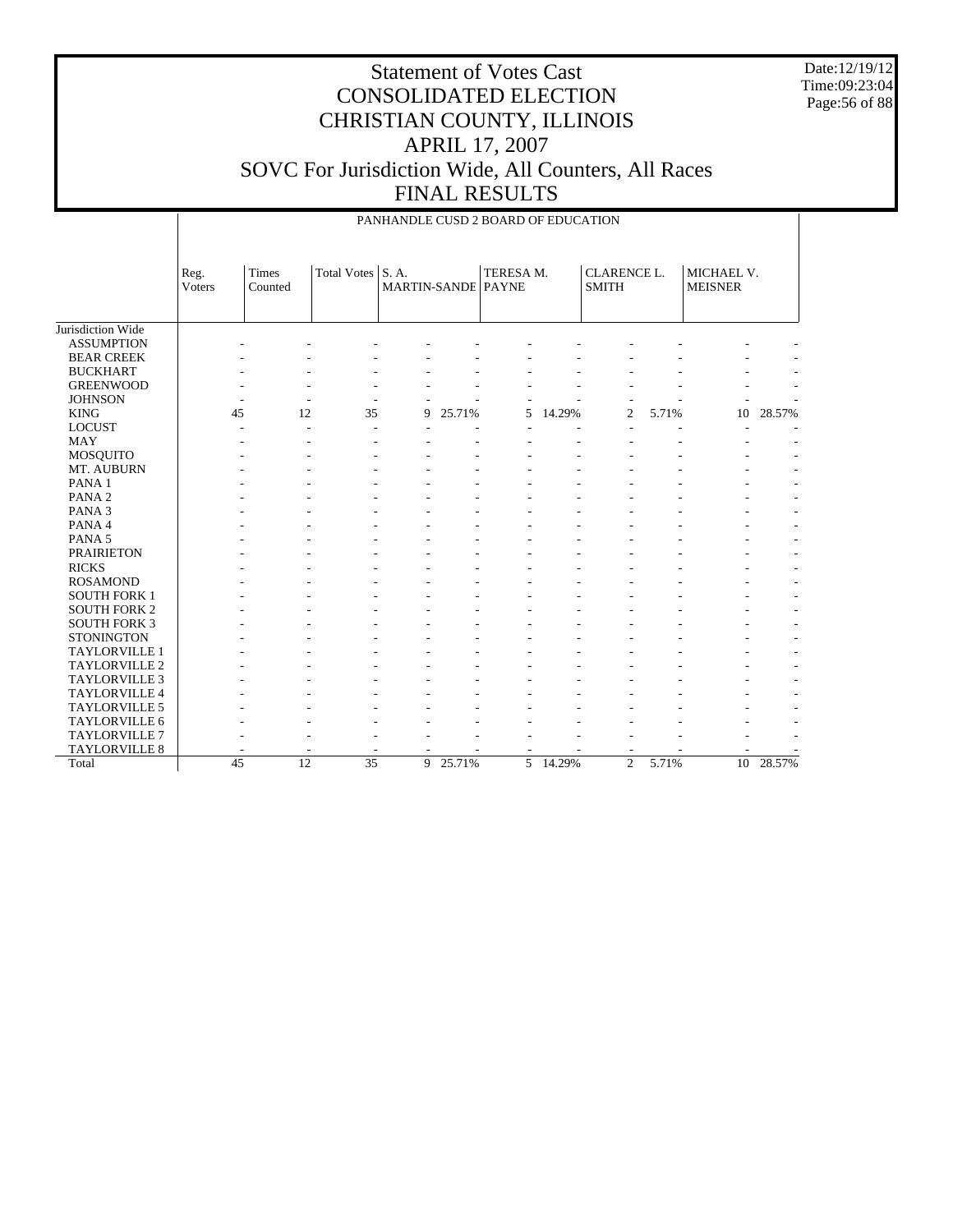Date:12/19/12 Time:09:23:04 Page:57 of 88

|                      |                      | <b>EDUCATION</b> | PANHANDLE CUSD 2 BOARD OF |       |
|----------------------|----------------------|------------------|---------------------------|-------|
|                      | <b>RANDY J. POPE</b> |                  | <b>Write-In Votes</b>     |       |
|                      |                      |                  |                           |       |
| Jurisdiction Wide    |                      |                  |                           |       |
| <b>ASSUMPTION</b>    |                      |                  |                           |       |
| <b>BEAR CREEK</b>    |                      |                  |                           |       |
| <b>BUCKHART</b>      |                      |                  |                           |       |
| <b>GREENWOOD</b>     |                      |                  |                           |       |
| <b>JOHNSON</b>       |                      |                  |                           |       |
| <b>KING</b>          | 9                    | 25.71%           | 0                         | 0.00% |
| <b>LOCUST</b>        | ٠                    |                  |                           |       |
| <b>MAY</b>           |                      |                  |                           |       |
| <b>MOSQUITO</b>      |                      |                  |                           |       |
| MT. AUBURN           |                      |                  |                           |       |
| PANA <sub>1</sub>    |                      |                  |                           |       |
| PANA <sub>2</sub>    |                      |                  |                           |       |
| PANA <sub>3</sub>    |                      |                  |                           |       |
| PANA4                |                      |                  |                           |       |
| PANA <sub>5</sub>    |                      |                  |                           |       |
| <b>PRAIRIETON</b>    |                      |                  |                           |       |
| <b>RICKS</b>         |                      |                  |                           |       |
| <b>ROSAMOND</b>      |                      |                  |                           |       |
| <b>SOUTH FORK 1</b>  |                      |                  |                           |       |
| <b>SOUTH FORK 2</b>  |                      |                  |                           |       |
| <b>SOUTH FORK 3</b>  |                      |                  |                           |       |
| <b>STONINGTON</b>    |                      |                  |                           |       |
| <b>TAYLORVILLE 1</b> |                      |                  |                           |       |
| <b>TAYLORVILLE 2</b> |                      |                  |                           |       |
| <b>TAYLORVILLE 3</b> |                      |                  |                           |       |
| <b>TAYLORVILLE 4</b> |                      |                  |                           |       |
| <b>TAYLORVILLE 5</b> |                      |                  |                           |       |
| <b>TAYLORVILLE 6</b> |                      |                  |                           |       |
| <b>TAYLORVILLE 7</b> |                      |                  |                           |       |
| <b>TAYLORVILLE 8</b> |                      |                  |                           |       |
| Total                | 9                    | 25.71%           | $\theta$                  | 0.00% |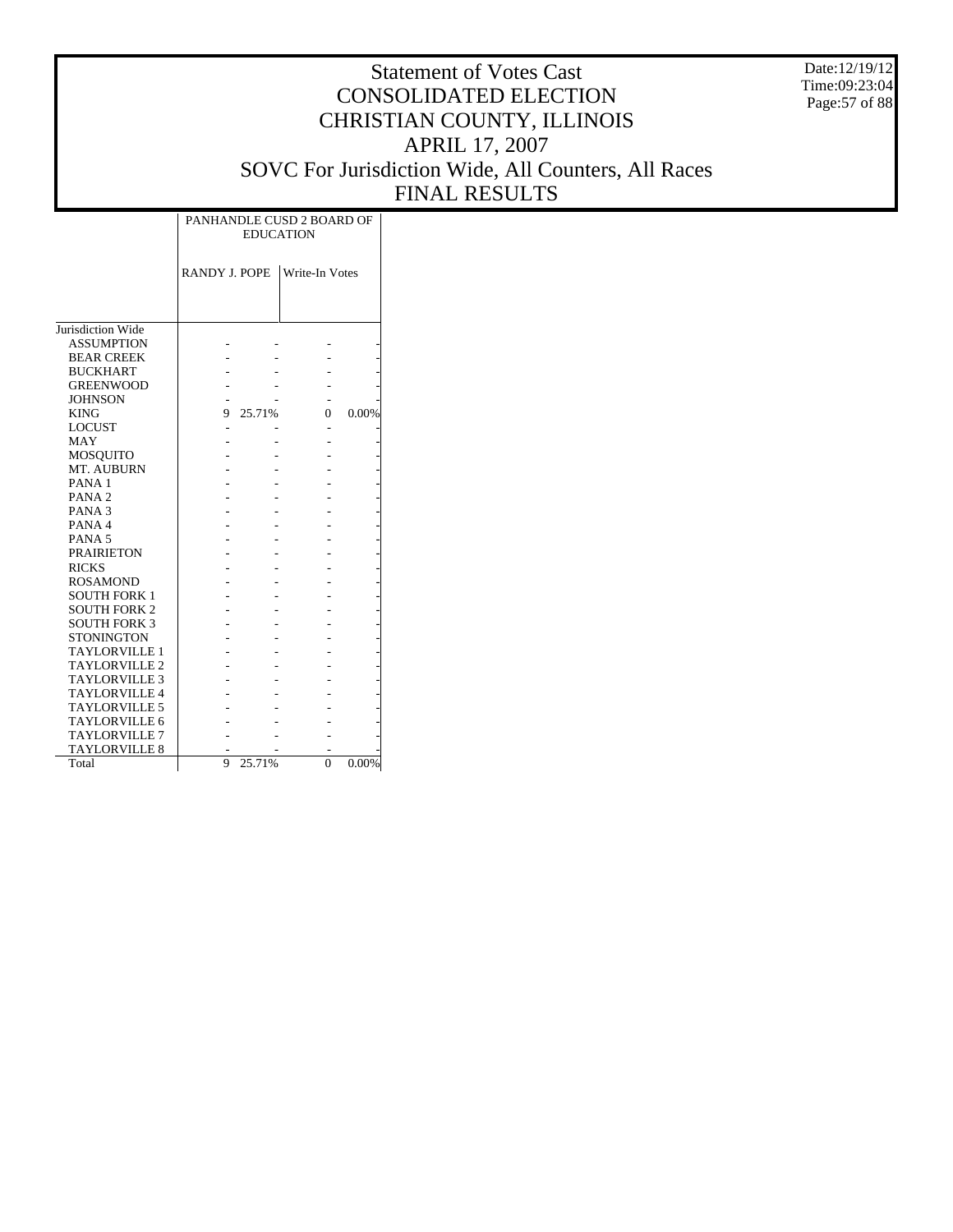Date:12/19/12 Time:09:23:04 Page:58 of 88

|                      |                          |                         |                          | TAYLORVILLE CUSD 3 BOARD OF EDUCATION |        |                        |        |                    |          |
|----------------------|--------------------------|-------------------------|--------------------------|---------------------------------------|--------|------------------------|--------|--------------------|----------|
|                      | Reg. Voters              | <b>Times</b><br>Counted | <b>Total Votes</b>       | DAVID K. DRISKELL                     |        | <b>DAVID L. COWELL</b> |        | STEPHEN P. MILLING |          |
| Jurisdiction Wide    |                          |                         |                          |                                       |        |                        |        |                    |          |
| <b>ASSUMPTION</b>    |                          |                         |                          |                                       |        |                        |        |                    |          |
| <b>BEAR CREEK</b>    | 52                       | 8                       | 24                       |                                       | 29.17% | 6                      | 25.00% | 5                  | 20.83%   |
| <b>BUCKHART</b>      | 53                       | 14                      | 39                       | 9                                     | 23.08% |                        | 20.51% | 7                  | 17.95%   |
| <b>GREENWOOD</b>     | 34                       | 11                      | 32                       | 7                                     | 21.88% | 9                      | 28.13% | 8                  | 25.00%   |
| <b>JOHNSON</b>       | 455                      | 84                      | 251                      | 60                                    | 23.90% | 69                     | 27.49% | 61                 | 24.30%   |
| <b>KING</b>          | $\overline{\phantom{a}}$ |                         | $\overline{\phantom{a}}$ |                                       |        |                        |        | ÷,                 |          |
| <b>LOCUST</b>        | 355                      | 150                     | 427                      | 113                                   | 26.46% | 109                    | 25.53% | 100                | 23.42%   |
| <b>MAY</b>           | 1167                     | 233                     | 687                      | 172                                   | 25.04% | 182                    | 26.49% | 167                | 24.31%   |
| <b>MOSQUITO</b>      | 141                      | 21                      | 66                       | 18                                    | 27.27% | 16                     | 24.24% | 16                 | 24.24%   |
| MT. AUBURN           | 542                      | 69                      | 165                      | 40                                    | 24.24% | 40                     | 24.24% | 36                 | 21.82%   |
| PANA 1               |                          |                         |                          |                                       |        |                        |        |                    |          |
| PANA <sub>2</sub>    |                          |                         |                          |                                       |        |                        |        |                    |          |
| PANA <sub>3</sub>    |                          |                         |                          |                                       |        |                        |        |                    |          |
| PANA 4               |                          |                         |                          |                                       |        |                        |        |                    |          |
| PANA <sub>5</sub>    |                          |                         |                          |                                       |        |                        |        |                    |          |
| <b>PRAIRIETON</b>    | 39                       | 3                       | 12                       | 3                                     | 25.00% | 3                      | 25.00% | 3                  | 25.00%   |
| <b>RICKS</b>         | $\overline{\phantom{a}}$ | L,                      | $\overline{a}$           |                                       |        |                        |        |                    |          |
| <b>ROSAMOND</b>      | 9                        | $\overline{c}$          | 8                        | 2                                     | 25.00% | 2                      | 25.00% | 2                  | 25.00%   |
| <b>SOUTH FORK 1</b>  |                          |                         |                          |                                       |        |                        |        |                    |          |
| <b>SOUTH FORK 2</b>  |                          |                         |                          |                                       |        |                        |        |                    |          |
| <b>SOUTH FORK 3</b>  | 90                       | 9                       | 8                        | 2                                     | 25.00% | 4                      | 50.00% |                    | 1 12.50% |
| <b>STONINGTON</b>    | 681                      | 243                     | 696                      | 169                                   | 24.28% | 182                    | 26.15% | 161                | 23.13%   |
| <b>TAYLORVILLE 1</b> | 832                      | 222                     | 617                      | 157                                   | 25.45% | 167                    | 27.07% | 145                | 23.50%   |
| <b>TAYLORVILLE 2</b> | 798                      | 269                     | 762                      | 187                                   | 24.54% | 205                    | 26.90% | 185                | 24.28%   |
| <b>TAYLORVILLE 3</b> | 820                      | 299                     | 792                      | 200                                   | 25.25% | 212                    | 26.77% | 200                | 25.25%   |
| <b>TAYLORVILLE 4</b> | 1169                     | 344                     | 963                      | 235                                   | 24.40% | 253                    | 26.27% | 244                | 25.34%   |
| <b>TAYLORVILLE 5</b> | 1235                     | 374                     | 1046                     | 260                                   | 24.86% | 267                    | 25.53% | 261                | 24.95%   |
| <b>TAYLORVILLE 6</b> | 822                      | 311                     | 802                      | 202                                   | 25.19% | 222                    | 27.68% | 194                | 24.19%   |
| <b>TAYLORVILLE 7</b> | 789                      | 239                     | 729                      | 186                                   | 25.51% | 198                    | 27.16% | 168                | 23.05%   |
| <b>TAYLORVILLE 8</b> | 908                      | 269                     | 765                      | 186                                   | 24.31% | 210                    | 27.45% | 191                | 24.97%   |
| Total                | 10991                    | 3174                    | 8891                     | 2215                                  | 24.91% | 2364                   | 26.59% | 2155               | 24.24%   |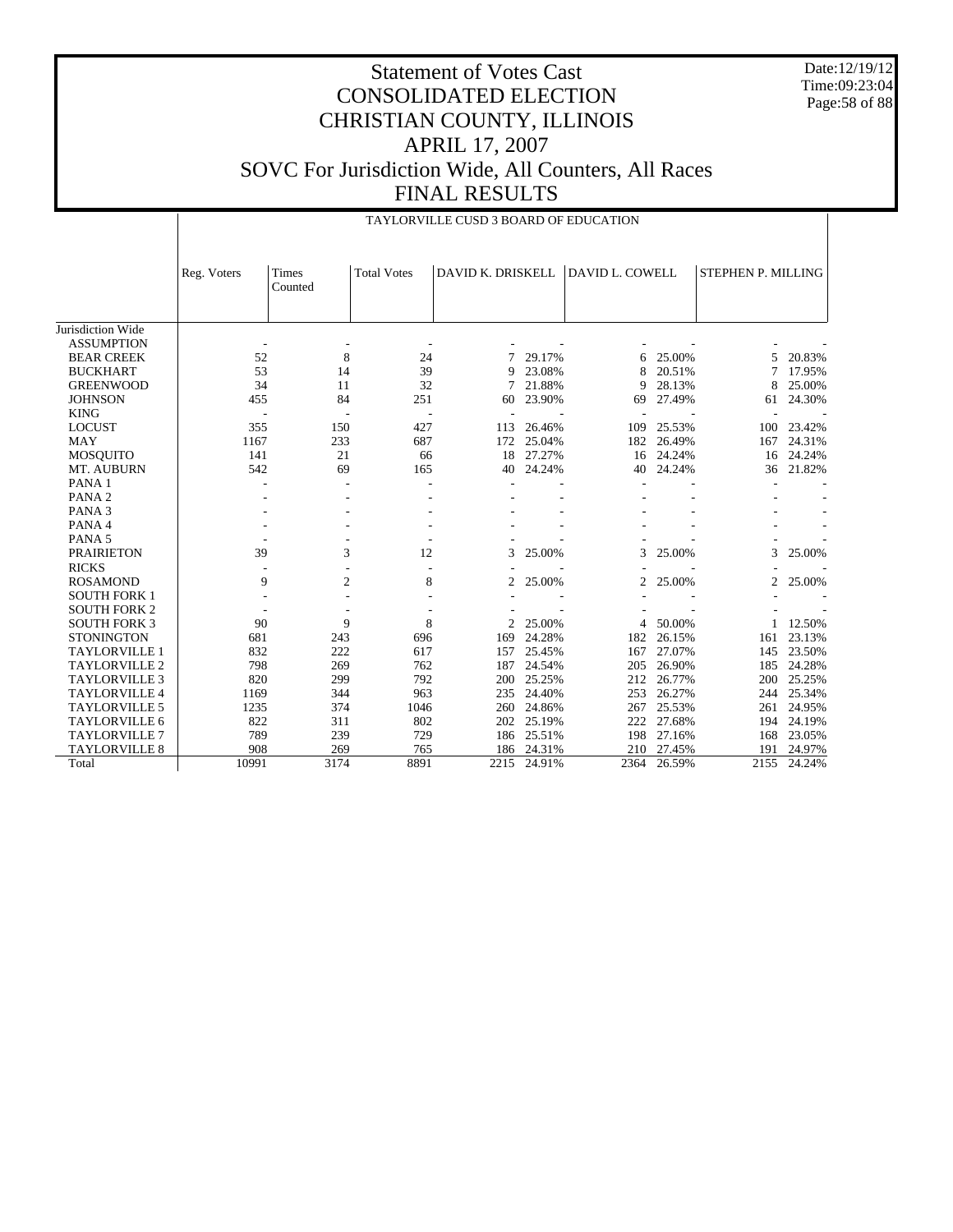Date:12/19/12 Time:09:23:04 Page:59 of 88

|                      |                    | <b>EDUCATION</b> | TAYLORVILLE CUSD 3 BOARD OF |       |
|----------------------|--------------------|------------------|-----------------------------|-------|
|                      | <b>JIM ANDRUCH</b> |                  | Write-In Votes              |       |
|                      |                    |                  |                             |       |
| Jurisdiction Wide    |                    |                  |                             |       |
| <b>ASSUMPTION</b>    |                    |                  |                             |       |
| <b>BEAR CREEK</b>    | 6                  | 25.00%           | $\mathbf{0}$                | 0.00% |
| <b>BUCKHART</b>      | 14                 | 35.90%           | 1                           | 2.56% |
| <b>GREENWOOD</b>     | 8                  | 25.00%           | $\Omega$                    | 0.00% |
| <b>JOHNSON</b>       | 59                 | 23.51%           | $\overline{c}$              | 0.80% |
| <b>KING</b>          |                    |                  |                             |       |
| <b>LOCUST</b>        | 104                | 24.36%           | 1                           | 0.23% |
| MAY                  | 165                | 24.02%           | $\mathbf{1}$                | 0.15% |
| <b>MOSQUITO</b>      | 16                 | 24.24%           | $\theta$                    | 0.00% |
| MT. AUBURN           | 49                 | 29.70%           | $\Omega$                    | 0.00% |
| PANA <sub>1</sub>    |                    |                  |                             |       |
| PANA <sub>2</sub>    |                    |                  |                             |       |
| PANA <sub>3</sub>    |                    |                  |                             |       |
| PANA 4               |                    |                  |                             |       |
| PANA <sub>5</sub>    |                    |                  |                             |       |
| <b>PRAIRIETON</b>    | 3                  | 25.00%           | $\theta$                    | 0.00% |
| <b>RICKS</b>         |                    |                  |                             |       |
| <b>ROSAMOND</b>      | $\overline{2}$     | 25.00%           | $\theta$                    | 0.00% |
| <b>SOUTH FORK 1</b>  |                    |                  |                             |       |
| <b>SOUTH FORK 2</b>  |                    |                  |                             |       |
| <b>SOUTH FORK 3</b>  | 1                  | 12.50%           | $\Omega$                    | 0.00% |
| <b>STONINGTON</b>    | 184                | 26.44%           | $\Omega$                    | 0.00% |
| <b>TAYLORVILLE 1</b> | 148                | 23.99%           | $\overline{0}$              | 0.00% |
| <b>TAYLORVILLE 2</b> | 182                | 23.88%           | 3                           | 0.39% |
| <b>TAYLORVILLE 3</b> | 177                | 22.35%           | 3                           | 0.38% |
| <b>TAYLORVILLE 4</b> | 225                | 23.36%           | 6                           | 0.62% |
| <b>TAYLORVILLE 5</b> | 255                | 24.38%           | 3                           | 0.29% |
| TAYLORVILLE 6        | 183                | 22.82%           | 1                           | 0.12% |
| TAYLORVILLE 7        | 173                | 23.73%           | $\overline{4}$              | 0.55% |
| <b>TAYLORVILLE 8</b> | 175                | 22.88%           | 3                           | 0.39% |
| Total                | 2129               | 23.95%           | 28                          | 0.31% |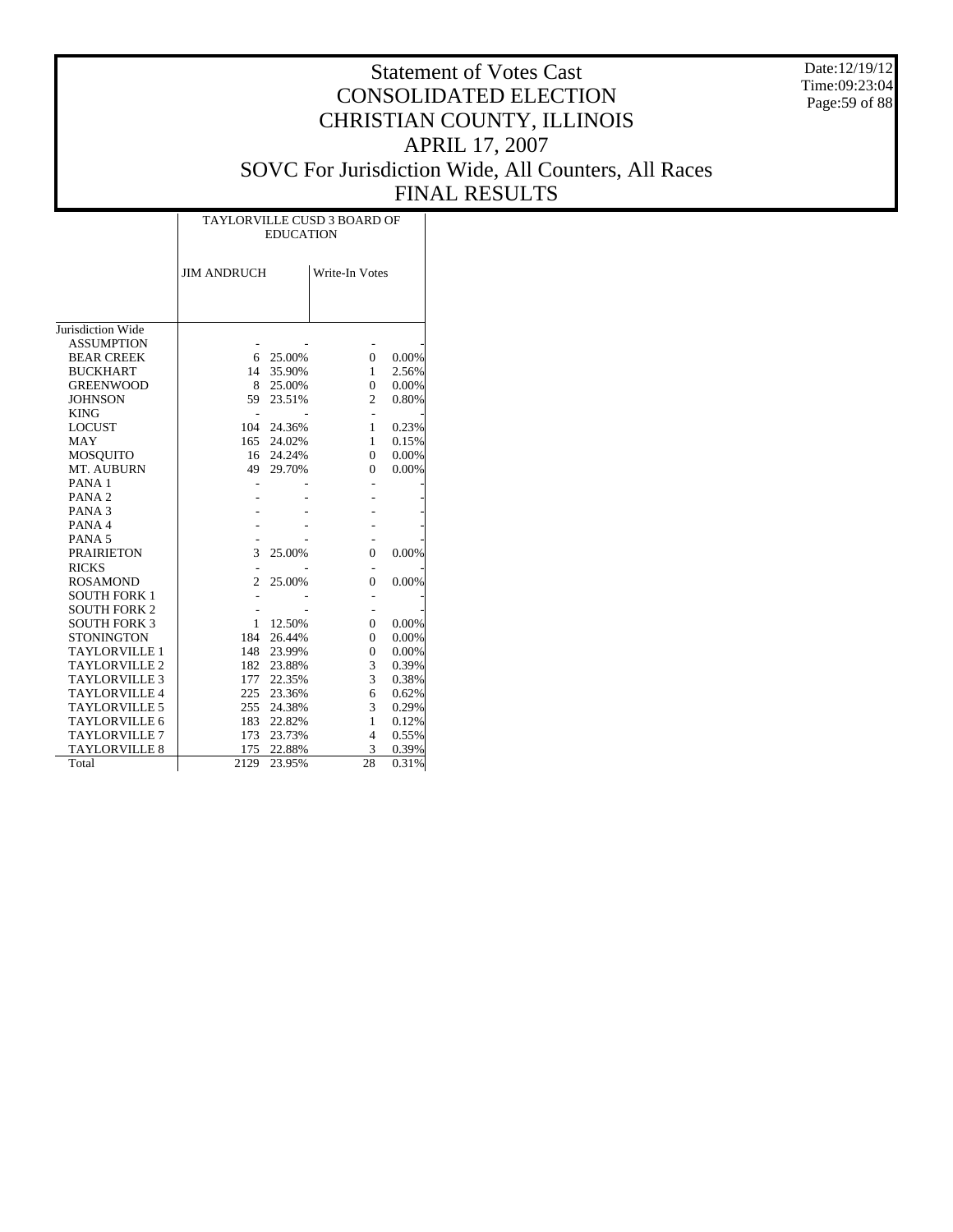Date:12/19/12 Time:09:23:04 Page:60 of 88

#### Statement of Votes Cast CONSOLIDATED ELECTION CHRISTIAN COUNTY, ILLINOIS APRIL 17, 2007 SOVC For Jurisdiction Wide, All Counters, All Races FINAL RESULTS

Jurisdiction Wide ASSUMPTION BEAR CREEK BUCKHART GREENWOOD **JOHNSON**  KING LOCUST MAY MOSQUITO MT. AUBURN PANA 1 PANA 2 PANA 3 PANA 4 PANA 5 PRAIRIETON RICKS ROSAMOND SOUTH FORK 1 SOUTH FORK 2 SOUTH FORK 3 **STONINGTON**  TAYLORVILLE 1 TAYLORVILLE 2 TAYLORVILLE 3 TAYLORVILLE 4 TAYLORVILLE 5 TAYLORVILLE 6 TAYLORVILLE 7 TAYLORVILLE 8 Total Reg. Voters Times Counted Total Votes DENNIS FILE TOM WISE JAMES K. HAGERMAN RANDY HAWKINS Write-In Votes ROCHESTER CUSD 3A BOARD OF EDUCATION - - - - - - - - - - - - - - - - - - - - - - - - - -  $2$  0 0 0 - 0 - 0 - 0 - 0 -- - - - - - - - - - - - - - - - - - - - - - - - - - - - - - - - - - - - - - - - - - - - - - - - - - - - - - - - - - - - - - - - - - - - - - - - - - - - - - 107 5 17 5 29.41% 4 23.53% 4 23.53% 4 23.53% 0 0.00% - - - - - - - - - - - - - - - - - - - - - - - - - - - - - - - - - - - - - - - - - - - - - - - - - - - - - - - - - - - - - - - - - - - - - - - - - - - - - - - - - - - - - - - - - - - - - - - - - - - - - - - - - - - - - - - - - - - - - - - - - - - - - - - - - - - - - - - - - - - - - - - - - - - - - - - - - - - - - - - - - - - - - - - - - - - - - - - - - - - - - - - - - - - - - - - - - - - - - - - - - - - - - - - - - - - - - - - - - - - - - - - - - - - - - - - - - - - - - - - - - - - - - - - - - - - - - - - - - - - - 109 5 17 5 29.41% 4 23.53% 4 23.53% 4 23.53% 0 0.00%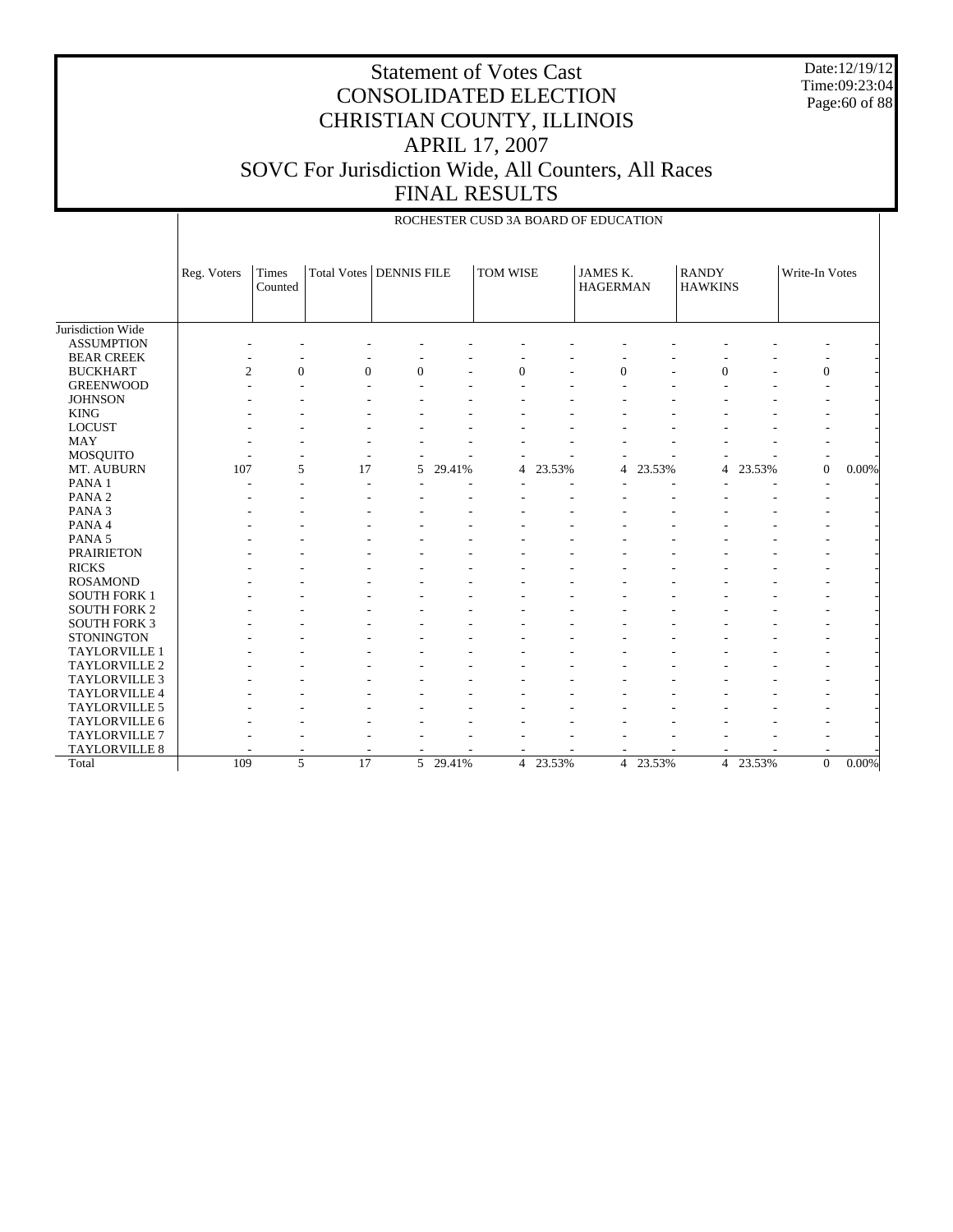Date:12/19/12 Time:09:23:04 Page:61 of 88

|                      |             |                  |                    | EDINBURG CUSD 4 BOARD OF EDUCATION |            |               |       |                      |            |
|----------------------|-------------|------------------|--------------------|------------------------------------|------------|---------------|-------|----------------------|------------|
|                      | Reg. Voters | Times<br>Counted | <b>Total Votes</b> | <b>MARK LEVAULT</b>                |            | LYNDSAY CASAD |       | <b>EDWARD HUGHES</b> |            |
| Jurisdiction Wide    |             |                  |                    |                                    |            |               |       |                      |            |
| <b>ASSUMPTION</b>    |             |                  |                    |                                    |            |               |       |                      |            |
| <b>BEAR CREEK</b>    |             |                  |                    |                                    |            |               |       |                      |            |
| <b>BUCKHART</b>      | 1151        | 336              | 1232               | 238                                | 19.32%     | 119           | 9.66% | 177                  | 14.37%     |
| <b>GREENWOOD</b>     |             |                  |                    |                                    |            |               |       |                      |            |
| <b>JOHNSON</b>       |             |                  |                    |                                    |            |               |       |                      |            |
| <b>KING</b>          |             |                  |                    |                                    |            |               |       |                      |            |
| <b>LOCUST</b>        |             |                  |                    |                                    |            |               |       |                      |            |
| <b>MAY</b>           |             |                  |                    |                                    |            |               |       |                      |            |
| <b>MOSQUITO</b>      |             |                  |                    |                                    |            |               |       |                      |            |
| MT. AUBURN           | 40          | 11               | 44                 | 10                                 | 22.73%     | $\mathbf{1}$  | 2.27% | 6                    | 13.64%     |
| PANA 1               |             |                  |                    |                                    |            |               |       |                      |            |
| PANA <sub>2</sub>    |             |                  |                    |                                    |            |               |       |                      |            |
| PANA <sub>3</sub>    |             |                  |                    |                                    |            |               |       |                      |            |
| PANA 4               |             |                  |                    |                                    |            |               |       |                      |            |
| PANA <sub>5</sub>    |             |                  |                    |                                    |            |               |       |                      |            |
| <b>PRAIRIETON</b>    |             |                  |                    |                                    |            |               |       |                      |            |
| <b>RICKS</b>         |             |                  |                    |                                    |            |               |       |                      |            |
| <b>ROSAMOND</b>      |             |                  |                    |                                    |            |               |       |                      |            |
| <b>SOUTH FORK 1</b>  |             |                  |                    |                                    |            |               |       |                      |            |
| <b>SOUTH FORK 2</b>  | 62          | 11               | 40                 | 11                                 | 27.50%     | 1             | 2.50% | 1                    | 2.50%      |
| <b>SOUTH FORK 3</b>  |             |                  |                    |                                    |            |               |       |                      |            |
| <b>STONINGTON</b>    |             |                  |                    |                                    |            |               |       |                      |            |
| TAYLORVILLE 1        |             |                  |                    |                                    |            |               |       |                      |            |
| TAYLORVILLE 2        |             |                  |                    |                                    |            |               |       |                      |            |
| <b>TAYLORVILLE 3</b> |             |                  |                    |                                    |            |               |       |                      |            |
| <b>TAYLORVILLE 4</b> | 36          | 12               | 44                 | 11                                 | 25.00%     | 3             | 6.82% | 3                    | 6.82%      |
| <b>TAYLORVILLE 5</b> |             |                  |                    |                                    |            |               |       |                      |            |
| <b>TAYLORVILLE 6</b> |             |                  |                    |                                    |            |               |       |                      |            |
| <b>TAYLORVILLE 7</b> |             |                  |                    |                                    |            |               |       |                      |            |
| TAYLORVILLE 8        |             |                  |                    |                                    |            |               |       |                      |            |
| Total                | 1289        | 370              | 1360               |                                    | 270 19.85% | 124           | 9.12% |                      | 187 13.75% |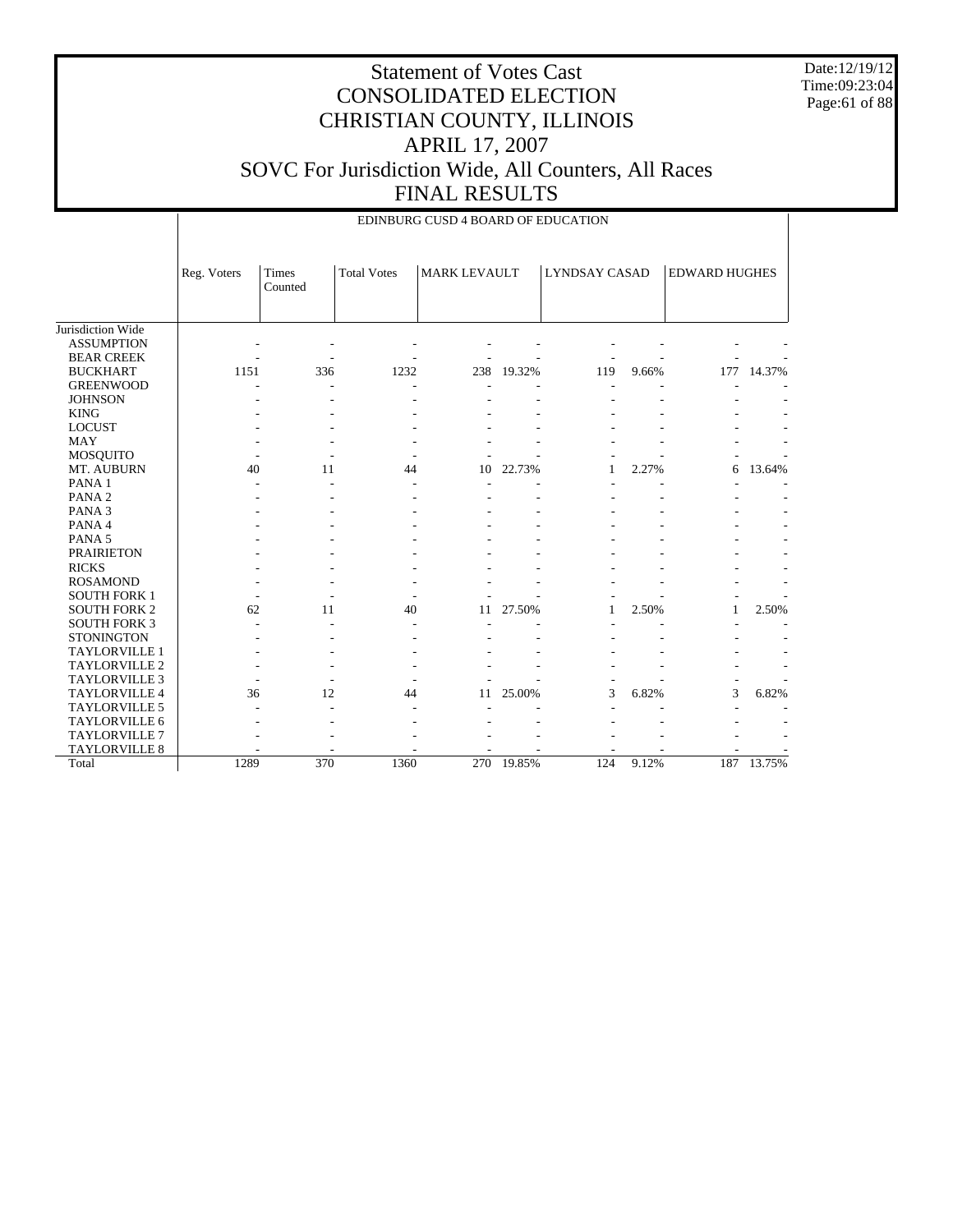Date:12/19/12 Time:09:23:04 Page:62 of 88

|                      | EDINBURG CUSD 4 BOARD OF EDUCATION |        |                      |       |                                  |        |                    |        |                    |        |                |       |
|----------------------|------------------------------------|--------|----------------------|-------|----------------------------------|--------|--------------------|--------|--------------------|--------|----------------|-------|
|                      | <b>MELINDA BARTON</b>              |        | <b>RENEE DUNKIRK</b> |       | <b>RONALD</b><br><b>HOLSTEIN</b> |        | <b>JULIE CRAIG</b> |        | <b>DENNIS WISE</b> |        | Write-In Votes |       |
| Jurisdiction Wide    |                                    |        |                      |       |                                  |        |                    |        |                    |        |                |       |
| <b>ASSUMPTION</b>    |                                    |        |                      |       |                                  |        |                    |        |                    |        |                |       |
| <b>BEAR CREEK</b>    |                                    |        |                      |       |                                  |        |                    |        |                    |        |                |       |
| <b>BUCKHART</b>      | 195                                | 15.83% | 63                   | 5.11% | 70                               | 5.68%  | 139                | 11.28% | 228                | 18.51% | 3              | 0.24% |
| <b>GREENWOOD</b>     |                                    |        |                      |       |                                  |        |                    |        |                    |        |                |       |
| <b>JOHNSON</b>       |                                    |        |                      |       |                                  |        |                    |        |                    |        |                |       |
| <b>KING</b>          |                                    |        |                      |       |                                  |        |                    |        |                    |        |                |       |
| <b>LOCUST</b>        |                                    |        |                      |       |                                  |        |                    |        |                    |        |                |       |
| <b>MAY</b>           |                                    |        |                      |       |                                  |        |                    |        |                    |        |                |       |
| MOSQUITO             |                                    |        |                      |       |                                  |        |                    |        |                    |        |                |       |
| MT. AUBURN           | 4                                  | 9.09%  | $\overline{2}$       | 4.55% | 6                                | 13.64% | 7                  | 15.91% | 8                  | 18.18% | $\mathbf{0}$   | 0.00% |
| PANA <sub>1</sub>    |                                    |        |                      |       |                                  |        |                    |        |                    |        |                |       |
| PANA <sub>2</sub>    |                                    |        |                      |       |                                  |        |                    |        |                    |        |                |       |
| PANA <sub>3</sub>    |                                    |        |                      |       |                                  |        |                    |        |                    |        |                |       |
| PANA 4               |                                    |        |                      |       |                                  |        |                    |        |                    |        |                |       |
| PANA <sub>5</sub>    |                                    |        |                      |       |                                  |        |                    |        |                    |        |                |       |
| <b>PRAIRIETON</b>    |                                    |        |                      |       |                                  |        |                    |        |                    |        |                |       |
| <b>RICKS</b>         |                                    |        |                      |       |                                  |        |                    |        |                    |        |                |       |
| <b>ROSAMOND</b>      |                                    |        |                      |       |                                  |        |                    |        |                    |        |                |       |
| <b>SOUTH FORK 1</b>  |                                    |        |                      |       |                                  |        |                    |        |                    |        |                |       |
| <b>SOUTH FORK 2</b>  | 8                                  | 20.00% |                      | 2.50% | 4                                | 10.00% | 4                  | 10.00% | 10                 | 25.00% | $\mathbf{0}$   | 0.00% |
| <b>SOUTH FORK 3</b>  |                                    |        |                      |       |                                  |        |                    |        |                    |        |                |       |
| <b>STONINGTON</b>    |                                    |        |                      |       |                                  |        |                    |        |                    |        |                |       |
| <b>TAYLORVILLE 1</b> |                                    |        |                      |       |                                  |        |                    |        |                    |        |                |       |
| <b>TAYLORVILLE 2</b> |                                    |        |                      |       |                                  |        |                    |        |                    |        |                |       |
| <b>TAYLORVILLE 3</b> |                                    |        |                      |       |                                  |        |                    |        |                    |        |                |       |
| <b>TAYLORVILLE 4</b> | 11                                 | 25.00% |                      | 2.27% | 2                                | 4.55%  | 6                  | 13.64% | 7                  | 15.91% | $\mathbf{0}$   | 0.00% |
| <b>TAYLORVILLE 5</b> |                                    |        |                      |       |                                  |        |                    |        |                    |        |                |       |
| TAYLORVILLE 6        |                                    |        |                      |       |                                  |        |                    |        |                    |        |                |       |
| <b>TAYLORVILLE 7</b> |                                    |        |                      |       |                                  |        |                    |        |                    |        |                |       |
| TAYLORVILLE 8        |                                    |        |                      |       |                                  |        |                    |        |                    |        |                |       |
| Total                | 218                                | 16.03% | 67                   | 4.93% | 82                               | 6.03%  | 156                | 11.47% | 253                | 18.60% | 3              | 0.22% |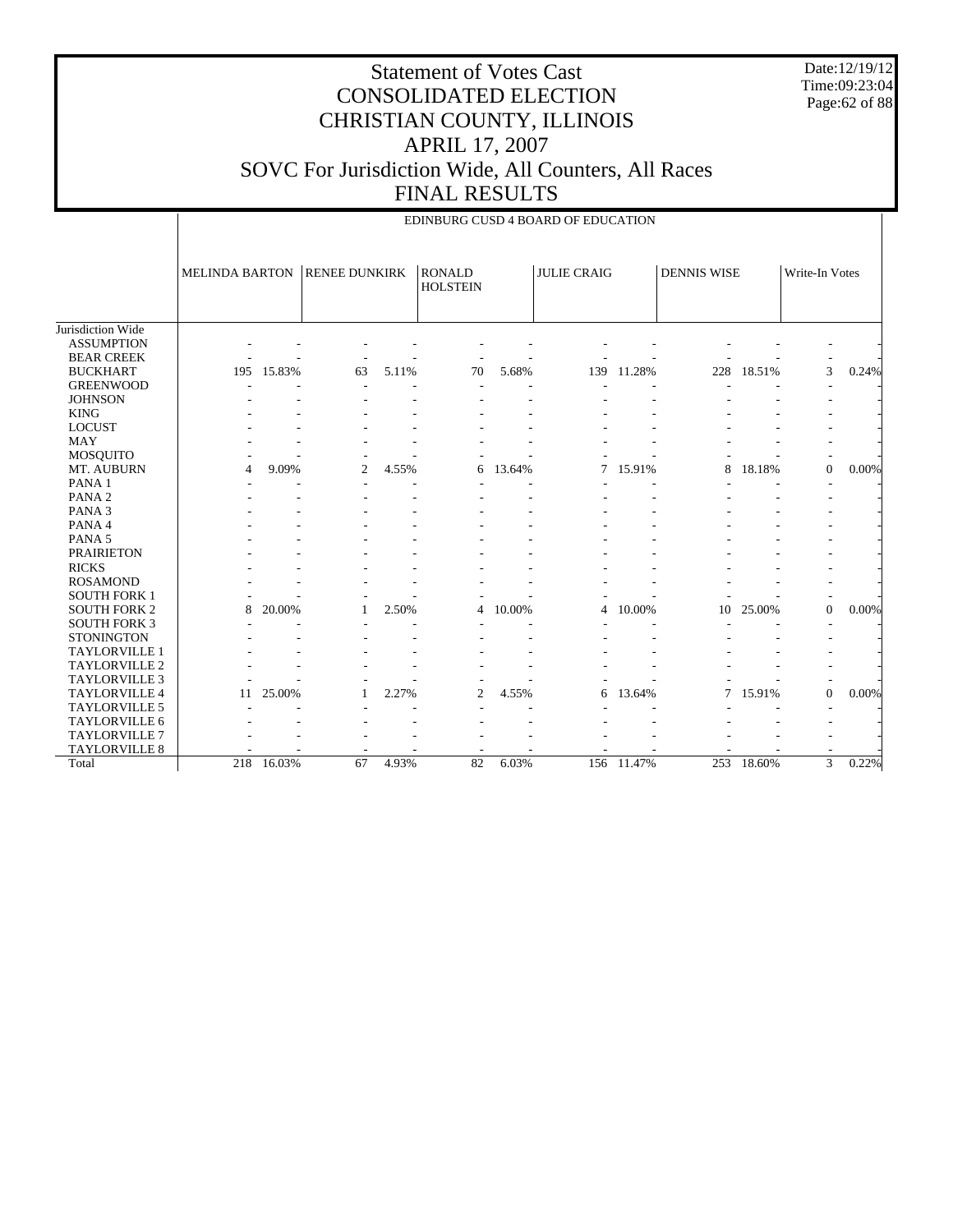Date:12/19/12 Time:09:23:04 Page:63 of 88

## Statement of Votes Cast CONSOLIDATED ELECTION CHRISTIAN COUNTY, ILLINOIS APRIL 17, 2007 SOVC For Jurisdiction Wide, All Counters, All Races FINAL RESULTS

|                      |                | SANGAMON VALLEY CUSD 9 2YR |                    |                  |            |                                 |       |                                 |       |                |       |  |  |  |
|----------------------|----------------|----------------------------|--------------------|------------------|------------|---------------------------------|-------|---------------------------------|-------|----------------|-------|--|--|--|
|                      | Reg.<br>Voters | Times<br>Counted           | <b>Total Votes</b> | <b>JOHN DUNN</b> |            | <b>SHERYL</b><br><b>BULLOCK</b> |       | <b>PAMALA</b><br><b>BLEDSAW</b> |       | Write-In Votes |       |  |  |  |
| Jurisdiction Wide    |                |                            |                    |                  |            |                                 |       |                                 |       |                |       |  |  |  |
| <b>ASSUMPTION</b>    |                |                            |                    |                  |            |                                 |       |                                 |       |                |       |  |  |  |
| <b>BEAR CREEK</b>    |                |                            |                    |                  |            |                                 |       |                                 |       |                |       |  |  |  |
| <b>BUCKHART</b>      |                |                            |                    |                  |            |                                 |       |                                 |       |                |       |  |  |  |
| <b>GREENWOOD</b>     |                |                            |                    |                  |            |                                 |       |                                 |       |                |       |  |  |  |
| <b>JOHNSON</b>       |                |                            |                    |                  |            |                                 |       |                                 |       |                |       |  |  |  |
| <b>KING</b>          |                |                            |                    |                  |            |                                 |       |                                 |       |                |       |  |  |  |
| <b>LOCUST</b>        |                |                            |                    |                  |            |                                 |       |                                 |       |                |       |  |  |  |
| <b>MAY</b>           |                |                            |                    |                  |            |                                 |       |                                 |       |                |       |  |  |  |
| MOSQUITO             | 50             | 11                         | 10                 |                  | 10 100.00% | $\overline{0}$                  | 0.00% | $\overline{0}$                  | 0.00% | $\overline{0}$ | 0.00% |  |  |  |
| MT. AUBURN           |                |                            |                    |                  |            |                                 |       |                                 |       |                |       |  |  |  |
| PANA <sub>1</sub>    |                |                            |                    |                  |            |                                 |       |                                 |       |                |       |  |  |  |
| PANA <sub>2</sub>    |                |                            |                    |                  |            |                                 |       |                                 |       |                |       |  |  |  |
| PANA <sub>3</sub>    |                |                            |                    |                  |            |                                 |       |                                 |       |                |       |  |  |  |
| PANA 4               |                |                            |                    |                  |            |                                 |       |                                 |       |                |       |  |  |  |
| PANA <sub>5</sub>    |                |                            |                    |                  |            |                                 |       |                                 |       |                |       |  |  |  |
| <b>PRAIRIETON</b>    |                |                            |                    |                  |            |                                 |       |                                 |       |                |       |  |  |  |
| <b>RICKS</b>         |                |                            |                    |                  |            |                                 |       |                                 |       |                |       |  |  |  |
| <b>ROSAMOND</b>      |                |                            |                    |                  |            |                                 |       |                                 |       |                |       |  |  |  |
| <b>SOUTH FORK 1</b>  |                |                            |                    |                  |            |                                 |       |                                 |       |                |       |  |  |  |
| <b>SOUTH FORK 2</b>  |                |                            |                    |                  |            |                                 |       |                                 |       |                |       |  |  |  |
| <b>SOUTH FORK 3</b>  |                |                            |                    |                  |            |                                 |       |                                 |       |                |       |  |  |  |
| <b>STONINGTON</b>    |                |                            |                    |                  |            |                                 |       |                                 |       |                |       |  |  |  |
| <b>TAYLORVILLE 1</b> |                |                            |                    |                  |            |                                 |       |                                 |       |                |       |  |  |  |
| TAYLORVILLE 2        |                |                            |                    |                  |            |                                 |       |                                 |       |                |       |  |  |  |
| <b>TAYLORVILLE 3</b> |                |                            |                    |                  |            |                                 |       |                                 |       |                |       |  |  |  |
| TAYLORVILLE 4        |                |                            |                    |                  |            |                                 |       |                                 |       |                |       |  |  |  |
| TAYLORVILLE 5        |                |                            |                    |                  |            |                                 |       |                                 |       |                |       |  |  |  |
| TAYLORVILLE 6        |                |                            |                    |                  |            |                                 |       |                                 |       |                |       |  |  |  |
| <b>TAYLORVILLE 7</b> |                |                            |                    |                  |            |                                 |       |                                 |       |                |       |  |  |  |
| <b>TAYLORVILLE 8</b> |                |                            |                    |                  |            |                                 |       |                                 |       |                |       |  |  |  |
| Total                | 50             | 11                         | 10                 |                  | 10 100.00% | $\theta$                        | 0.00% | $\overline{0}$                  | 0.00% | $\overline{0}$ | 0.00% |  |  |  |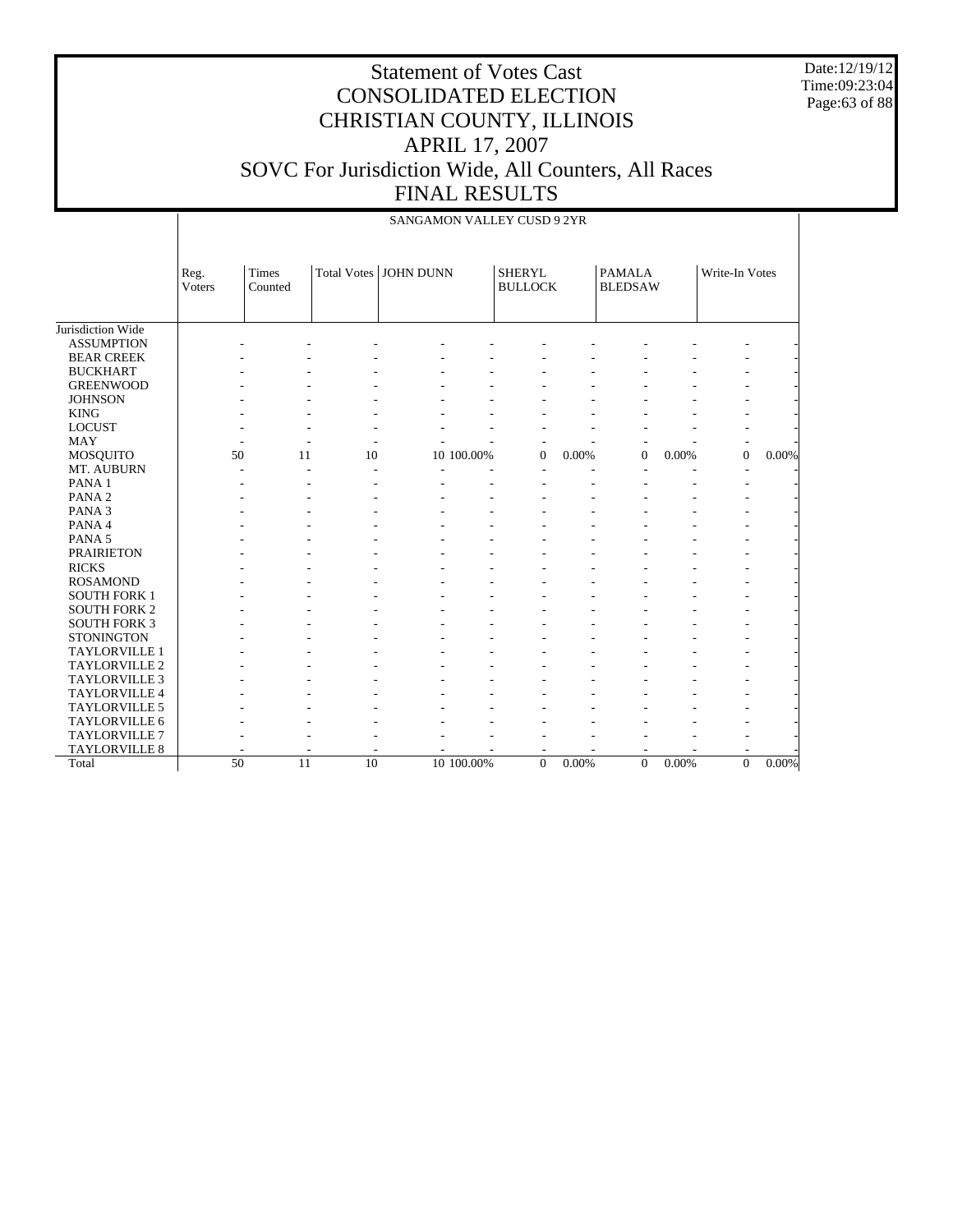| <b>Statement of Votes Cast</b>                      |
|-----------------------------------------------------|
| <b>CONSOLIDATED ELECTION</b>                        |
| CHRISTIAN COUNTY, ILLINOIS                          |
| <b>APRIL 17, 2007</b>                               |
| SOVC For Jurisdiction Wide, All Counters, All Races |
| <b>FINAL RESULTS</b>                                |

Date:12/19/12 Time:09:23:04 Page:64 of 88

|                      | SANGAMON VALLEY CUSD 9 BOARD OF EDUCATION |              |                        |                |        |               |          |                |        |                 |          |               |       |
|----------------------|-------------------------------------------|--------------|------------------------|----------------|--------|---------------|----------|----------------|--------|-----------------|----------|---------------|-------|
|                      |                                           |              |                        |                |        |               |          |                |        |                 |          |               |       |
|                      |                                           |              |                        |                |        |               |          |                |        |                 |          |               |       |
|                      | Reg.                                      | <b>Times</b> | Total Votes   DAN CARR |                |        | JED A. STACEY |          | THADD PETERS   |        | <b>KIMBERLY</b> |          | <b>BOBBY</b>  |       |
|                      | Voters                                    | Counted      |                        |                |        |               |          |                |        | <b>BRAMEL</b>   |          | <b>EMBREY</b> |       |
|                      |                                           |              |                        |                |        |               |          |                |        |                 |          |               |       |
| Jurisdiction Wide    |                                           |              |                        |                |        |               |          |                |        |                 |          |               |       |
| <b>ASSUMPTION</b>    |                                           |              |                        |                |        |               |          |                |        |                 |          |               |       |
| <b>BEAR CREEK</b>    |                                           |              |                        |                |        |               |          |                |        |                 |          |               |       |
| <b>BUCKHART</b>      |                                           |              |                        |                |        |               |          |                |        |                 |          |               |       |
| <b>GREENWOOD</b>     |                                           |              |                        |                |        |               |          |                |        |                 |          |               |       |
| <b>JOHNSON</b>       |                                           |              |                        |                |        |               |          |                |        |                 |          |               |       |
| <b>KING</b>          |                                           |              |                        |                |        |               |          |                |        |                 |          |               |       |
| <b>LOCUST</b>        |                                           |              |                        |                |        |               |          |                |        |                 |          |               |       |
| <b>MAY</b>           |                                           |              |                        |                |        |               |          |                |        |                 |          |               |       |
| MOSQUITO             | 50                                        | 11           | 33                     | 4              | 12.12% | 5             | 15.15%   | 4              | 12.12% | 6               | 18.18%   | 1             | 3.03% |
| MT. AUBURN           |                                           |              |                        |                |        |               |          |                |        |                 |          |               |       |
| PANA <sub>1</sub>    |                                           |              |                        |                |        |               |          |                |        |                 |          |               |       |
| PANA <sub>2</sub>    |                                           |              |                        |                |        |               |          |                |        |                 |          |               |       |
| PANA <sub>3</sub>    |                                           |              |                        |                |        |               |          |                |        |                 |          |               |       |
| PANA 4               |                                           |              |                        |                |        |               |          |                |        |                 |          |               |       |
| PANA <sub>5</sub>    |                                           |              |                        |                |        |               |          |                |        |                 |          |               |       |
| <b>PRAIRIETON</b>    |                                           |              |                        |                |        |               |          |                |        |                 |          |               |       |
| <b>RICKS</b>         |                                           |              |                        |                |        |               |          |                |        |                 |          |               |       |
| <b>ROSAMOND</b>      |                                           |              |                        |                |        |               |          |                |        |                 |          |               | ٠     |
| <b>SOUTH FORK 1</b>  |                                           |              |                        |                |        |               |          |                |        |                 |          |               | ٠     |
| <b>SOUTH FORK 2</b>  |                                           |              |                        |                |        |               |          |                |        |                 |          |               |       |
| <b>SOUTH FORK 3</b>  |                                           |              |                        |                |        |               |          |                |        |                 |          |               |       |
| <b>STONINGTON</b>    |                                           |              |                        |                |        |               |          |                |        |                 |          |               |       |
| TAYLORVILLE 1        |                                           |              |                        |                |        |               |          |                |        |                 |          |               |       |
| TAYLORVILLE 2        |                                           |              |                        |                |        |               |          |                |        |                 |          |               |       |
| <b>TAYLORVILLE 3</b> |                                           |              |                        |                |        |               |          |                |        |                 |          |               |       |
| <b>TAYLORVILLE 4</b> |                                           |              |                        |                |        |               |          |                |        |                 |          |               |       |
| TAYLORVILLE 5        |                                           |              |                        |                |        |               |          |                |        |                 |          |               |       |
| TAYLORVILLE 6        |                                           |              |                        |                |        |               |          |                |        |                 |          |               |       |
| <b>TAYLORVILLE 7</b> |                                           |              |                        |                |        |               |          |                |        |                 |          |               |       |
| TAYLORVILLE 8        |                                           |              |                        |                |        |               |          |                |        |                 |          |               |       |
| Total                | 50                                        | 11           | $\overline{33}$        | $\overline{4}$ | 12.12% |               | 5 15.15% | $\overline{4}$ | 12.12% |                 | 6 18.18% | $\mathbf{1}$  | 3.03% |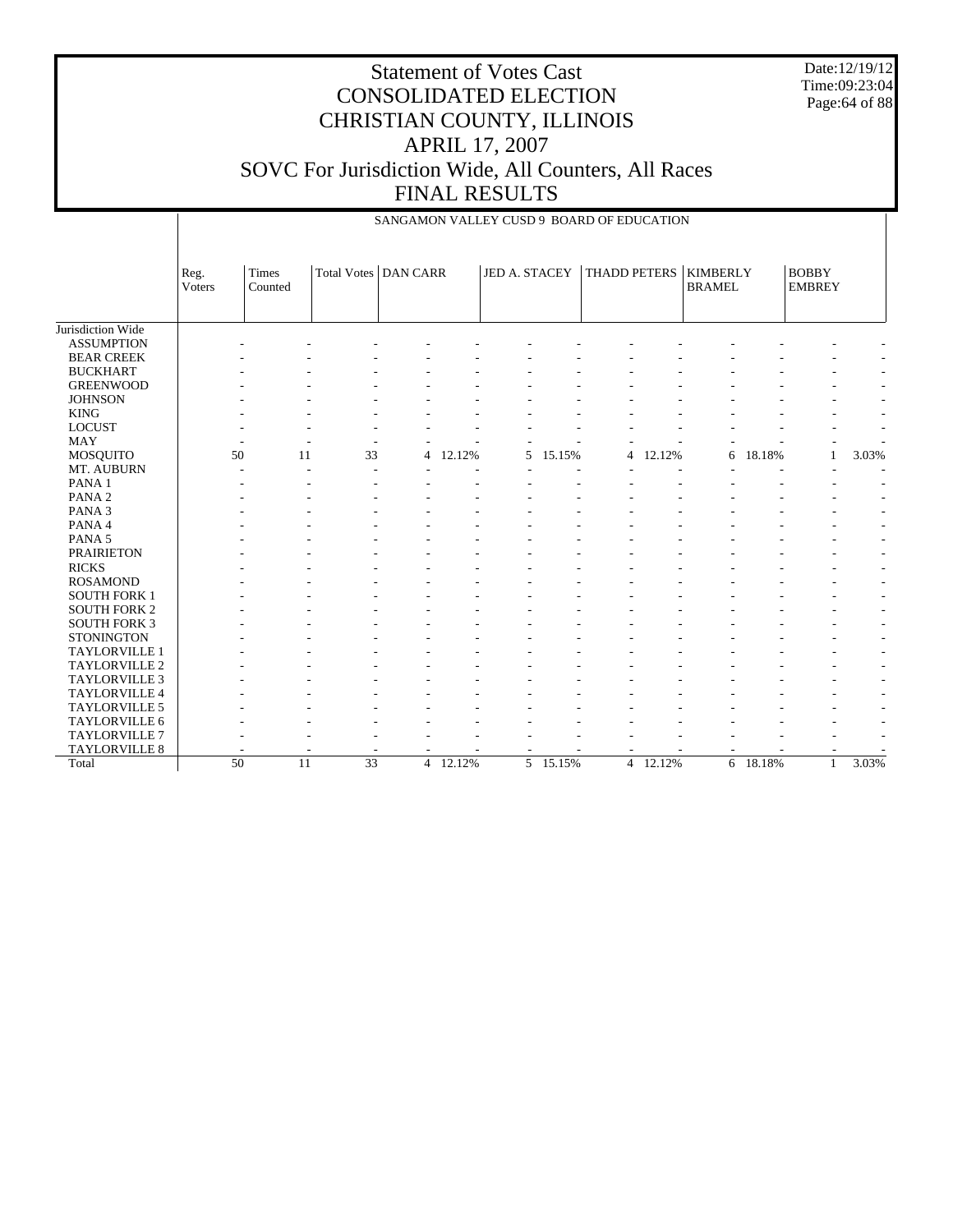Date:12/19/12 Time:09:23:04 Page:65 of 88

|                      |                           | SANGAMON VALLEY CUSD 9 BOARD OF EDUCATION |                           |        |                   |       |                |          |  |  |  |  |  |  |
|----------------------|---------------------------|-------------------------------------------|---------------------------|--------|-------------------|-------|----------------|----------|--|--|--|--|--|--|
|                      | CHAD H.<br><b>HARTWIG</b> |                                           | DAVID J.<br><b>KOONCE</b> |        | <b>MAX LAPPIN</b> |       | Write-In Votes |          |  |  |  |  |  |  |
| Jurisdiction Wide    |                           |                                           |                           |        |                   |       |                |          |  |  |  |  |  |  |
| <b>ASSUMPTION</b>    |                           |                                           |                           |        |                   |       |                |          |  |  |  |  |  |  |
| <b>BEAR CREEK</b>    |                           |                                           |                           |        |                   |       |                |          |  |  |  |  |  |  |
| <b>BUCKHART</b>      |                           |                                           |                           |        |                   |       |                |          |  |  |  |  |  |  |
| <b>GREENWOOD</b>     |                           |                                           |                           |        |                   |       |                |          |  |  |  |  |  |  |
| <b>JOHNSON</b>       |                           |                                           |                           |        |                   |       |                |          |  |  |  |  |  |  |
| <b>KING</b>          |                           |                                           |                           |        |                   |       |                |          |  |  |  |  |  |  |
| <b>LOCUST</b>        |                           |                                           |                           |        |                   |       |                |          |  |  |  |  |  |  |
| <b>MAY</b>           |                           |                                           |                           |        |                   |       |                |          |  |  |  |  |  |  |
| MOSQUITO             | 4                         | 12.12%                                    | 6                         | 18.18% | 3                 | 9.09% | $\Omega$       | 0.00%    |  |  |  |  |  |  |
| MT. AUBURN           | ÷.                        |                                           | ä,                        |        | $\overline{a}$    |       |                |          |  |  |  |  |  |  |
| PANA <sub>1</sub>    |                           |                                           |                           |        |                   |       |                |          |  |  |  |  |  |  |
| PANA <sub>2</sub>    |                           |                                           |                           |        |                   |       |                |          |  |  |  |  |  |  |
| PANA <sub>3</sub>    |                           |                                           |                           |        |                   |       |                |          |  |  |  |  |  |  |
| PANA 4               |                           |                                           |                           |        |                   |       |                |          |  |  |  |  |  |  |
| PANA <sub>5</sub>    |                           |                                           |                           |        |                   |       |                |          |  |  |  |  |  |  |
| <b>PRAIRIETON</b>    |                           |                                           |                           |        |                   |       |                |          |  |  |  |  |  |  |
| <b>RICKS</b>         |                           |                                           |                           |        |                   |       |                |          |  |  |  |  |  |  |
| <b>ROSAMOND</b>      |                           |                                           |                           |        |                   |       |                |          |  |  |  |  |  |  |
| <b>SOUTH FORK 1</b>  |                           |                                           |                           |        |                   |       |                |          |  |  |  |  |  |  |
| <b>SOUTH FORK 2</b>  |                           |                                           |                           |        |                   |       |                |          |  |  |  |  |  |  |
| <b>SOUTH FORK 3</b>  |                           |                                           |                           |        |                   |       |                |          |  |  |  |  |  |  |
| <b>STONINGTON</b>    |                           |                                           |                           |        |                   |       |                |          |  |  |  |  |  |  |
| <b>TAYLORVILLE 1</b> |                           |                                           |                           |        |                   |       |                |          |  |  |  |  |  |  |
| <b>TAYLORVILLE 2</b> |                           |                                           |                           |        |                   |       |                |          |  |  |  |  |  |  |
| <b>TAYLORVILLE 3</b> |                           |                                           |                           |        |                   |       |                |          |  |  |  |  |  |  |
| TAYLORVILLE 4        |                           |                                           |                           |        |                   |       |                |          |  |  |  |  |  |  |
| TAYLORVILLE 5        |                           |                                           |                           |        |                   |       |                |          |  |  |  |  |  |  |
| TAYLORVILLE 6        |                           |                                           |                           |        |                   |       |                |          |  |  |  |  |  |  |
| <b>TAYLORVILLE 7</b> |                           |                                           |                           |        |                   |       |                |          |  |  |  |  |  |  |
| <b>TAYLORVILLE 8</b> |                           |                                           |                           |        |                   |       |                |          |  |  |  |  |  |  |
| Total                | $\overline{\mathbf{4}}$   | 12.12%                                    | 6                         | 18.18% | $\overline{3}$    | 9.09% | $\Omega$       | $0.00\%$ |  |  |  |  |  |  |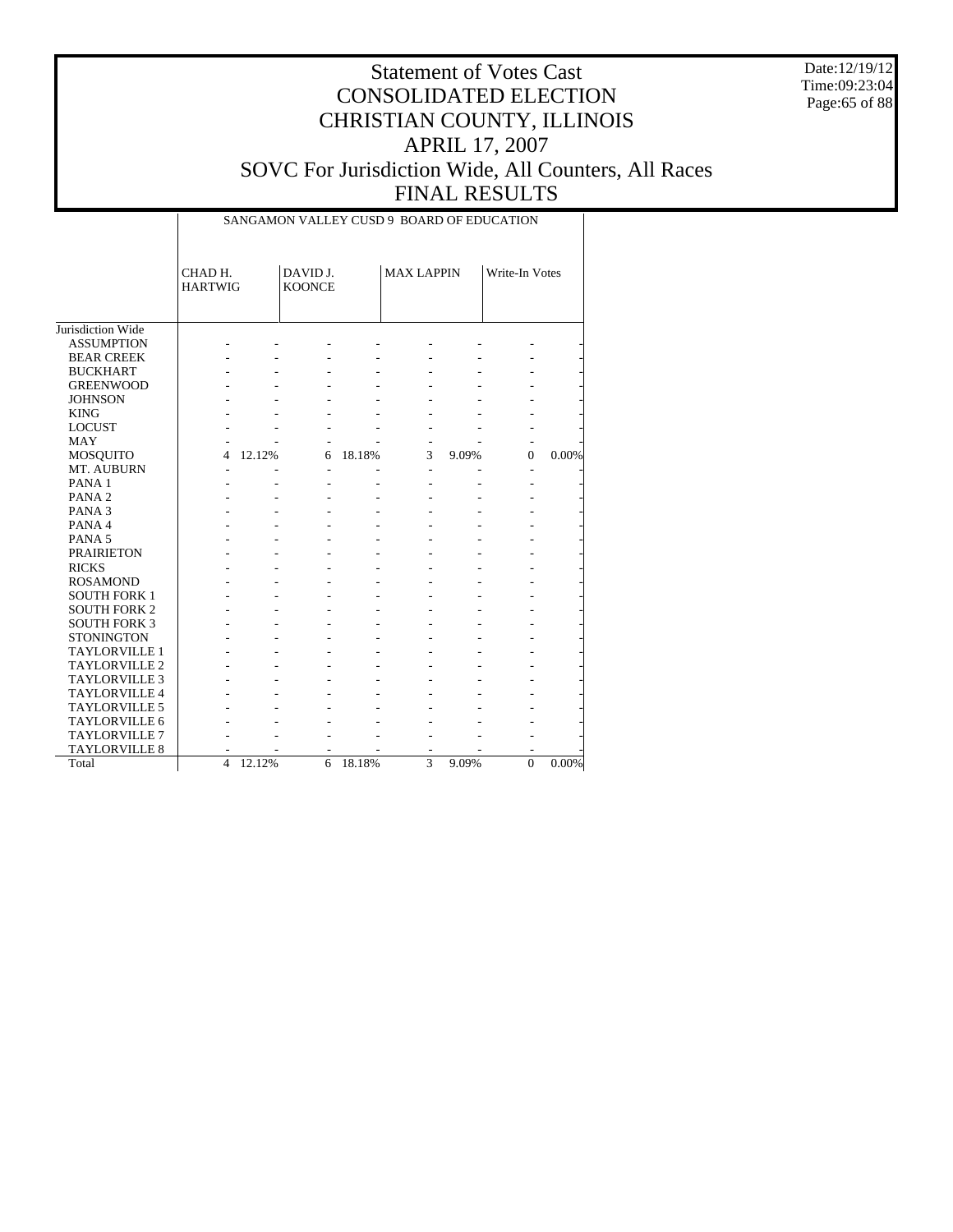Date:12/19/12 Time:09:23:04 Page:66 of 88

|                      |              | PANA CUSD 8 BOARD OF EDUCATION |                          |                 |        |                     |            |                 |            |  |  |  |  |
|----------------------|--------------|--------------------------------|--------------------------|-----------------|--------|---------------------|------------|-----------------|------------|--|--|--|--|
|                      | Reg. Voters  | Times<br>Counted               | <b>Total Votes</b>       | DAVID E. KOONTZ |        | <b>JOHN METZGER</b> |            | DONALD K. ALLEN |            |  |  |  |  |
| Jurisdiction Wide    |              |                                |                          |                 |        |                     |            |                 |            |  |  |  |  |
| <b>ASSUMPTION</b>    | $\mathbf{0}$ | $\Omega$                       | $\overline{0}$           | $\Omega$        |        | $\overline{0}$      |            | $\theta$        |            |  |  |  |  |
| <b>BEAR CREEK</b>    |              |                                |                          |                 |        |                     |            |                 |            |  |  |  |  |
| <b>BUCKHART</b>      |              |                                |                          |                 |        |                     |            |                 |            |  |  |  |  |
| <b>GREENWOOD</b>     | 26           | 7                              | 20                       | 7               | 35.00% | 5                   | 25.00%     | $\overline{0}$  | 0.00%      |  |  |  |  |
| <b>JOHNSON</b>       |              |                                |                          |                 |        |                     |            |                 |            |  |  |  |  |
| <b>KING</b>          |              |                                |                          |                 |        |                     |            |                 |            |  |  |  |  |
| <b>LOCUST</b>        | 52           | 10                             | 38                       | 8               | 21.05% | 10                  | 26.32%     | 10              | 26.32%     |  |  |  |  |
| <b>MAY</b>           | ÷            |                                | ٠                        |                 |        |                     |            |                 |            |  |  |  |  |
| <b>MOSQUITO</b>      |              |                                |                          |                 |        |                     |            |                 |            |  |  |  |  |
| MT. AUBURN           |              |                                |                          |                 |        |                     |            |                 |            |  |  |  |  |
| PANA 1               | 645          | 99                             | 344                      | 88              | 25.58% | 96                  | 27.91%     | 72              | 20.93%     |  |  |  |  |
| PANA <sub>2</sub>    | 1275         | 272                            | 945                      | 225             | 23.81% | 239                 | 25.29%     | 200             | 21.16%     |  |  |  |  |
| PANA <sub>3</sub>    | 721          | 164                            | 571                      | 133             | 23.29% | 146                 | 25.57%     | 115             | 20.14%     |  |  |  |  |
| PANA 4               | 603          | 112                            | 429                      | 106             | 24.71% | 103                 | 24.01%     | 88              | 20.51%     |  |  |  |  |
| PANA <sub>5</sub>    | 482          | 71                             | 254                      | 59              | 23.23% | 63                  | 24.80%     | 47              | 18.50%     |  |  |  |  |
| <b>PRAIRIETON</b>    | L,           |                                |                          |                 |        |                     |            |                 |            |  |  |  |  |
| <b>RICKS</b>         | ÷            | ÷                              | $\overline{\phantom{a}}$ |                 |        |                     |            |                 |            |  |  |  |  |
| <b>ROSAMOND</b>      | 242          | 27                             | 98                       | 25              | 25.51% | 26                  | 26.53%     | 19              | 19.39%     |  |  |  |  |
| <b>SOUTH FORK 1</b>  |              |                                |                          |                 |        |                     |            |                 |            |  |  |  |  |
| <b>SOUTH FORK 2</b>  |              |                                |                          |                 |        |                     |            |                 |            |  |  |  |  |
| <b>SOUTH FORK 3</b>  |              |                                |                          |                 |        |                     |            |                 |            |  |  |  |  |
| <b>STONINGTON</b>    |              |                                |                          |                 |        |                     |            |                 |            |  |  |  |  |
| <b>TAYLORVILLE 1</b> |              |                                |                          |                 |        |                     |            |                 |            |  |  |  |  |
| TAYLORVILLE 2        |              |                                |                          |                 |        |                     |            |                 |            |  |  |  |  |
| <b>TAYLORVILLE 3</b> |              |                                |                          |                 |        |                     |            |                 |            |  |  |  |  |
| <b>TAYLORVILLE 4</b> |              |                                |                          |                 |        |                     |            |                 |            |  |  |  |  |
| <b>TAYLORVILLE 5</b> |              |                                |                          |                 |        |                     |            |                 |            |  |  |  |  |
| <b>TAYLORVILLE 6</b> |              |                                |                          |                 |        |                     |            |                 |            |  |  |  |  |
| <b>TAYLORVILLE 7</b> |              |                                |                          |                 |        |                     |            |                 |            |  |  |  |  |
| TAYLORVILLE 8        |              |                                |                          |                 |        |                     |            |                 |            |  |  |  |  |
| Total                | 4046         | 762                            | 2699                     | 651             | 24.12% |                     | 688 25.49% |                 | 551 20.41% |  |  |  |  |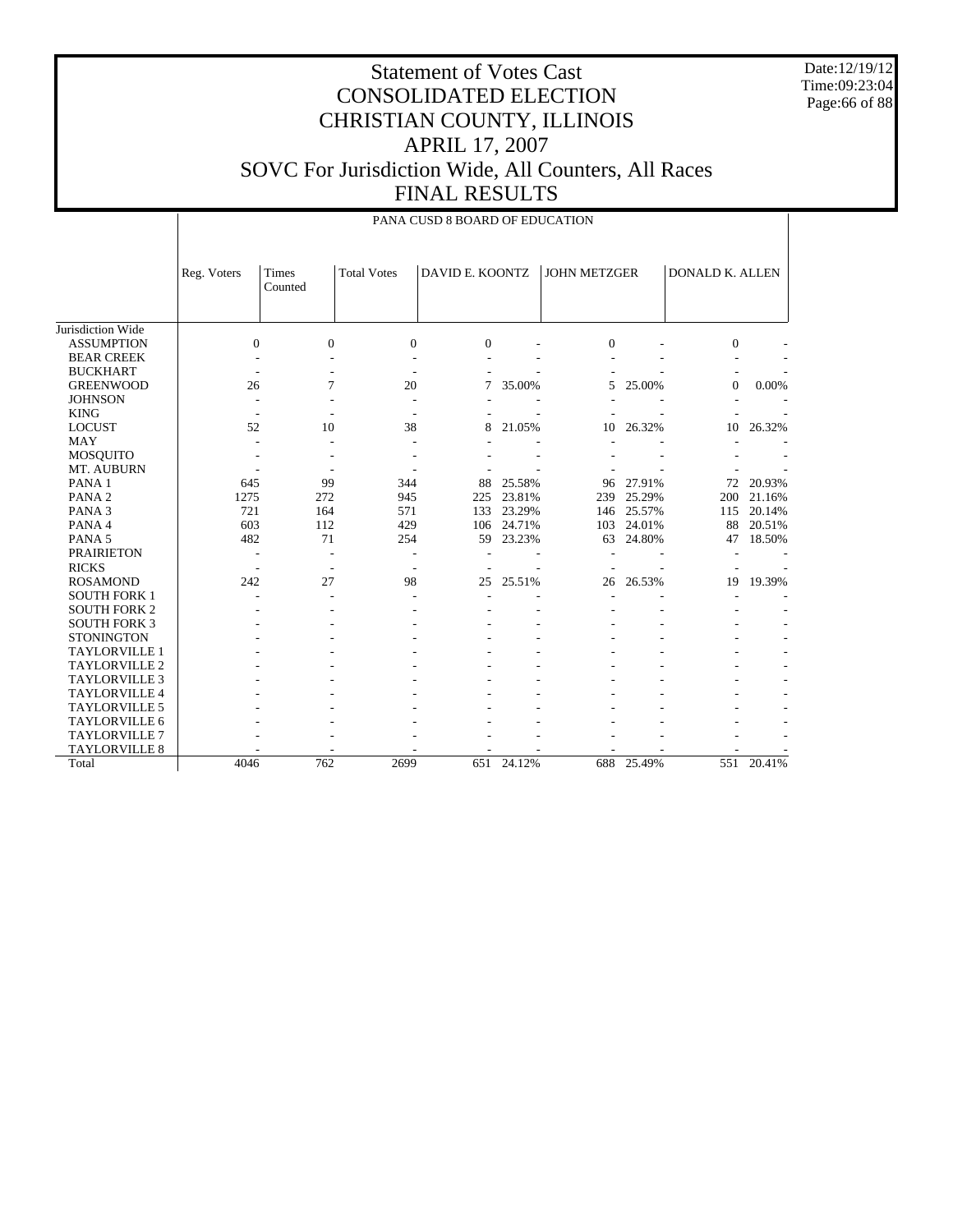Date:12/19/12 Time:09:23:04 Page:67 of 88

# Statement of Votes Cast CONSOLIDATED ELECTION CHRISTIAN COUNTY, ILLINOIS APRIL 17, 2007 SOVC For Jurisdiction Wide, All Counters, All Races FINAL RESULTS

 $\top$ 

|                      | <b>SHERRY</b><br><b>SCHNEIDER</b> |        | <b>KAREN MIZEUR</b> |           | Write-In Votes |       |
|----------------------|-----------------------------------|--------|---------------------|-----------|----------------|-------|
| Jurisdiction Wide    |                                   |        |                     |           |                |       |
| <b>ASSUMPTION</b>    | $\overline{0}$                    |        | $\mathbf{0}$        |           | $\mathbf{0}$   |       |
| <b>BEAR CREEK</b>    |                                   |        |                     |           |                |       |
| <b>BUCKHART</b>      |                                   |        |                     |           |                |       |
| <b>GREENWOOD</b>     | 3                                 | 15.00% | 5                   | 25.00%    | 0              | 0.00% |
| <b>JOHNSON</b>       |                                   |        |                     |           |                |       |
| <b>KING</b>          |                                   |        |                     |           |                |       |
| <b>LOCUST</b>        | 4                                 | 10.53% | 6                   | 15.79%    | 0              | 0.00% |
| <b>MAY</b>           |                                   |        |                     |           |                |       |
| <b>MOSQUITO</b>      |                                   |        |                     |           |                |       |
| MT. AUBURN           |                                   |        |                     |           |                |       |
| PANA <sub>1</sub>    | 28                                | 8.14%  | 60                  | 17.44%    | $\Omega$       | 0.00% |
| PANA <sub>2</sub>    | 109                               | 11.53% | 171                 | 18.10%    | 1              | 0.11% |
| PANA <sub>3</sub>    | 66                                | 11.56% | 111                 | 19.44%    | $\Omega$       | 0.00% |
| PANA 4               | 48                                | 11.19% |                     | 84 19.58% | $\mathbf{0}$   | 0.00% |
| PANA <sub>5</sub>    | 32                                | 12.60% | 51                  | 20.08%    | $\overline{2}$ | 0.79% |
| <b>PRAIRIETON</b>    |                                   |        |                     |           |                |       |
| <b>RICKS</b>         |                                   |        |                     |           |                |       |
| <b>ROSAMOND</b>      | 7                                 | 7.14%  | 21                  | 21.43%    | 0              | 0.00% |
| <b>SOUTH FORK 1</b>  |                                   |        |                     |           |                |       |
| <b>SOUTH FORK 2</b>  |                                   |        |                     |           |                |       |
| <b>SOUTH FORK 3</b>  |                                   |        |                     |           |                |       |
| <b>STONINGTON</b>    |                                   |        |                     |           |                |       |
| <b>TAYLORVILLE 1</b> |                                   |        |                     |           |                |       |
| <b>TAYLORVILLE 2</b> |                                   |        |                     |           |                |       |
| <b>TAYLORVILLE 3</b> |                                   |        |                     |           |                |       |
| <b>TAYLORVILLE4</b>  |                                   |        |                     |           |                |       |
| <b>TAYLORVILLE 5</b> |                                   |        |                     |           |                |       |
| <b>TAYLORVILLE 6</b> |                                   |        |                     |           |                |       |
| <b>TAYLORVILLE 7</b> |                                   |        |                     |           |                |       |
| <b>TAYLORVILLE 8</b> |                                   |        |                     |           |                |       |
| Total                | 297                               | 11.00% | 509                 | 18.86%    | 3              | 0.11% |

PANA CUSD 8 BOARD OF EDUCATION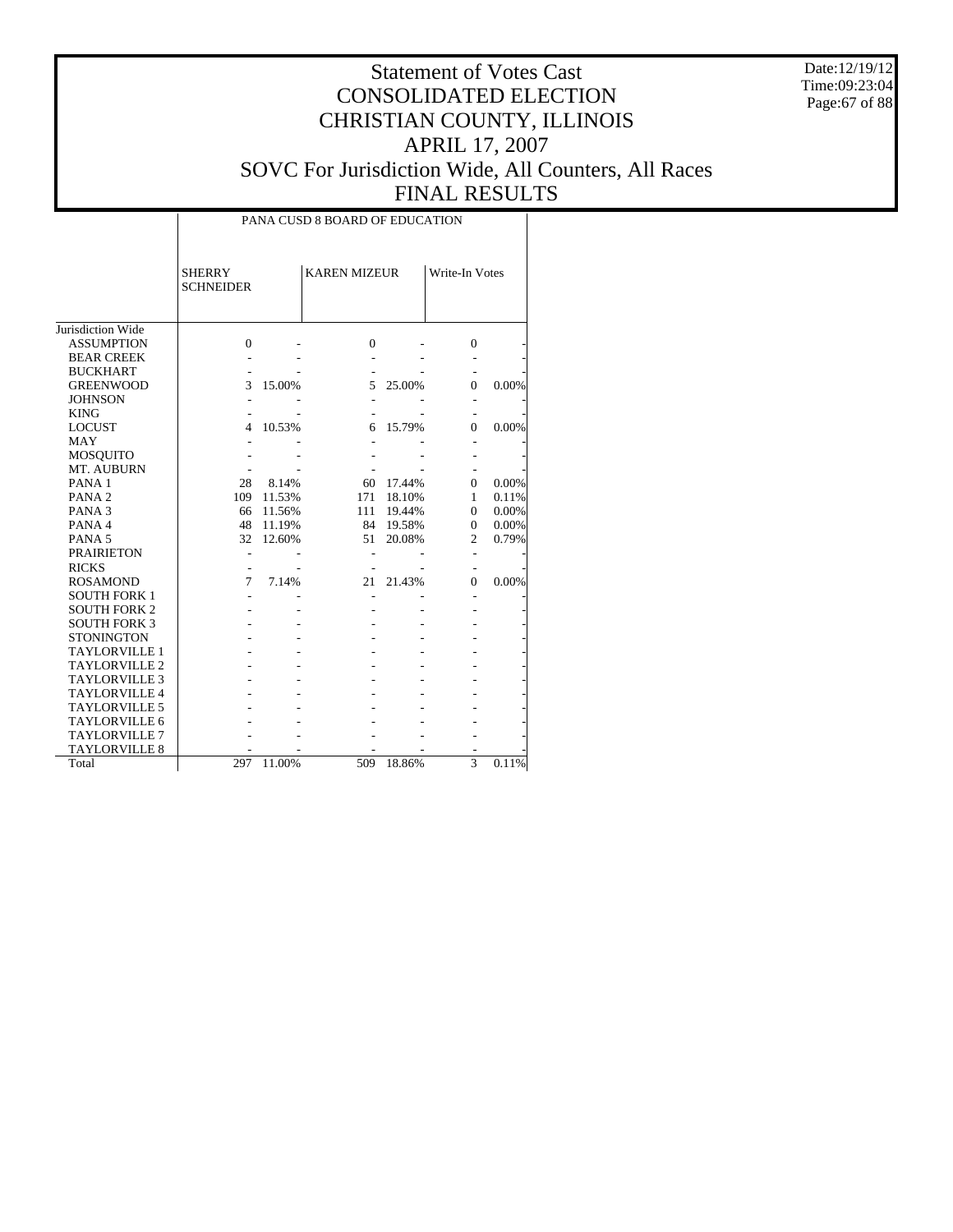Date:12/19/12 Time:09:23:04 Page:68 of 88

## Statement of Votes Cast CONSOLIDATED ELECTION CHRISTIAN COUNTY, ILLINOIS APRIL 17, 2007 SOVC For Jurisdiction Wide, All Counters, All Races FINAL RESULTS

|                      |                | PAWNEE CUSD 11 BOARD OF EDUCATION |                          |                 |       |                                    |          |               |        |                               |        |                                 |                          |  |
|----------------------|----------------|-----------------------------------|--------------------------|-----------------|-------|------------------------------------|----------|---------------|--------|-------------------------------|--------|---------------------------------|--------------------------|--|
|                      | Reg.<br>Voters | Times<br>Counted                  | Total Votes   CHRIS      | <b>REYNOLDS</b> |       | <b>SHELLY</b><br><b>CRAIGMILES</b> |          | DALE G. DAILY |        | <b>EDWARD</b><br><b>BOWEN</b> |        | <b>DANIEL</b><br><b>JOHNSON</b> |                          |  |
| Jurisdiction Wide    |                |                                   |                          |                 |       |                                    |          |               |        |                               |        |                                 |                          |  |
| <b>ASSUMPTION</b>    |                |                                   |                          |                 |       |                                    |          |               |        |                               |        |                                 |                          |  |
| <b>BEAR CREEK</b>    |                |                                   |                          |                 |       |                                    |          |               |        |                               |        |                                 | $\overline{\phantom{a}}$ |  |
| <b>BUCKHART</b>      |                |                                   |                          |                 |       |                                    |          |               |        |                               |        |                                 | $\overline{\phantom{a}}$ |  |
| <b>GREENWOOD</b>     |                |                                   |                          |                 |       |                                    |          |               |        |                               |        |                                 | $\overline{\phantom{a}}$ |  |
| <b>JOHNSON</b>       |                |                                   |                          |                 |       |                                    |          |               |        |                               |        |                                 | $\overline{\phantom{a}}$ |  |
| <b>KING</b>          |                | $\Omega$                          | $\Omega$<br>$\mathbf{0}$ | $\Omega$        |       | $\mathbf{0}$                       |          | $\mathbf{0}$  |        | $\Omega$                      |        | $\mathbf{0}$                    | ÷.                       |  |
| <b>LOCUST</b>        |                |                                   |                          |                 |       |                                    |          |               |        |                               |        |                                 | $\overline{\phantom{a}}$ |  |
| <b>MAY</b>           |                |                                   |                          |                 |       |                                    |          |               |        |                               |        |                                 | $\overline{\phantom{a}}$ |  |
| <b>MOSQUITO</b>      |                |                                   |                          |                 |       |                                    |          |               |        |                               |        |                                 | $\overline{\phantom{a}}$ |  |
| MT. AUBURN           |                |                                   |                          |                 |       |                                    |          |               |        |                               |        |                                 | $\overline{\phantom{a}}$ |  |
| PANA <sub>1</sub>    |                |                                   |                          |                 |       |                                    |          |               |        |                               |        |                                 | $\overline{\phantom{a}}$ |  |
| PANA <sub>2</sub>    |                |                                   |                          |                 |       |                                    |          |               |        |                               |        |                                 | $\overline{\phantom{a}}$ |  |
| PANA <sub>3</sub>    |                |                                   |                          |                 |       |                                    |          |               |        |                               |        |                                 | ٠                        |  |
| PANA 4               |                |                                   |                          |                 |       |                                    |          |               |        |                               |        |                                 | ٠                        |  |
| PANA <sub>5</sub>    |                |                                   |                          |                 |       |                                    |          |               |        |                               |        |                                 | ÷,                       |  |
| <b>PRAIRIETON</b>    |                |                                   |                          |                 |       |                                    |          |               |        |                               |        |                                 | $\overline{\phantom{a}}$ |  |
| <b>RICKS</b>         |                |                                   |                          |                 |       |                                    |          |               |        |                               |        |                                 | $\overline{\phantom{a}}$ |  |
| <b>ROSAMOND</b>      |                |                                   |                          |                 |       |                                    |          |               |        |                               |        |                                 | ٠                        |  |
| <b>SOUTH FORK 1</b>  |                |                                   |                          |                 |       |                                    |          |               |        |                               |        |                                 |                          |  |
| <b>SOUTH FORK 2</b>  | 47             | 15                                | 39                       | $\overline{c}$  | 5.13% | 6                                  | 15.38%   | 7             | 17.95% | 5                             | 12.82% | 3                               | 7.69%                    |  |
| <b>SOUTH FORK 3</b>  |                |                                   |                          |                 |       |                                    |          |               |        |                               |        |                                 |                          |  |
| <b>STONINGTON</b>    |                |                                   |                          |                 |       |                                    |          |               |        |                               |        |                                 |                          |  |
| TAYLORVILLE 1        |                |                                   |                          |                 |       |                                    |          |               |        |                               |        |                                 |                          |  |
| TAYLORVILLE 2        |                |                                   |                          |                 |       |                                    |          |               |        |                               |        |                                 | $\sim$                   |  |
| <b>TAYLORVILLE 3</b> |                |                                   |                          |                 |       |                                    |          |               |        |                               |        |                                 |                          |  |
| TAYLORVILLE 4        |                |                                   |                          |                 |       |                                    |          |               |        |                               |        |                                 | $\overline{\phantom{a}}$ |  |
| TAYLORVILLE 5        |                |                                   |                          |                 |       |                                    |          |               |        |                               |        |                                 | ٠                        |  |
| TAYLORVILLE 6        |                |                                   |                          |                 |       |                                    |          |               |        |                               |        |                                 | ٠                        |  |
| <b>TAYLORVILLE 7</b> |                |                                   |                          |                 |       |                                    |          |               |        |                               |        |                                 |                          |  |
| TAYLORVILLE 8        |                |                                   |                          |                 |       |                                    |          |               |        |                               |        |                                 |                          |  |
| Total                | 47             | $\overline{15}$                   | 39                       | 2               | 5.13% |                                    | 6 15.38% | $\tau$        | 17.95% | 5                             | 12.82% | 3                               | 7.69%                    |  |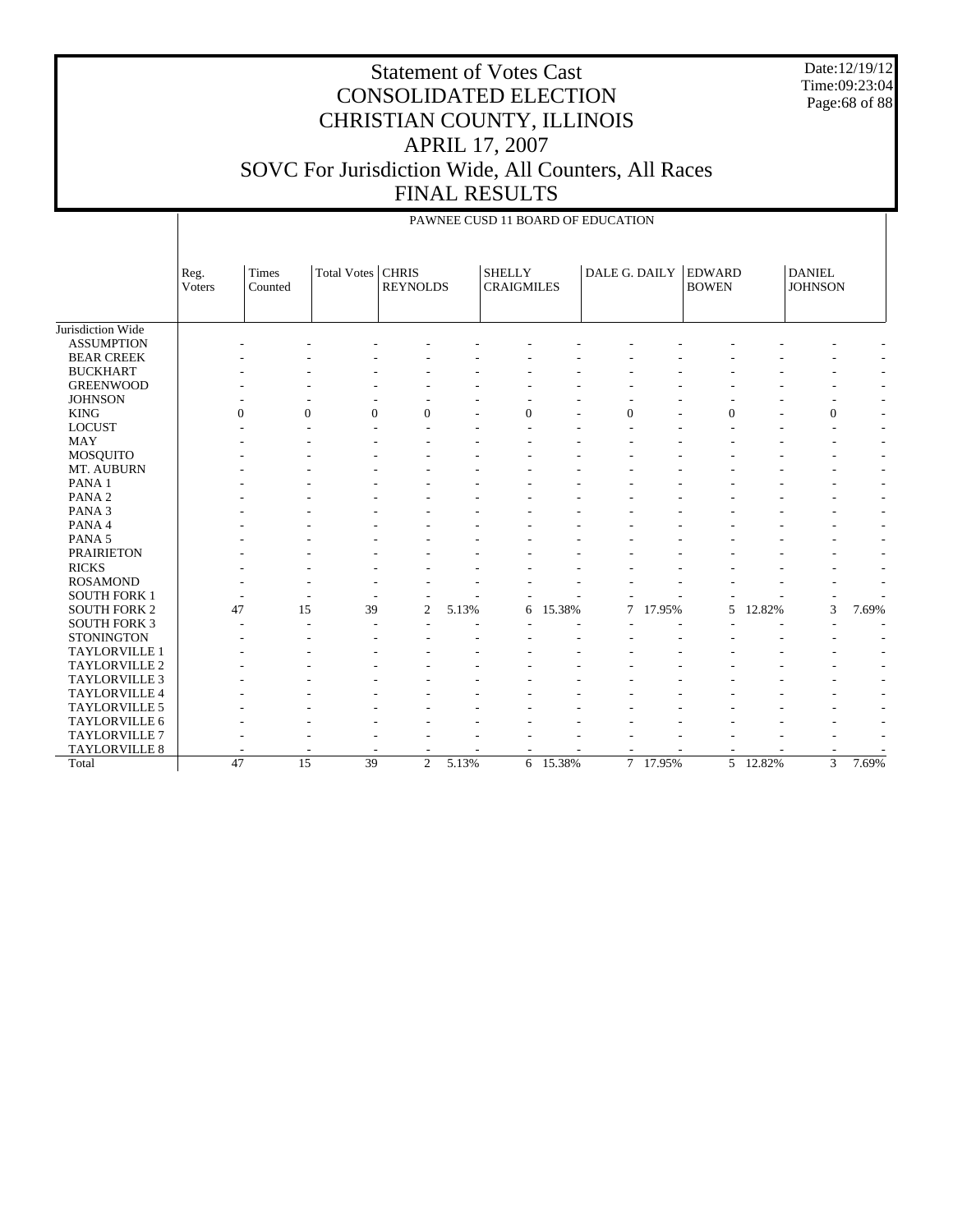Date:12/19/12 Time:09:23:04 Page:69 of 88

|                      |                               |       |                                      |       | PAWNEE CUSD 11 BOARD OF EDUCATION |       |                |        |                                |        |                |          |
|----------------------|-------------------------------|-------|--------------------------------------|-------|-----------------------------------|-------|----------------|--------|--------------------------------|--------|----------------|----------|
|                      | KIMBERLY S.<br><b>JACKSON</b> |       | <b>KIMBERLY</b><br><b>ANN DONAHO</b> |       | <b>GREGG</b><br><b>SHIMCHICK</b>  |       | DOUG HOWELL    |        | <b>SHAWN</b><br><b>BURNLEY</b> |        | Write-In Votes |          |
| Jurisdiction Wide    |                               |       |                                      |       |                                   |       |                |        |                                |        |                |          |
| <b>ASSUMPTION</b>    |                               |       |                                      |       |                                   |       |                |        |                                |        |                |          |
| <b>BEAR CREEK</b>    |                               |       |                                      |       |                                   |       |                |        |                                |        |                |          |
| <b>BUCKHART</b>      |                               |       |                                      |       |                                   |       |                |        |                                |        |                |          |
| <b>GREENWOOD</b>     |                               |       |                                      |       |                                   |       |                |        |                                |        |                |          |
| <b>JOHNSON</b>       |                               |       |                                      |       |                                   |       |                |        |                                |        |                |          |
| <b>KING</b>          | $\theta$                      |       | $\Omega$                             |       | $\mathbf{0}$                      |       | $\overline{0}$ |        | $\Omega$                       |        | $\theta$       |          |
| <b>LOCUST</b>        |                               |       |                                      |       |                                   |       |                |        |                                |        |                |          |
| <b>MAY</b>           |                               |       |                                      |       |                                   |       |                |        |                                |        |                |          |
| MOSQUITO             |                               |       |                                      |       |                                   |       |                |        |                                |        |                |          |
| MT. AUBURN           |                               |       |                                      |       |                                   |       |                |        |                                |        |                |          |
| PANA <sub>1</sub>    |                               |       |                                      |       |                                   |       |                |        |                                |        |                |          |
| PANA <sub>2</sub>    |                               |       |                                      |       |                                   |       |                |        |                                |        |                |          |
| PANA <sub>3</sub>    |                               |       |                                      |       |                                   |       |                |        |                                |        |                |          |
| PANA 4               |                               |       |                                      |       |                                   |       |                |        |                                |        |                |          |
| PANA <sub>5</sub>    |                               |       |                                      |       |                                   |       |                |        |                                |        |                |          |
| <b>PRAIRIETON</b>    |                               |       |                                      |       |                                   |       |                |        |                                |        |                |          |
| <b>RICKS</b>         |                               |       |                                      |       |                                   |       |                |        |                                |        |                |          |
| <b>ROSAMOND</b>      |                               |       |                                      |       |                                   |       |                |        |                                |        |                |          |
| <b>SOUTH FORK 1</b>  |                               |       |                                      |       |                                   |       |                |        |                                |        |                |          |
| <b>SOUTH FORK 2</b>  | $\overline{c}$                | 5.13% | 3                                    | 7.69% | $\mathbf{0}$                      | 0.00% | 5              | 12.82% | 6                              | 15.38% | $\overline{0}$ | 0.00%    |
| <b>SOUTH FORK 3</b>  |                               |       |                                      |       |                                   |       |                |        |                                |        |                |          |
| <b>STONINGTON</b>    |                               |       |                                      |       |                                   |       |                |        |                                |        |                |          |
| <b>TAYLORVILLE 1</b> |                               |       |                                      |       |                                   |       |                |        |                                |        |                |          |
| <b>TAYLORVILLE 2</b> |                               |       |                                      |       |                                   |       |                |        |                                |        |                |          |
| <b>TAYLORVILLE 3</b> |                               |       |                                      |       |                                   |       |                |        |                                |        |                |          |
| TAYLORVILLE 4        |                               |       |                                      |       |                                   |       |                |        |                                |        |                |          |
| TAYLORVILLE 5        |                               |       |                                      |       |                                   |       |                |        |                                |        |                |          |
| <b>TAYLORVILLE 6</b> |                               |       |                                      |       |                                   |       |                |        |                                |        |                |          |
| <b>TAYLORVILLE 7</b> |                               |       |                                      |       |                                   |       |                |        |                                |        |                |          |
| <b>TAYLORVILLE 8</b> |                               |       |                                      |       |                                   |       |                |        |                                |        |                |          |
| Total                | $\overline{2}$                | 5.13% | 3                                    | 7.69% | $\Omega$                          | 0.00% | 5              | 12.82% | 6                              | 15.38% | $\Omega$       | $0.00\%$ |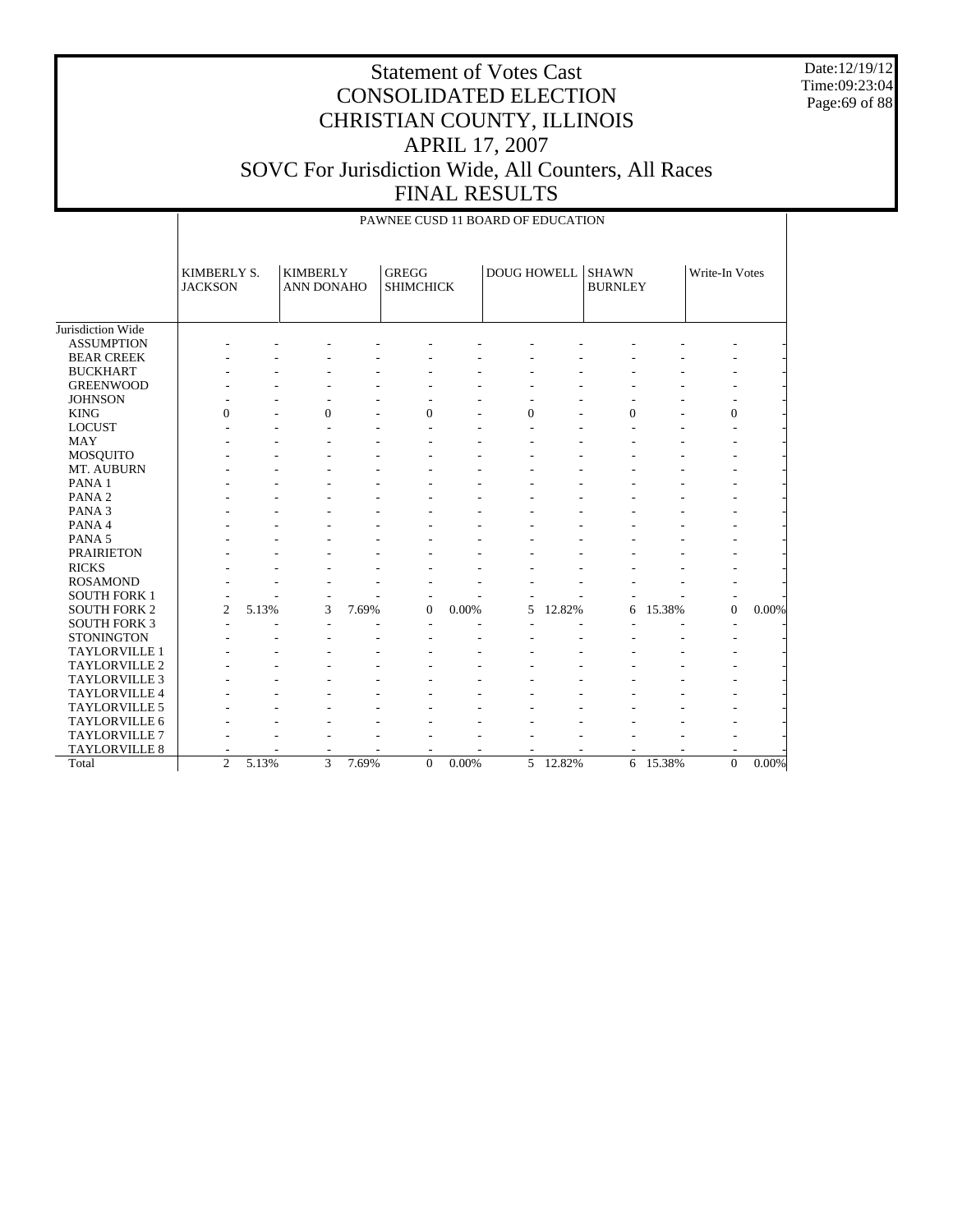Date:12/19/12 Time:09:23:04 Page:70 of 88

|                      |             | SOUTH FORK CUSD 14 BOARD OF EDUCATION |                    |                 |        |                  |        |                              |        |  |  |  |  |
|----------------------|-------------|---------------------------------------|--------------------|-----------------|--------|------------------|--------|------------------------------|--------|--|--|--|--|
|                      | Reg. Voters | Times<br>Counted                      | <b>Total Votes</b> | PATRICIA GESELL |        | KELLY A. DULAKIS |        | VIVIAN G.<br><b>CEARLOCK</b> |        |  |  |  |  |
| Jurisdiction Wide    |             |                                       |                    |                 |        |                  |        |                              |        |  |  |  |  |
| <b>ASSUMPTION</b>    |             |                                       |                    |                 |        |                  |        |                              |        |  |  |  |  |
| <b>BEAR CREEK</b>    |             |                                       |                    |                 |        |                  |        |                              |        |  |  |  |  |
| <b>BUCKHART</b>      |             |                                       |                    |                 |        |                  |        |                              |        |  |  |  |  |
| <b>GREENWOOD</b>     |             |                                       |                    |                 |        |                  |        |                              |        |  |  |  |  |
| <b>JOHNSON</b>       |             |                                       |                    |                 |        |                  |        |                              |        |  |  |  |  |
| <b>KING</b>          |             |                                       |                    |                 |        |                  |        |                              |        |  |  |  |  |
| <b>LOCUST</b>        |             |                                       |                    |                 |        |                  |        |                              |        |  |  |  |  |
| <b>MAY</b>           |             |                                       |                    |                 |        |                  |        |                              |        |  |  |  |  |
| MOSQUITO             |             |                                       |                    |                 |        |                  |        |                              |        |  |  |  |  |
| MT. AUBURN           |             |                                       |                    |                 |        |                  |        |                              |        |  |  |  |  |
| PANA <sub>1</sub>    |             |                                       |                    |                 |        |                  |        |                              |        |  |  |  |  |
| PANA <sub>2</sub>    |             |                                       |                    |                 |        |                  |        |                              |        |  |  |  |  |
| PANA <sub>3</sub>    |             |                                       |                    |                 |        |                  |        |                              |        |  |  |  |  |
| PANA 4               |             |                                       |                    |                 |        |                  |        |                              |        |  |  |  |  |
| PANA <sub>5</sub>    |             |                                       |                    |                 |        |                  |        |                              |        |  |  |  |  |
| <b>PRAIRIETON</b>    |             |                                       |                    |                 |        |                  |        |                              |        |  |  |  |  |
| <b>RICKS</b>         |             |                                       |                    |                 |        |                  |        |                              |        |  |  |  |  |
| <b>ROSAMOND</b>      |             |                                       |                    |                 |        |                  |        |                              |        |  |  |  |  |
| <b>SOUTH FORK 1</b>  | 913         | 256                                   | 808                | 195             | 24.13% | 220              | 27.23% | 193                          | 23.89% |  |  |  |  |
| <b>SOUTH FORK 2</b>  | 320         | 50                                    | 161                | 41              | 25.47% | 42               | 26.09% | 39                           | 24.22% |  |  |  |  |
| <b>SOUTH FORK 3</b>  | 285         | 54                                    | 163                | 42              | 25.77% | 40               | 24.54% | 40                           | 24.54% |  |  |  |  |
| <b>STONINGTON</b>    |             |                                       |                    |                 |        |                  |        |                              |        |  |  |  |  |
| TAYLORVILLE 1        |             |                                       |                    |                 |        |                  |        |                              |        |  |  |  |  |
| <b>TAYLORVILLE 2</b> |             |                                       |                    |                 |        |                  |        |                              |        |  |  |  |  |
| <b>TAYLORVILLE 3</b> |             |                                       | ٠                  |                 |        |                  |        |                              |        |  |  |  |  |
| <b>TAYLORVILLE 4</b> |             | $\Omega$<br>$\mathbf{1}$              | $\Omega$           | $\Omega$        |        | $\Omega$         |        | $\overline{0}$               |        |  |  |  |  |
| TAYLORVILLE 5        |             |                                       |                    |                 |        |                  |        |                              |        |  |  |  |  |
| TAYLORVILLE 6        |             |                                       |                    |                 |        |                  |        |                              |        |  |  |  |  |
| <b>TAYLORVILLE 7</b> |             |                                       |                    |                 |        |                  |        |                              |        |  |  |  |  |
| <b>TAYLORVILLE 8</b> |             |                                       |                    |                 |        |                  |        |                              |        |  |  |  |  |
| Total                | 1519        | 360                                   | 1132               | 278             | 24.56% | 302              | 26.68% | 272                          | 24.03% |  |  |  |  |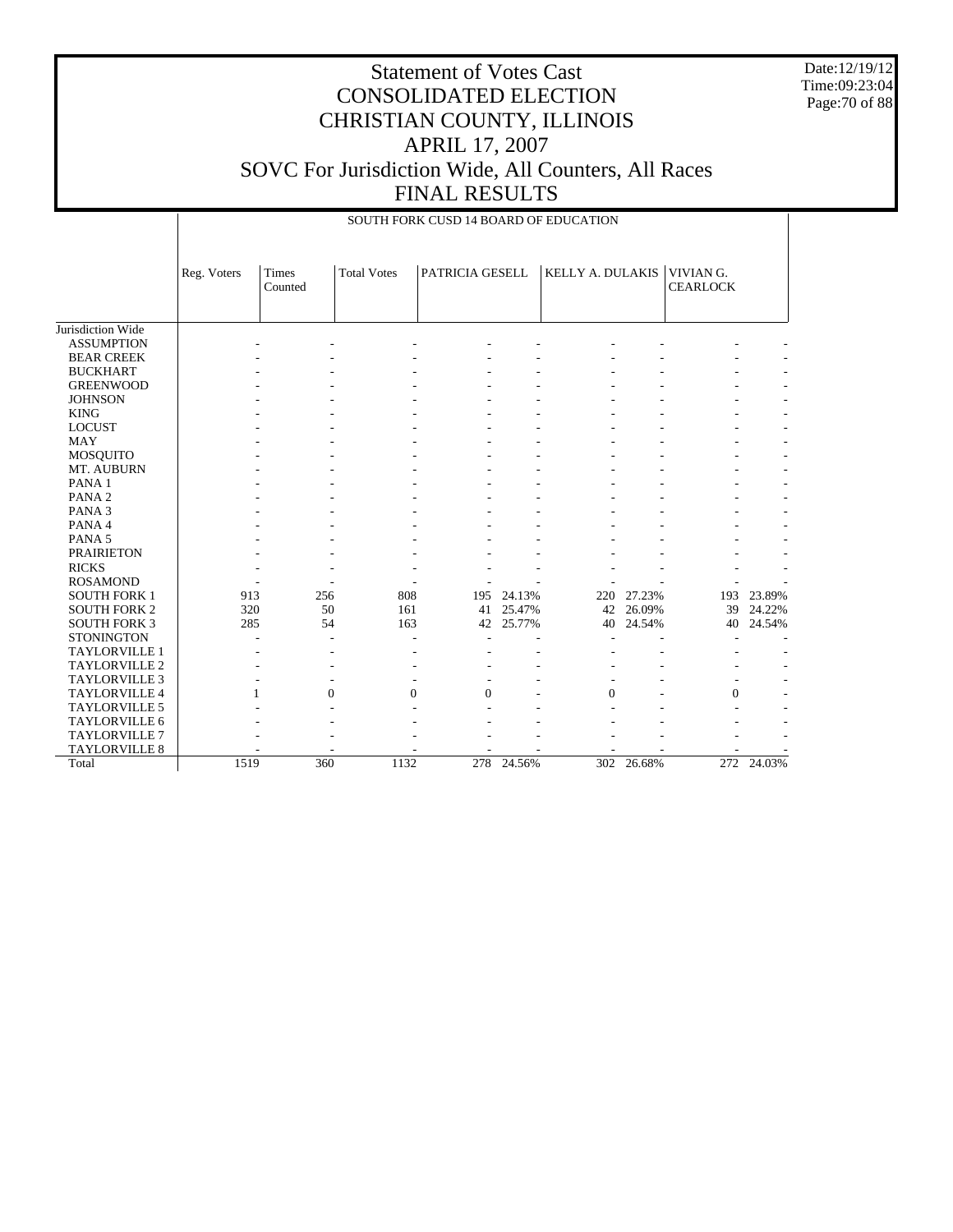Date:12/19/12 Time:09:23:04 Page:71 of 88

|                      | <b>SOUTH FORK CUSD 14 BOARD OF</b> | <b>EDUCATION</b> |                |       |
|----------------------|------------------------------------|------------------|----------------|-------|
|                      | <b>GARY L. HART, JR</b>            |                  | Write-In Votes |       |
|                      |                                    |                  |                |       |
| Jurisdiction Wide    |                                    |                  |                |       |
| <b>ASSUMPTION</b>    |                                    |                  |                |       |
| <b>BEAR CREEK</b>    |                                    |                  |                |       |
| <b>BUCKHART</b>      |                                    |                  |                |       |
| <b>GREENWOOD</b>     |                                    |                  |                |       |
| <b>JOHNSON</b>       |                                    |                  |                |       |
| <b>KING</b>          |                                    |                  |                |       |
| <b>LOCUST</b>        |                                    |                  |                |       |
| <b>MAY</b>           |                                    |                  |                |       |
| MOSQUITO             |                                    |                  |                |       |
| MT. AUBURN           |                                    |                  |                |       |
| PANA <sub>1</sub>    |                                    |                  |                |       |
| PANA <sub>2</sub>    |                                    |                  |                |       |
| PANA <sub>3</sub>    |                                    |                  |                |       |
| PANA4                |                                    |                  |                |       |
| PANA <sub>5</sub>    |                                    |                  |                |       |
| <b>PRAIRIETON</b>    |                                    |                  |                |       |
| <b>RICKS</b>         |                                    |                  |                |       |
| <b>ROSAMOND</b>      |                                    |                  |                |       |
| <b>SOUTH FORK 1</b>  | 199                                | 24.63%           | 1              | 0.12% |
| <b>SOUTH FORK 2</b>  | 39                                 | 24.22%           | 0              | 0.00% |
| <b>SOUTH FORK 3</b>  | 41                                 | 25.15%           | 0              | 0.00% |
| <b>STONINGTON</b>    |                                    |                  |                |       |
| <b>TAYLORVILLE 1</b> |                                    |                  |                |       |
| <b>TAYLORVILLE 2</b> |                                    |                  |                |       |
| <b>TAYLORVILLE 3</b> |                                    |                  |                |       |
| <b>TAYLORVILLE 4</b> | 0                                  |                  | $\theta$       |       |
| <b>TAYLORVILLE 5</b> |                                    |                  |                |       |
| TAYLORVILLE 6        |                                    |                  |                |       |
| <b>TAYLORVILLE 7</b> |                                    |                  |                |       |
| <b>TAYLORVILLE 8</b> |                                    |                  |                |       |
| Total                | 279                                | 24.65%           | 1              | 0.09% |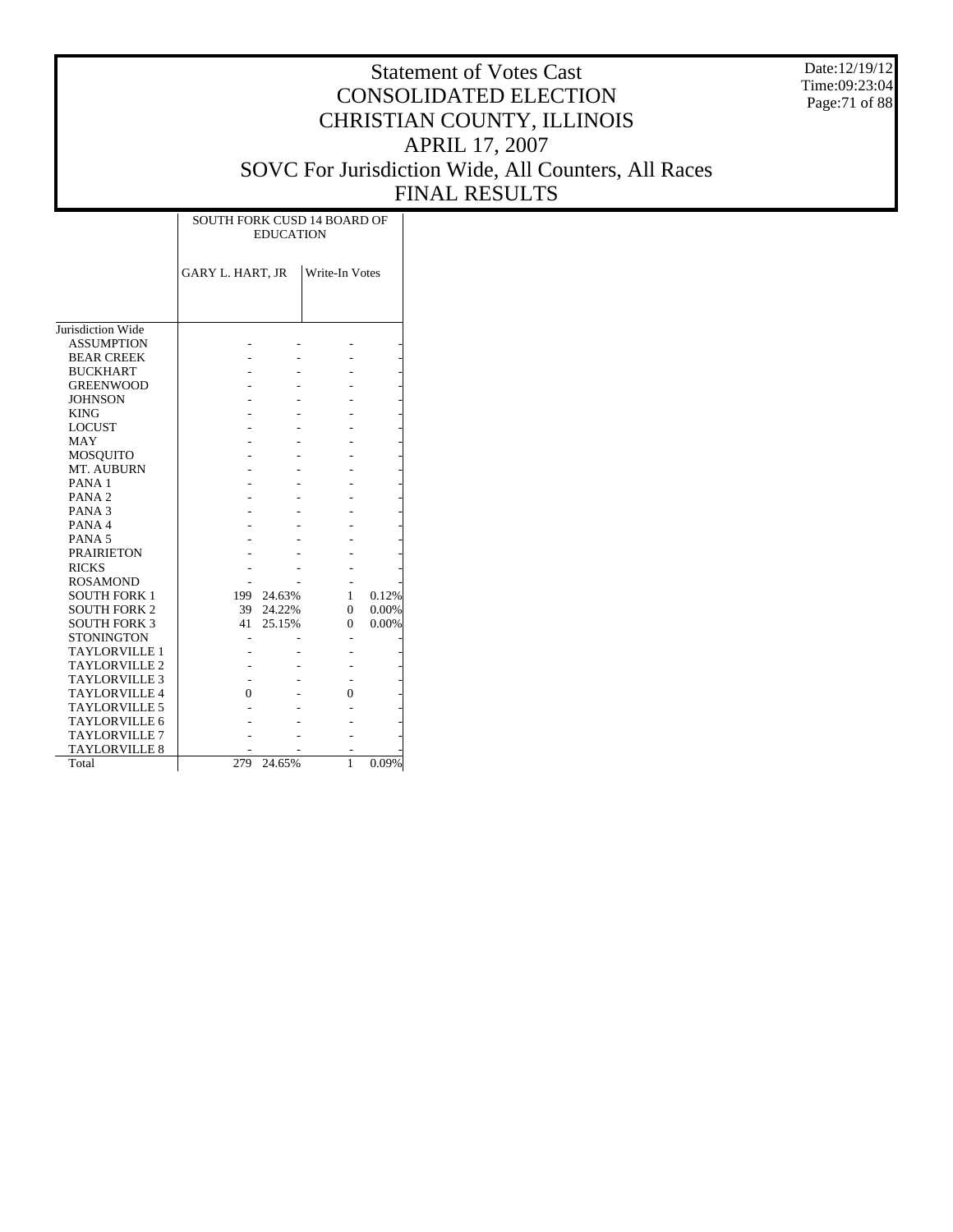Date:12/19/12 Time:09:23:04 Page:72 of 88

|                      |                       | MERIDIAN CUSD 15 BOARD OF EDUCATION |              |                |       |                                                          |        |                |        |                    |        |  |  |
|----------------------|-----------------------|-------------------------------------|--------------|----------------|-------|----------------------------------------------------------|--------|----------------|--------|--------------------|--------|--|--|
|                      | Reg.<br><b>Voters</b> | Times<br>Counted                    |              |                |       | Total Votes   MATT AUKAMP   ELIZABETH A.<br><b>WELLS</b> |        | THOMAS L. WEST |        | <b>BRENT DOYLE</b> |        |  |  |
| Jurisdiction Wide    |                       |                                     |              |                |       |                                                          |        |                |        |                    |        |  |  |
| <b>ASSUMPTION</b>    |                       |                                     |              |                |       |                                                          |        |                |        |                    |        |  |  |
| <b>BEAR CREEK</b>    |                       |                                     |              |                |       |                                                          |        |                |        |                    |        |  |  |
| <b>BUCKHART</b>      |                       |                                     |              |                |       |                                                          |        |                |        |                    |        |  |  |
| <b>GREENWOOD</b>     |                       |                                     |              |                |       |                                                          |        |                |        |                    |        |  |  |
| <b>JOHNSON</b>       |                       |                                     |              |                |       |                                                          |        |                |        |                    |        |  |  |
| <b>KING</b>          |                       |                                     |              |                |       |                                                          |        |                |        |                    |        |  |  |
| <b>LOCUST</b>        |                       |                                     |              |                |       |                                                          |        |                |        |                    |        |  |  |
| <b>MAY</b>           |                       |                                     |              |                |       |                                                          |        |                |        |                    |        |  |  |
| MOSQUITO             | 69                    | 15                                  | 55           | 2              | 3.64% | 13                                                       | 23.64% | 11             | 20.00% | 12                 | 21.82% |  |  |
| MT. AUBURN           |                       |                                     | Ē,           |                |       |                                                          |        |                |        |                    |        |  |  |
| PANA <sub>1</sub>    |                       |                                     |              |                |       |                                                          |        |                |        |                    |        |  |  |
| PANA <sub>2</sub>    |                       |                                     |              |                |       |                                                          |        |                |        |                    |        |  |  |
| PANA <sub>3</sub>    |                       |                                     |              |                |       |                                                          |        |                |        |                    |        |  |  |
| PANA 4               |                       |                                     |              |                |       |                                                          |        |                |        |                    |        |  |  |
| PANA <sub>5</sub>    |                       |                                     |              |                |       |                                                          |        |                |        |                    |        |  |  |
| <b>PRAIRIETON</b>    | $\overline{2}$        | $\mathbf{0}$                        | $\mathbf{0}$ | $\mathbf{0}$   |       | $\Omega$                                                 |        | $\mathbf{0}$   |        | $\theta$           |        |  |  |
| <b>RICKS</b>         |                       |                                     |              |                |       |                                                          |        |                |        |                    |        |  |  |
| <b>ROSAMOND</b>      |                       |                                     |              |                |       |                                                          |        |                |        |                    |        |  |  |
| <b>SOUTH FORK 1</b>  |                       |                                     |              |                |       |                                                          |        |                |        |                    |        |  |  |
| <b>SOUTH FORK 2</b>  |                       |                                     |              |                |       |                                                          |        |                |        |                    |        |  |  |
| <b>SOUTH FORK 3</b>  |                       |                                     |              |                |       |                                                          |        |                |        |                    |        |  |  |
| <b>STONINGTON</b>    | 1                     | $\Omega$                            | $\Omega$     | $\Omega$       |       | $\Omega$                                                 |        | $\Omega$       |        | $\Omega$           |        |  |  |
| <b>TAYLORVILLE 1</b> |                       |                                     |              |                |       |                                                          |        |                |        |                    |        |  |  |
| <b>TAYLORVILLE 2</b> |                       |                                     |              |                |       |                                                          |        |                |        |                    |        |  |  |
| <b>TAYLORVILLE 3</b> |                       |                                     |              |                |       |                                                          |        |                |        |                    |        |  |  |
| TAYLORVILLE 4        |                       |                                     |              |                |       |                                                          |        |                |        |                    |        |  |  |
| TAYLORVILLE 5        |                       |                                     |              |                |       |                                                          |        |                |        |                    |        |  |  |
| TAYLORVILLE 6        |                       |                                     |              |                |       |                                                          |        |                |        |                    |        |  |  |
| <b>TAYLORVILLE 7</b> |                       |                                     |              |                |       |                                                          |        |                |        |                    |        |  |  |
| TAYLORVILLE 8        |                       |                                     |              |                |       |                                                          |        |                |        |                    |        |  |  |
| Total                | 72                    | 15                                  | 55           | $\overline{c}$ | 3.64% | 13                                                       | 23.64% | 11             | 20.00% | 12                 | 21.82% |  |  |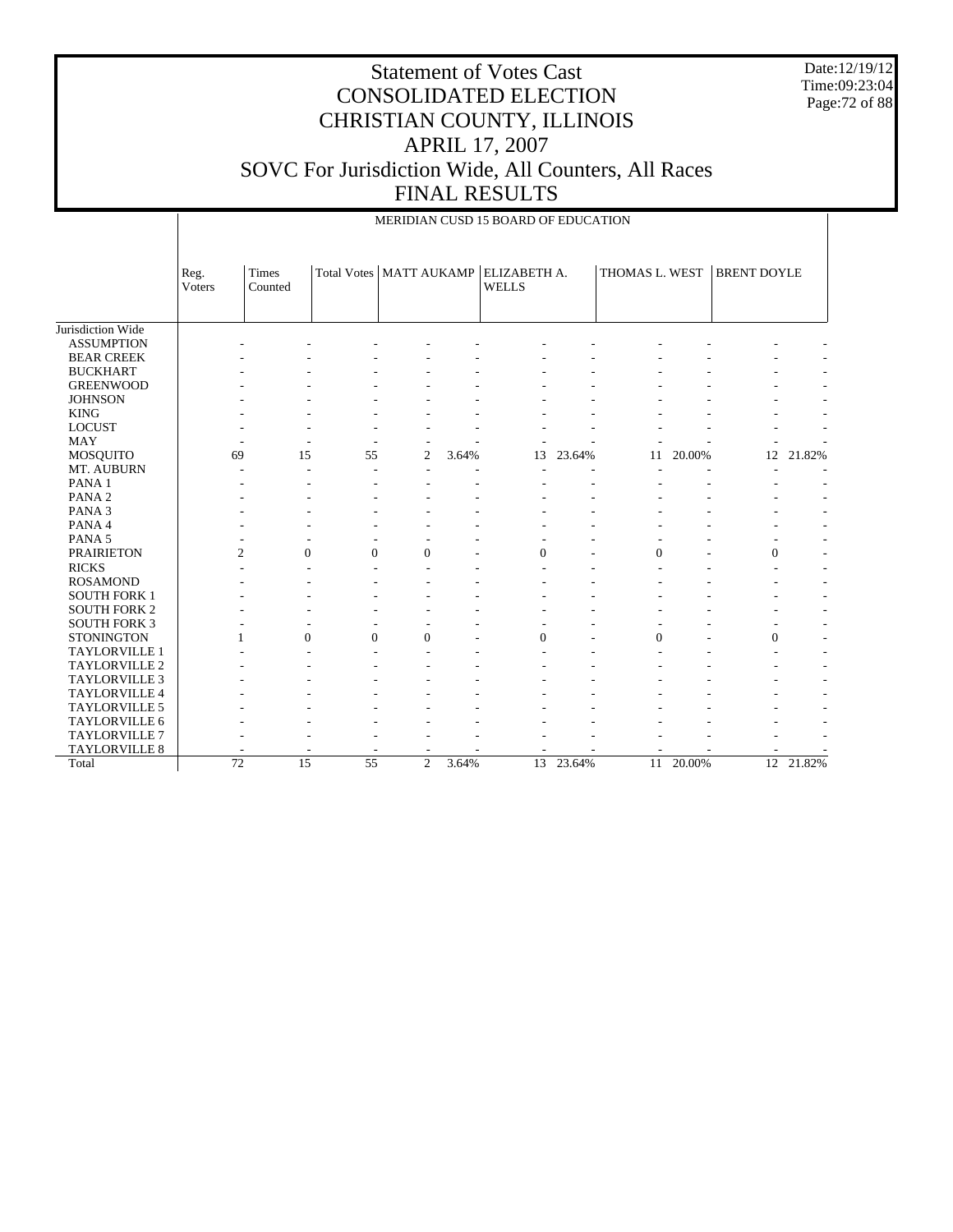Date:12/19/12 Time:09:23:04 Page:73 of 88

|                      |               |       | <b>MERIDIAN CUSD 15 BOARD OF EDUCATION</b> |        |                |       |
|----------------------|---------------|-------|--------------------------------------------|--------|----------------|-------|
|                      | VICKI M. CARR |       | ROB COMERFORD Write-In Votes               |        |                |       |
|                      |               |       |                                            |        |                |       |
| Jurisdiction Wide    |               |       |                                            |        |                |       |
| <b>ASSUMPTION</b>    |               |       |                                            |        |                |       |
| <b>BEAR CREEK</b>    |               |       |                                            |        |                |       |
| <b>BUCKHART</b>      |               |       |                                            |        |                |       |
| <b>GREENWOOD</b>     |               |       |                                            |        |                |       |
| <b>JOHNSON</b>       |               |       |                                            |        |                |       |
| <b>KING</b>          |               |       |                                            |        |                |       |
| <b>LOCUST</b>        |               |       |                                            |        |                |       |
| MAY                  |               |       |                                            |        |                |       |
| <b>MOSQUITO</b>      | 5             | 9.09% | 12                                         | 21.82% | 0              | 0.00% |
| MT. AUBURN           |               |       | $\overline{\phantom{a}}$                   |        |                |       |
| PANA <sub>1</sub>    |               |       |                                            |        |                |       |
| PANA <sub>2</sub>    |               |       |                                            |        |                |       |
| PANA <sub>3</sub>    |               |       |                                            |        |                |       |
| PANA4                |               |       |                                            |        |                |       |
| PANA <sub>5</sub>    |               |       |                                            |        |                |       |
| <b>PRAIRIETON</b>    | 0             |       | 0                                          |        | 0              |       |
| <b>RICKS</b>         |               |       |                                            |        |                |       |
| <b>ROSAMOND</b>      |               |       |                                            |        |                |       |
| <b>SOUTH FORK 1</b>  |               |       |                                            |        |                |       |
| <b>SOUTH FORK 2</b>  |               |       |                                            |        |                |       |
| <b>SOUTH FORK 3</b>  |               |       |                                            |        |                |       |
| <b>STONINGTON</b>    | 0             |       | $\theta$                                   |        | 0              |       |
| <b>TAYLORVILLE 1</b> |               |       |                                            |        |                |       |
| <b>TAYLORVILLE 2</b> |               |       |                                            |        |                |       |
|                      |               |       |                                            |        |                |       |
| <b>TAYLORVILLE 3</b> |               |       |                                            |        |                |       |
| <b>TAYLORVILLE 4</b> |               |       |                                            |        |                |       |
| <b>TAYLORVILLE 5</b> |               |       |                                            |        |                |       |
| TAYLORVILLE 6        |               |       |                                            |        |                |       |
| TAYLORVILLE 7        |               |       |                                            |        |                |       |
| TAYLORVILLE 8        |               |       |                                            |        |                |       |
| Total                | 5             | 9.09% | 12                                         | 21.82% | $\overline{0}$ | 0.00% |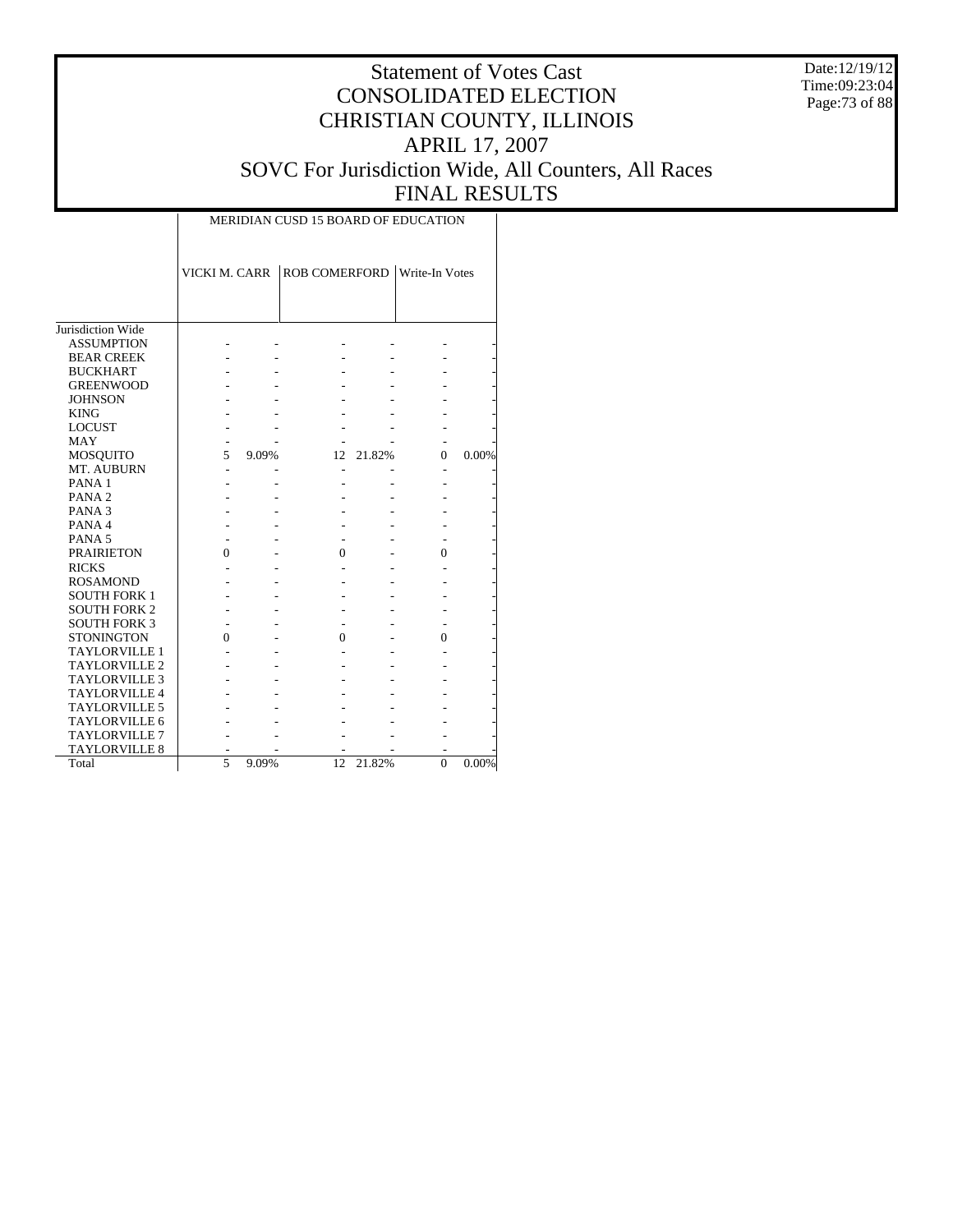Date:12/19/12 Time:09:23:04 Page:74 of 88

|                      |              |                  |                    |                       |            | CENTRAL AM CUSD 21 BOARD OF EDUCATION |            |                             |        |                               |                          |
|----------------------|--------------|------------------|--------------------|-----------------------|------------|---------------------------------------|------------|-----------------------------|--------|-------------------------------|--------------------------|
|                      | Reg. Voters  | Times<br>Counted | <b>Total Votes</b> | <b>CARL W. ADRIAN</b> |            | DAWNNA J.<br><b>CORZINE</b>           |            | JOSHUA E.<br><b>WHITNEY</b> |        | STEPHANIE A.<br><b>RAMSEY</b> |                          |
| Jurisdiction Wide    |              |                  |                    |                       |            |                                       |            |                             |        |                               |                          |
| <b>ASSUMPTION</b>    | 884          | 184              | 485                | 133                   | 27.42%     |                                       | 154 31.75% | 45                          | 9.28%  |                               | 71 14.64%                |
| <b>BEAR CREEK</b>    |              |                  |                    |                       |            |                                       |            |                             |        |                               |                          |
| <b>BUCKHART</b>      |              |                  |                    |                       |            |                                       |            |                             |        |                               |                          |
| <b>GREENWOOD</b>     |              |                  |                    |                       |            |                                       |            |                             |        |                               |                          |
| <b>JOHNSON</b>       |              |                  |                    |                       |            |                                       |            |                             |        |                               |                          |
| <b>KING</b>          |              |                  |                    |                       |            |                                       |            |                             |        |                               |                          |
| <b>LOCUST</b>        | 15           | $\mathbf{0}$     | $\overline{0}$     | $\mathbf{0}$          |            | $\overline{0}$                        |            | $\mathbf{0}$                |        | $\boldsymbol{0}$              |                          |
| <b>MAY</b>           | 10           | $\Omega$         | $\theta$           | $\Omega$              |            | $\theta$                              |            | $\Omega$                    |        | $\mathbf{0}$                  | $\overline{\phantom{a}}$ |
| MOSQUITO             |              |                  |                    |                       |            |                                       |            |                             |        |                               | $\overline{\phantom{a}}$ |
| MT. AUBURN           |              |                  |                    |                       |            |                                       |            |                             |        |                               |                          |
| PANA 1               |              |                  |                    |                       |            |                                       |            |                             |        |                               |                          |
| PANA <sub>2</sub>    |              |                  |                    |                       |            |                                       |            |                             |        |                               |                          |
| PANA <sub>3</sub>    |              |                  |                    |                       |            |                                       |            |                             |        |                               |                          |
| PANA 4               | 12           | 1                | 3                  |                       | 33.33%     | $\theta$                              | 0.00%      | 1                           | 33.33% | $\theta$                      | 0.00%                    |
| PANA <sub>5</sub>    | $\mathbf{Q}$ | $\overline{2}$   | 6                  | 2                     | 33.33%     | $\overline{2}$                        | 33.33%     | 1                           | 16.67% | $\Omega$                      | 0.00%                    |
| <b>PRAIRIETON</b>    | 237          | 51               | 141                | 21                    | 14.89%     | 27                                    | 19.15%     | 32                          | 22.70% | 17                            | 12.06%                   |
| <b>RICKS</b>         |              |                  |                    |                       |            |                                       |            |                             |        |                               |                          |
| <b>ROSAMOND</b>      |              |                  |                    |                       |            |                                       |            |                             |        |                               |                          |
| <b>SOUTH FORK 1</b>  |              |                  |                    |                       |            |                                       |            |                             |        |                               |                          |
| <b>SOUTH FORK 2</b>  |              |                  |                    |                       |            |                                       |            |                             |        |                               |                          |
| <b>SOUTH FORK 3</b>  |              |                  |                    |                       |            |                                       |            |                             |        |                               |                          |
| <b>STONINGTON</b>    |              |                  |                    |                       |            |                                       |            |                             |        |                               | ٠                        |
| <b>TAYLORVILLE 1</b> |              |                  |                    |                       |            |                                       |            |                             |        |                               |                          |
| TAYLORVILLE 2        |              |                  |                    |                       |            |                                       |            |                             |        |                               | $\overline{\phantom{a}}$ |
| <b>TAYLORVILLE 3</b> |              |                  |                    |                       |            |                                       |            |                             |        |                               | $\overline{\phantom{a}}$ |
| TAYLORVILLE 4        |              |                  |                    |                       |            |                                       |            |                             |        |                               | $\overline{\phantom{a}}$ |
| <b>TAYLORVILLE 5</b> |              |                  |                    |                       |            |                                       |            |                             |        |                               | $\overline{\phantom{a}}$ |
| <b>TAYLORVILLE 6</b> |              |                  |                    |                       |            |                                       |            |                             |        |                               |                          |
| <b>TAYLORVILLE 7</b> |              |                  |                    |                       |            |                                       |            |                             |        |                               |                          |
| <b>TAYLORVILLE 8</b> |              |                  |                    |                       |            |                                       |            |                             |        |                               |                          |
| Total                | 1167         | 238              | 635                |                       | 157 24.72% | 183                                   | 28.82%     | 79                          | 12.44% | 88                            | 13.86%                   |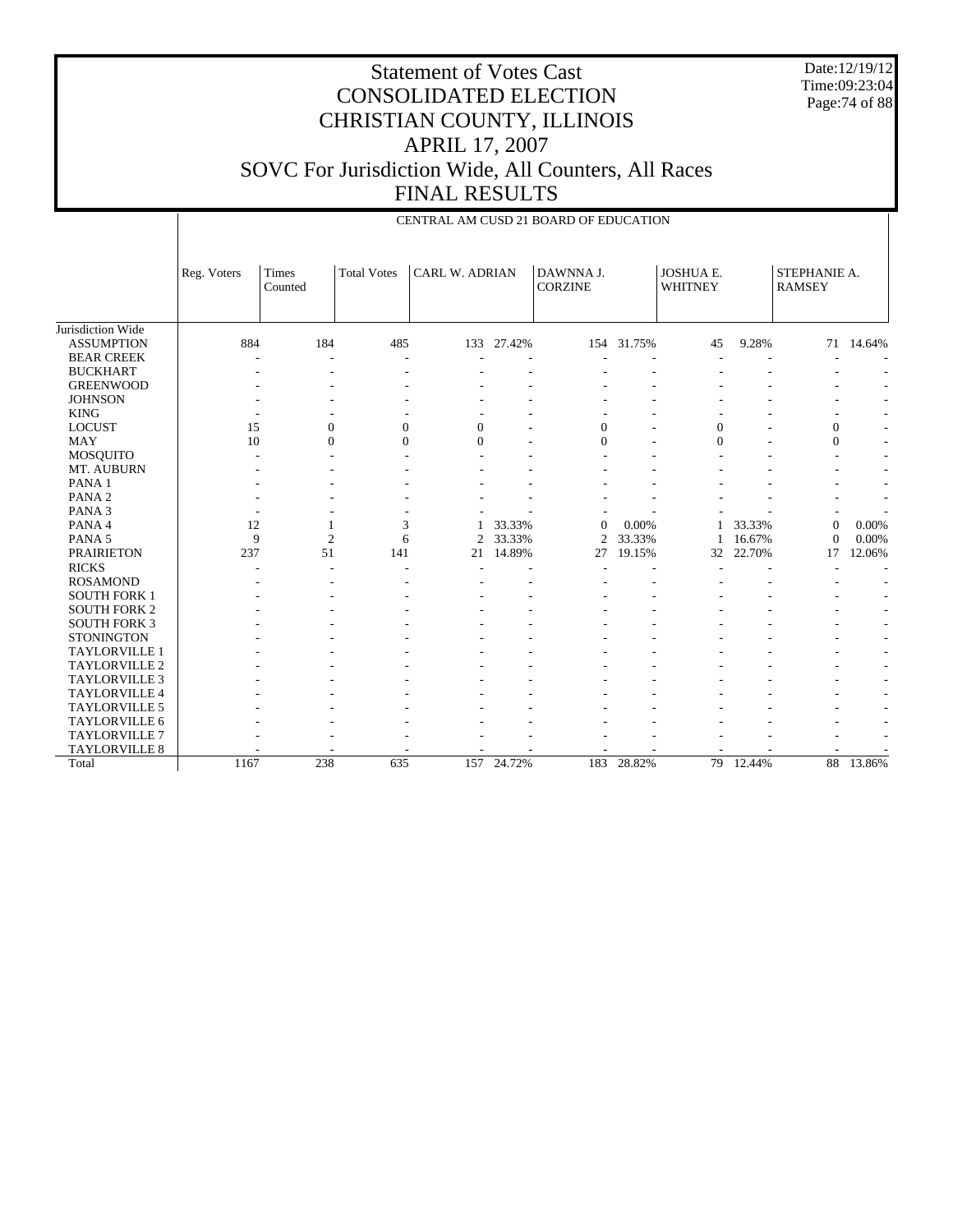Date:12/19/12 Time:09:23:04 Page:75 of 88

|                      | CENTRAL AM CUSD 21 BOARD OF | <b>EDUCATION</b> |                |       |
|----------------------|-----------------------------|------------------|----------------|-------|
|                      | H. DENNIS ZINDEL            |                  | Write-In Votes |       |
|                      |                             |                  |                |       |
| Jurisdiction Wide    |                             |                  |                |       |
| <b>ASSUMPTION</b>    | 80                          | 16.49%           | $\overline{c}$ | 0.41% |
| <b>BEAR CREEK</b>    |                             |                  |                |       |
| <b>BUCKHART</b>      |                             |                  |                |       |
| <b>GREENWOOD</b>     |                             |                  |                |       |
| <b>JOHNSON</b>       |                             |                  |                |       |
| <b>KING</b>          |                             |                  |                |       |
| <b>LOCUST</b>        | 0                           |                  | 0              |       |
| <b>MAY</b>           | $\Omega$                    |                  | $\Omega$       |       |
| MOSQUITO             |                             |                  |                |       |
| MT. AUBURN           |                             |                  |                |       |
| PANA <sub>1</sub>    |                             |                  |                |       |
| PANA <sub>2</sub>    |                             |                  |                |       |
| PANA <sub>3</sub>    |                             |                  |                |       |
| PANA <sub>4</sub>    | 1                           | 33.33%           | 0              | 0.00% |
| PANA <sub>5</sub>    | 1                           | 16.67%           | $\theta$       | 0.00% |
| <b>PRAIRIETON</b>    | 43                          | 30.50%           | 1              | 0.71% |
| <b>RICKS</b>         |                             |                  |                |       |
| <b>ROSAMOND</b>      |                             |                  |                |       |
| <b>SOUTH FORK 1</b>  |                             |                  |                |       |
| <b>SOUTH FORK 2</b>  |                             |                  |                |       |
| <b>SOUTH FORK 3</b>  |                             |                  |                |       |
| <b>STONINGTON</b>    |                             |                  |                |       |
| <b>TAYLORVILLE 1</b> |                             |                  |                |       |
| <b>TAYLORVILLE 2</b> |                             |                  |                |       |
| <b>TAYLORVILLE 3</b> |                             |                  |                |       |
| <b>TAYLORVILLE 4</b> |                             |                  |                |       |
| TAYLORVILLE 5        |                             |                  |                |       |
| <b>TAYLORVILLE 6</b> |                             |                  |                |       |
| <b>TAYLORVILLE 7</b> |                             |                  |                |       |
| <b>TAYLORVILLE 8</b> |                             |                  |                |       |
| Total                | 125                         | 19.69%           | 3              | 0.47% |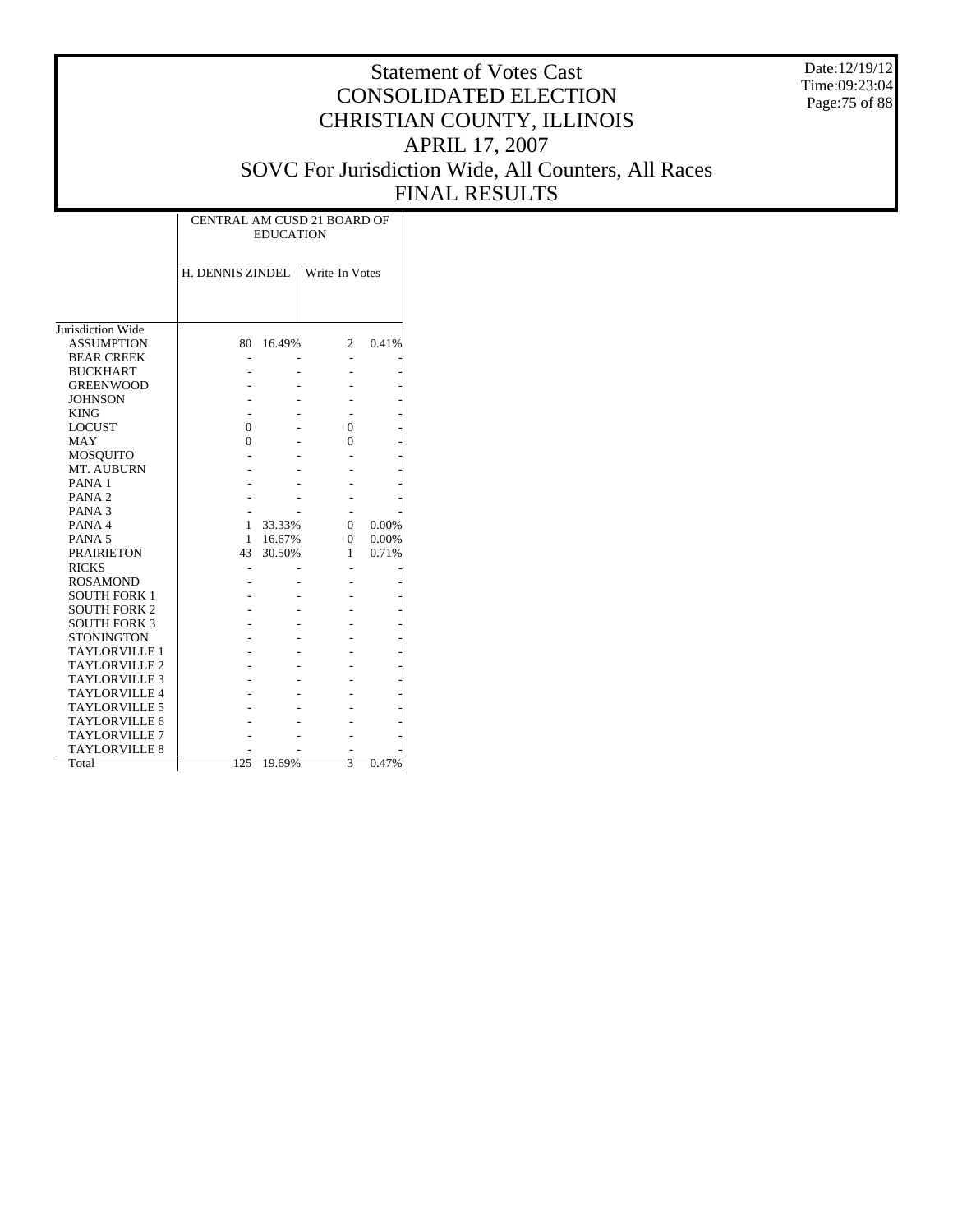Date:12/19/12 Time:09:23:04 Page:76 of 88

## Statement of Votes Cast CONSOLIDATED ELECTION CHRISTIAN COUNTY, ILLINOIS APRIL 17, 2007 SOVC For Jurisdiction Wide, All Counters, All Races FINAL RESULTS

|                      |                 |                  |             | NOKOMIS CUSD 22 BOARD OF EDUCATION |        |                             |           |                                 |        |                                 |        |
|----------------------|-----------------|------------------|-------------|------------------------------------|--------|-----------------------------|-----------|---------------------------------|--------|---------------------------------|--------|
|                      | Reg.<br>Voters  | Times<br>Counted | Total Votes | <b>DAVID</b><br><b>SCHWEIZER</b>   |        | JIM W.<br><b>EISENBARTH</b> |           | <b>DENNIS</b><br><b>STEWART</b> |        | <b>DAWN</b><br><b>ALEXANDER</b> |        |
| Jurisdiction Wide    |                 |                  |             |                                    |        |                             |           |                                 |        |                                 |        |
| <b>ASSUMPTION</b>    |                 |                  |             |                                    |        |                             |           |                                 |        |                                 |        |
| <b>BEAR CREEK</b>    |                 |                  |             |                                    |        |                             |           |                                 |        |                                 |        |
| <b>BUCKHART</b>      |                 |                  |             |                                    |        |                             |           |                                 |        |                                 |        |
| <b>GREENWOOD</b>     | 70              | 23               | 68          | 13                                 | 19.12% | 16                          | 23.53%    | 8                               | 11.76% | 10                              | 14.71% |
| <b>JOHNSON</b>       |                 |                  |             |                                    |        |                             |           |                                 |        |                                 |        |
| <b>KING</b>          |                 |                  |             |                                    |        |                             |           |                                 |        |                                 |        |
| <b>LOCUST</b>        |                 |                  |             |                                    |        |                             |           |                                 |        |                                 |        |
| <b>MAY</b>           |                 |                  |             |                                    |        |                             |           |                                 |        |                                 |        |
| <b>MOSQUITO</b>      |                 |                  |             |                                    |        |                             |           |                                 |        |                                 |        |
| MT. AUBURN           |                 |                  |             |                                    |        |                             |           |                                 |        |                                 |        |
| PANA <sub>1</sub>    |                 |                  |             |                                    |        |                             |           |                                 |        |                                 |        |
| PANA <sub>2</sub>    |                 |                  |             |                                    |        |                             |           |                                 |        |                                 |        |
| PANA <sub>3</sub>    |                 |                  |             |                                    |        |                             |           |                                 |        |                                 |        |
| PANA 4               |                 |                  |             |                                    |        |                             |           |                                 |        |                                 |        |
| PANA 5               |                 |                  |             |                                    |        |                             |           |                                 |        |                                 |        |
| <b>PRAIRIETON</b>    |                 |                  |             |                                    |        | $\overline{a}$              |           | ٠                               |        |                                 |        |
| <b>RICKS</b>         | 6               | 1                | 3           | 1                                  | 33.33% | $\mathbf{0}$                | 0.00%     | $\mathbf{0}$                    | 0.00%  | 1                               | 33.33% |
| <b>ROSAMOND</b>      |                 |                  |             |                                    |        |                             |           |                                 |        |                                 |        |
| <b>SOUTH FORK 1</b>  |                 |                  |             |                                    |        |                             |           |                                 |        |                                 |        |
| <b>SOUTH FORK 2</b>  |                 |                  |             |                                    |        |                             |           |                                 |        |                                 |        |
| <b>SOUTH FORK 3</b>  |                 |                  |             |                                    |        |                             |           |                                 |        |                                 |        |
| <b>STONINGTON</b>    |                 |                  |             |                                    |        |                             |           |                                 |        |                                 |        |
| TAYLORVILLE 1        |                 |                  |             |                                    |        |                             |           |                                 |        |                                 |        |
| TAYLORVILLE 2        |                 |                  |             |                                    |        |                             |           |                                 |        |                                 |        |
| <b>TAYLORVILLE 3</b> |                 |                  |             |                                    |        |                             |           |                                 |        |                                 |        |
| TAYLORVILLE 4        |                 |                  |             |                                    |        |                             |           |                                 |        |                                 |        |
| TAYLORVILLE 5        |                 |                  |             |                                    |        |                             |           |                                 |        |                                 |        |
| TAYLORVILLE 6        |                 |                  |             |                                    |        |                             |           |                                 |        |                                 |        |
| <b>TAYLORVILLE 7</b> |                 |                  |             |                                    |        |                             |           |                                 |        |                                 |        |
| <b>TAYLORVILLE 8</b> |                 |                  |             |                                    |        |                             |           |                                 |        |                                 |        |
| Total                | $\overline{76}$ | 24               | 71          | 14                                 | 19.72% |                             | 16 22.54% | 8                               | 11.27% | 11                              | 15.49% |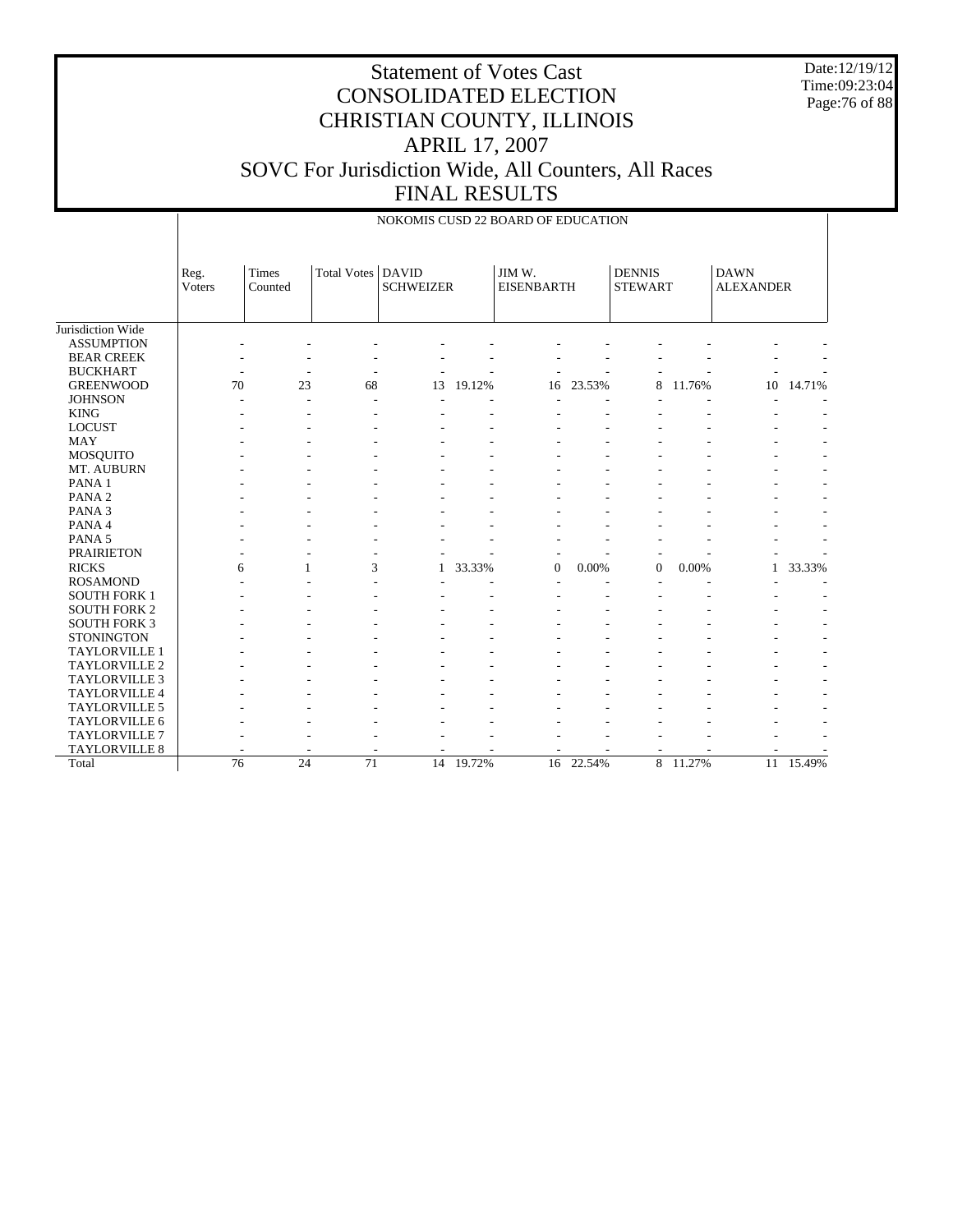Date:12/19/12 Time:09:23:04 Page:77 of 88

|                      |                              | <b>EDUCATION</b> | NOKOMIS CUSD 22 BOARD OF |          |
|----------------------|------------------------------|------------------|--------------------------|----------|
|                      | CARL J.<br><b>KETTELKAMP</b> |                  | Write-In Votes           |          |
| Jurisdiction Wide    |                              |                  |                          |          |
| <b>ASSUMPTION</b>    |                              |                  |                          |          |
| <b>BEAR CREEK</b>    |                              |                  |                          |          |
| <b>BUCKHART</b>      |                              |                  |                          |          |
| <b>GREENWOOD</b>     | 21                           | 30.88%           | 0                        | 0.00%    |
| <b>JOHNSON</b>       |                              |                  |                          |          |
| <b>KING</b>          |                              |                  |                          |          |
| <b>LOCUST</b>        |                              |                  |                          |          |
| MAY                  |                              |                  |                          |          |
| MOSQUITO             |                              |                  |                          |          |
| MT. AUBURN           |                              |                  |                          |          |
| PANA <sub>1</sub>    |                              |                  |                          |          |
| PANA <sub>2</sub>    |                              |                  |                          |          |
| PANA <sub>3</sub>    |                              |                  |                          |          |
| PANA <sub>4</sub>    |                              |                  |                          |          |
| PANA <sub>5</sub>    |                              |                  |                          |          |
| <b>PRAIRIETON</b>    |                              |                  |                          |          |
| <b>RICKS</b>         | 1                            | 33.33%           | 0                        | 0.00%    |
| <b>ROSAMOND</b>      |                              |                  |                          |          |
| <b>SOUTH FORK 1</b>  |                              |                  |                          |          |
| <b>SOUTH FORK 2</b>  |                              |                  |                          |          |
| <b>SOUTH FORK 3</b>  |                              |                  |                          |          |
| <b>STONINGTON</b>    |                              |                  |                          |          |
| TAYLORVILLE 1        |                              |                  |                          |          |
| <b>TAYLORVILLE 2</b> |                              |                  |                          |          |
| <b>TAYLORVILLE 3</b> |                              |                  |                          |          |
| <b>TAYLORVILLE 4</b> |                              |                  |                          |          |
| <b>TAYLORVILLE 5</b> |                              |                  |                          |          |
| <b>TAYLORVILLE 6</b> |                              |                  |                          |          |
| <b>TAYLORVILLE 7</b> |                              |                  |                          |          |
| <b>TAYLORVILLE 8</b> |                              |                  |                          |          |
| Total                | 22                           | 30.99%           | 0                        | $0.00\%$ |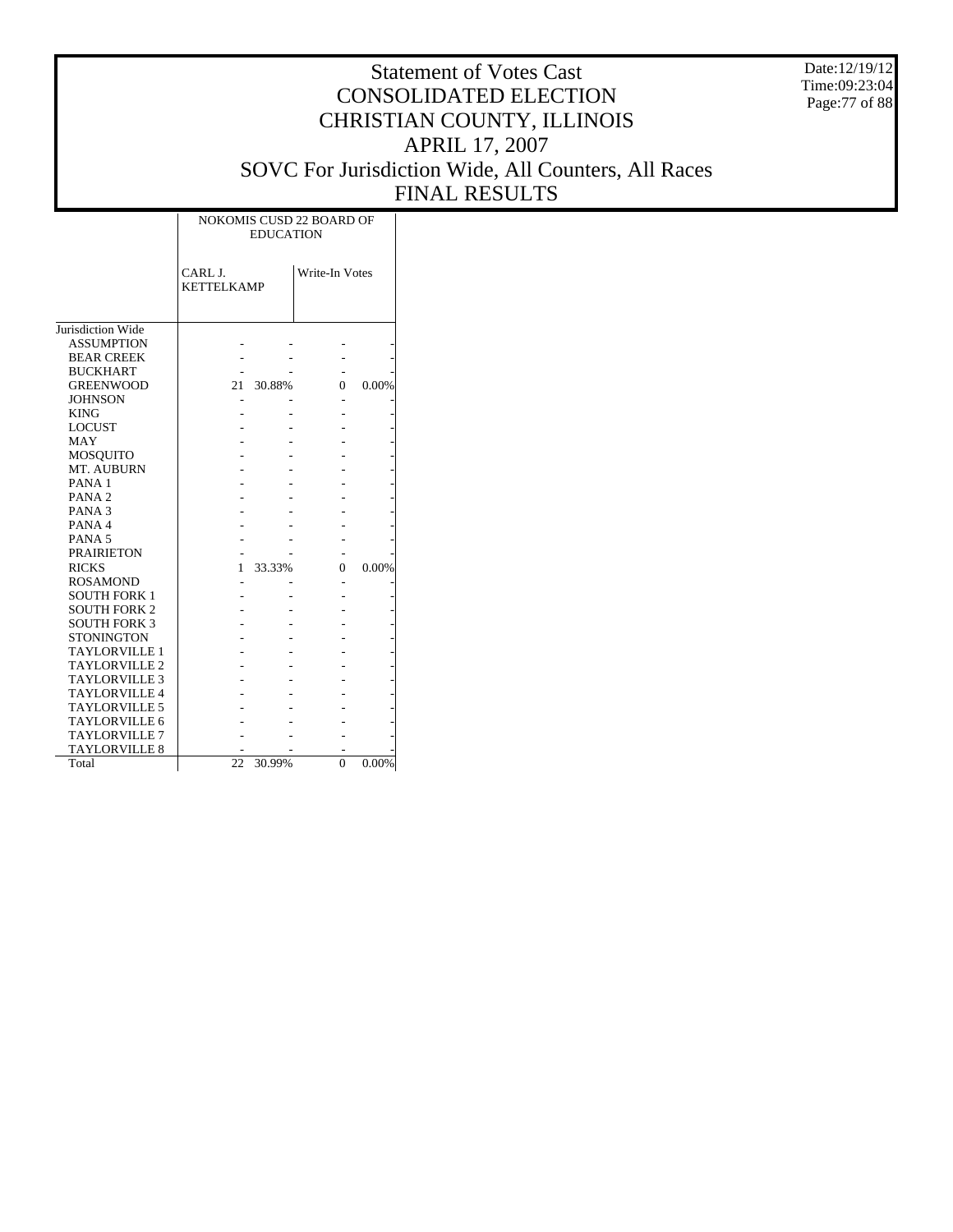Date:12/19/12 Time:09:23:04 Page:78 of 88

|                      |             |                  |                    |                        |        | LAKE LAND COM COLL 517 TRUSTEE     |        |                               |            |                  |                          |
|----------------------|-------------|------------------|--------------------|------------------------|--------|------------------------------------|--------|-------------------------------|------------|------------------|--------------------------|
|                      | Reg. Voters | Times<br>Counted | <b>Total Votes</b> | <b>GARY C. NIEHAUS</b> |        | <b>LELAND</b><br><b>GLAZEBROOK</b> |        | THOMAS A.<br><b>NIEBRUGGE</b> |            | <b>ED PEARCE</b> |                          |
| Jurisdiction Wide    |             |                  |                    |                        |        |                                    |        |                               |            |                  |                          |
| <b>ASSUMPTION</b>    | $\Omega$    | $\Omega$         | $\overline{0}$     | $\Omega$               |        | $\Omega$                           |        | $\Omega$                      |            | $\mathbf{0}$     |                          |
| <b>BEAR CREEK</b>    |             |                  |                    |                        |        |                                    |        |                               |            |                  |                          |
| <b>BUCKHART</b>      |             |                  |                    |                        |        |                                    |        |                               |            |                  |                          |
| <b>GREENWOOD</b>     | 26          | $\overline{7}$   | 12                 | 4                      | 33.33% | 4                                  | 33.33% | 4                             | 33.33%     | $\overline{0}$   | 0.00%                    |
| <b>JOHNSON</b>       |             |                  | ÷                  |                        |        |                                    |        |                               |            |                  |                          |
| <b>KING</b>          |             |                  |                    |                        |        |                                    |        |                               |            |                  |                          |
| <b>LOCUST</b>        | 52          | 10               | 16                 | 3                      | 18.75% | 5                                  | 31.25% | 8                             | 50.00%     | $\overline{0}$   | 0.00%                    |
| <b>MAY</b>           |             |                  |                    |                        |        |                                    |        |                               |            |                  |                          |
| <b>MOSQUITO</b>      |             |                  |                    |                        |        |                                    |        |                               |            |                  |                          |
| MT. AUBURN           |             |                  |                    |                        |        |                                    |        |                               |            |                  |                          |
| PANA <sub>1</sub>    | 645         | 99               | 152                | 48                     | 31.58% | 47                                 | 30.92% | 57                            | 37.50%     | $\overline{0}$   | 0.00%                    |
| PANA <sub>2</sub>    | 1275        | 272              | 430                | 130                    | 30.23% | 118                                | 27.44% | 182                           | 42.33%     | $\overline{0}$   | 0.00%                    |
| PANA <sub>3</sub>    | 721         | 164              | 240                | 87                     | 36.25% | 73                                 | 30.42% | 80                            | 33.33%     | $\boldsymbol{0}$ | 0.00%                    |
| PANA 4               | 603         | 112              | 182                | 63                     | 34.62% | 52                                 | 28.57% | 67                            | 36.81%     | $\boldsymbol{0}$ | 0.00%                    |
| PANA <sub>5</sub>    | 482         | 71               | 101                | 32                     | 31.68% | 35                                 | 34.65% | 34                            | 33.66%     | $\overline{0}$   | 0.00%                    |
| <b>PRAIRIETON</b>    |             |                  |                    |                        |        |                                    |        |                               |            |                  |                          |
| <b>RICKS</b>         |             |                  |                    |                        |        |                                    |        |                               |            |                  |                          |
| <b>ROSAMOND</b>      | 242         | 27               | 45                 | 6                      | 13.33% | 19                                 | 42.22% | 20                            | 44.44%     | $\mathbf{0}$     | 0.00%                    |
| <b>SOUTH FORK 1</b>  |             |                  |                    |                        |        |                                    |        |                               |            |                  |                          |
| <b>SOUTH FORK 2</b>  |             |                  |                    |                        |        |                                    |        |                               |            |                  |                          |
| <b>SOUTH FORK 3</b>  |             |                  |                    |                        |        |                                    |        |                               |            |                  |                          |
| <b>STONINGTON</b>    |             |                  |                    |                        |        |                                    |        |                               |            |                  |                          |
| <b>TAYLORVILLE 1</b> |             |                  |                    |                        |        |                                    |        |                               |            |                  |                          |
| TAYLORVILLE 2        |             |                  |                    |                        |        |                                    |        |                               |            |                  |                          |
| TAYLORVILLE 3        |             |                  |                    |                        |        |                                    |        |                               |            |                  |                          |
| TAYLORVILLE 4        |             |                  |                    |                        |        |                                    |        |                               |            |                  |                          |
| <b>TAYLORVILLE 5</b> |             |                  |                    |                        |        |                                    |        |                               |            |                  | $\overline{\phantom{a}}$ |
| <b>TAYLORVILLE 6</b> |             |                  |                    |                        |        |                                    |        |                               |            |                  | $\overline{\phantom{a}}$ |
| <b>TAYLORVILLE 7</b> |             |                  |                    |                        |        |                                    |        |                               |            |                  |                          |
| <b>TAYLORVILLE 8</b> |             |                  |                    |                        |        |                                    |        |                               |            |                  |                          |
| Total                | 4046        | 762              | 1178               | $\overline{373}$       | 31.66% | 353                                | 29.97% |                               | 452 38.37% | $\Omega$         | 0.00%                    |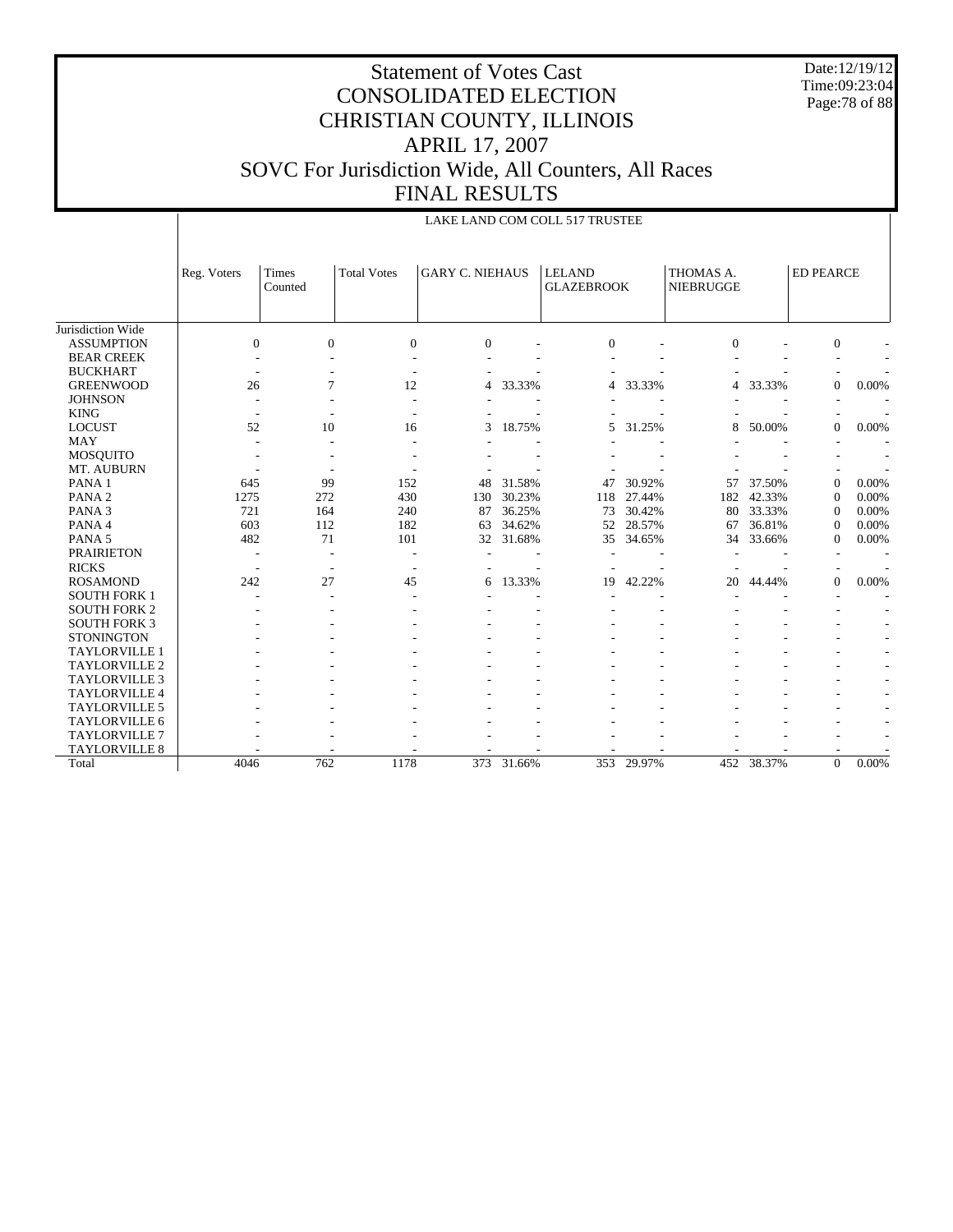Date:12/19/12 Time:09:23:04 Page:79 of 88

|                      | <b>LAKE LAND</b><br>COM COLL 517<br><b>TRUSTEE</b> |       |
|----------------------|----------------------------------------------------|-------|
|                      | Write-In Votes                                     |       |
|                      |                                                    |       |
|                      |                                                    |       |
|                      |                                                    |       |
| Jurisdiction Wide    |                                                    |       |
| <b>ASSUMPTION</b>    | $\theta$                                           |       |
| <b>BEAR CREEK</b>    |                                                    |       |
| <b>BUCKHART</b>      |                                                    |       |
| <b>GREENWOOD</b>     | $\theta$                                           | 0.00% |
| <b>JOHNSON</b>       |                                                    |       |
| <b>KING</b>          |                                                    |       |
| <b>LOCUST</b>        | 0                                                  | 0.00% |
| <b>MAY</b>           |                                                    |       |
| MOSOUITO             |                                                    |       |
| MT. AUBURN           |                                                    |       |
| PANA <sub>1</sub>    | $\theta$                                           | 0.00% |
| PANA <sub>2</sub>    | $\theta$                                           | 0.00% |
| PANA <sub>3</sub>    | $\theta$                                           | 0.00% |
| PANA 4               | 0                                                  | 0.00% |
| PANA <sub>5</sub>    | $\theta$                                           | 0.00% |
| <b>PRAIRIETON</b>    |                                                    |       |
| <b>RICKS</b>         |                                                    |       |
| <b>ROSAMOND</b>      | $\theta$                                           | 0.00% |
| <b>SOUTH FORK 1</b>  |                                                    |       |
| <b>SOUTH FORK 2</b>  |                                                    |       |
| <b>SOUTH FORK 3</b>  |                                                    |       |
| <b>STONINGTON</b>    |                                                    |       |
| <b>TAYLORVILLE 1</b> |                                                    |       |
| TAYLORVILLE 2        |                                                    |       |
| <b>TAYLORVILLE 3</b> |                                                    |       |
| <b>TAYLORVILLE 4</b> |                                                    |       |
| TAYLORVILLE 5        |                                                    |       |
| <b>TAYLORVILLE 6</b> |                                                    |       |
| <b>TAYLORVILLE 7</b> |                                                    |       |
| <b>TAYLORVILLE 8</b> |                                                    |       |
| Total                | $\theta$                                           | 0.00% |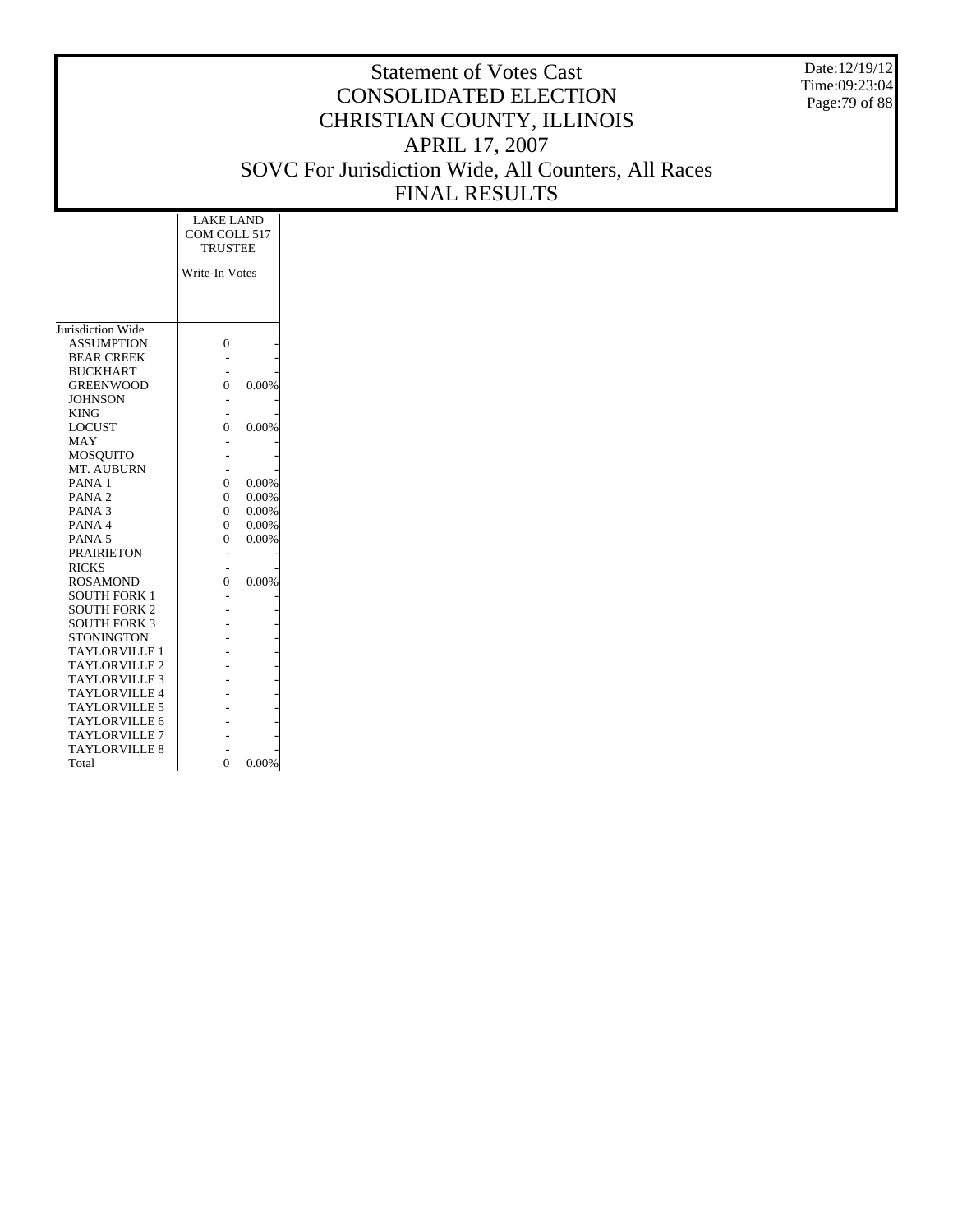Date:12/19/12 Time:09:23:05 Page:80 of 88

|                      |                  |                  |                    | LINCOLN LAND COMM COLL 526 TRUSTEE |        |                       |           |                  |       |
|----------------------|------------------|------------------|--------------------|------------------------------------|--------|-----------------------|-----------|------------------|-------|
|                      | Reg. Voters      | Times<br>Counted | <b>Total Votes</b> | <b>ANDY GOLEMAN</b>                |        | <b>RICHARD WILSON</b> |           | Write-In Votes   |       |
| Jurisdiction Wide    |                  |                  |                    |                                    |        |                       |           |                  |       |
| <b>ASSUMPTION</b>    |                  |                  |                    |                                    |        |                       |           |                  |       |
| <b>BEAR CREEK</b>    | 346              | 76               | 67                 | 30                                 | 44.78% | 37                    | 55.22%    | $\mathbf{0}$     | 0.00% |
| <b>BUCKHART</b>      | 1157             | 337              | 303                | 134                                | 44.22% | 169                   | 55.78%    | $\mathbf{0}$     | 0.00% |
| <b>GREENWOOD</b>     | 125              | 37               | 34                 | 22                                 | 64.71% | 12                    | 35.29%    | $\mathbf{0}$     | 0.00% |
| <b>JOHNSON</b>       | 455              | 84               | 80                 | 30                                 | 37.50% | 50                    | 62.50%    | $\mathbf{0}$     | 0.00% |
| <b>KING</b>          | 155              | 36               | 32                 | 13                                 | 40.63% | 19                    | 59.38%    | $\mathbf{0}$     | 0.00% |
| <b>LOCUST</b>        | 355              | 150              | 144                | 60                                 | 41.67% | 84                    | 58.33%    | $\mathbf{0}$     | 0.00% |
| <b>MAY</b>           | 1061             | 214              | 201                | 68                                 | 33.83% | 133                   | 66.17%    | $\Omega$         | 0.00% |
| <b>MOSQUITO</b>      | 141              | 21               | 21                 | 11                                 | 52.38% | 10                    | 47.62%    | $\Omega$         | 0.00% |
| MT. AUBURN           | 689              | 85               | 81                 | 30                                 | 37.04% | 51                    | 62.96%    | $\Omega$         | 0.00% |
| PANA <sub>1</sub>    |                  |                  |                    |                                    |        |                       |           |                  |       |
| PANA <sub>2</sub>    |                  |                  |                    |                                    |        |                       |           |                  |       |
| PANA <sub>3</sub>    |                  |                  |                    |                                    |        |                       |           |                  |       |
| PANA 4               |                  |                  |                    |                                    |        |                       |           |                  |       |
| PANA <sub>5</sub>    |                  |                  |                    |                                    |        |                       |           |                  |       |
| <b>PRAIRIETON</b>    |                  |                  |                    |                                    |        |                       |           |                  |       |
| <b>RICKS</b>         | 882              | 191              | 174                | 72                                 | 41.38% | 102                   | 58.62%    | $\mathbf{0}$     | 0.00% |
| <b>ROSAMOND</b>      | 9                | $\overline{c}$   | $\overline{2}$     | $\Omega$                           | 0.00%  |                       | 2 100.00% | $\mathbf{0}$     | 0.00% |
| <b>SOUTH FORK 1</b>  | 913              | 256              | 233                | 73                                 | 31.33% | 159                   | 68.24%    | 1                | 0.43% |
| <b>SOUTH FORK 2</b>  | 429              | 76               | 63                 | 29                                 | 46.03% | 34                    | 53.97%    | $\Omega$         | 0.00% |
| <b>SOUTH FORK 3</b>  | 387              | 66               | 59                 | 22                                 | 37.29% | 37                    | 62.71%    | $\mathbf{0}$     | 0.00% |
| <b>STONINGTON</b>    | $\boldsymbol{0}$ | $\mathbf{0}$     | $\mathbf{0}$       | $\overline{0}$                     |        | $\mathbf{0}$          |           | $\boldsymbol{0}$ |       |
| <b>TAYLORVILLE 1</b> | 832              | 222              | 202                | 75                                 | 37.13% | 127                   | 62.87%    | $\mathbf{0}$     | 0.00% |
| <b>TAYLORVILLE 2</b> | 798              | 269              | 254                | 83                                 | 32.68% | 171                   | 67.32%    | $\Omega$         | 0.00% |
| <b>TAYLORVILLE 3</b> | 820              | 299              | 284                | 102                                | 35.92% | 181                   | 63.73%    | 1                | 0.35% |
| <b>TAYLORVILLE 4</b> | 1206             | 356              | 339                | 124                                | 36.58% | 215                   | 63.42%    | $\mathbf{0}$     | 0.00% |
| <b>TAYLORVILLE 5</b> | 1235             | 374              | 360                | 132                                | 36.67% | 227                   | 63.06%    | 1                | 0.28% |
| <b>TAYLORVILLE 6</b> | 822              | 311              | 297                | 116                                | 39.06% | 181                   | 60.94%    | $\mathbf{0}$     | 0.00% |
| <b>TAYLORVILLE 7</b> | 789              | 239              | 230                | 67                                 | 29.13% | 163                   | 70.87%    | $\mathbf{0}$     | 0.00% |
| <b>TAYLORVILLE 8</b> | 908              | 269              | 258                | 105                                | 40.70% | 153                   | 59.30%    | $\mathbf{0}$     | 0.00% |
| Total                | 14514            | 3970             | 3718               | 1398                               | 37.60% | 2317                  | 62.32%    | 3                | 0.08% |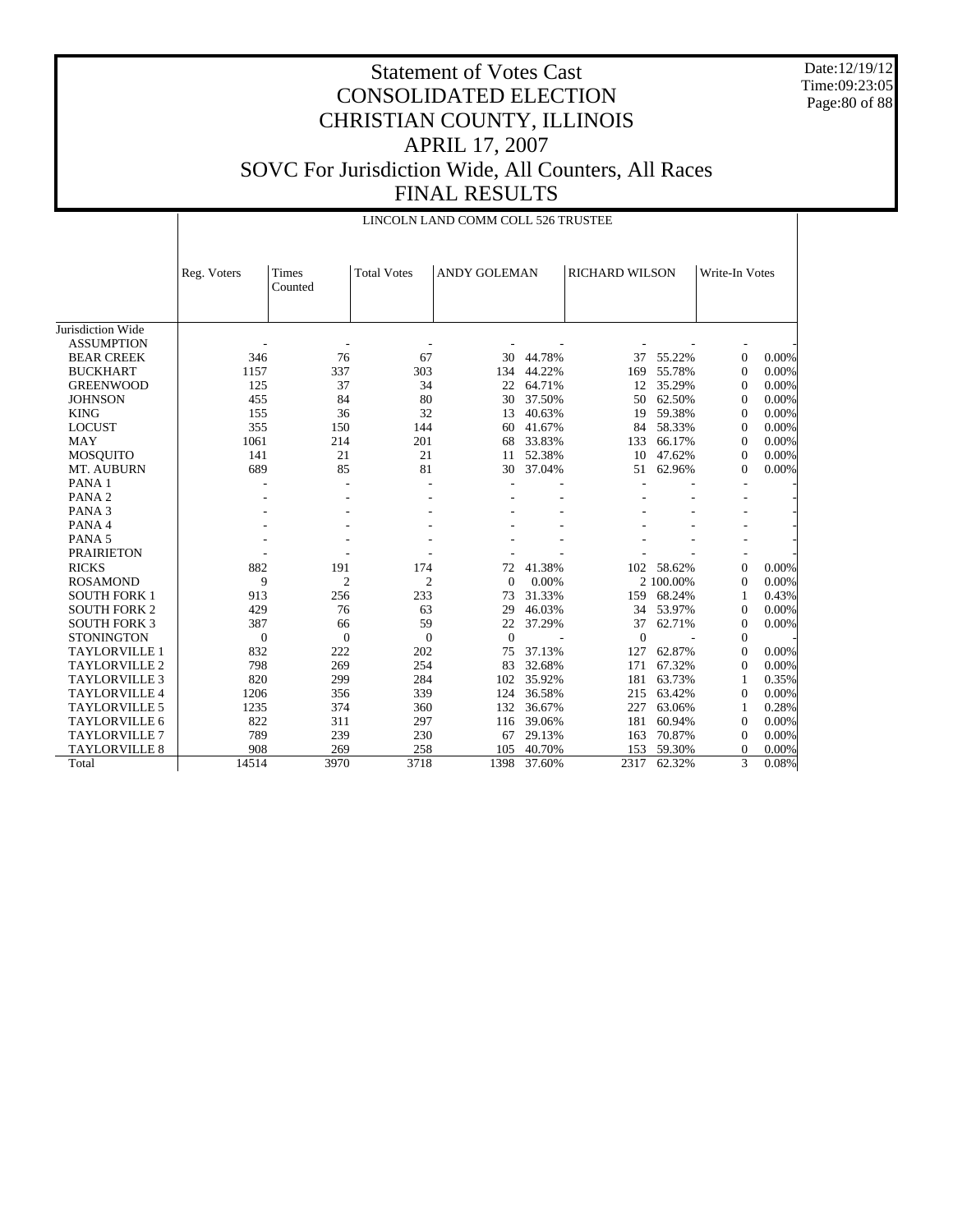Date:12/19/12 Time:09:23:05 Page:81 of 88

|                      |             |                  |                    |                          |        | RICHLAND COMM COLL 537 TRUSTEE |        |                                  |        |                    |                          |
|----------------------|-------------|------------------|--------------------|--------------------------|--------|--------------------------------|--------|----------------------------------|--------|--------------------|--------------------------|
|                      | Reg. Voters | Times<br>Counted | <b>Total Votes</b> | <b>DALE COLEE</b>        |        | <b>JOHN PHILLIPS</b>           |        | <b>JEANELLE</b><br><b>NORMAN</b> |        | <b>NATE GIPSON</b> |                          |
| Jurisdiction Wide    |             |                  |                    |                          |        |                                |        |                                  |        |                    |                          |
| <b>ASSUMPTION</b>    | 884         | 184              | 260                | 41                       | 15.77% | 37                             | 14.23% | 42                               | 16.15% | 28                 | 10.77%                   |
| <b>BEAR CREEK</b>    | ÷           |                  | $\overline{a}$     | $\overline{\phantom{a}}$ |        |                                |        |                                  |        |                    |                          |
| <b>BUCKHART</b>      | 49          | 13               | 11                 | $\mathbf{0}$             | 0.00%  | 4                              | 36.36% | $\overline{c}$                   | 18.18% | $\overline{2}$     | 18.18%                   |
| <b>GREENWOOD</b>     |             |                  | $\overline{a}$     |                          |        |                                |        |                                  |        |                    | ٠                        |
| <b>JOHNSON</b>       |             |                  |                    |                          |        |                                |        |                                  |        |                    |                          |
| <b>KING</b>          |             |                  |                    |                          |        |                                |        |                                  |        |                    |                          |
| <b>LOCUST</b>        | 15          | $\theta$         | $\mathbf{0}$       | $\mathbf{0}$             |        | $\Omega$                       |        | $\mathbf{0}$                     |        | $\theta$           |                          |
| <b>MAY</b>           | 116         | 19               | 28                 | $\overline{c}$           | 7.14%  | 5                              | 17.86% | 3                                | 10.71% | 2                  | 7.14%                    |
| MOSQUITO             | 119         | 26               | 48                 | 7                        | 14.58% | 10                             | 20.83% | $\overline{2}$                   | 4.17%  | 3                  | 6.25%                    |
| MT. AUBURN           |             |                  |                    |                          |        |                                |        |                                  |        |                    |                          |
| PANA <sub>1</sub>    |             |                  |                    |                          |        |                                |        |                                  |        |                    |                          |
| PANA <sub>2</sub>    |             |                  |                    |                          |        |                                |        |                                  |        |                    |                          |
| PANA <sub>3</sub>    |             |                  |                    |                          |        |                                |        |                                  |        |                    |                          |
| PANA 4               | 12          | 1                | $\mathfrak{2}$     |                          | 50.00% |                                | 50.00% | $\Omega$                         | 0.00%  | $\Omega$           | 0.00%                    |
| PANA <sub>5</sub>    | 9           | $\overline{2}$   | $\overline{2}$     | $\Omega$                 | 0.00%  | $\Omega$                       | 0.00%  | $\Omega$                         | 0.00%  | $\Omega$           | 0.00%                    |
| <b>PRAIRIETON</b>    | 278         | 54               | 83                 | 15                       | 18.07% | 14                             | 16.87% | 13                               | 15.66% | $\overline{4}$     | 4.82%                    |
| <b>RICKS</b>         |             |                  |                    |                          |        |                                |        |                                  |        |                    |                          |
| <b>ROSAMOND</b>      |             |                  |                    |                          |        |                                |        |                                  |        |                    | $\overline{\phantom{a}}$ |
| <b>SOUTH FORK 1</b>  |             |                  |                    |                          |        |                                |        |                                  |        |                    | ٠                        |
| <b>SOUTH FORK 2</b>  |             |                  |                    |                          |        |                                |        |                                  |        |                    | $\overline{\phantom{a}}$ |
| <b>SOUTH FORK 3</b>  |             |                  |                    |                          |        |                                |        |                                  |        |                    |                          |
| <b>STONINGTON</b>    | 682         | 243              | 343                | 33                       | 9.62%  | 68                             | 19.83% | 62                               | 18.08% | 21                 | 6.12%                    |
| TAYLORVILLE 1        |             |                  |                    |                          |        |                                |        |                                  |        |                    |                          |
| <b>TAYLORVILLE 2</b> |             |                  |                    |                          |        |                                |        |                                  |        |                    |                          |
| <b>TAYLORVILLE 3</b> |             |                  |                    |                          |        |                                |        |                                  |        |                    |                          |
| TAYLORVILLE 4        |             |                  |                    |                          |        |                                |        |                                  |        |                    |                          |
| TAYLORVILLE 5        |             |                  |                    |                          |        |                                |        |                                  |        |                    | ٠                        |
| TAYLORVILLE 6        |             |                  |                    |                          |        |                                |        |                                  |        |                    | ٠                        |
| TAYLORVILLE 7        |             |                  |                    |                          |        |                                |        |                                  |        |                    |                          |
| <b>TAYLORVILLE 8</b> |             |                  |                    |                          |        |                                |        |                                  |        |                    |                          |
| Total                | 2164        | 542              | 777                | 99                       | 12.74% | 139                            | 17.89% | 124                              | 15.96% | 60                 | 7.72%                    |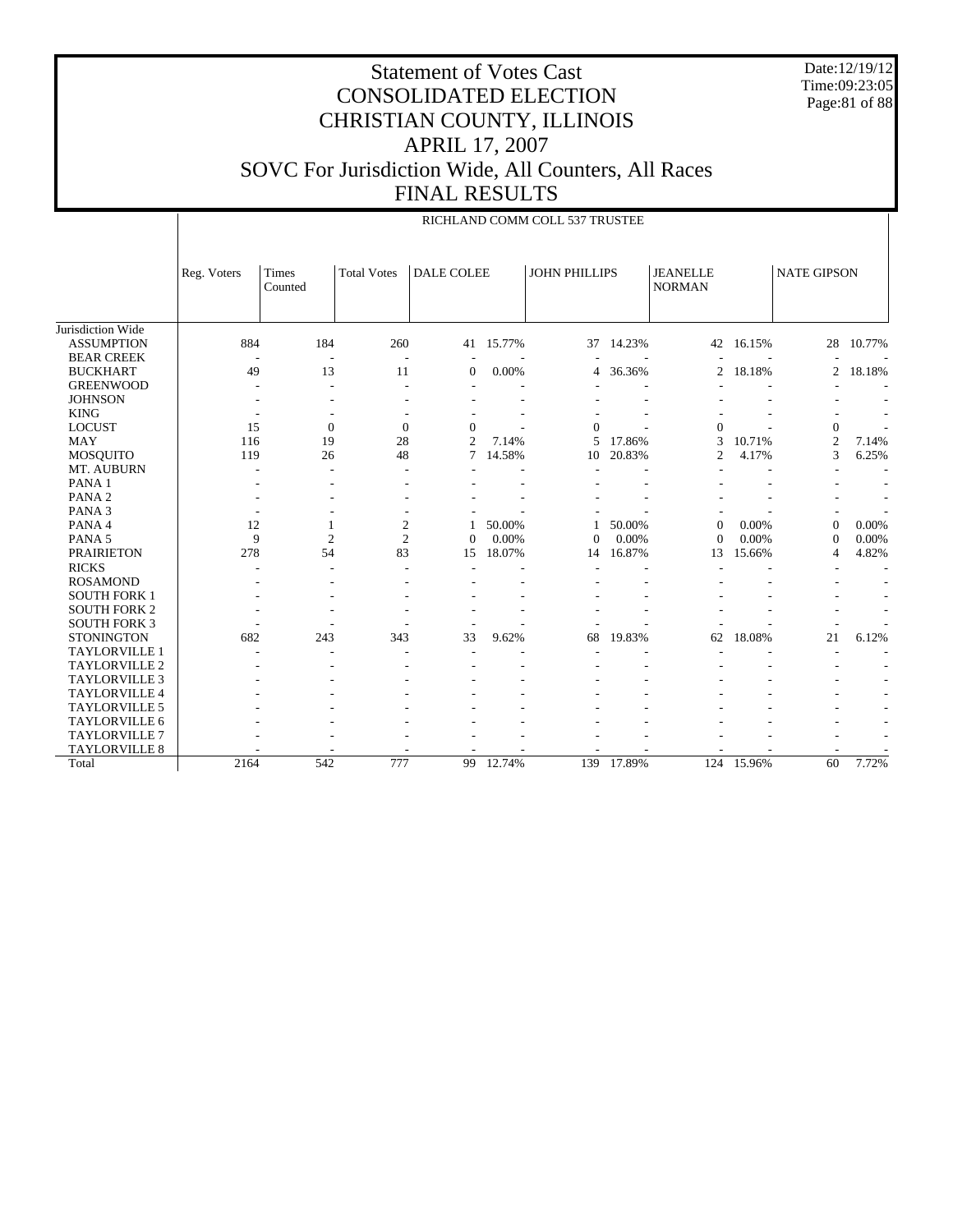Date:12/19/12 Time:09:23:05 Page:82 of 88

|                      |                     |       |                                    |        | RICHLAND COMM COLL 537 TRUSTEE |           |                |       |
|----------------------|---------------------|-------|------------------------------------|--------|--------------------------------|-----------|----------------|-------|
|                      | <b>GEORGE WELLS</b> |       | <b>MELINDA</b><br><b>WESTWATER</b> |        | <b>AMY BLIEFNICK</b>           |           | Write-In Votes |       |
| Jurisdiction Wide    |                     |       |                                    |        |                                |           |                |       |
| <b>ASSUMPTION</b>    | 20                  | 7.69% | 26                                 | 10.00% | 66                             | 25.38%    | $\mathbf{0}$   | 0.00% |
| <b>BEAR CREEK</b>    |                     |       |                                    |        |                                |           |                |       |
| <b>BUCKHART</b>      | 1                   | 9.09% | 1                                  | 9.09%  | 1                              | 9.09%     | $\mathbf{0}$   | 0.00% |
| <b>GREENWOOD</b>     |                     |       |                                    |        |                                |           |                |       |
| <b>JOHNSON</b>       |                     |       |                                    |        |                                |           |                |       |
| <b>KING</b>          |                     |       |                                    |        |                                |           |                |       |
| <b>LOCUST</b>        | $\mathbf{0}$        |       | $\mathbf{0}$                       |        | $\Omega$                       |           | $\mathbf{0}$   |       |
| <b>MAY</b>           | $\overline{c}$      | 7.14% | 3                                  | 10.71% | 11                             | 39.29%    | $\mathbf{0}$   | 0.00% |
| <b>MOSQUITO</b>      | 4                   | 8.33% | $\overline{4}$                     | 8.33%  | 18                             | 37.50%    | $\Omega$       | 0.00% |
| MT. AUBURN           |                     |       |                                    |        |                                |           |                |       |
| PANA <sub>1</sub>    |                     |       |                                    |        |                                |           |                |       |
| PANA <sub>2</sub>    |                     |       |                                    |        |                                |           |                |       |
| PANA <sub>3</sub>    |                     |       |                                    |        |                                |           |                |       |
| PANA 4               | $\Omega$            | 0.00% | $\mathbf{0}$                       | 0.00%  | $\Omega$                       | 0.00%     | $\Omega$       | 0.00% |
| PANA <sub>5</sub>    | $\Omega$            | 0.00% | $\mathbf{0}$                       | 0.00%  |                                | 2 100.00% | $\Omega$       | 0.00% |
| <b>PRAIRIETON</b>    | 6                   | 7.23% | 8                                  | 9.64%  | 23                             | 27.71%    | 0              | 0.00% |
| <b>RICKS</b>         |                     |       |                                    |        |                                |           |                |       |
| <b>ROSAMOND</b>      |                     |       |                                    |        |                                |           |                |       |
| <b>SOUTH FORK 1</b>  |                     |       |                                    |        |                                |           |                |       |
| <b>SOUTH FORK 2</b>  |                     |       |                                    |        |                                |           |                |       |
| <b>SOUTH FORK 3</b>  |                     |       |                                    |        |                                |           |                |       |
| <b>STONINGTON</b>    | 20                  | 5.83% | 45                                 | 13.12% | 94                             | 27.41%    | $\Omega$       | 0.00% |
| <b>TAYLORVILLE 1</b> |                     |       |                                    |        |                                |           |                |       |
| <b>TAYLORVILLE 2</b> |                     |       |                                    |        |                                |           |                |       |
| <b>TAYLORVILLE 3</b> |                     |       |                                    |        |                                |           |                |       |
| <b>TAYLORVILLE 4</b> |                     |       |                                    |        |                                |           |                |       |
| TAYLORVILLE 5        |                     |       |                                    |        |                                |           |                |       |
| TAYLORVILLE 6        |                     |       |                                    |        |                                |           |                |       |
| <b>TAYLORVILLE 7</b> |                     |       |                                    |        |                                |           |                |       |
| <b>TAYLORVILLE 8</b> |                     |       |                                    |        |                                |           |                |       |
| Total                | 53                  | 6.82% | 87                                 | 11.20% | 215                            | 27.67%    | $\Omega$       | 0.00% |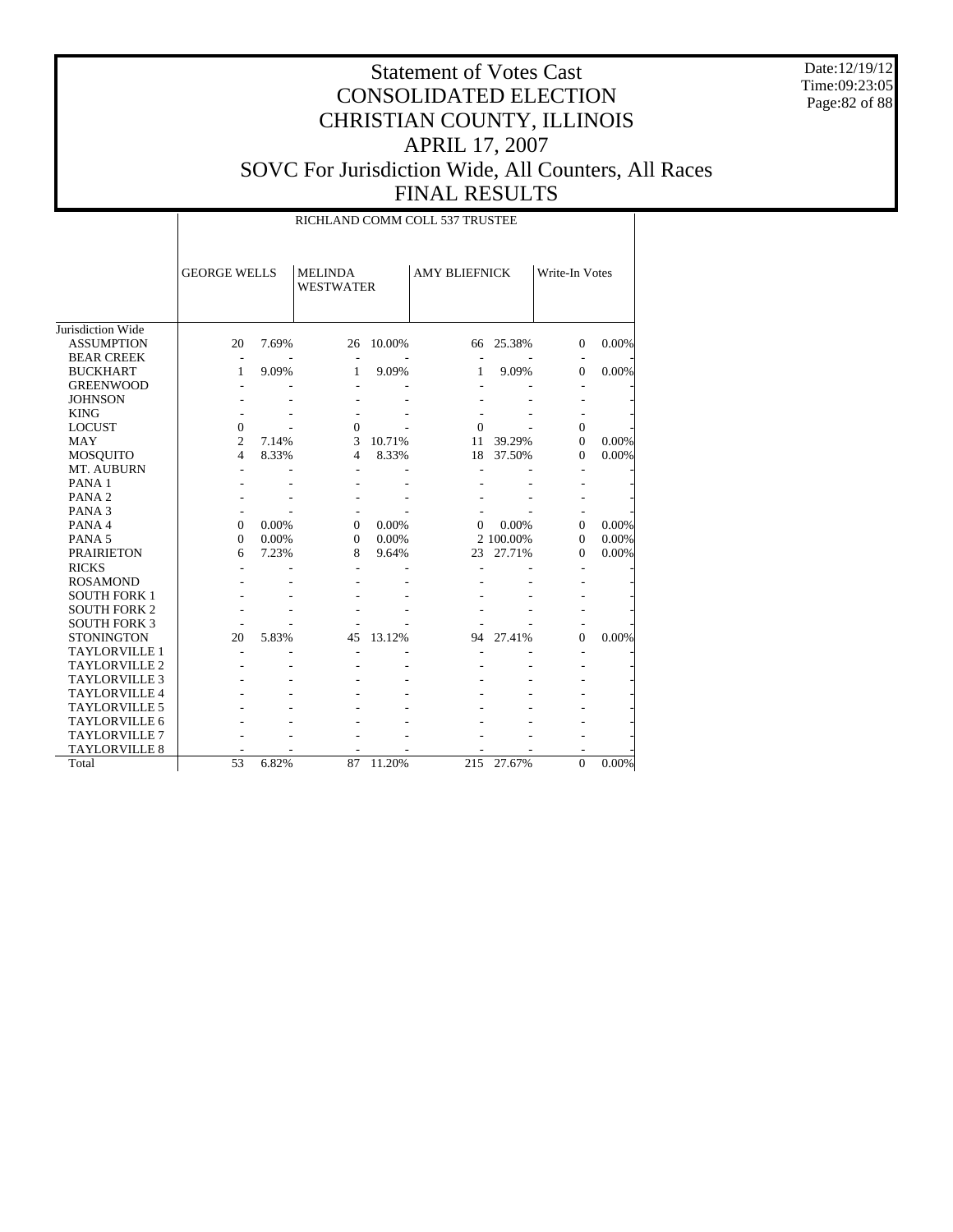Date:12/19/12 Time:09:23:05 Page:83 of 88

|                      |             |                  |                    | MORRISONVILLE-PALMER FIRE TRUSTEE  |        |                 |        |                |       |
|----------------------|-------------|------------------|--------------------|------------------------------------|--------|-----------------|--------|----------------|-------|
|                      | Reg. Voters | Times<br>Counted | <b>Total Votes</b> | <b>LARRY 'DOC'</b><br><b>PROSE</b> |        | <b>JOE KENT</b> |        | Write-In Votes |       |
| Jurisdiction Wide    |             |                  |                    |                                    |        |                 |        |                |       |
| <b>ASSUMPTION</b>    |             |                  |                    |                                    |        |                 |        |                |       |
| <b>BEAR CREEK</b>    | 302         | 68               | 119                | 56                                 | 47.06% | 62              | 52.10% | 1              | 0.84% |
| <b>BUCKHART</b>      |             |                  |                    |                                    |        |                 |        |                |       |
| <b>GREENWOOD</b>     | 35          | 9                | 14                 | 6                                  | 42.86% | 8               | 57.14% | $\mathbf{0}$   | 0.00% |
| <b>JOHNSON</b>       | 29          | 4                | $\overline{4}$     | 2                                  | 50.00% | 2               | 50.00% | $\mathbf{0}$   | 0.00% |
| <b>KING</b>          | 97          | 19               | 31                 | 12                                 | 38.71% | 19              | 61.29% | $\mathbf{0}$   | 0.00% |
| <b>LOCUST</b>        |             |                  |                    |                                    |        |                 |        |                |       |
| <b>MAY</b>           |             |                  |                    |                                    |        |                 |        |                |       |
| MOSQUITO             |             |                  |                    |                                    |        |                 |        |                |       |
| MT. AUBURN           |             |                  |                    |                                    |        |                 |        |                |       |
| PANA 1               |             |                  |                    |                                    |        |                 |        |                |       |
| PANA <sub>2</sub>    |             |                  |                    |                                    |        |                 |        |                |       |
| PANA <sub>3</sub>    |             |                  |                    |                                    |        |                 |        |                |       |
| PANA 4               |             |                  |                    |                                    |        |                 |        |                |       |
| PANA <sub>5</sub>    |             |                  |                    |                                    |        |                 |        |                |       |
| <b>PRAIRIETON</b>    |             |                  |                    |                                    |        |                 |        |                |       |
| <b>RICKS</b>         | 866         | 190              | 337                | 162                                | 48.07% | 175             | 51.93% | 0              | 0.00% |
| <b>ROSAMOND</b>      |             |                  |                    |                                    |        |                 |        |                |       |
| <b>SOUTH FORK 1</b>  |             |                  |                    |                                    |        |                 |        |                |       |
| <b>SOUTH FORK 2</b>  |             |                  |                    |                                    |        |                 |        |                |       |
| <b>SOUTH FORK 3</b>  |             |                  |                    |                                    |        |                 |        |                |       |
| <b>STONINGTON</b>    |             |                  |                    |                                    |        |                 |        |                |       |
| <b>TAYLORVILLE 1</b> |             |                  |                    |                                    |        |                 |        |                |       |
| TAYLORVILLE 2        |             |                  |                    |                                    |        |                 |        |                |       |
| <b>TAYLORVILLE 3</b> |             |                  |                    |                                    |        |                 |        |                |       |
| <b>TAYLORVILLE 4</b> |             |                  |                    |                                    |        |                 |        |                |       |
| <b>TAYLORVILLE 5</b> |             |                  |                    |                                    |        |                 |        |                |       |
| <b>TAYLORVILLE 6</b> |             |                  |                    |                                    |        |                 |        |                |       |
| <b>TAYLORVILLE 7</b> |             |                  |                    |                                    |        |                 |        |                |       |
| TAYLORVILLE 8        |             |                  |                    |                                    |        |                 |        |                |       |
| Total                | 1329        | 290              | 505                | 238                                | 47.13% | 266             | 52.67% | $\mathbf{1}$   | 0.20% |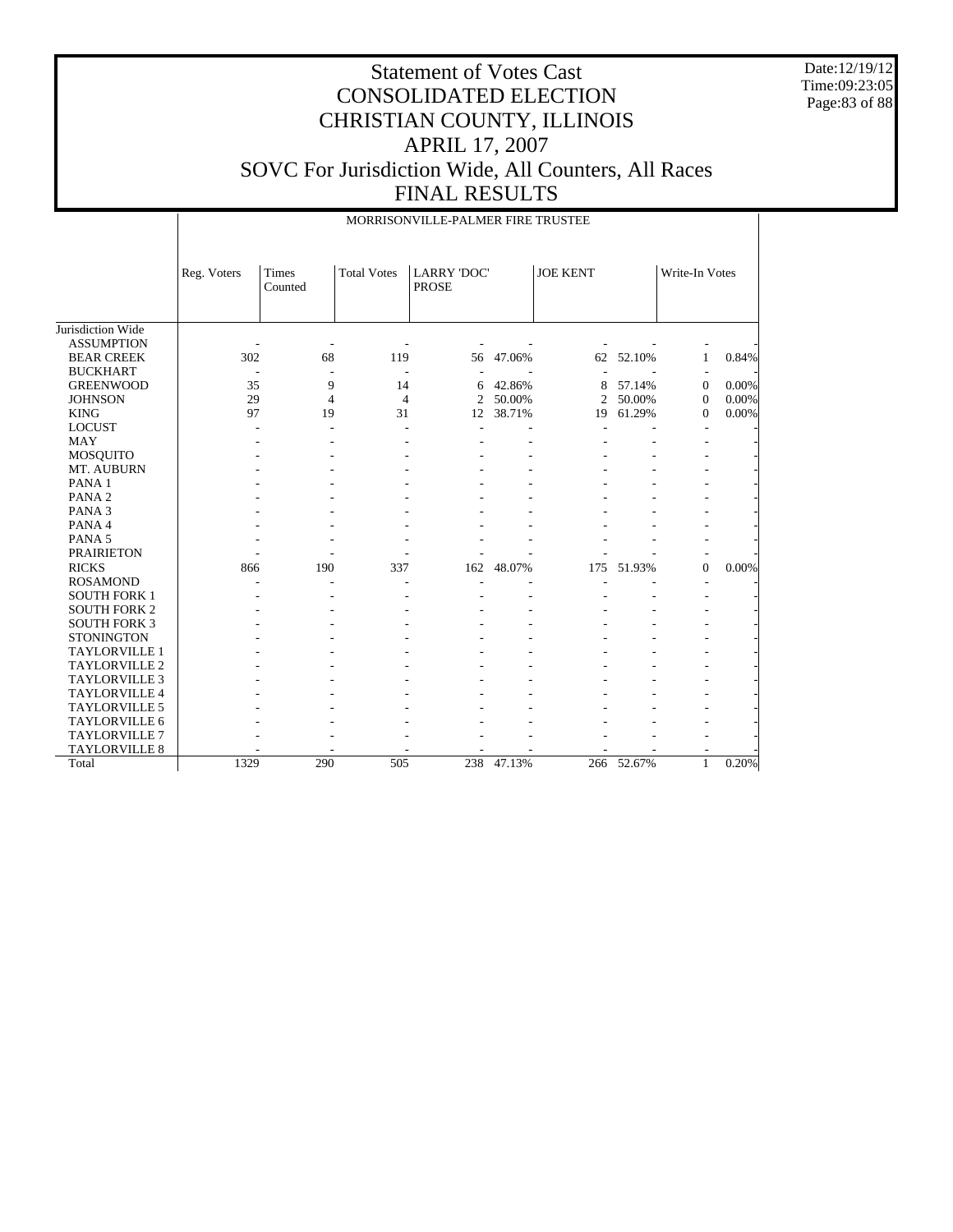Date:12/19/12 Time:09:23:05 Page:84 of 88

# Statement of Votes Cast CONSOLIDATED ELECTION CHRISTIAN COUNTY, ILLINOIS APRIL 17, 2007 SOVC For Jurisdiction Wide, All Counters, All Races FINAL RESULTS

|                      | Reg. Voters | Times<br>Counted | Total<br><b>Votes</b>   | Write-In Votes |           |
|----------------------|-------------|------------------|-------------------------|----------------|-----------|
|                      |             |                  |                         |                |           |
| Jurisdiction Wide    |             |                  |                         |                |           |
| <b>ASSUMPTION</b>    |             |                  |                         |                |           |
| <b>BEAR CREEK</b>    |             |                  |                         |                |           |
| <b>BUCKHART</b>      |             |                  |                         |                |           |
| <b>GREENWOOD</b>     |             |                  |                         |                |           |
| <b>JOHNSON</b>       |             |                  |                         |                |           |
| <b>KING</b>          |             |                  |                         |                |           |
| <b>LOCUST</b>        |             |                  |                         |                |           |
| MAY                  |             |                  |                         |                |           |
| <b>MOSQUITO</b>      | 126         | 19               | 1                       |                | 1 100.00% |
| MT. AUBURN           | 679         | 85               | 3                       |                | 3 100.00% |
| PANA <sub>1</sub>    |             |                  |                         |                |           |
| PANA <sub>2</sub>    |             |                  |                         |                |           |
| PANA <sub>3</sub>    |             |                  |                         |                |           |
| PANA4                |             |                  |                         |                |           |
| PANA <sub>5</sub>    |             |                  |                         |                |           |
| <b>PRAIRIETON</b>    |             |                  |                         |                |           |
| <b>RICKS</b>         |             |                  |                         |                |           |
| <b>ROSAMOND</b>      |             |                  |                         |                |           |
| <b>SOUTH FORK 1</b>  |             |                  |                         |                |           |
| <b>SOUTH FORK 2</b>  |             |                  |                         |                |           |
| <b>SOUTH FORK 3</b>  |             |                  |                         |                |           |
| <b>STONINGTON</b>    |             |                  |                         |                |           |
| <b>TAYLORVILLE 1</b> |             |                  |                         |                |           |
| <b>TAYLORVILLE 2</b> |             |                  |                         |                |           |
| <b>TAYLORVILLE 3</b> |             |                  |                         |                |           |
| <b>TAYLORVILLE 4</b> |             |                  |                         |                |           |
| <b>TAYLORVILLE 5</b> |             |                  |                         |                |           |
| <b>TAYLORVILLE 6</b> |             |                  |                         |                |           |
| <b>TAYLORVILLE 7</b> |             |                  |                         |                |           |
| <b>TAYLORVILLE 8</b> |             |                  |                         |                |           |
| Total                | 805         | 104              | $\overline{\mathbf{4}}$ |                | 4 100.00% |

MT. AUBURN FIRE TRUSTEE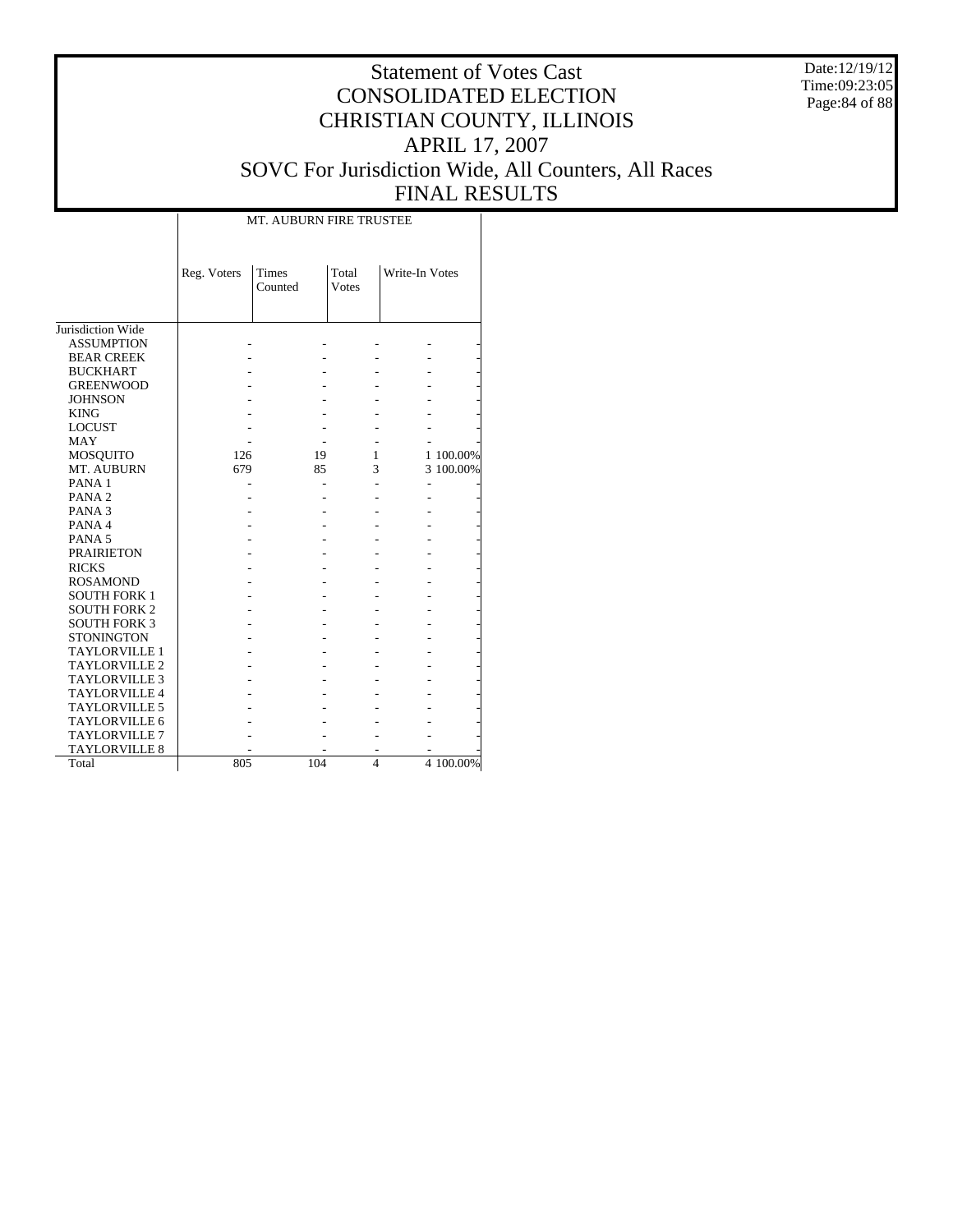Date:12/19/12 Time:09:23:05 Page:85 of 88

# Statement of Votes Cast CONSOLIDATED ELECTION CHRISTIAN COUNTY, ILLINOIS APRIL 17, 2007 SOVC For Jurisdiction Wide, All Counters, All Races FINAL RESULTS

STONINGTON FIRE TRUSTEE

|                      | Reg. Voters    | Times<br>Counted | <b>Total Votes</b> | <b>KYLE B. PARKS</b> |            | Write-In Votes |       |
|----------------------|----------------|------------------|--------------------|----------------------|------------|----------------|-------|
| Jurisdiction Wide    |                |                  |                    |                      |            |                |       |
| <b>ASSUMPTION</b>    |                |                  |                    |                      |            |                |       |
| <b>BEAR CREEK</b>    |                |                  |                    |                      |            |                |       |
| <b>BUCKHART</b>      | 49             | 13               | 11                 | 10                   | 90.91%     | 1              | 9.09% |
| <b>GREENWOOD</b>     |                |                  |                    |                      |            |                |       |
| <b>JOHNSON</b>       |                |                  |                    |                      |            |                |       |
| <b>KING</b>          |                |                  |                    |                      |            |                |       |
| <b>LOCUST</b>        |                |                  |                    |                      |            |                |       |
| <b>MAY</b>           | 193            | 29               | 27                 |                      | 27 100.00% | $\theta$       | 0.00% |
| <b>MOSQUITO</b>      |                |                  |                    |                      |            |                |       |
| MT. AUBURN           |                |                  |                    |                      |            |                |       |
| PANA <sub>1</sub>    |                |                  |                    |                      |            |                |       |
| PANA <sub>2</sub>    |                |                  |                    |                      |            |                |       |
| PANA <sub>3</sub>    |                |                  |                    |                      |            |                |       |
| PANA 4               |                |                  |                    |                      |            |                |       |
| PANA <sub>5</sub>    |                |                  |                    |                      |            |                |       |
| <b>PRAIRIETON</b>    | 57             | 8                | 6                  |                      | 6 100.00%  | $\overline{0}$ | 0.00% |
| <b>RICKS</b>         |                |                  |                    |                      |            | ٠              |       |
| <b>ROSAMOND</b>      |                |                  |                    |                      |            |                |       |
| <b>SOUTH FORK 1</b>  |                |                  |                    |                      |            |                |       |
| <b>SOUTH FORK 2</b>  |                |                  |                    |                      |            |                |       |
| <b>SOUTH FORK 3</b>  |                |                  |                    |                      |            |                |       |
| <b>STONINGTON</b>    | 675            | 241              | 204                | 203                  | 99.51%     | 1              | 0.49% |
| <b>TAYLORVILLE 1</b> |                |                  |                    |                      |            | ٠              |       |
| <b>TAYLORVILLE 2</b> | $\overline{c}$ | 0                | $\mathbf{0}$       | $\mathbf{0}$         |            | $\overline{0}$ |       |
| <b>TAYLORVILLE 3</b> |                |                  |                    |                      |            |                |       |
| <b>TAYLORVILLE 4</b> |                |                  |                    |                      |            |                |       |
| <b>TAYLORVILLE 5</b> |                |                  |                    |                      |            |                |       |
| <b>TAYLORVILLE 6</b> |                |                  |                    |                      |            |                |       |
| <b>TAYLORVILLE 7</b> |                |                  |                    |                      |            |                |       |
| <b>TAYLORVILLE 8</b> |                |                  |                    |                      |            | ۰              |       |
| Total                | 976            | 291              | 248                | 246                  | 99.19%     | $\overline{2}$ | 0.81% |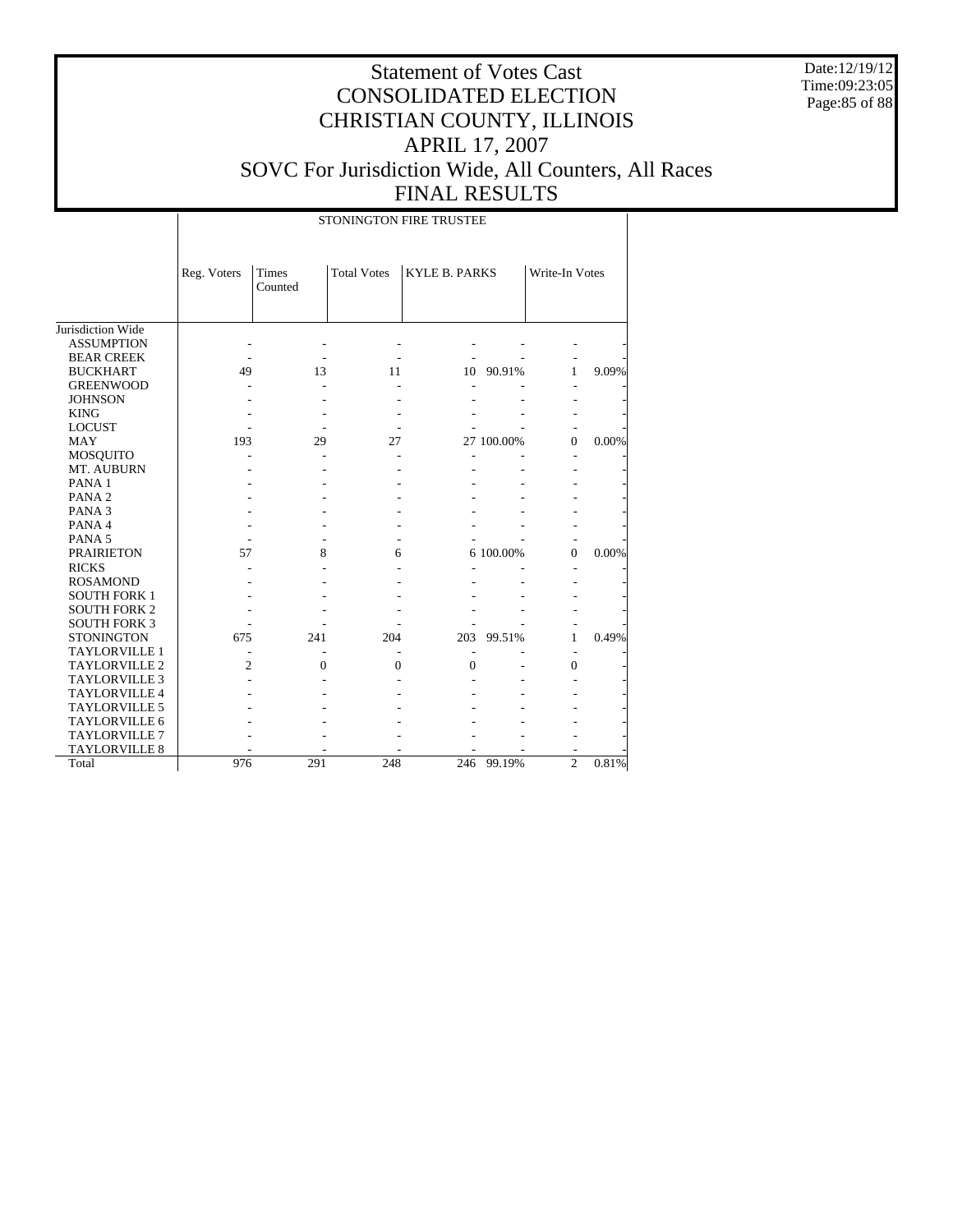Date:12/19/12 Time:09:23:05 Page:86 of 88

|                      | <b>COUNTY PROPOSITION</b> |                  |                    |            |        |                |        |
|----------------------|---------------------------|------------------|--------------------|------------|--------|----------------|--------|
|                      |                           |                  |                    |            |        |                |        |
|                      | Reg. Voters               | Times<br>Counted | <b>Total Votes</b> | <b>FOR</b> |        | <b>AGAINST</b> |        |
| Jurisdiction Wide    |                           |                  |                    |            |        |                |        |
| <b>ASSUMPTION</b>    | 884                       | 184              | 116                | 94         | 81.03% | 22             | 18.97% |
| <b>BEAR CREEK</b>    | 346                       | 76               | 61                 | 39         | 63.93% | 22             | 36.07% |
| <b>BUCKHART</b>      | 1206                      | 350              | 281                | 231        | 82.21% | 50             | 17.79% |
| <b>GREENWOOD</b>     | 151                       | 44               | 37                 | 29         | 78.38% | 8              | 21.62% |
| <b>JOHNSON</b>       | 455                       | 84               | 66                 | 51         | 77.27% | 15             | 22.73% |
| <b>KING</b>          | 155                       | 36               | 32                 | 25         | 78.13% | 7              | 21.88% |
| <b>LOCUST</b>        | 422                       | 160              | 131                | 97         | 74.05% | 34             | 25.95% |
| <b>MAY</b>           | 1177                      | 233              | 190                | 155        | 81.58% | 35             | 18.42% |
| <b>MOSQUITO</b>      | 260                       | 47               | 41                 | 31         | 75.61% | 10             | 24.39% |
| MT. AUBURN           | 689                       | 85               | 59                 | 42         | 71.19% | 17             | 28.81% |
| PANA <sub>1</sub>    | 645                       | 99               | 81                 | 56         | 69.14% | 25             | 30.86% |
| PANA <sub>2</sub>    | 1275                      | 272              | 231                | 158        | 68.40% | 73             | 31.60% |
| PANA <sub>3</sub>    | 721                       | 164              | 123                | 99         | 80.49% | 24             | 19.51% |
| PANA 4               | 615                       | 113              | 77                 | 54         | 70.13% | 23             | 29.87% |
| PANA <sub>5</sub>    | 491                       | 73               | 59                 | 37         | 62.71% | 22             | 37.29% |
| <b>PRAIRIETON</b>    | 278                       | 54               | 37                 | 23         | 62.16% | 14             | 37.84% |
| <b>RICKS</b>         | 882                       | 191              | 158                | 125        | 79.11% | 33             | 20.89% |
| <b>ROSAMOND</b>      | 251                       | 29               | 25                 | 17         | 68.00% | 8              | 32.00% |
| <b>SOUTH FORK 1</b>  | 913                       | 256              | 227                | 178        | 78.41% | 49             | 21.59% |
| <b>SOUTH FORK 2</b>  | 429                       | 76               | 56                 | 44         | 78.57% | 12             | 21.43% |
| <b>SOUTH FORK 3</b>  | 387                       | 66               | 60                 | 49         | 81.67% | 11             | 18.33% |
| <b>STONINGTON</b>    | 682                       | 243              | 203                | 168        | 82.76% | 35             | 17.24% |
| <b>TAYLORVILLE 1</b> | 832                       | 222              | 173                | 141        | 81.50% | 32             | 18.50% |
| <b>TAYLORVILLE 2</b> | 798                       | 269              | 211                | 171        | 81.04% | 40             | 18.96% |
| <b>TAYLORVILLE 3</b> | 820                       | 299              | 215                | 158        | 73.49% | 57             | 26.51% |
| <b>TAYLORVILLE 4</b> | 1206                      | 356              | 281                | 223        | 79.36% | 58             | 20.64% |
| <b>TAYLORVILLE 5</b> | 1235                      | 374              | 299                | 226        | 75.59% | 73             | 24.41% |
| <b>TAYLORVILLE 6</b> | 822                       | 311              | 252                | 202        | 80.16% | 50             | 19.84% |
| <b>TAYLORVILLE 7</b> | 789                       | 239              | 195                | 155        | 79.49% | 40             | 20.51% |
| <b>TAYLORVILLE 8</b> | 908                       | 269              | 212                | 170        | 80.19% | 42             | 19.81% |
| Total                | 20724                     | 5274             | 4189               | 3248       | 77.54% | 941            | 22.46% |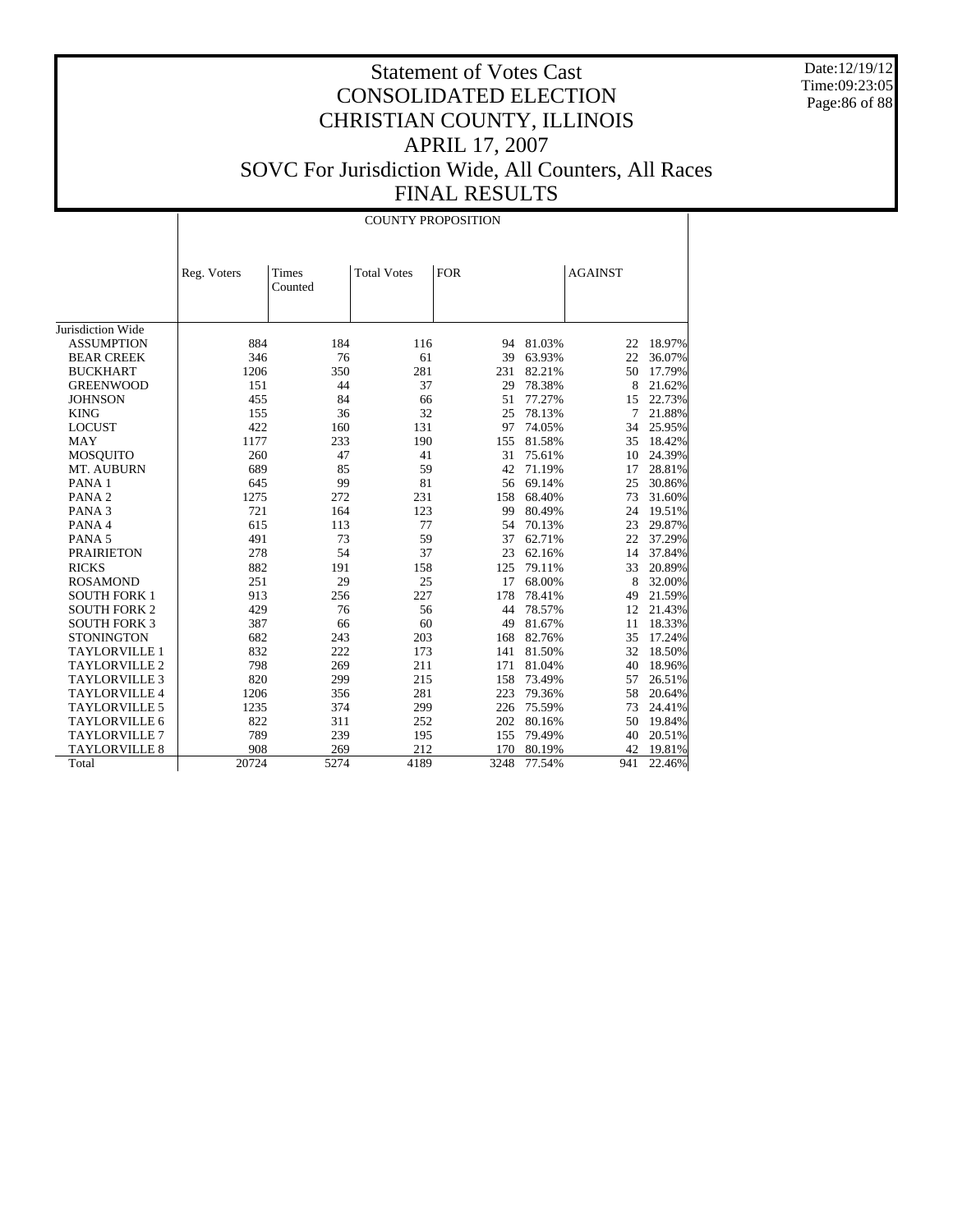Date:12/19/12 Time:09:23:05 Page:87 of 88

## Statement of Votes Cast CONSOLIDATED ELECTION CHRISTIAN COUNTY, ILLINOIS APRIL 17, 2007 SOVC For Jurisdiction Wide, All Counters, All Races FINAL RESULTS

STONINGTON FIRE PUBLIC QUESTION

|                      | Reg. Voters    | Times<br>Counted | <b>Total Votes</b> | <b>YES</b> |        | N <sub>O</sub> |        |
|----------------------|----------------|------------------|--------------------|------------|--------|----------------|--------|
|                      |                |                  |                    |            |        |                |        |
| Jurisdiction Wide    |                |                  |                    |            |        |                |        |
| <b>ASSUMPTION</b>    |                |                  |                    |            |        |                |        |
| <b>BEAR CREEK</b>    |                |                  |                    |            |        |                |        |
| <b>BUCKHART</b>      | 49             | 13               | 12                 | 8          | 66.67% | 4              | 33.33% |
| <b>GREENWOOD</b>     |                |                  |                    |            |        |                |        |
| <b>JOHNSON</b>       |                |                  |                    |            |        |                |        |
| <b>KING</b>          |                |                  |                    |            |        |                |        |
| <b>LOCUST</b>        |                |                  |                    |            |        |                |        |
| <b>MAY</b>           | 193            | 29               | 29                 | 17         | 58.62% | 12             | 41.38% |
| MOSQUITO             |                |                  |                    |            |        |                |        |
| MT. AUBURN           |                |                  |                    |            |        |                |        |
| PANA 1               |                |                  |                    |            |        |                |        |
| PANA <sub>2</sub>    |                |                  |                    |            |        |                |        |
| PANA <sub>3</sub>    |                |                  |                    |            |        |                |        |
| PANA 4               |                |                  |                    |            |        |                |        |
| PANA <sub>5</sub>    |                |                  |                    |            |        |                |        |
| <b>PRAIRIETON</b>    | 57             | 8                | 8                  | 5          | 62.50% | 3              | 37.50% |
| <b>RICKS</b>         |                |                  |                    |            |        |                |        |
| <b>ROSAMOND</b>      |                |                  |                    |            |        |                |        |
| <b>SOUTH FORK 1</b>  |                |                  |                    |            |        |                |        |
| <b>SOUTH FORK 2</b>  |                |                  |                    |            |        |                |        |
| <b>SOUTH FORK 3</b>  |                |                  |                    |            |        |                |        |
| <b>STONINGTON</b>    | 675            | 241              | 232                | 144        | 62.07% | 88             | 37.93% |
| <b>TAYLORVILLE 1</b> |                |                  |                    |            |        |                |        |
| TAYLORVILLE 2        | $\overline{c}$ | $\theta$         | $\Omega$           | $\theta$   |        | $\overline{0}$ |        |
| <b>TAYLORVILLE 3</b> |                |                  |                    |            |        |                |        |
| <b>TAYLORVILLE 4</b> |                |                  |                    |            |        |                |        |
| TAYLORVILLE 5        |                |                  |                    |            |        |                |        |
| TAYLORVILLE 6        |                |                  |                    |            |        |                |        |
| <b>TAYLORVILLE 7</b> |                |                  |                    |            |        |                |        |
| <b>TAYLORVILLE 8</b> |                |                  |                    |            |        |                |        |
| Total                | 976            | 291              | 281                | 174        | 61.92% | 107            | 38.08% |